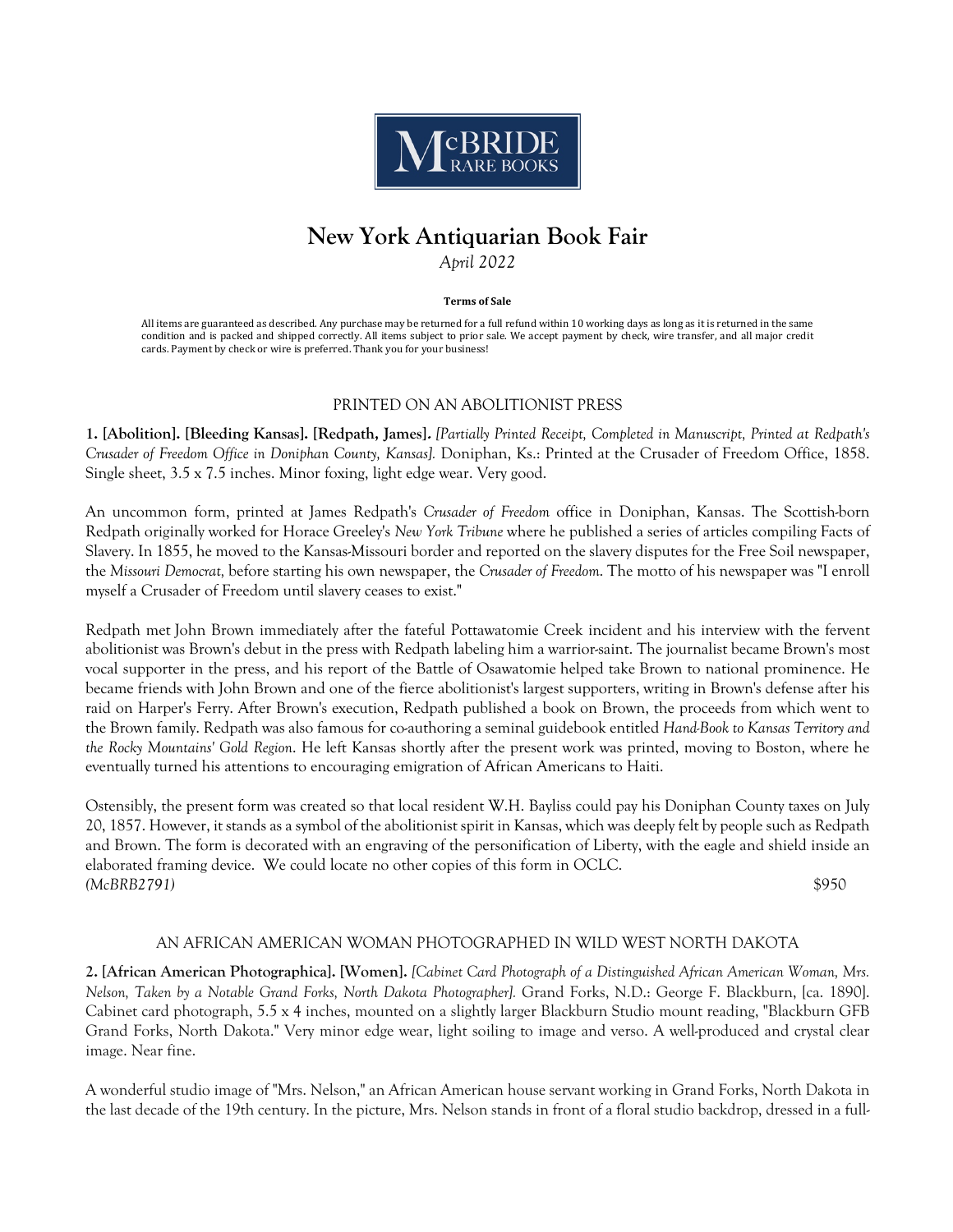length black dress, with braided hair and earrings. She leans against a ceramic flower pot perched on a stone pedestal. An unsigned pencil notation on the verso reads, "Mrs. Nelson a servant mama had when you were four years old & who loved my little Ina very much." The photographer, George F. Blackburn operated a studio in Grand Forks from about 1882 to 1908, earning a sterling reputation for his craft. He won first prize and a gold medal at the meeting of the National Photographer's Association in St. Louis in 1894 for his North Dakota photographs exhibited at the World's Fair. Institutional holdings for Blackburn's photographs are surprisingly scarce considering the prolificacy ascribed to his studio in contemporary guides to Grand Forks. His output of Black subjects was likely very low considering the far-flung locale in which he worked. A striking image of an industrious, and partially identified Black woman in pioneer North Dakota. *(McBRB2914)* \$950

# ORIGINAL BUSINESS AND PERSONAL MATERIAL FROM AN AGENT OF THE NATIONAL NEGRO LIFE INSURANCE COMPANY

**3. [African Americana]. [Alabama]. [Parker, Alfred A.].** *[Small Archive of Correspondence Sent to Alfred A. Parker, an African American Agent with an Early Black Life Insurance Company in Tuskegee].* Tuskegee and Selma, Al.: 1916-1917. Nine typed or manuscript letters, signed, totaling nineteen pages, eight letters accompanied by original transmittal envelopes, plus three blank forms. Original mailing folds, moderate wear, occasional mild fading to manuscript letters. Very good.

A small but insightful archive of business and personal correspondence plus related ephemera addressed to A.A. Parker of Selma, Alabama, concerning his personal life and his work as a sales agent for the fledgling National Negro Life Insurance Company, a Tuskegee-based firm founded by Ernest T. Atwell and Booker T. Washington, Jr. in 1916. Atwell was longtime head of the Business Department at the Tuskegee Institute and served as the school's third football coach from 1902 to 1912. Ancestral records identify our correspondent most likely as Alfred A. Parker (who identified as "Mulatto" in the 1910 census), born about 1873 in Alabama. Tuskegee city directories show him reporting a number of professions between 1904 and 1916 including druggist, tailor, and notary public prior to signing on as an agent to the present insurance concern.

The National Negro Life Insurance Company seems to have been extremely short-lived, and information on its operation is scant in the historical record. A detailed article on its planned launch appeared in the April 17, 1916 issue of *The Montgomery Advertiser*, which labeled the venture as ambitious and a first of its kind: "The National Negro Life Insurance Company, headquarters Tuskegee, Ala., is the name of a new corporation that has just been organized and taken out a charter with the State of Alabama. Ernest T. Atwell, who holds an important place with the Tuskegee Institute for Negroes, is President of the company, while Booker T. Washington, Jr. is vice-president. Dr. John A. Kenney is chief medical director. According to insurance men of Montgomery, this is the first oldline negro reserve life insurance company ever organized. There have been much smaller companies launched in the past but none before on such a large scale exclusively for the negro race. Stock in the company, it is understood, is now being sold and will be offered in all parts of the United States. The total amount of stock is said to be half a million dollars."

Included here are two typed letters, signed on company letterhead (each signed by Atwell); two typed letters, signed on the letterhead of other insurance companies; four autograph letters, signed, from Parker's wife Fannie in Selma between May and June 1917 to Parker when he was in Akron, Ohio on a sales trip (totaling twelve pages and approximately 900 words), and three blank subscription forms and attached receipts for stock in the National Negro Life Insurance Company.

The two letters here on National Negro Life Insurance Company stationery from Atwell to Parker are dated July 10 and October 16, 1916. In the first, Atwell notifies Parker that he has made application to the Insurance Department of the State of Alabama regarding Parker's "certificate to solicit stock subscriptions." Further, Atwell reminds Parker that "You have an opportunity that is offered to few people to make good in this temporary connection with the Company and also a chance for a permanent connection which I think will be mutually beneficial." In his second letter, Atwell instructs Parker to collect money from two named individuals for "two notes which are due in payment of stock of the National Negro Life Insurance Company."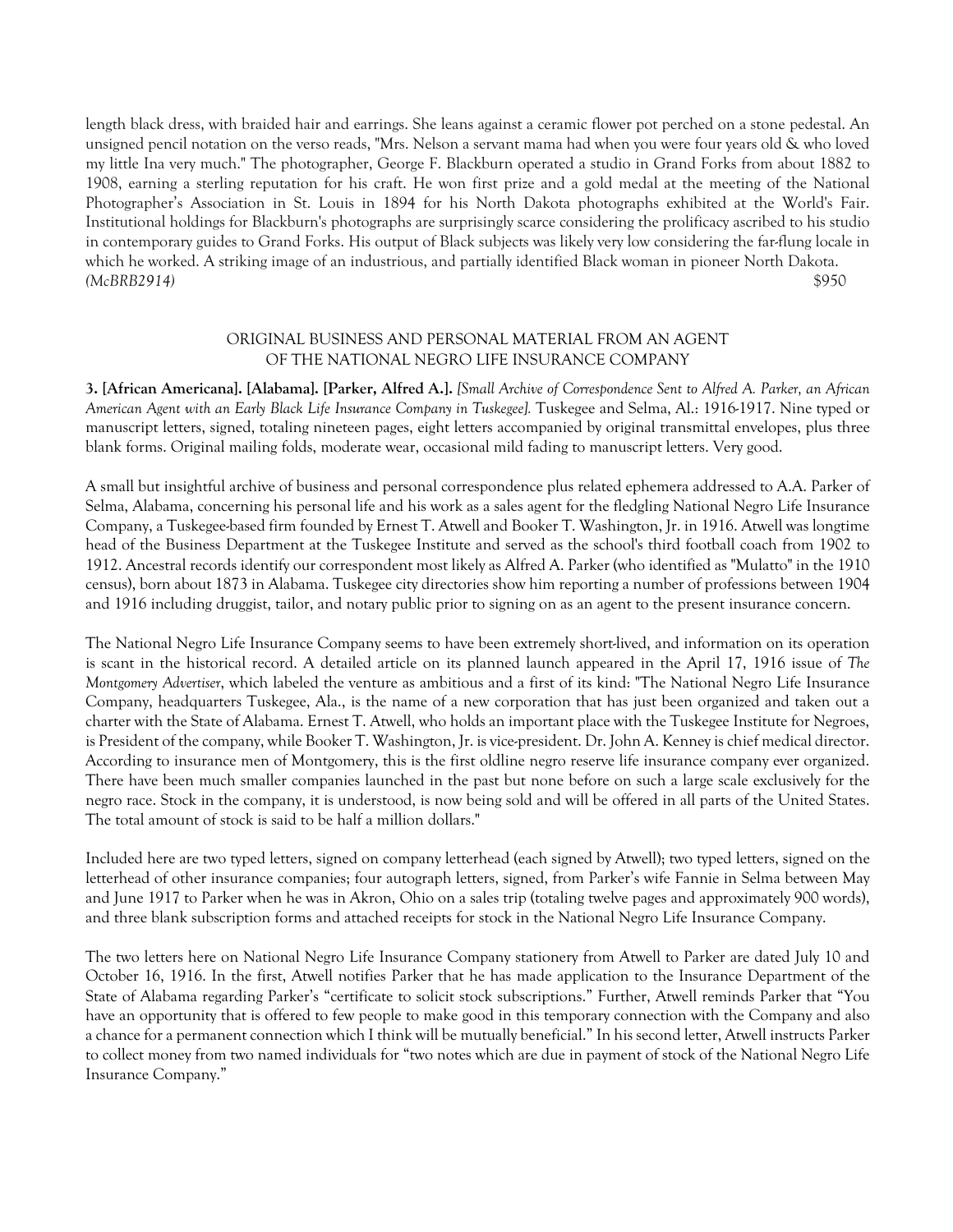One of the typed business letters, dated April 22, 1916, on the letterhead of The National Fiscal Company (seemingly a related company also based in Tuskegee) supports the information on the company cited by the *Advertiser*: "The greatest mobilizer of wealth ever devised by the white man is the system of FORCED SAVINGS as employed by the life insurance companies of this County. If you will examine the last financial report of the Union Central Life Insurance Company, of Cincinnati, Ohio, for instance, you will find that this Company has over SEVENTY-SIX THOUSAND FARM MORTGAGE LOANS. What benefit has this ONE COMPANY proven to be to the American white farmer? You have the answer, we are sure. Now the under-lying purpose of the National Negro Life Insurance Company will be to CONSERVE NEGRO WEALTH and to extend FINANCIAL-AID-CREDIT to the Negro, especially the Negro farmer."

In addition to the business correspondence, the four handwritten letters from Parker's wife Fannie back in Selma seem to reveal a rather dire personal financial situation in the family. Fannie writes on May 7, 1917: "My dear husband: I was very much disappointed when I did not get any money from you the past week. What is the trouble with you. It seems that you have gotten to the place that you stop writing every week. Well I guess you have been up there long enough to get with a good time set, and you don't have much time to spend writing, but if this is true you ought to remember that I can't pay bills and give your children something to eat with out money. A notice came the other day stating that if the taxes were not paid by the 14 of May that the property would be advertised for sale. I went up to pay it Friday and I did not have enough money."

In her other letters, Fannie writes to Alfred of life at home in Selma, the activities of their children, and further about their personal finances. In her last, longest, and saddest letter, Fannie writes in great detail about her unhappiness and loneliness resulting from Alfred's life on the road. She concedes to Alfred that he should stay away until he "can resine [sic] yourself to being a real husband and real father! You know you <u>do not love home</u>."

OCLC is rather quiet on any original material relating to the National Negro Life Insurance Company. A revealing primarysource glimpse into a little-known, significant African American business venture and life insurance company in Alabama, supplemented with personal manuscript archival material providing insight into a struggling southern Black family. *(McBRB2894)* \$2,750

# A HANDSOME PORTRAIT OF THE FINEST AFRICAN AMERICAN ACTOR OF THE 19th CENTURY

**4. [African Americana]. [Aldridge, Ira].** *Ira Aldridge als Othello [caption title].* Mannheim, Germany: S. Buhler, [ca. 1852- 1854]. Tinted lithograph, 18 x 12 inches. Minor wear and a few small bumps to edges, moderate foxing to margins. A nice copy with ample margins. Very good.

A wonderful and exceedingly rare full-length portrait of the legendary Ira Frederick Aldridge (1807-1867), famed 19thcentury African American actor and playwright. Aldridge was born in New York and as a young man studied drama with William Henry Brown's African Grove Theatre, one of the earliest Black-owned theaters in the United States. Like most African Americans in his time, Aldridge's drive to become a great actor was hindered by virulent racism, which eventually led him to relocate to Great Britain. While there, he reinvented himself, at first claiming to be the son of a Senegalese prince; this led in part to Aldridge's nickname, "The African Roscius" (after the famous Roman thespian). He made his debut as the titular character in *Othello* at the Royalty Theatre in London's East End in 1825, and over the next thirty-plus years built a magnificent career on the British stage, performing not only as Othello, but also in *Macbeth*, *The Merchant of Venice*, and *King Lear,* among numerous other classical plays. The impact of Aldridge's career is undeniable in Great Britain: he is the only performer of African American descent among the thirty-three actors of the English stage honored with bronze plaques at the Shakespeare Memorial Theatre at Stratford-upon-Avon. Aldridge was the first African American actor to achieve international success, and remains one of the most influential African American figures of the 1800s, period.

Aldridge first performed in Continental Europe in 1852, eventually accepting invitations to appear in Prussia, Hungary, Serbia, Switzerland, Poland, Russia, and elsewhere in Europe. He played in front of packed houses to European royalty, many of whom showered Aldridge with honors and medals. The present lithograph is especially interesting in that it depicts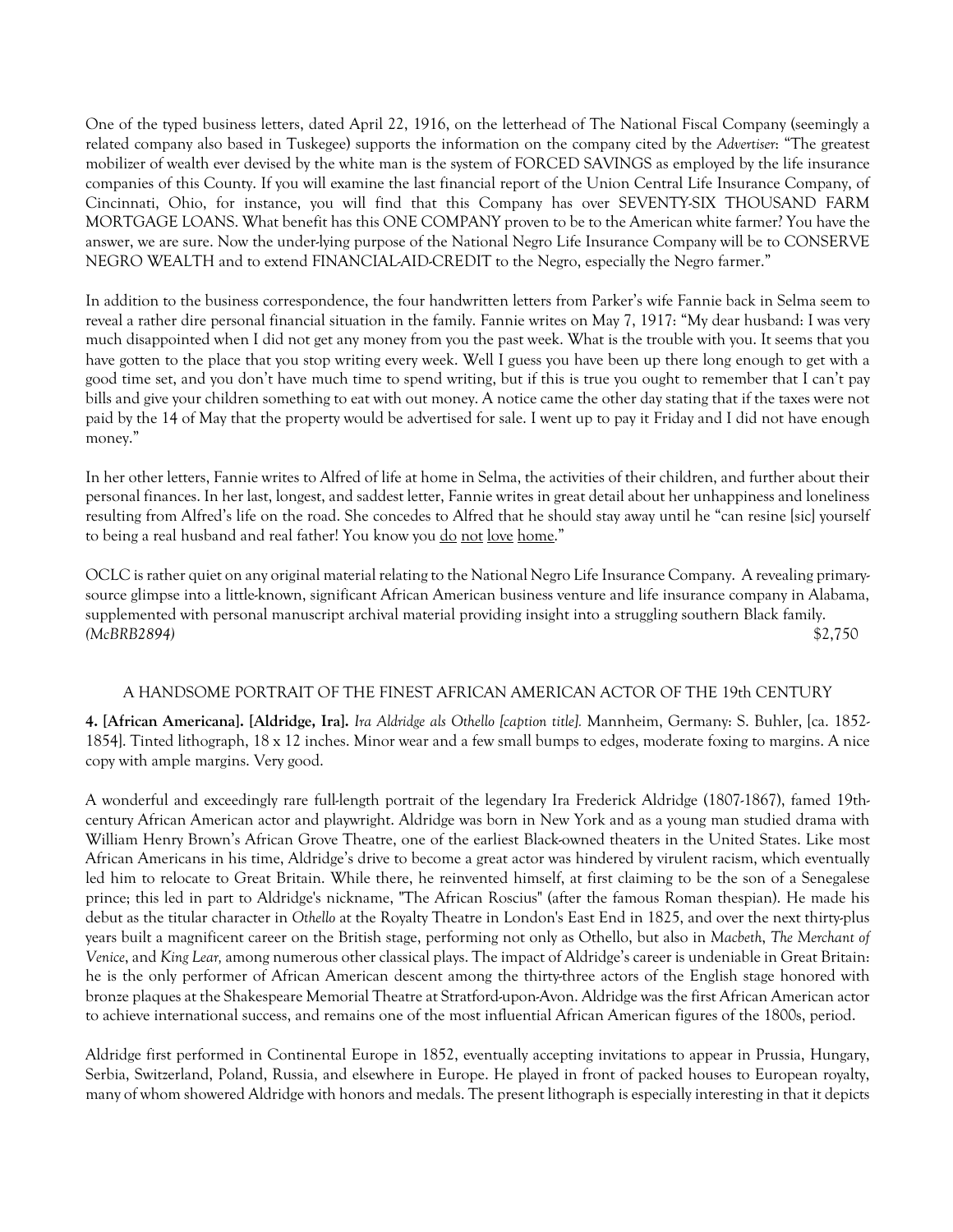Aldridge dressed in the costume of his most enduring role, the "The Moor of Venice" of Shakespeare's *Othello*. Aldridge stands solidly, with right arm outstretched, while holding a short sword in its scabbard in his left hand. A small handbill is visible to Aldridge's right advertising his appearance in 1852 in Frankfort.

The print was lithographed ("Steindruck" literally translates to "stone print" or lithograph) by S. Buhler from a photograph by J. Chailloux. Buhler was based in Mannheim, about fifty miles from Frankfort, where Aldridge had probably performed recently. It is likely that the print was produced to celebrate or advertise Aldridge's European tour of the 1850s. European life agreed with Aldridge and he continued to perform there over the next fifteen years, until he passed away on tour in Lodz, Poland in 1867.

We could locate only a few copies of this lithograph or a similarly-titled example, at Yale (dated 1850 and produced in Prague), Harvard (hand-colored and inscribed by Aldridge), and the British Museum (tinted, like the present copy). An enduring image of one of the most important African American figures in American history. *(McBRB3084)* \$7,500

# A NOTED AFRICAN AMERICAN COMMUNIST SPEAKS IN BUFFALO

**5. [African Americana]. [Ford, James W.].** *Living Costs Are Sky-Rocketing, Employers Refuses Negroes Jobs, Wall St. Plans to Capture Elections, Fascist War-Dogs Destroy Peace. How Can We Stop Them? These Are Some of the Burning Questions That Will Be Answered by James W. Ford...[caption title].* [Buffalo: 1937]. Photo-illustrated broadside, approximately 12 x 9 inches. Tanned, darker around the edges, with minor creasing. Small manuscript note at bottom, reading "Buffalo, 1937." Very good.

A striking and seemingly unrecorded broadside advertising a speech by James W. Ford, the "Outstanding Negro Leader twice Vice Presidential candidate of the Communist Party - Just returned from Spain and Ethiopia." Ford's quarter-length portrait adorns the top left of the broadside. The broadside was published by the John Brown Branch of the Communist Party, and printed in Buffalo, evidenced by the Buffalo Allied Printing Trades Council seal at the bottom center. Ford's speech took place at Kaisers Hall on October 26, 1937. By the time of this speech, Ford had indeed run twice as the Communist Party's candidate for vice president, and he would do so again in 1940.

James W. Ford (1893-1957) was born in Alabama and graduated from Fisk University in Nashville. He served in France during the First World War, afterwards settling in Chicago where he became a union leader and a notable member of the Communist Party. Ford rose quickly through the labor and Communist ranks, becoming a section organizer in Harlem in 1933. While there, Ford helped found the National Negro Congress, assisted in numerous local political campaigns, provided for the defense of the Scottsboro Boys in the state of his birth, and helped organize protests against employment and housing discrimination, all while continuing to work as a champion of organized labor and the Communist Party. No copies in OCLC. *(McBRB2873)* \$750

# JESSE JACKSON FOR PRESIDENT, IN PICTURES

**6. [African Americana]. [Jackson, Jesse].** *[Vernacular Photograph Album Detailing Operations at the Indianapolis Headquarters of Jesse Jackson's 1988 Presidential Campaign].* Indianapolis: 1988. Sixteen self-stick album leaves, illustrated with ninety-seven color photographs, each approximately 3.5 x 5 inches. Contemporary red cardboard three-ring binder with heat-press lettering on front cover reading, "JESSE JACKSON '88." Minor edge wear and a few small abrasions to binder. Inscribed "For Ken Kern May 1988" on inside rear cover. Very good.

A captivating and unique collection of original vernacular photographs capturing the energy and excitement of the Indianapolis headquarters of Rev. Jesse Jackson's campaign for the White House in 1988. Rev. Jackson's headquarters were located at 8 West 22nd Street, in a majority-African-American area of the (rapidly gentrifying) Meridian-Highland neighborhood. The album is inscribed by campaign staffer Cheryl Parkinson to Ken Kern, a coordinator for the local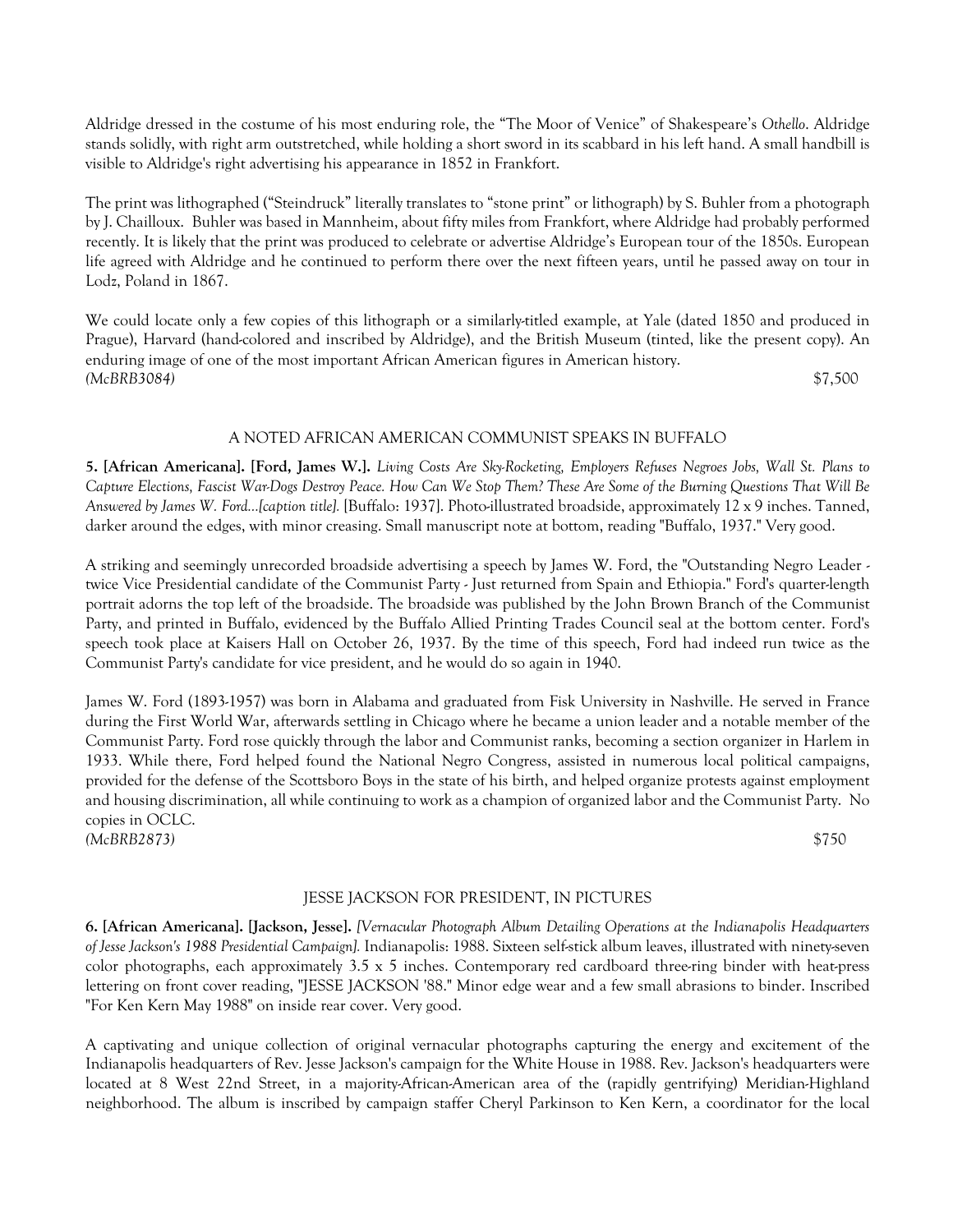campaign effort and later a perennial Democratic candidate for the heavily Republican 32nd Street Senate district comprised of the rural and ex-urban areas east of Indianapolis. Kern, a white man with a salt-and-pepper mustache and glasses, is featured in several photographs here.

Most of the present photographs were taken inside the campaign office, and depict campaign staff working the phones, groups of volunteers staffing the room, campaign workers in meetings and discussions, people congregated around desks and reading newspapers, and more. Many photos memorialize the decorations on the walls of the campaign office. In addition to these shots, there are about twenty-five photographs of Reverend Jackson speaking at an event in an unnamed church in early April 1988, as he visited the city that week, according to the April 2 issue of the *Indianapolis Record*. In these photos, Reverend Jackson speaks in front of a large sign reading, "Rev. Jesse Jackson YOU ARE A WINNER!"

Rev. Jesse Jackson's 1988 presidential campaign - his second attempt at the Democratic nomination - garnered the most votes to date for any African-American candidate for the nation's highest office. He collected almost seven million votes and won thirteen state primary contests, all the while touting an ambitious liberal platform. Through his memorable "Rainbow Coalition" of marginalized minority groups, Jackson promoted myriad issues still at the forefront of the agendas of numerous American progressives: free community college, a Palestinian state, universal health care, repeal of Reagan-era tax cuts, especially for corporations, and others. The Jackson campaign ultimately fell short, losing to Massachusetts governor Michael Dukakis in both Indiana and the country. The present album provides a fitting memento to Reverend Jackson's energizing and widely-appealing campaign that would foreshadow the ultimate success of Barack Obama. *(McBRB2658)* \$1,500

# HIS CANDIDACY RESULTED IN A CROSS BURNING ON HIS LAWN

**7. [African Americana]. [Texas]. Wyatt, J.O.** *Vote for Dr. J.O. Wyatt Candidate for Amarillo School Board Your Support & Influence Greatly Appreciated [caption title].* Waukegan, Il.: [ca. 1955]. Photographic portrait broadside, 14 x 11 inches. Mostly even toning, with a small area of darkening to left margin. Very good.

An apparently unrecorded political campaign broadside advertising the candidacy of an African American doctor running for school board in Amarillo, Texas. Dr. James Odis Wyatt (1906-1958) was a very important African American physician in Amarillo who also served the local community in a variety of positions, including as director of the Amarillo Negro Chamber of Commerce. As a student, he attended Samuel Huston College (now Huston-Tillotson College) in Austin, where he was a student instructor of chemistry and physics, Meharry Medical College at Nashville, Tennessee, and completed an internship at Kansas City General Hospital Number Two (where he served as an instructor of surgery at its nursing school). He then returned to Texas in 1932, first practicing medicine at San Angelo for five years and then Kerrville for two years, before moving to Amarillo in 1939. Regarding his campaign for school board advertised in the present broadside, the *Handbook of Texas* reports the following: "In 1955 Dr. Wyatt became the first black man to seek elective office in Amarillo when he ran unsuccessfully for membership on the board of trustees of the Amarillo Independent School District. He made the race because he believed a black person should be involved in the implementation of school desegregation. His candidacy provoked a cross-burning in his front yard, an incident that he ignored." Dr. Wyatt's headand-shoulders portrait is printed on the present broadside. His impact on the Amarillo community lasts to this day in the form of the J.O. Wyatt Community Center, a health clinic in the northwest section of the city. No copies in OCLC. *(McBRB3134)* \$1,500

## A FIRSTHAND PHOTOGRAPHIC RECORD OF THE GREAT MIGRATION

**8. [African-Americana]. [California]. [Flynn, Alma Porter].** *[Annotated Vernacular Photograph Album Documenting the Life of a Pioneering African American Physician and His Family in California and Other Locations in the American West].* [Various places, mostly California, Oklahoma, and Texas: mainly 1929-1946, but a handful of photographs from 1953-1961]. [42] leaves, illustrated with 323 black-and-white photographs, most leaves with one or more manuscript captions in white ink. Oblong folio. Contemporary brown textured leather, string tied. Moderate edge wear, chipping, and rubbing to boards. A handful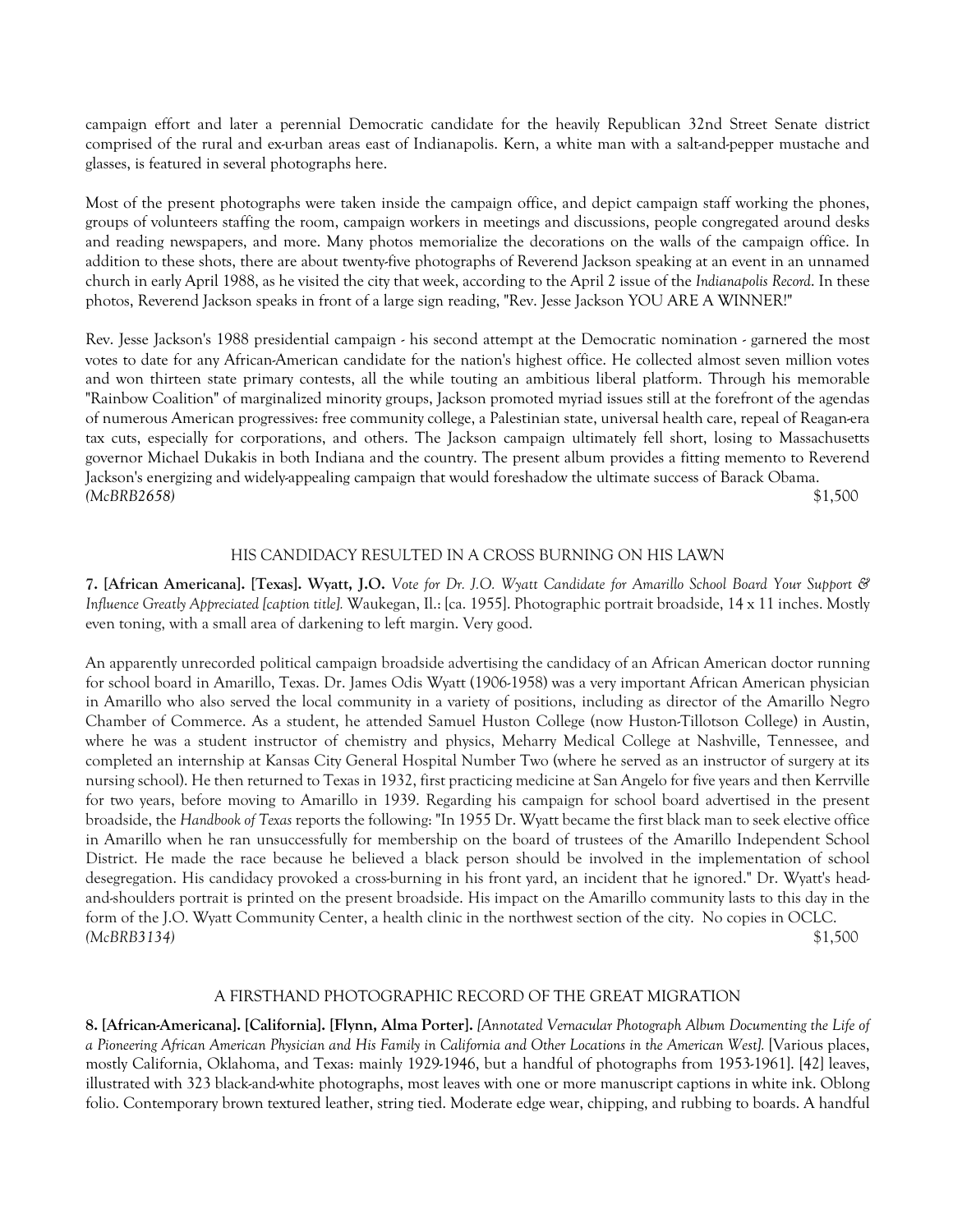of photographs detached or removed, occasional tiny wormhole to leaves and some photos, the preponderance of photographs in nice shape. Very good.

A captivating family photograph album documenting the life of Alma Flynn, nee Porter, an African American woman who was born in Kansas, grew up in Oklahoma, and followed her family to Los Angeles in the first half of the 20th century. Flynn was born in Topeka in 1891, the daughter of Dr. John E. Porter and Mattie Porter, and moved west during the Great Migration. According to articles in a 1918 issue and at least two 1922 issues of the *California Eagle*, Dr. Porter moved to Los Angeles in 1918 and was one of the founders of Dunbar Hospital, the first African American-owned hospital in Los Angeles, which was also staffed entirely by African American physicians and surgeons. The hospital flourished throughout the 1920s but eventually shuttered in 1938. With regard to Alma Flynn, by the 1930 census, she was married to Ernest Flynn in Los Angeles; Ernest appears in numerous photographs here, either with Alma or with his friends. Alma is the only figure who appears regularly in the photographs throughout the length of the album; in two pictures, she shows her own house, which she has nicknamed "Flynn Haven."

The present album contains over 300 images of Alma and her family and friends at home in Los Angeles (including a series of images at Paradise Memorial Cemetery, an historic African American cemetery in L.A.), as well as numerous photographs documenting family trips and friendly visits to other California sights (such as Santa Barbara, Duarte, Palm Springs, Crystal Lake, Berkeley, Perris, San Juan Capistrano, and Hope Valley). Dr. Porter, who was in his early 70s by the mid-1930s, can be seen in several photographs here. The album also includes sections documenting visits back to Oklahoma (including six photos of the Dunbar School in Okmulgee showing the Domestic Arts building and other structures and two photos of the Porter's "Old Home" in the city), a trip to Texas (the only identified location is Houston where she visits Lillian Reeves, but there are also images which appear to be more western portions of the state), and even separate treks to Alberta, Canada and Wildwood, Canada, both times to visit the Akers family (Louise, John, Gertrude, and Jim). One page shows Alma amongst "Friends of School Days - Happy Memories."

Numerous other people are identified throughout the album, which should aid researchers in searching for family members, colleagues, and friends of the Porters and Flynns. These include B Pearson, A Jackson, Edith Hurst, the Kobel family (George, Ila, Elsie, and Louise, who apparently lived in Denver), Louise Deaver, John G. Hoard (an African American serviceman in uniform in three pictures dated 1943 here), Leona H. Murphy, and others by first name.

An expansive look at one African American woman's life experience from California to Oklahoma, Texas, and other locales, then back again in the mid-20th century, with much research potential. *(McBRB2819)* \$4,750

## CLUBBING SEALS ON REMOTE ALASKAN ISLANDS

**9. [Alaska]. [Fur Seal Industry]. Chichester, Harry Denison.** *[Collection of Historically-Important Photographs Taken by Prominent Alaskan Researcher Harry D. Chichester, Documenting Seal Hunting, Indigenous Peoples, St. Paul Village, the Orthodox Church, and Other Settings & Activities on the Remote Pribilof Islands].* Pribilof Islands, Ak.: 1906-1909. 121 gelatin silver prints, printing out paper prints, and other photographs, between 3.5 x 3.5 and 4.5 x 6 inches, twenty-five photos signed "H.D. Chichester" or "H.D." in the negative, some dated between 1906 and 1909 in the negative, and five images with period ink or pencil captions in English on verso. Minor tears to extremities of a few photos, mild fading or silvering to a few images, otherwise a very nice collection. Very good.

An extensive and illuminating collection of original photographs featuring various scenes around the Pribilof Islands in Alaska, detailing the fur seal industry and local settlements. The Pribilof Islands are a four-island archipelago located in the middle of the vast Bering Sea, about 300 miles from the Alaskan coast; it is still, and will likely always remain, a remote and under-documented location. The lion's share of the photographs were produced by Harry Denison Chichester, an important figure in the history of Alaskan fisheries on the Pribilof Islands, who resided on the islands for over a decade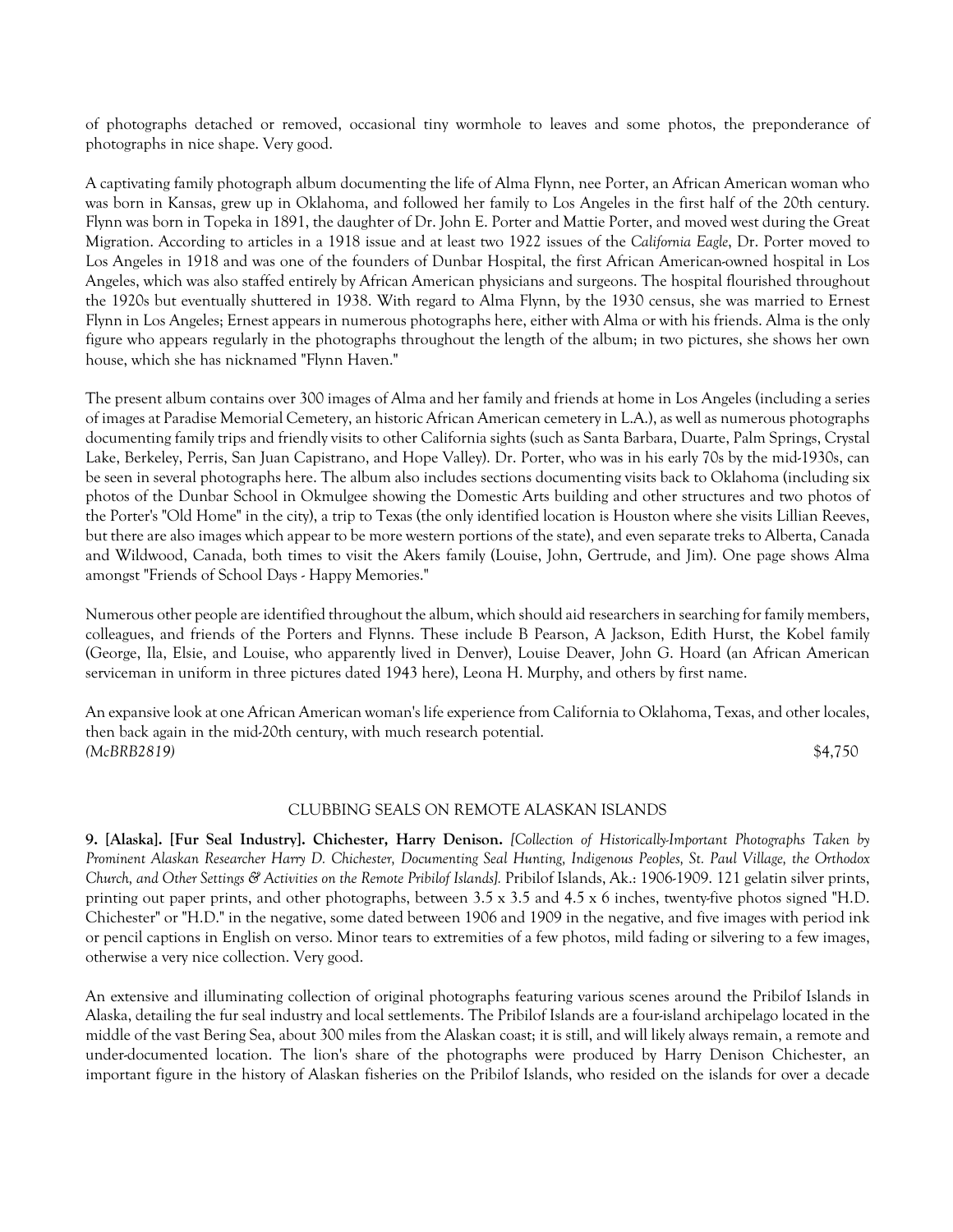and was closely involved with the seal industry, at first working for the North American Commercial Company, and later as an agent of the U.S. Bureau of Fisheries.

About forty of the photographs (including most of the larger photos) document seals and the fur seal industry on the Pribilof Islands in the first decade of the 20th century. Numerous photographs feature the seals themselves, often baying at the camera by themselves or in large groups on the rocks near the shore. The operations of the sealers feature them preparing the killing grounds, herding seals into groups, driving them to the killing ground and penning them together in small groups with long wooden sticks, then actually clubbing and skinning the seals, making piles of seal furs, and finally loading the skins onto commercial vessels (one of the vessels also featured in another picture). One of the pictures seems to feature a group of four young men working in the same general area as the sealers, loaded down with stringers of dead flightless birds, most likely the penguin-like murres native to the islands. One particularly grisly photograph pictures the neck-up portion of a beheaded walrus.

The photographs also include numerous excellent views of the island settlements, including St. Paul Village and the Russian Orthodox church, as well as the settlers themselves. Three photographs feature a festive Orthodox procession circling the church, which picture numerous indigenous peoples of various ages. Other interesting photographs depict the sealers in wet suits on the seashore, the tents and canoes of the indigenous peoples, a volcanic eruption on one of the islands, portraits apparently picturing Alaskan gold miners (inside their tent with scales and papers), an Anglo man in a fur seal coat, hat, and boots, a dog sled, a wooden building with sign reading "Kingsland Villa" flying an American flag, an indigenous woman and her baby in a canoe, perhaps trading goods with the larger boat to which they are anchored, and more. Three of the captioned photographs were evidently taken by Chichester while visiting other Alaskan locations, and feature "Port Clarence - Indian grave" (Port Clarence is located just south of the Seward Peninsula), "Unalaska Reindeer," and "Nome native camp on Koozitreen River."

Originally from Port Lavaca and then Eagle Pass, Texas, Harry Denison Chichester (1872-1911) traveled to the Pribilof Islands as early as 1892 to learn about the fur seal industry. In 1896, while an employee of the North American Commercial Company, Chichester took pictures of Alaskan sealing operations for the Commission of Fur Seal Investigations on St. George Island. Beginning in 1901 and throughout most of the first decades of the 20th century, Chichester worked as an assistant fur seal agent for the U.S. Bureau of Fisheries on St. Paul Island. In a personal history sheet submitted to the U.S. Department of Labor in 1909, Chichester states his special skills as "Three years of work in medical school, photographer, bookkeeper." The next year, he graduated from the George Washington University Medical School and started a government survey of living conditions of the Pribilof Islands' population, including their housing, clothing, diet, living habits, diseases and parasites, and alcohol abuse. The survey was never completed as Chichester died on May 31, 1911, in a boat accident during a leisure trip on the saltwater lagoon near the village of St. Paul. Some of Chichester's photographs of fur seals were used as illustrations in D.S. Jordan's book *Matka and Kotik: A Tale of the Mist Islands* (San Francisco, 1897, with editions following in 1900, 1903, 1910, and later). His photo of a St. Paul Island beach covered with guillemot eggs was published in the *National Geographic Magazine* in 1903.

Only two institutions seem to hold portions of Chichester's photographic output, including the Seattle division of the National Archives (which holds a substantial collection of glass plate negatives in the records of the U.S. Fish and Wildlife Service), and the C. Willard Evans photograph collection of the Historical Documents Department of San Francisco Maritime National Historical Park, which holds about a dozen images. A couple of images from the former feature very similar shots of the Russian Orthodox Church procession as those in the present collection, but with the photographic credit of Walter I. Lembkey scratched in the negative. Lembkey was the chief agent of the U.S. Bureau of Fisheries on the Pribilof Islands in the 1900s, strengthening the connection of the present photographs to the U.S. Bureau of Fisheries and heightening their significance to the history of the sealing industry on the Pribilof Islands.

A historically-important collection of original photographs by an important first-hand source, relating personal photographic evidence of both the fur seal industry and everyday life on the far-flung Pribilof Islands in the early 20th century. *(McBRB2818)* \$6,000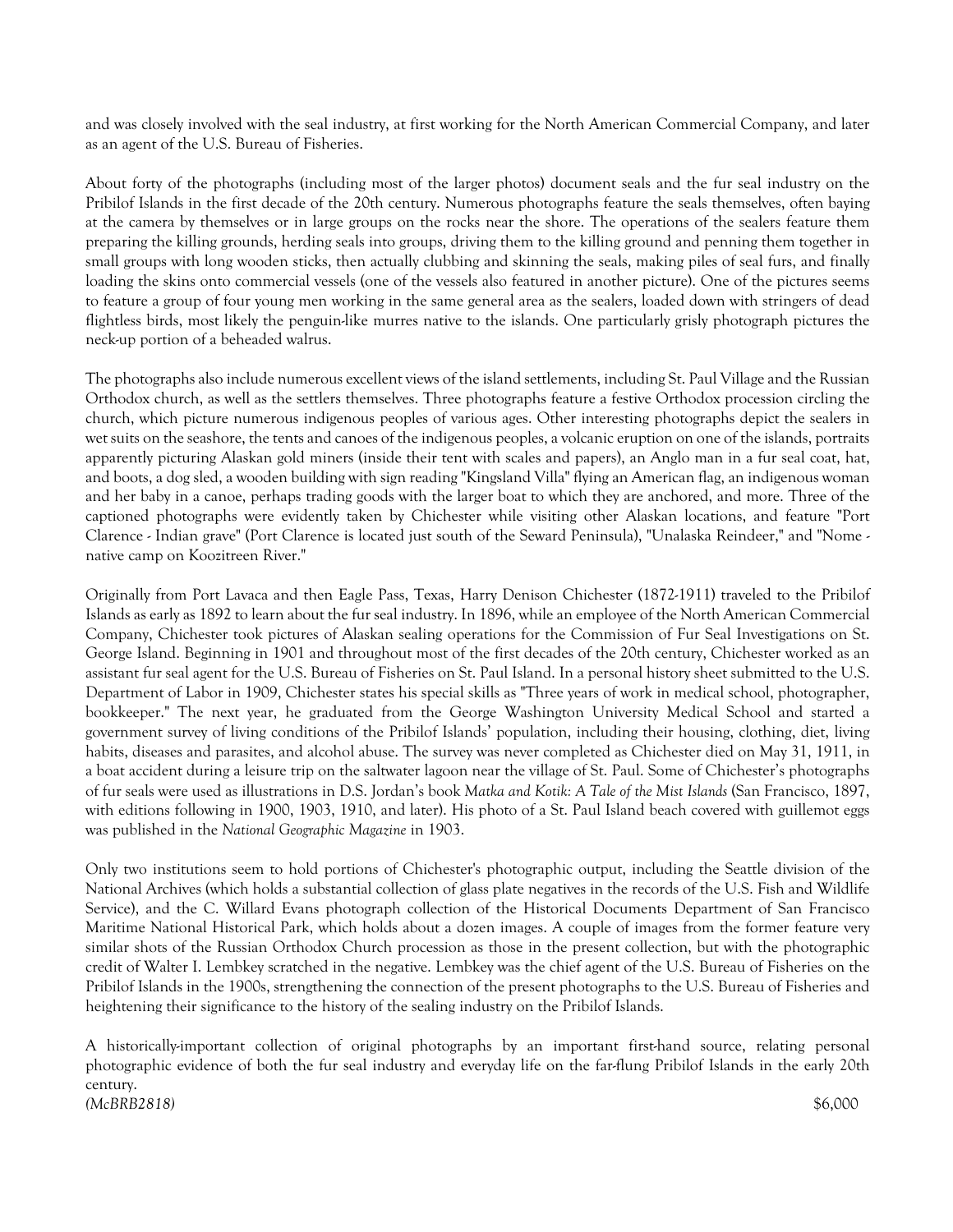# HONDURAN DISPUTES WITH GUATEMALA AND GREAT BRITAIN

**10. Alvarado, Francisco.** *Memoria Presentada al Soberano Cuerpo Lejislativo*. [Honduras]: Imprenta de J.M. Sanchez, 1852. [2],16pp. Small quarto. Later marbled wrappers. A couple of minor edge chips to title page. Moderate, even tanning and light dust soiling. Very good.

A rare report on foreign affairs and trade by Honduran prime minister Francisco Alvarado to the national legislature, delivered in 1852. In the background were tensions with the United Kingdom, who sought debt repayment and land claims on the Hondurans, and ongoing conflict with Guatemala, amongst other issues. Alvarado laments that Honduras is peaceful with all of its Central American neighbors except for Guatemala, but blames their neighbors for continuing hostilities:

"Solamente con Guatemala, por una fatalidad para ambos Estadis, no se ha restablicido la buena armonía que en otro tiempo reinara entre este y aquel Gobierno; mas no por que Honduras no hubiese puesto de su parte los medios de una reconciliacion. Véase el acuerdo dee 22 de Octubre último inserto en la Gaceta, y se conocerá que se procurado evitar motivos de desavenencia. Empero, Guatemala que nos ocupa indebidamente una gran parte de nuestro territorio por el lado de Copan, disponiendo sin atender al indisputable derecho que nos asiste, de sus preciosas producciones; procura mantener en pié la desavenencia para continuar en sus avances."

He also attacks the British for attempting to expand the boundaries of British Honduras and threatening to blockade the port of Trujillo, and seizing Honduran territory:

"Ya no cabe decir mas sobre el ridículo pretesto con que se intente despojar á Honduras de una parte de su territorio poseida con tantos títulados de legalidad. Que nacion, sino es la Inglaterra, ha reconocido esa parodia de monarquía? Donde está su corte, donde sus leyes, donde sus majistrados?.... Nada existe, ni ha podido existir siendo como los mosquitos, tribus errantes de salvajes leprosos, sin hogares fijos, sin templos de adoracion, sin escuelas donde ilustrar la juventud; en una palabra, sin ninguno de los elementos que pueden constituir una nacion. Sin embargo, es un hecho, que bajo el nombre de un monarca despreciable, se nos arrebata lo mejor y mas rico de nuestro territorio."

The remainder of the report goes on to discuss recent domestic legislation, education, trade, and production. One of his main points of emphasis in this realm is the importance of indigo production, writing that, "Este ramo es el de añil, que en el dia acaso es el principal de los que forman la riqueza publica del Salvador," and arguing that it should be so in Honduras as well. Scarce, we locate only three copies - at Berkeley, William & Mary, and the Library of Congress. *(McBRB2834)* \$2,000

# UNPUBLISHED ACCOUNT OF AN EXPEDITION THROUGH SOUTHERN AFRICA, LED BY A JEWISH CHICAGOAN

**11. Anscher, Abraham.** *[Detailed Narrative of an 1883-1884 Expedition Through Southern Africa, Written by Exploring Party Leader Abraham Anscher, a Jewish Chicago Immigrant].* [Various places in South Africa, Botswana.: 1883-1884]. 295pp., plus five additional letters totaling [60]pp., altogether more than 38,000 words. Composed mostly on small octavo sheets. Some wear to edges of initial and final few leaves, slightly affecting text. Light, even tanning. Written in a consistent, legible script. Overall very good.

An extensive and outstanding manuscript account of travel and exploration in southern Africa during late 1883 and early 1884 by Abraham Anscher, a Polish Jewish immigrant to Chicago. The manuscript is composed in the form of a letter addressed to Edith Delia Rogalski, but really comprises a travelogue or diary, with entries written from September 1883 to mid-January 1884. Five additional letters accompany this account, addressed to Edith's later husband, Israel Jackson Roe; her parents, Samuel and Sarah Rogalski; and her brother Benny.

Anscher's descriptions of his experiences in Africa cover a wide variety of topics including big game hunting; interactions with local indigenous peoples and their rulers; encounters with white missionaries, traders, and other hunters;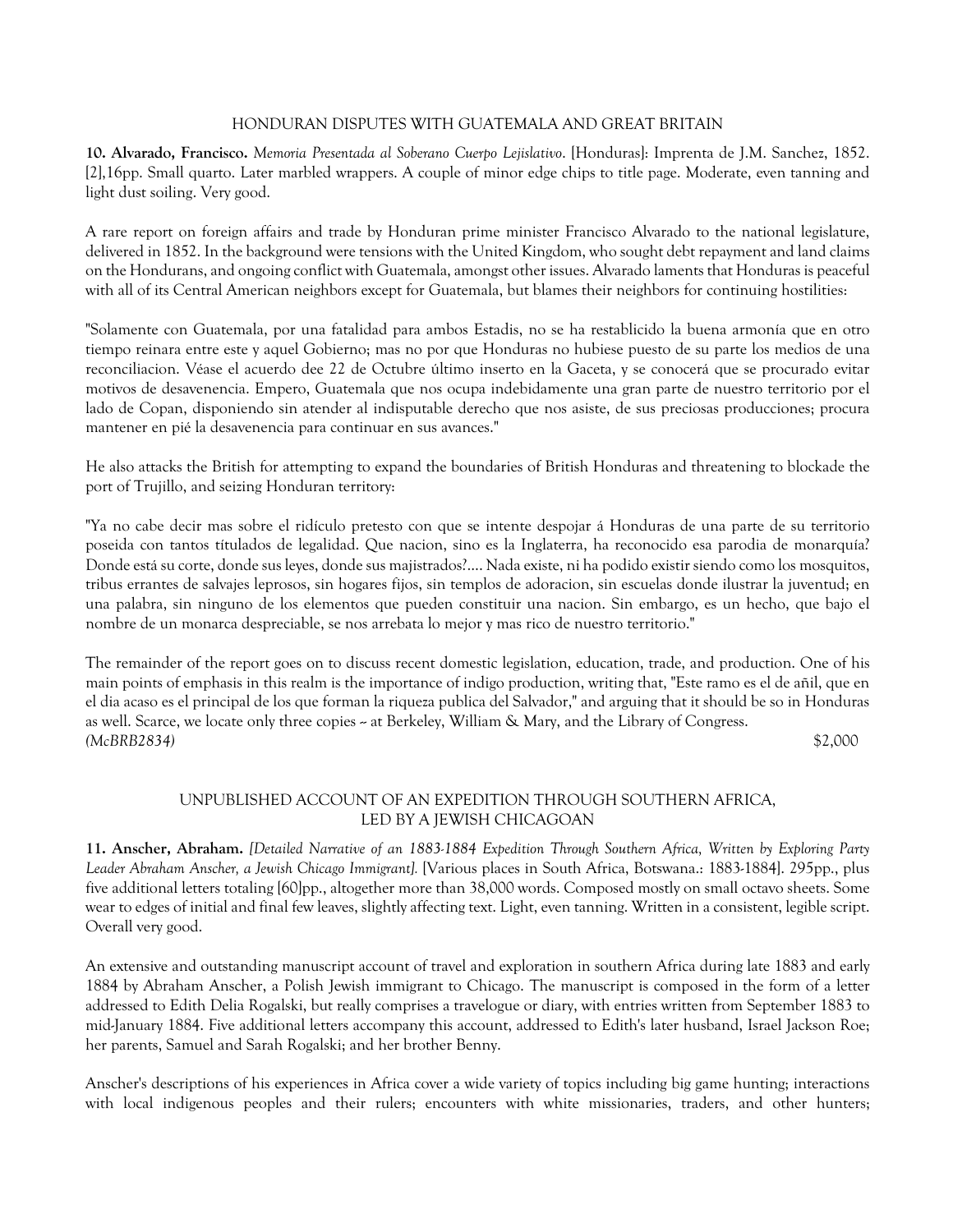ethnographic, botanical, geological, and zoological observations, and much more. His account is by turns dramatic and amusing, interspersed with personal recollections of family and home, cultural and religious notes (his addressee was also a Polish-speaking Jewish immigrant to Chicago), and reminiscences of earlier adventures in Colorado, Utah, the California gold fields, and elsewhere.

Little can be readily discerned of the details of Anscher's biography beyond the pages of this manuscript. He was born in Mariampol, then a part of Poland and today in Lithuania, but clearly came to the United States at an early age and was well-educated. He was an adventurer at heart, and spent several years in the West, perhaps in the U.S. Army for part of this time and partly as a solo fortune seeker. At some point during the mid- to late-1870s, he decided to take his adventuring talents to South Africa in order to satisfy his own wanderlust and to create a business of organizing guided African exploration and hunting. The stakes of his chosen profession are mentioned several times throughout his narrative, such as when a party member dies of an unspecified illness ("My lot is a very hard one just now, and my position as promoter and chief adventurer is anything but enviable"). From the additional letters present, it is apparent that the young Ms. Rogalski was a former love interest of Anscher who spurned his affections and became engaged to a mutual friend. Indeed, a letter here addressed to the fiancé offers an apology for presumption of writing to Edith in such a lengthy and cordial manner; at one time all of the individuals addressed by Anscher were a part of the same immigrant community in Chicago.

This absorbing account follows a lengthy excursion organized and led by Anscher across the Transvaal, through Bechuanaland, Matabeleland, and beyond to a settlement he calls Tatti (probably Francistown, on the Tati River), traveling through parts of modern-day South Africa and Botswana. They contain many details of great interest, and his vignettes are well-written and dramatically delivered. An immense boa constrictor drops out of the treetops, strangling a springbok before his eyes. He finds a five-year-old girl with a broken leg, the only survivor of a village massacre; he sets her leg, nurses her for a month, and eventually conveys her to a missionary station. A young zebra joins the traveling party, incurring the jealousy of the team's dogs. A large lizard is trained to sleep in a tent, but only after his teeth are removed for safety.

His missive begins *in medias res*, with his party already underway in South Africa near the Orange River in what he calls the "Tarka bush," during mid-September 1883. Anscher decides, having missed his last opportunity to send mail, "Now, to put myself on guard against mischance, and not be like the traditional foolish virgins who did not keep their lamps properly trimmed...to have a so-called running letter always open and ready," for his recipient. The group first traveled northeast near and along the Orange, allowing Anscher to wax discursive concerning the river's wildlife:

"The wanderings of the river sometimes flowed through immense chasms, over hung with stupendous precipices, and then like a translucent lake, with beautiful towering mimosas and willows reflected from its bosom and a rich variety of fine plumage, though without a song; wild geese, ducks, snipes, flamingoes, in perfect security feeding on the banks beneath the green shade, or basking in the sun's rays on the verdant islands, far from the fowler's snare. The swallows, also, mounting aloft, or skimming the surface of the mirror of the stream; while the ravens, with their hoarse note, might be seen seeking their daily food among the watery tribe, or cawing on the bending tops of the weeping willows."

The party leaves the river, and skirts the southern edge of the Kalahari to reach Lattakoo, modern-day Dithakong, a traditional departure point for excursions deeper into the interior of Africa during the 19th century. Thence they headed north again, stopping often to hunt for food and sport:

"When on the Kama plains I went one night, accompanied by Tytler and Winsloe and one native, to a pool of water about two miles from camp.... We did not wait more than about half an hour when we heard loud lapping at the water. The natives told me, 'Ronimala [?]' (be silent) 'There is a lion....' Our next visitors were two buffaloes, but we did not fire lest we attract the attention of the lions. Next came three giraffes, and one we knocked over on the spot, and wounded another, but who got away.... I have seen plenty of game in my time. I saw and hunted antelope and elk on the Laramie plains, and in the [Meek?] Mountains, in America before the Union Pacific RR was built. I saw quite enough of buffalo in the Smokey Hills and Montana, as well as south of the Green Horn Mountains between California and Arizona, but such a variety of game (big game) and in such number as I saw some years ago in the Transvaal & Swaziland and hereabouts now, I never saw anywhere."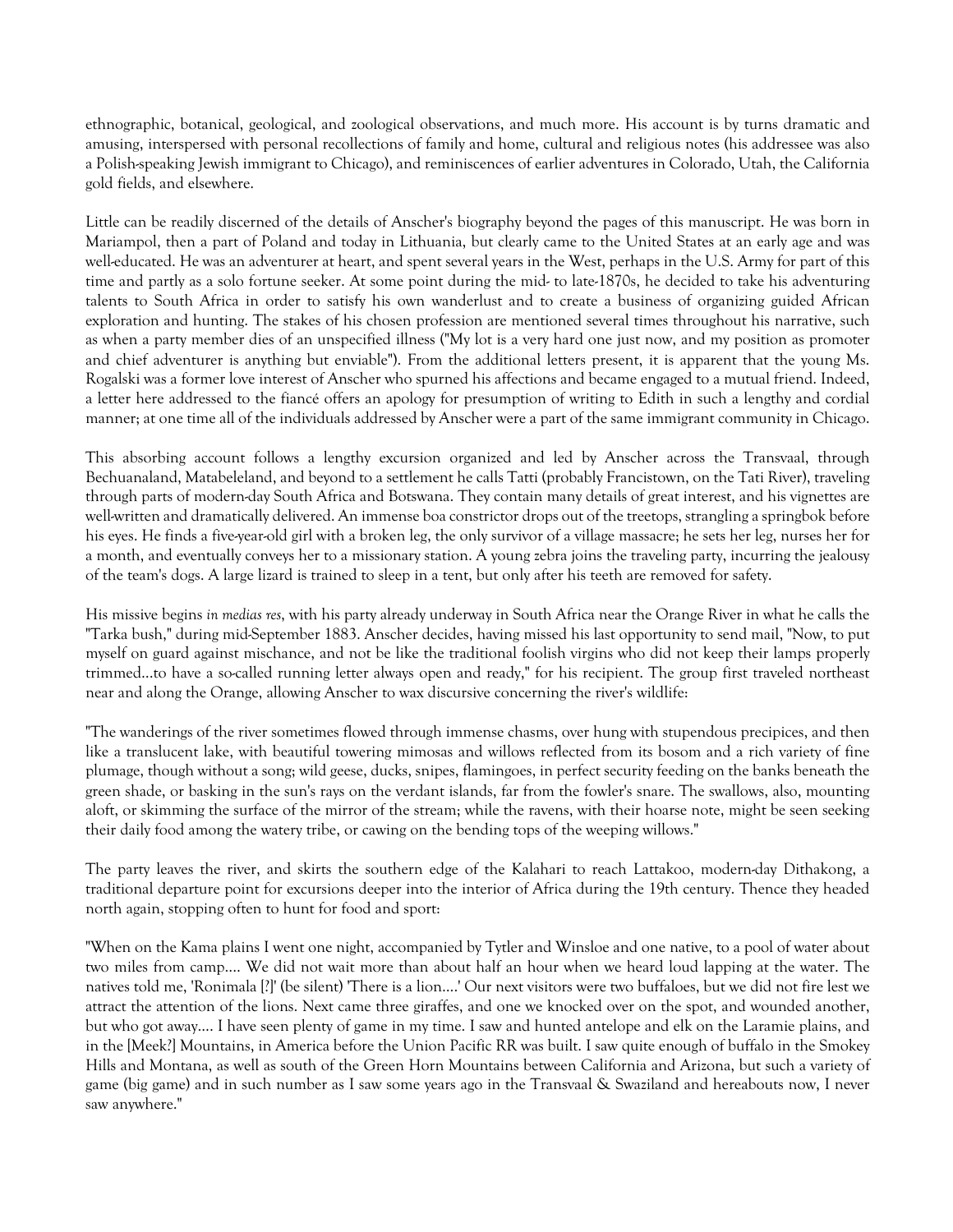As the excursion proceeds further into the interior, their encounters with native tribes increases, and Anscher observes them keenly and reports with a detailed, if somewhat jaded, 19th-century eye:

"The town of Kalabeg [?] is already in the Matabele country.... Of course, they have no religion of any kind, for there is no such thing as natural religion. Men acquire knowledge, good or bad, from instruction of men with more fertile brains. This holds good all the world over. The rainmakers here hold the position of prophets and divines of the so-called civilized countries. These rainmakers, who are also the doctors and sextons, have great influence over the minds of the people, and are held in great estimation by them, superior to that of their king, who is likewise compelled to yield to the dictates of this personage, the rainmaker.... Nothing can exceed the freaks of fancy and the adroitness with which the rainmaker can awe the public mind, and lead thousands captive at his will. Each tribe has one or more of them, and they generally come from other countries, for a prophet is seldom honored in his own country."

Arriving in Shoshong, in what is now central Botswana, Anscher meets some missionaries, and witnesses a tribal gathering, which leads him to remember the religious theories of a familial acquaintance back home:

"Was present at a Pitsoh or native congress this forenoon, held by the natives about some tribe affairs. About 12,000 natives present and wound up the proceedings with a war dance.... As these tribes are considered by some religious enthusiasts to be of the lost tribes of Israel (not your own, but ours), and as your uncle once spoke to me about them while at Chicago, I would therefore request you to kindly tell him to disabuse his mind on this point and that the only peg whereon the socalled lost tribe maniacs hang their argument in favor of their hobby is that the natives practice a certain custom which history attributes to our father Abraham. But this ceremony takes place instead of at the age of 7 days old, when they are about fourteen years old, and even when older. But they have no tradition as to why it is done. If this simple custom entitles them to be call Jews, why, for my part, they are quite welcome to the honor. But this is about all there is to build the theory on."

Despite his occasionally sarcastic and somewhat disparaging demeanor toward the natives he encounters, Anchser seems overall to have a decent connection with them at a personal level and to understand a basic sense of shared humanity. In one particularly poignant episode, Anscher meets a mother and father who have walked 300 miles to ransom their two teenaged sons enslaved by a local chief:

"Neither the man's looks nor ornaments excited the smallest emotion in the bosom of the chief, and when he was solicited by one who felt something of a father's love to pity the old man who had walked so far and brought his all to purchase his own children, he at last replied with a sneer that one of the boys died last year and for the other he wants an ox at least. 'But I have not even a goat,' pleaded the old man, 'the Matabele have taken all I had and destroyed my hut.' A sigh, it was a heavy sigh, burst from his bosom, one dead and the other not permitted to see anymore. The chief walked off while the man sat leaning his head on the palm of his hand, and his eye fixed on the ground, apparently lost to everything but his grief. On taking up his trinkets to retire, I told him to keep up a good heart, that I would try to get him his boy. He started at the sound of my voice, kneeled before me and laid down his trinket saying, 'take all this, but get me back my boy.' I got him his boy for a colored blanket and 1 lb. of tobacco."

When sad and homesick, Anscher recalls his time in Chicago and in the West, but it is often insufficient comfort. After departing Shoshong for Tatti, Anscher must leave his group to "pioneer" a trail to the settlement:

"On the evening of my first day's journey I had to off-saddle (a term used here) on a waterless plain, picketed my horse and went to bed minus my supper or dinner.... I awoke suddenly by something touching me on my forehead like the cold nose of a dog, but I could see nothing in the dark except my horse who was laying down, poor fellow. After this occurrence I could sleep no longer. My head was hot, my lips parched and had no taste even for a cigarette. I daresay some of you have experienced waiting for a train early in the morning in some out of the way small RR station, where moments appear like days. Well, waiting there is not a patch to lying in the dark in Africa's solitude, waiting for daylight to come.... I tried to divert my mind and think of anything but water but I could not do it! I tried to cool myself by thinking of Chicago in the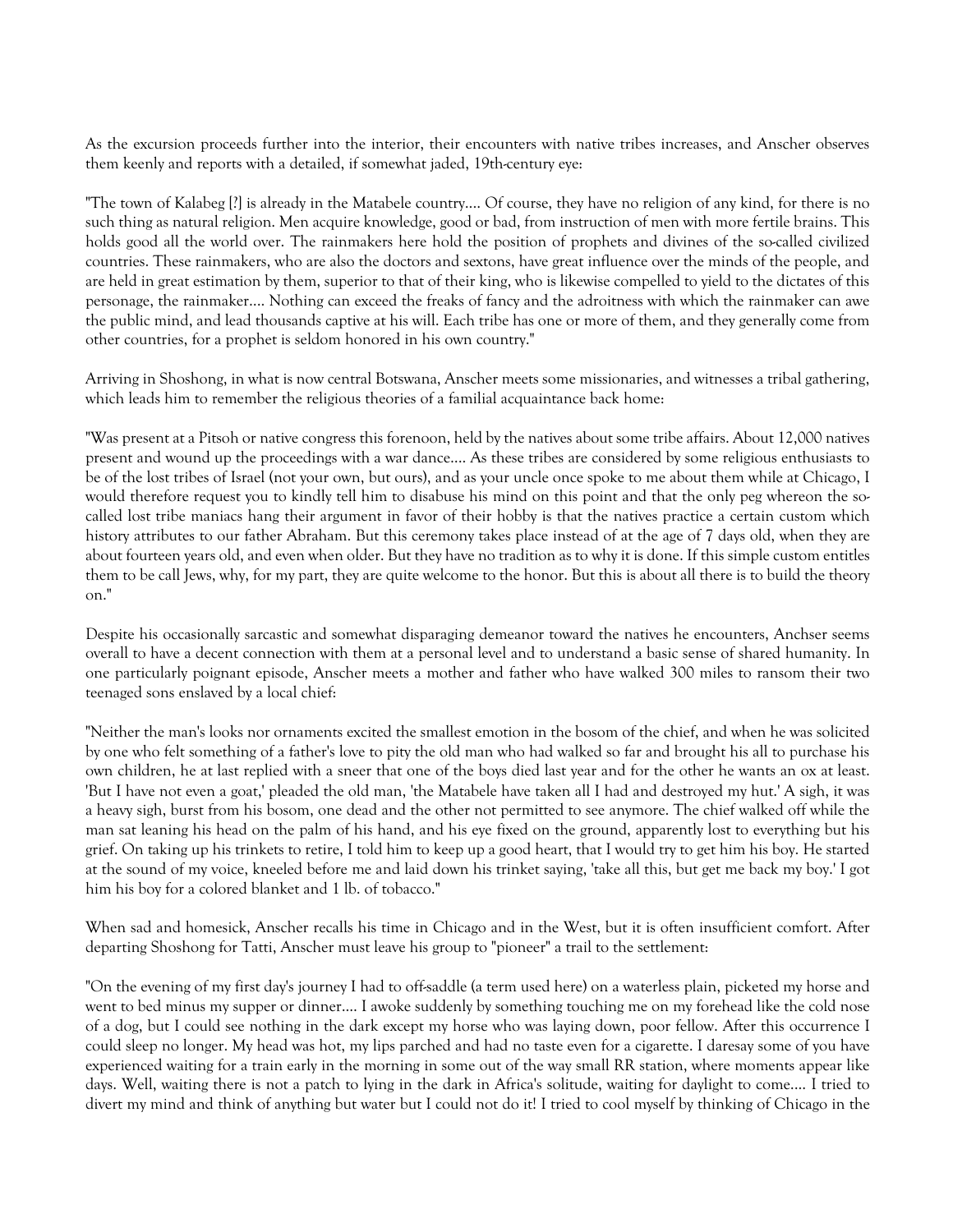month of Feb., but that only led me to snow and from snow to water. One may as well try Ovid's 'Remedia Amoris' to cure him from hankering after the girl he loves, as to try Chicago in my case as a remedy when thirsty."

The difficulties of obtaining food and water, establishing safe camp, and finding routes through minimally charted territory evident in this final passage are an ever-present theme of the expedition, but Anscher eventually guided his group to their destination, where they intended to stay for a month or two before heading further north to Victoria Falls on the Zambezi River. The final entries describe life at the settlement, and how a Portuguese colonial explorer and administrator, Alexandre de Serpo Pinto, whom they met in camp, would be entrusted with the present manuscript as he traveled to Namaqualand on the west coast of Africa, in the hopes that it would eventually find its way aboard a ship bound for America. Pinto was a fascinating figure in his own right -- he explored the interior of Africa for Portugal in the 1860s and 1870s, and after this meeting with our author became the Portuguese Consul in Zanzibar.

Anscher's trail goes somewhat cold after January 1884, when he relinquished control of this massive "running letter." An additional fragment of a later letter to Edith Rogalski included here, forwarded via a mining acquaintance in Kimberly, contains a few tantalizing details of his onward expedition, including an attack on their party near Victoria Falls by a group of slavers led by "an American Negro." He was also working on a journal, and taking photographs, which are mentioned several times throughout this account, but the survival of this other material, as well as the ultimate conclusion of this expedition, are not known. A wonderful, unpublished account of African exploration by a seemingly unlikely and apparently otherwise unknown American character. A complete transcription of the manuscript is available upon request. *(McBRB1562)* \$8,750

#### KANSAS VIGILANCE COMMITTEE

**12. Anti-Horse Thief Association. [Kansas].** *Subordinate Order Ritual. Published by the National Order Anti-Horse Thief Association.* St. Paul, Ks.: The News Printery, 1905. 17pp. Original plain orange wrappers, stapled. Minor wear and soiling, contemporary pencil notation to wrappers. Some light soiling to contents, manuscript notation at end of text. Very good.

Pamphlet published by the Anti-Horse Thief Association in St. Paul, Kansas, a tiny town about a hundred miles due east of Wichita. The Anti-Horse Thief Association was a long-standing vigilance committee in Kansas, established in the 1850s, presented here similar to a masonic organization. The present work provides the order for their ceremonies and rituals, including initiations, installing officers, and the funeral ceremony. Inside the front cover is a manuscript list of names recording the investigation and pursuing committees for 1904; the rear cover has the ownership inscription of Robert Leer of Vincennes, Iowa, and a date noting the last meeting he attended. While there are several early 20th-century editions in OCLC, we locate only one copy of this 1905 edition, at Pittsburg State University in Kansas. Rare and interesting. *(McBRB2609)* \$650

## UNPUBLISHED ACCOUNTS OF THE REFORM WAR AND FRENCH INTERVENTION BY A MEXICAN OFFICER

**13. Arce, Francisco Otalora**. *Memorias de F. O Arce T[omo].1 [with]: Memorias sobre la Guerra de la Intervencion de F. O. Arce. Tomo II. [manuscript titles].* [Mexico City; Mazatlan: 1864-1865; 1874]. Two volumes. [1],177; [1],97 leaves. Small quarto. Leaves foliated, with manuscript on most rectos and versos; first volume lacking ll.62-72. Original quarter calf and marbled boards, spine gilt. Light wear to spine and edges; corners bumped; boards scuffed. Large binder's tickets tipped onto front pastedowns. Illustrated title pages and photographic portraits, with original hand color; additional scattered pen and ink illustrations. Internally clean. Very good.

A fascinating and apparently unpublished memoir and diary by Francisco Otalora Arce, a Mexican general and politician who had a significant military role during the Second French Intervention in Mexico. Arce joined the army as a sixteenyear-old volunteer during the Mexican-American War, and steadily rose to the rank of Colonel by the early 1860s. During the Reform War he participated in several campaigns in northern Mexico as a captain in the Liberal forces. Afterwards, he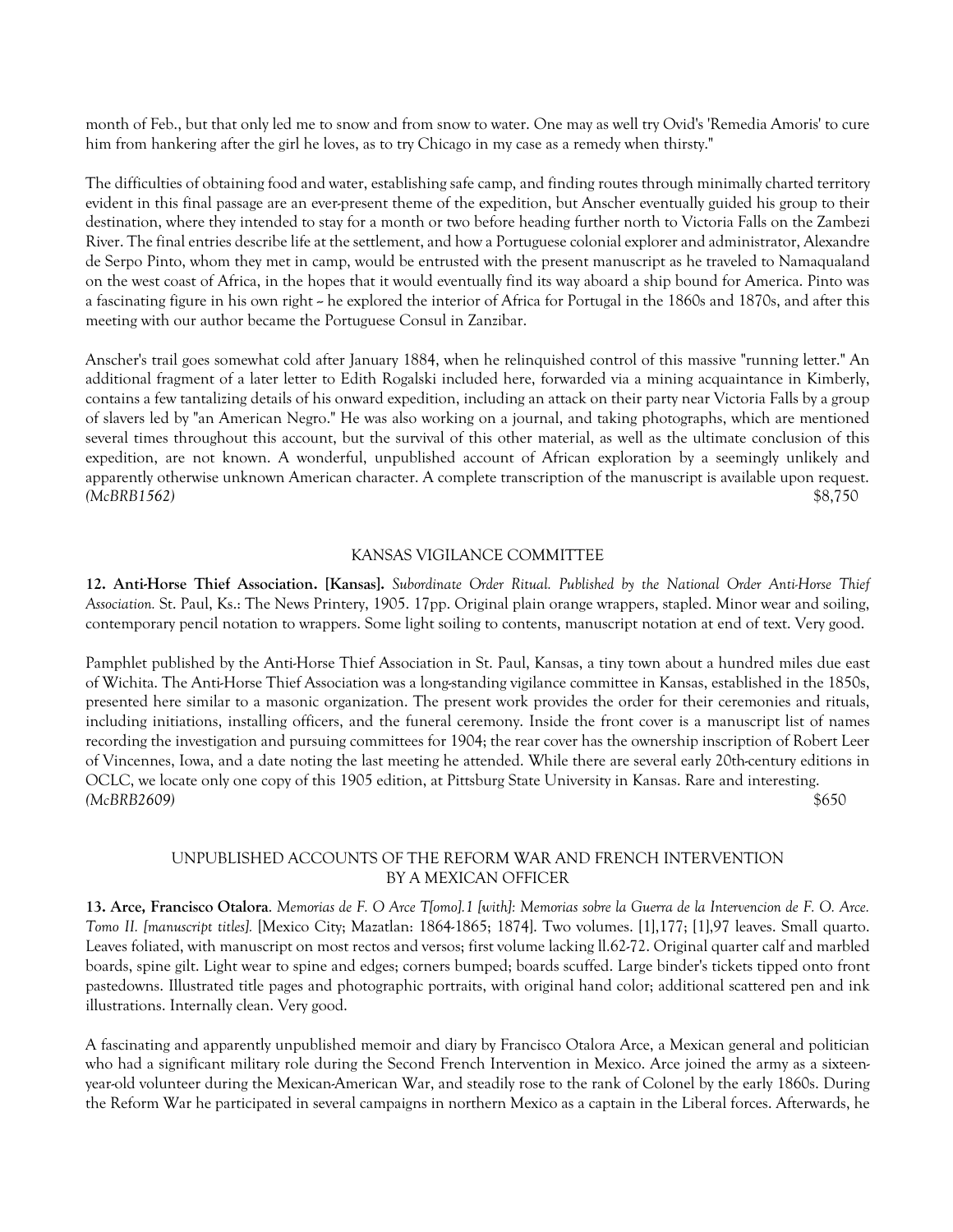was placed in command of the cavalry in Guerrero and then of federal auxiliary troops by Juarez, and was promoted to Brigadier General in 1864 during the course of the campaigns against the French occupation. He was captured near Puebla shortly thereafter, remained in prison for two years before escaping with fellow Liberal general Santiago Tapia, and was ultimately a participant in the final siege at Queretaro in 1867. After the war, he served three terms as the state governor of Guerrero and filled several federal positions as well.

The first volume present here contains Arce's manuscript memoir, which details his military career from his beginning as a young volunteer to the end of the Reform War. The first several chapters describe his difficult childhood in Guadalajara, the successive deaths of his parents, and his education up to his entrance into the College of Mines in 1846, where his studies were cut short by the American invasion of Mexico. He joined the army as an infantryman and participated in one of the final, fruitless defenses of Mexico City at Churubusco, of which he gives a lengthy description. After the end of the war, his continuing military career took him to Coahuila and Chihuahua, and he was stationed for a much of the 1850s in El Paso. His memoir provides not only an account of military developments in northern Mexico during the decade, but also an interesting glimpse of life at the new border between Mexico and the United States.

The second part of the memoir, approximately the final seventy leaves, provides a detailed account of Arce's role in the Reform War, which pitted Mexican liberal and conservative factions against one another from 1858 to the end of 1860. He left El Paso at the end of 1857, with conflict brewing over ratification of the new constitution, and joined a Liberal brigade in Mexico City that was dispatched to Veracruz. Soon, however, he moved to the other side of Mexico and was stationed with forces in Jalisco, often Guadalajara. From Jalisco, his forces joined a campaign in 1858 against conservativeheld Mexico City, of which there is an extensive description, and he continued to be an active participant in attacks and maneuvers around central and northern Mexico until the account ends abruptly in the April 1859.

The second volume, begun in 1865, contains a brief, twenty-five-page biography of Arce's friend and compatriot, General Santiago Tapia, whom he estimates to be one of the few military men not to disgraced Mexico in the preceding years. Tapia's death in 1874 inspired Arce to return to this volume again almost a decade later, and transcribe his "campaign diary" of the French intervention, which covers the years 1863 to 1864. The entries here are not daily, but are quite frequent, and discuss in detail the maneuvers or lack thereof through central Mexico by his forces in tandem with those of Tapia. The diary, which covers March 1863 to December 1864, first contains details of the siege of Puebla, near to where Arce and his troops were encamped, including the failed Mexican attempt to break out at San Lorenzo and the eventual surrender of the city garrison. Arce and his forces moved west, and campaigned in Jalisco and Michoacan in late 1863 and early 1864, before returning to central Mexico and rejoining Tapia through the end of 1864.

The composition of the volumes is also quite interesting. Arce and Tapia were captured near Puebla in early 1865, and it seems quite possible that the memoir and biographies, begun in idle camp moments, were pursued with more vigor while in captivity. The decorative manuscript title pages, photographic and hand-drawn portraits, and other scattered illustrations were all composed by Tapia (several bear his signature or attribution), and the pair would have needed the ability to share the volumes frequently in order for them to be thusly composed. At any rate, the illustrations and decorative additions are well accomplished, and give the sense of a more planned production than a simple transcription or encapsulation of previous diaries. In all, an extensive and otherwise unknown account of Mexican military affairs during the mid-19th century by one of its prominent participants. *(McBRB2740)* \$13,750

## DEATH COMES FOR THE ARCHBISHOP (OF MEXICO)

**14. Becerra Moreno, Juan.** *Relacion del Funeral Entierro, y Exequias de el Illmo. Sr. Dr. D. Manuel Rubio y Salinas Arzobispo Que Fue de Esta Santa Iglesia Metropolitana de Mexico*... Mexico City: En la Imprenta del Real y Mas Antiguo Colegio de S. Ildefonso, 1766. [10],155pp., plus large folding plate. Small quarto. Contemporary limp vellum, manuscript spine title. Remnants of vellum ties at fore-edge; spine mostly perished. Minor dampstaining to vellum. Two short tears at gutter of folding plate, well away from image. Quite clean internally. Very good.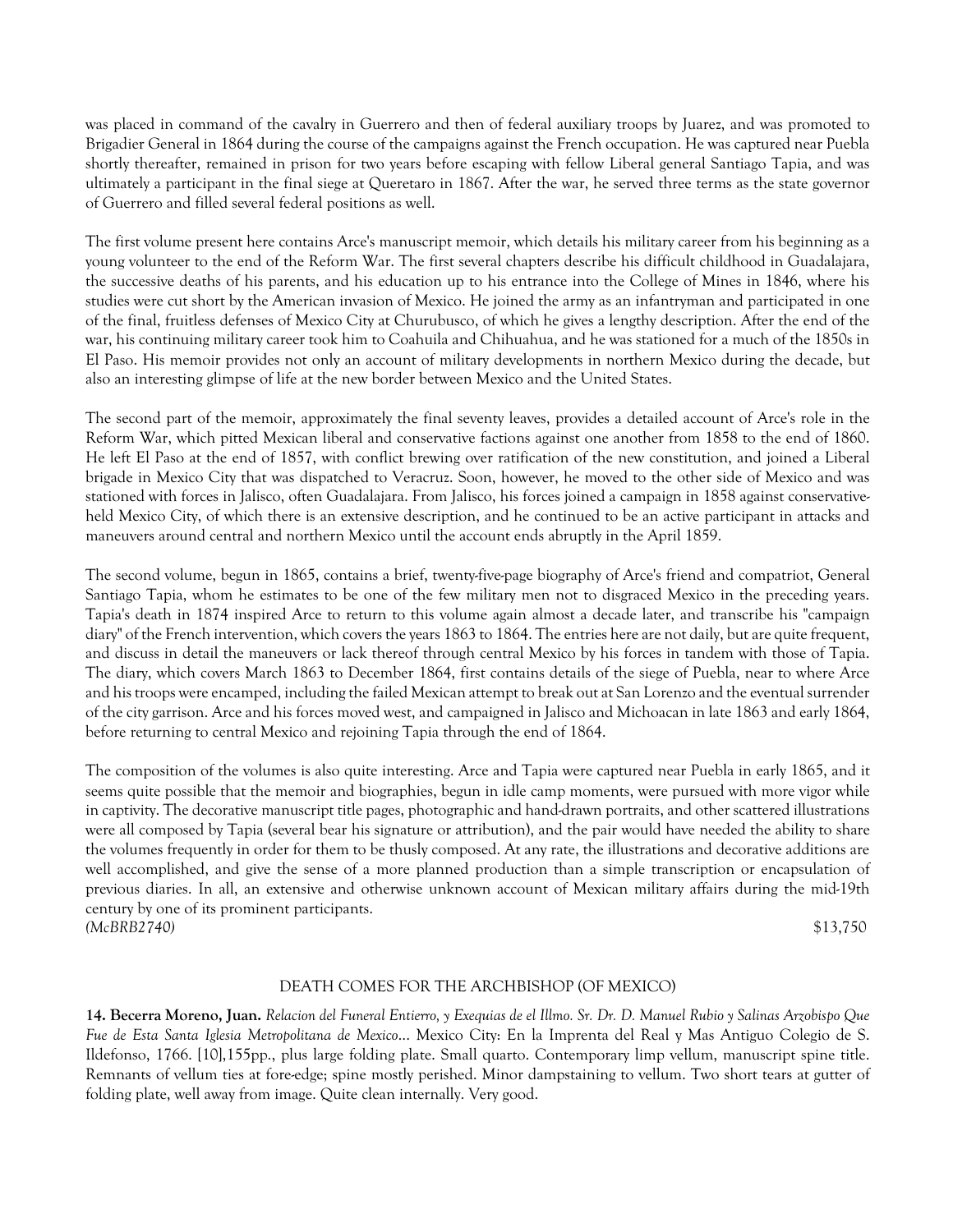From January 1748 until his death in July 1765, Manuel Rubio y Salinas was the Archbishop of Mexico City. This period coincided with the rebirth and expansion of the Mexican mining industry, which fostered great wealth, new secular and ecclesiastical institutions, and an architectural boom in the viceregal capital. Rubio and the Church benefitted from the new wealth in significant material ways, but he remained popular throughout his tenure for attention to prevalent social concerns and dedication to his religious duties. One of his most significant achievements was the procuration of the 1754 papal decree that made Our Lady of Guadalupe the patron saint of New Spain.

When Rubio died, all of Mexico City turned its energy towards his commemoration, much of which is summarized and transcribed in the present volume. The work includes a Spanish-language account of the last days of the Archbishop, his death, and his burial (pp.1-87); followed by the Latin funeral oration, "Maximum occidentis sidus...," spoken by Pedro José Rodriquez de Arizpe (pp.87-112); and concluded by a second funeral sermon given in Spanish by Cayetano Antonio de Torres. The account of the burial includes a detailed description of the cenotaph that the city erected for Rubio, including transcription of the inscriptions and epigrams by F.J. Alegre. Following the conclusion of the text, there is a large folding engraved plate by Manuek Villavicencio, one of the most prominent and skilled engravers of the period in colonial Mexico, that depicts the design of the funeral monument by Miguel Cabrera, "Pintor Americano," in exquisite detail and precisely to scale.

Extremely scarce on the market; no copies appear in available auction records since the Brinley Sale, almost 150 years ago, where Maximilian I's copy of this work brought \$16 (!!). A good source for the study of Mexican colonial architecture, religious ceremonies, and death rituals; and very good, clean copy, with an outstanding example of the excellent and large architectural engraving. *(McBRB2491)* \$8,250

#### ILLUSTRATED MEXICAN REPORT ON THE PRUSSIAN ARMY, PRINTED IN NEW YORK

**15. Benavides, Rafael.** *La Prusia Militar, o Sea de la Organizacion Completa de los Ejercitos de la Confederacion del Norte, en Tiempo de Paz y Guerra*... New York: Imprenta de Hallet & Breen, 1873. xv,704,vi,[1]pp., plus lithograph dedication leaf and twenty-seven plates (of which three folding). Contemporary quarter morocco and pebbled cloth boards, spine gilt. Spine ends worn, corners bumped; boards with some scuffing and dampstaining. Light toning and dust soiling internally. Good plus.

A substantial and exceedingly scarce New York Spanish-language imprint, comprising a Mexican study of Prussian armed forces. Having suffered numerous military humiliations in the first fifty years of its existence as an independent country (the Texas Revolution, The Mexican-American War, the French Interventions, etc.), Mexico in the last part of the 19th century sought out methods to improve the prowess of their army. One of these efforts was a delegation of officers sent to Prussia in the early 1870s to study the organization and practices that had made them the dominant force in Central Europe of the time. This extensive volume, written and compiled by the Mexican general Rafael Benavides, first gives a history of the ascendency of the Prussian military, and then examines and describes every facet of the army, its organization, and its methods. The plates show diagrams of unit battle orders and formations, and technical drawings of materials and implements used by soldiers. The book was published in New York perhaps because of the technical lithography involved, which was completed by Ferdinand Meyer. Despite the work being a sizable production, it seems to have been a very poor survivor  $\sim$  we locate copies at only four institutions, and none in the United States. Rare. *(McBRB2848)* \$2,000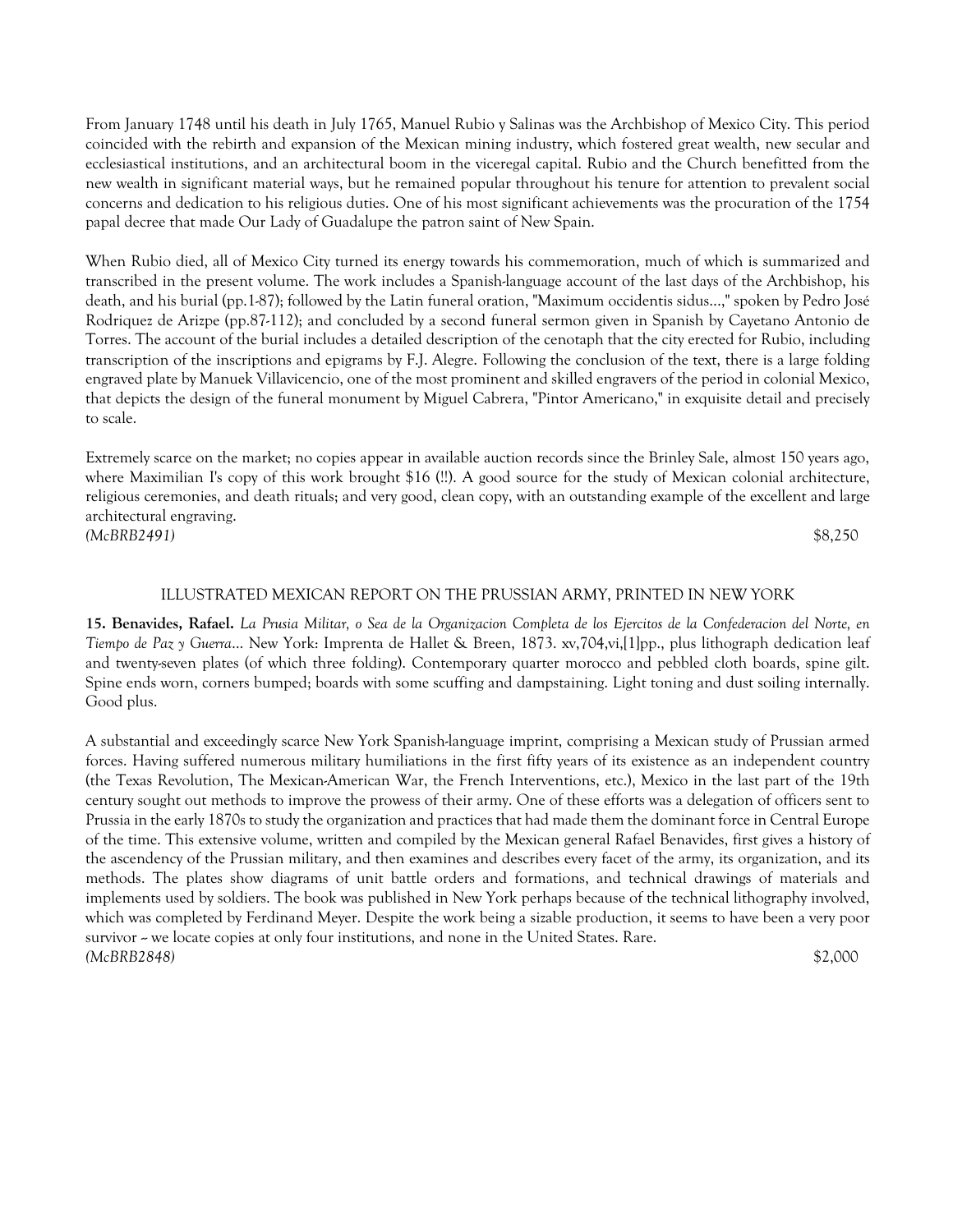## SIGNED BY BENEZET, OWNED BY A FORMER STUDENT

**16. [Benezet, Anthony].** *A Collection of Religious Tracts*. Philadelphia: Joseph Crukshank, 1773 [i.e., 1772-1774]. Five tracts in one volume. [2],xi,124;16;48;83;60pp. Edges worn; leather scuffed, more heavily on spine; spine ends chipped. Contemporary and later ownership inscriptions in front free endpapers; contemporary printed label affixed to front pastedown; scattered contemporary manuscript annotations through text. Moderate toning and dust soiling; scattered foxing. About very good.

A fascinating and unusual sammelband of pamphlets on religious and adjacent Quaker subjects, selected and assembled by Anthony Benezet, a French immigrant to Philadelphia who became a prominent Quaker leader, teacher, early abolitionist, and author of several 18th-century, anti-slavery works.

"Benezet found his calling in teaching, a profession that would bring him significant personal satisfaction throughout his life as a result of his belief that education offered a means of reforming an increasingly competitive society.... After two decades of offering free evening classes for black students in his home, in 1770 he persuaded the Society of Friends to open an "Africans' School." Although the school's enrollment was rather low, a number of Benezet's students—among them Absalom Jones and James Forten—became important leaders of Philadelphia's black community.... From the 1750s until his death, amid numerous other reform projects, Benezet actively pursued an abolitionist campaign that began in Pennsylvania and soon extended across the Atlantic.... While he continued abolitionist work in Philadelphia, in 1759 he began to publish a series of influential antislavery tracts that soon reached an international audience. In *A Short Account of That Part of Africa Inhabited by the Negroes* (1762), a pamphlet that was later translated into French and German, he directly challenged assertions of innate black inferiority" - ANB.

The present volume contains five separately paginated and titled tracts with a covering title page, each selected by Benezet. Together, they are a representation of his thoughts on Quaker beliefs and philosophy, slavery, prohibition, and more. The tracts present here are as follows:

- 1) *The Plain Path to Christian Perfection*.... Philadelphia: Joseph Crukshank, 1772. xi,124pp.
- 2) *The Dreadful Visitation, in a Short Account of the Progress and Effects of the Plague, the Last Time It Spread in the City of London, in the Year 1665*.... Philadelphia: Joseph Crukshank, 1774. 16pp.

3) *The Mighty Destroyer Displayed, in Some Account of the Dreadful Havock Made by the Mistaken Use as well as Abuse of Distilled Spiritous Liquors*. Philadelphia: Joseph Crukshank, 1774. 48pp.

- 4) **Wesley, John**. *Thoughts Upon Slavery*. Philadelphia: Joseph Crukshank, 1774. 83pp.
- 5) *Sermons or Declarations, Made by Stephen Crisp, One of the Antient Preachers Amongst the People Called Quakers*. Philadelphia: Joseph Crukshank, 1773.

According to Joseph Smith, in his voluminous bibliography of Quaker books, Benezet likely paid for the printing of various pamphlets himself and distributed them under this collective title page to students, friends, fellow Quakers, and other interested parties. As a result, the tracts included vary from volume to volume; the contents of this sammelband correspond only to copies held by AAS, JCB, and the Library Company of Philadelphia. The collective title of the present volume is signed, "Collected by Anthony Benezet," in Benezet's hand, and bears the contemporary ownership inscription of George Miller, probably a former student of Benezet. Miller seems to have become a prominent Friend in Bucks County, and maintained correspondence with several important Philadelphia figures in the late 18th century, including Benjamin Rush, with whom he discussed many of the topics addressed in the present pamphlets.

 ESTC W33558. Evans 13145. Sabin 4671. *(McBRB2308)* \$6,500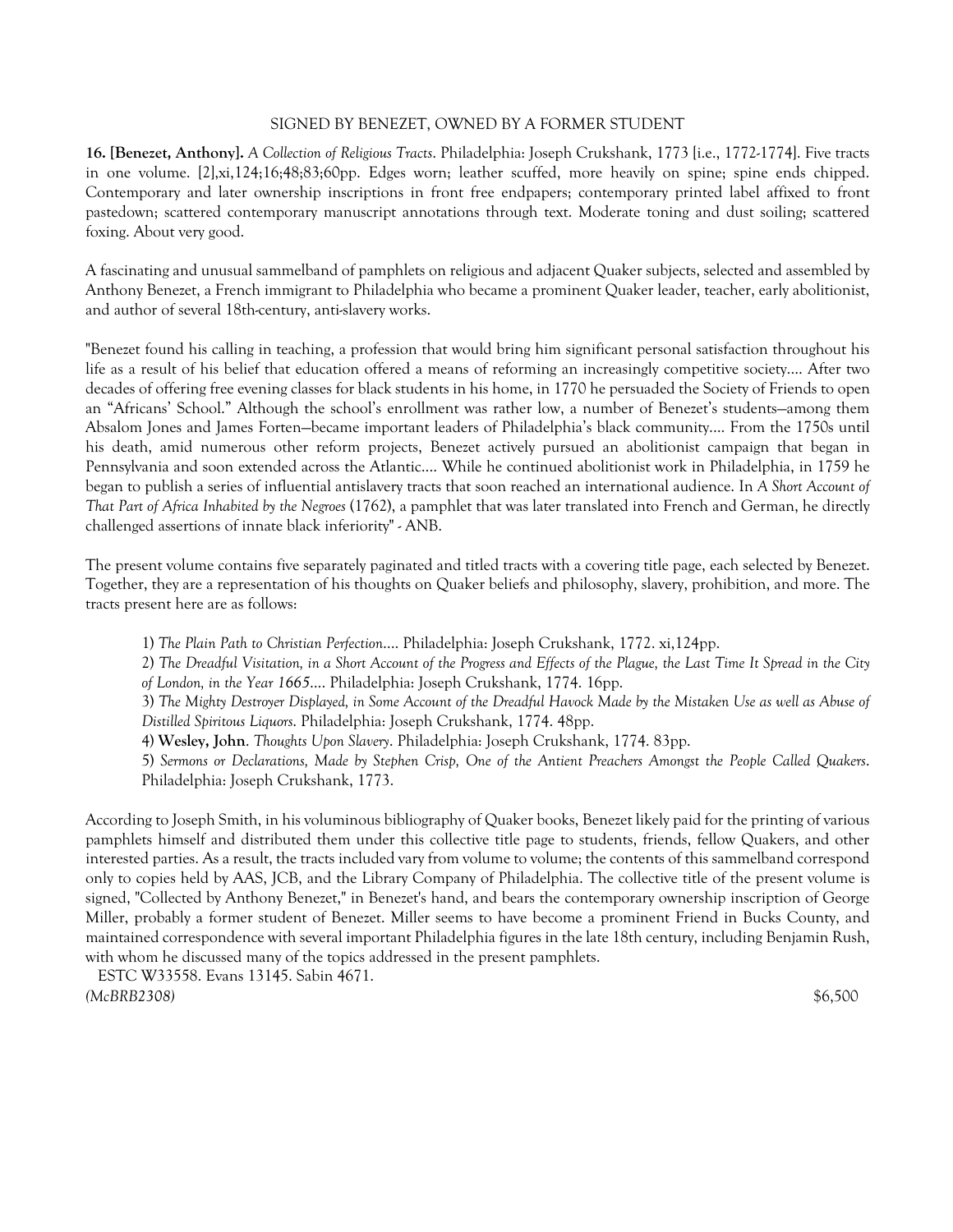#### UNRECORDED CYCLING MAP OF BERMUDA

**17. [Bermuda]. Farnsworth, J.M.** *Driving and Cycling Road Map of the Bermuda Islands*. New York: 1911. Folding lithograph map, handcolored, 11 x 27.5 inches. Original printed pictorial boards with cloth spine. Light wear and chipping to spine, light wear to boards. Advertisements on front pastedown. Light wear to map at some folds, but generally clean and fresh. Very good.

An attractive map of Bermuda, showing major driving and cycling routes on the island at the beginning of the 20th century. First published in 1892, this is the fourth edition, revised and corrected. A review in Goldthwaite's Geographical Magazine published in its October 1892 issue, reads:

"Evidently the 'cycler has invaded the Bermudas. J.M. Farnsworth, a well-known 'cycler, while taking a few weeks of rest at these islands, seems to have obtained the same by making a very unique driver's and 'cycler's map of these islands. Mr. Farnsworth is evidently an amateur at cartographic work, but he has nevertheless produced a much cleverer piece of work than is turned out by many of the professionals engaged in the same line."

Although the reviewer states that Farnsworth was well known, we find no other information on his cycling activities. As the piece indicates, a key at the lower left of the map indicates whether roads are best, good or poor, and whether the grade is ordinary, steep, or "very steep grade, dangerous for wheeling." An inset map of Hamilton, the Bermudan capital, occupies the center of the sheet. Rare in any edition - we locate two copies of the 1900 second edition in OCLC and just one copy of the present 1911 edition, at Yale. *(McBRB2254)* \$850

#### FIRST SPANISH-LANGUAGE NOVEL IN AMERICA

**18. Bernardin de Saint-Pierre, Jacques-Henri.** *Pablo y Virginia*. Philadelphia: En la Imprenta de M. Carey, 1808. 180pp. 12mo. Contemporary sheep, spine gilt ruled. Spine chipped, hinges cracked; leather cracked at edges, boards rubbed. Contemporary ownership inscriptions on first leaf of main text. Light tanning and foxing. In a green cloth slipcase and chemise. Good.

The first Spanish-language novel printed in the United States. The book is a romance adventure set on the island of Mauritius, originally written in French by Jacques-Henri Bernardin de Saint-Pierre, and first published in Paris in 1788. It was translated into Spanish by José Miguel de Aléa and published in Madrid around 1798, before Matthew Carey reprinted that translation as the present work. The book is also the first work printed by Carey entirely in Spanish. "Un librito de 180 paginas para uso de colegios y escuelas, lo que indica su utilizacion como instrumento didactico para el aprendizaje del español en centros educativos norteamericanos de dentro y fuera de la ciudad, aunque es probable que parte de la edicion fuera exportada a paises hispanofonos" - Vilar Garcia. A second edition, with a different pagination, was published in 1810. Quite uncommon institutionally, and very rare on the market.

 Mar Vilar Garcia, *El español, segunda lengua en los Estados Unidos...*, Murcia: Universidad de Murcia, 2003, p.52. *(McBRB2680)* \$3,750

#### BOLIVIA EXISTS!

**19. [Bolivia]. [Independence].** *El 24 de Mayo. De 1829. En La Paz [caption title].* La Paz: Imprenta del Colejio de Educandas, 1829. 7pp. Disbound. Folio pamphlet. Moderate worming, somewhat affecting text but not sense. Text browned, but not brittle. Good.

A rare La Paz imprint that celebrates the separation of Bolivia from Peru and the arrival of its new President, General Santa Cruz. Bolivia declared its official independence in May 1825, and Simon Bolivar granted his approval for the country to be separate from Peru in early 1826. Many nevertheless felt that the territory should remain integrated with Peru, and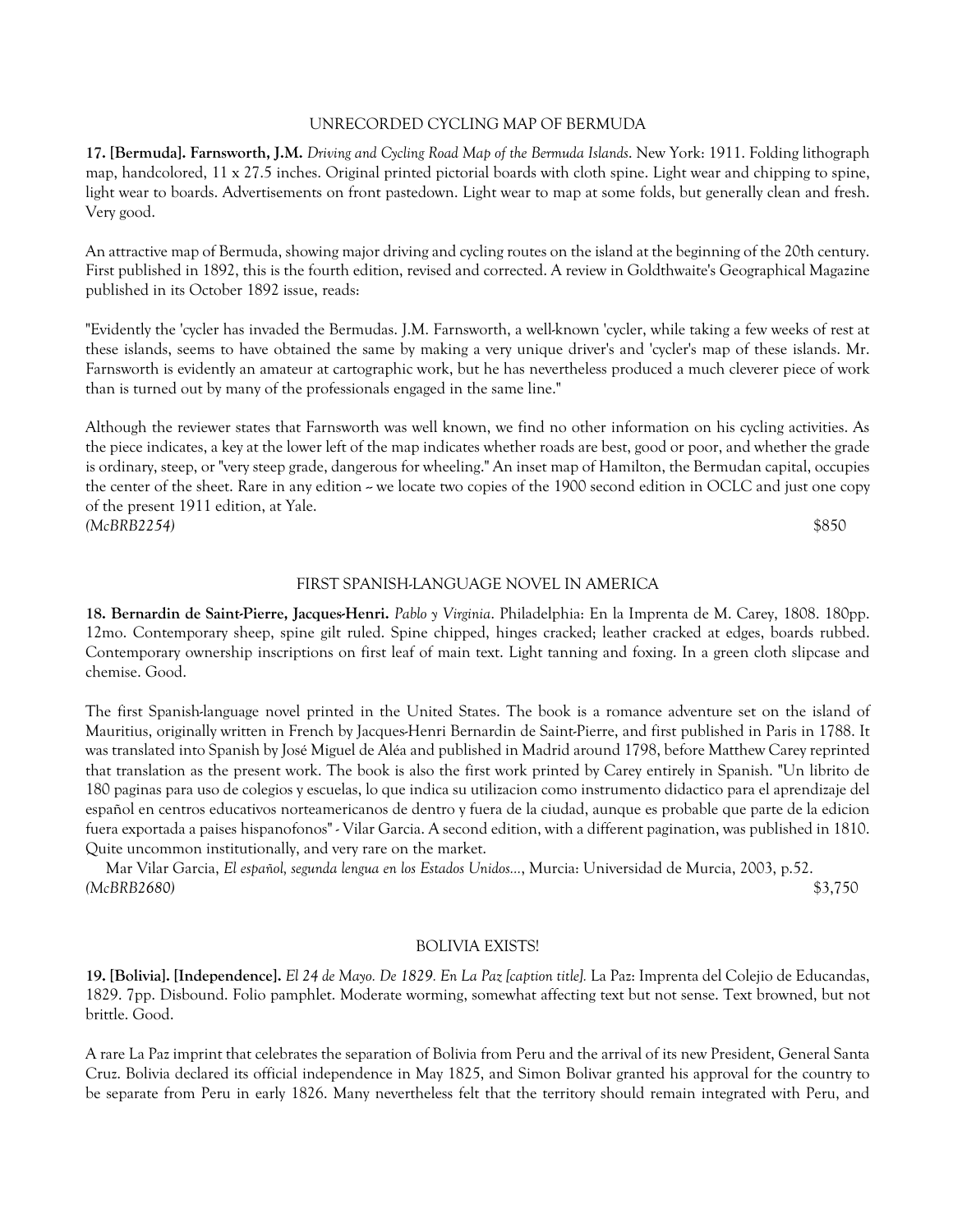tensions between the two countries and unrest within Bolivia itself led to the first war between Peru and Bolivia in 1828. After the withdrawal of Peruvian troops and a failed revolt by elements of the Bolivian military, Andrés de Santa Cruz was proclaimed the new president of Bolivia, now its own country both in fact and on paper. Santa Cruz arrived in La Paz in mid-May 1829, and was sworn in on May 24, the day resoundingly celebrated by the present pamphlet:

"Cuando los romanos sitiados en el Capitolio por Brenno se hallaban ya entreganda á este sobervio Galo el oro que les habia ecsijido por concenderles la paz, se presentó Camido anuló el tratado de ignominia; y hacienjo, ver á Brenno, que Roma podia triunfar aun, redimió á su patria de la infámia, arrojó de ella á sus enemigos, y libertó á la república de su ruina total. Asi como el jeneral Santa Cruz se ha presentado en Bolivia. Esta nacion habia sucumbido á leyes estranjeras: la desconfianza, el desórden, y el abatimiento de los buenos ciudadanos la habian puesto en manos de estraños, traidores y ambiciosos.... Con su presencia todo se anima: los amantes del órden y de las leyes miran en él un conductor que va á dirijirlos por la senda de la paz y de la justicia: los estraños pierden la esperanza de la dominacíon [?]: y los malos hijos de la patria se hallan refrenados en la carrera de sus mortiferas aspiraciones. En todos los angulos de la República solo resuenen los dulces ecos de órden, de union, de independencia; y........ BOLIVIA ECSISTE."

The remainder of the pamphlet is also quite interesting, as it prints letters of welcome and inquiry to Santa Cruz from prominent Bolivians and his public responses. Very scarce, we locate only two copies, at Yale and the Pontifical Catholic University Library of Peru. *(McBRB2241)* \$2,500

# PROMOTIONAL PAMPHLET FOR A JAPANESE AGRICULTURAL COLONY IN BRAZIL

**20. [Brazil]. Ashizawa, Yasuhira.** *Burajirukoku Parashu Shokumin Annai [Colonization Guide for the Brazilian State of Para].*  Tokyo: Nanbei Takushoku Kabushiki Gaisha, 1928. 24pp., plus twelve half-tone photographs on six leaves, and a small folding map printed in color. Original printed wrappers. Wrappers stained, rubbed, and tanned, with minor chipping, some splitting to spine. Light foxing to last few leaves. Good plus.

An exceedingly-rare pamphlet published to entice Japanese citizens to emigrate to Brazil to grow cocoa in the Acara (later Tome-Acu) colony located on the Amazon River, about 250 miles south of Belem. Settlement in the colony began in 1929 and this pamphlet, which advertises transportation for colonists scheduled in May and October of 1929, was likely one of the first published regarding the colony's settlement.

The present work is illustrated with twelve half-tone photographs on six leaves and a small folding map printed in three colors. The photographs feature street scenes of Belem, shots of various agricultural products, numerous snapshots of the cocoa fields, and various indigenous Brazilian farmers. The map shows two different representations of Brazil  $\sim$  one of the whole country and one a more detailed regional display -- both with the relevant region of the proposed agricultural colonies colored in green.

After the United States outlawed immigration from Japan, Brazil became the most popular destination for Japanese emigrants. Their efforts were supported by the Japanese government, which encouraged the purchase of large tracts of land to form colonies in South America, a technique tried previously but with limited success in the U.S. Eventually, malaria and poor tropical farming techniques led to the failure of the cocoa plantations cultivated by Japanese emigrants. After World War II, pepper was successfully harvested on these plantations for about a decade before being wiped out by disease. Rare, with only two copies in OCLC, both in Japan. *(McBRB2685)* \$2,250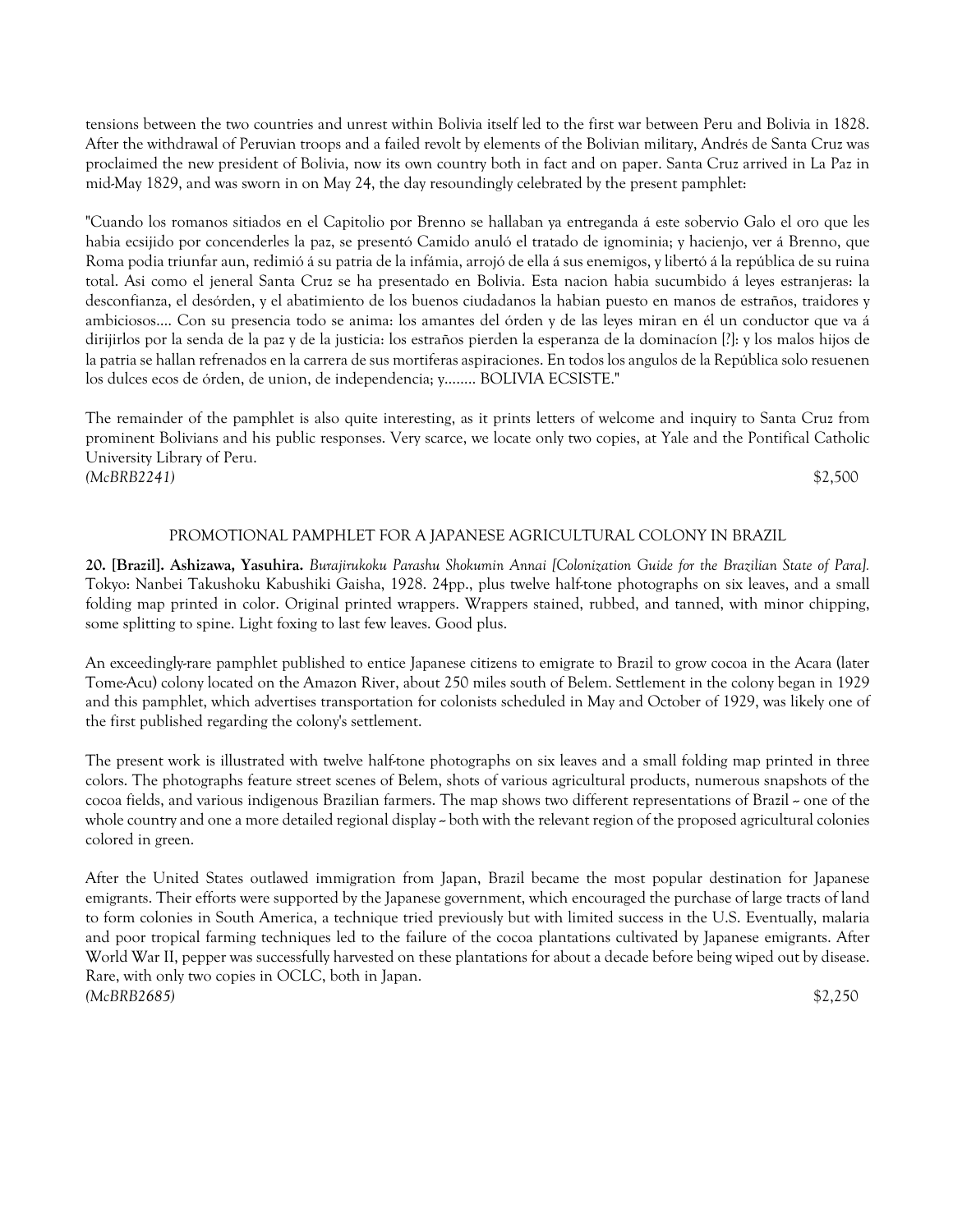## REMARKABLE CANADIAN PACIFIC ISLANDS ARCHIVE

**21. [British Columbia]. Leighton, Robert Henry.** *[Exceptional Archive of Autograph Letters from a Young Lawyer Turned Manual Laborer, Largely Written from the Queen Charlotte Islands, with Vivid Descriptions of the Remote Region, Labor Conditions, the Fisheries, the First Nations Tribes, and More].* [British Columbia]: 1911-1917. Sixty-six letters, plus a [24]pp. epistolary diary, approximately [260]pp. total. One letter with a hand drawn map of the region. Usual folds and minor wear. Accomplished in a highly legible hand. Very good.

The son of John Alexander Leighton (1841-1928), a noted Belfast solicitor and the principal recipient of his letters, shortly after finishing his education Robert Leighton began an adventure in North America. Crossing Canada by train in "colonist" class (including a description on a knife fight between two Italians in his car) he arrives in Vancouver in April 1911 and begins work for a local law firm. After just a few months, however, he is let go by the law firm as he cannot afford the fees to be admitted before the court. Unable to support himself, he takes a job as a laborer with the Western Canada Power Company in Ruskin, British Columbia: "And thus was I thrust into the world in my latest role that of a shovel stiff. I picked up my first shovel on Sunday the 13th August 1911. There is no Sabbath observance in the wild and wooly west ... You can have no conception of what the first few days were to me. Imagine me soft and flabby being turned loose under a blazing sun to keep pace with men who had been working for years. Every mosquito I think in the neighborhood got word that something soft had arrived ... All is not beer and skittles in the struggle for existence here ... I am fifty miles from civilization in the shape of Vancouver in the heart of beautiful country. The river Stave flows past the back of my bunkhouse and almost seems to lull you to slumber ..." After several months of hard physical labor he is bent on continuing his life in the woods, though has found that "all the labouring work short of the expert is done by Hindus, Chinks & Japs and a white labourer is rarely ever seen. So far the actual logging in the woods is confined to white people but the Japs are even invading that..."

The Canada Northern Railway Strike sends thousands of unemployed laborers into the work force and Leighton is once again seeking employment to support himself. In May 1912 he travels to Skidegate, on Graham Island, the largest of the Queen Charlotte Islands off the coast of British Columbia -- a place he would later refer to in his letters as the "farthest west." Initially he works as a laborer on the "government road." Over the next four years, Leighton largely stays on the island near Skidegate, clearing brush, building infrastructure, packing, working for the fisheries, gold mining, and more. His descriptions of the islands, his fellow laborers and the local inhabitants are superb: "...The first impression one gets approaching the island in a boat is that it falls in with the Cockney's description of British Columbia: 'British Columbia, wy there aint nothin there but bloomin rocks and Christmas trees'... Your first impression however is soon dispatched on entering Skidegate Inlet, which is one of the prettiest places I ever saw ... It is in the valley of the H-el [Hiellen] that Roberts and I have staked. We have some meadow but quite a lot of timber ... The fauna of the island are not very diverse: bear, a few marten, weasels galore, and introduced last year rats. The island at one time was famous for its sea otter but the latter is pretty well extinct now ... As to the inhabitants of the island there are two large Indian villages one at Massel & one at Skidegate. The Indians here are pretty hard workers and are very superior to the Suvashes [?] of the mainland. They are great fishermen and formerly used to cross over to the Skeena river to fish for the canneries there..." And in another: "...Skidegate is quite a polyglot village. One moment you are listening to the sing song of the Chinamen, at another the cackle of the Japs and at yet another the jabber of the Indians. I have been working with two Indians a good deal, Joe Grey & Tommy Ross; they both speak very good English ... The other evening I had the pleasure of hearing a bush police court case in which two Chinamen were charged with selling whiskey to the Indians ... I think every rule of evidence was broken..."

In September 1912 he begins work for the BC Fisheries, and included is a 24-page epistolary journal of his salmon fishing adventure in Skidegate Inlet. In the end, after a month at work, his team catches 433 coho, but ends up \$100 in debt for their food and expenses. In the late fall of 1912, Leighton has begun work for a contractor building a fertilizing plant for the fisheries on Moresby Island. Work and life on the island is difficult. After describing the moving of a 25-ton boiler by hand, he relates the story of a local rancher committing suicide by placing a stick of dynamite in his mouth. Work continues through the winter season, but by February 1913 he and his fellow workers threaten to quit as they have not been paid: "We will not accept cheques as no storekeeper in the island will cash them. The engineer in charge wired for \$6000 to pay off the bunch last week but it is very questionable if the money will be on the boat. The contractor has an agreement with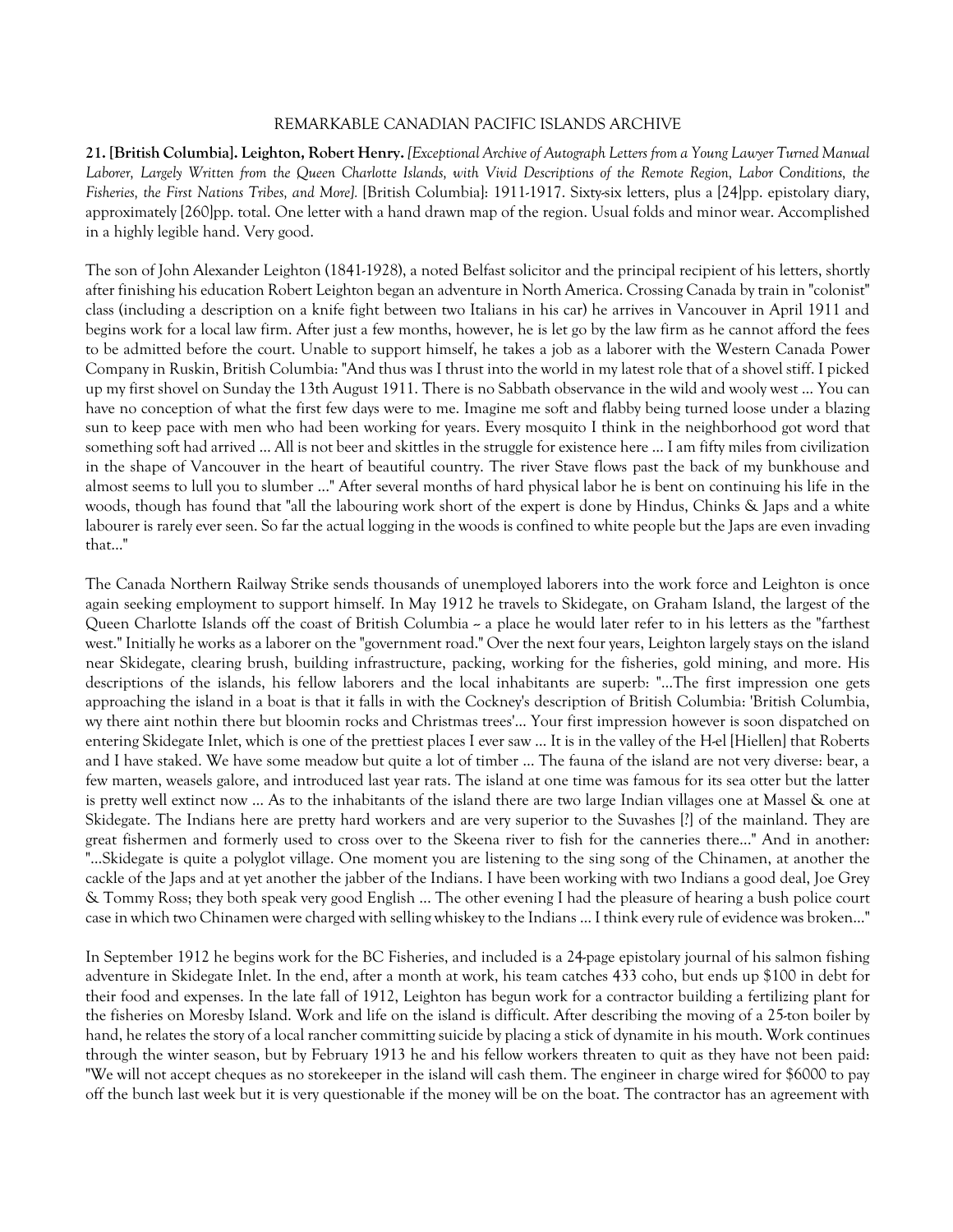the Fishery Co. that the latter will cash all time checks due out of the job and hold a sufficient sum for that purpose. The Fishery is without funds here and unable to do so. If no cash is forthcoming tomorrow it is possible the men may determine to tie up the contractors plant here..." In the spring he returns to Skidegate, once again clearing brush working on the government road.

A gap in the correspondence is explained in a May 1914 letter: Leighton had taken a job shoveling coal on a halibut boat to Alaska and into the Arctic Circle. He ends up working three trips on the boat, although no letters are written in the period. In September he has returned to Graham Island, now working as a coal miner. Work stops in January 1915, though Leighton volunteers to pack the supplies from Port Clements to Queen Charlotte City: "I had never been over the first part of the trail before and at one point on it the water was waist deep. Going through this I lost the trail and as I was cold after my immersion I kept pushing on thinking that I would pick it up again any moment. in about half an hour I realized I was properly bushed. I never found the trail again that day and had to spend the night out. I had not a single dry match nor an axe to chop wood with so it was a case of roll into the blankets wet clothes and all. I did not sleep much during the night as it froze hard..."

In February he takes a gold mining claim with a friend outside of Skidegate and his letters detail the mining process, their successes and failures, and with much commentary on the war and the local native tribes, including a description of a wedding and other events: "...This week we struck a small stringer carrying pretty coarse gold. It was easily visible to the eye without the use of a glass and is the coarsest gold that has yet been found on this claim ... The Indian village here has been invaded by the Tsimpsian Indians from the mainland. Their mission however is a peaceful one. The mainlanders belong all to the Salvation Army and they are making lots of converts among the Haidas ... I have attended two of the meetings and it is an extra-ordinary sight to watch the frenzy of enthusiasm to which they work themselves up. The two tribes used to be bitter enemies ... The Haidas do not understand the Tsimpsian language and vice versa. A number of both tribes speak quite good English but the principal means of intercommunication is Chinook. This is the real Esperanto. It is a jargon invented originally by Hudson Bay traders..."

He works the claim for the better part of a year. Writing in April 1916 on the fourth anniversary of his arrival at the Queen Charlotte Islands he reflects on his journey: "...Looking back on the past four years I cannot say that I have made any material advancement in the acquirement of this world's goods. When we wind up our lease and get the final returns for the ore I expect to be a few hundred dollars ahead of the game ... This much for my financial status since I came here. Physically I am worth twice what I was when I arrived on the islands while the diversified character of the forms of labour I have tackled have given me a considerable amount of self-assurance and I never have the slightest fear of not being able to make my grub no matter where I go ... On the whole therefore I cannot quarrel with the fate that impelled me here to the 'farthest west' ..."

In December 1916 Leighton enlists in the Forestry Corps and ships out to France, arriving near the front in February 1917, writing to his father: " ... We are close enough to the fighting line to hear the nightly interchange of hate ... It is hard to recognize la belle France in the stricken country we have passed through. A vigorous healthy man is a rare sight..." The final letter in the archive is dated May 1917, still "Somewhere in France" reminiscing of "old times" on the Queen Charlotte Islands. *(McBRB3131)* \$15,000

## RARE CALIFORNIA GOLD RUSH LETTER SHEET

**22. [California Pictorial Letter Sheets].** *View from the West Side of the Plaza, Marysville [caption title].* [N.p., possibly Marysville]: R.A. Eddy, [ca. early 1850s]. Single folded quarto sheet on blue wove paper, with a large engraved street scene on one page, a later pencil drawing of a floral embellishment on an interior page, with the remainder blank. Slightly trimmed with minor loss to sky section, minor creasing and dust soiling, a handful of short repaired closed edge tears. Very good.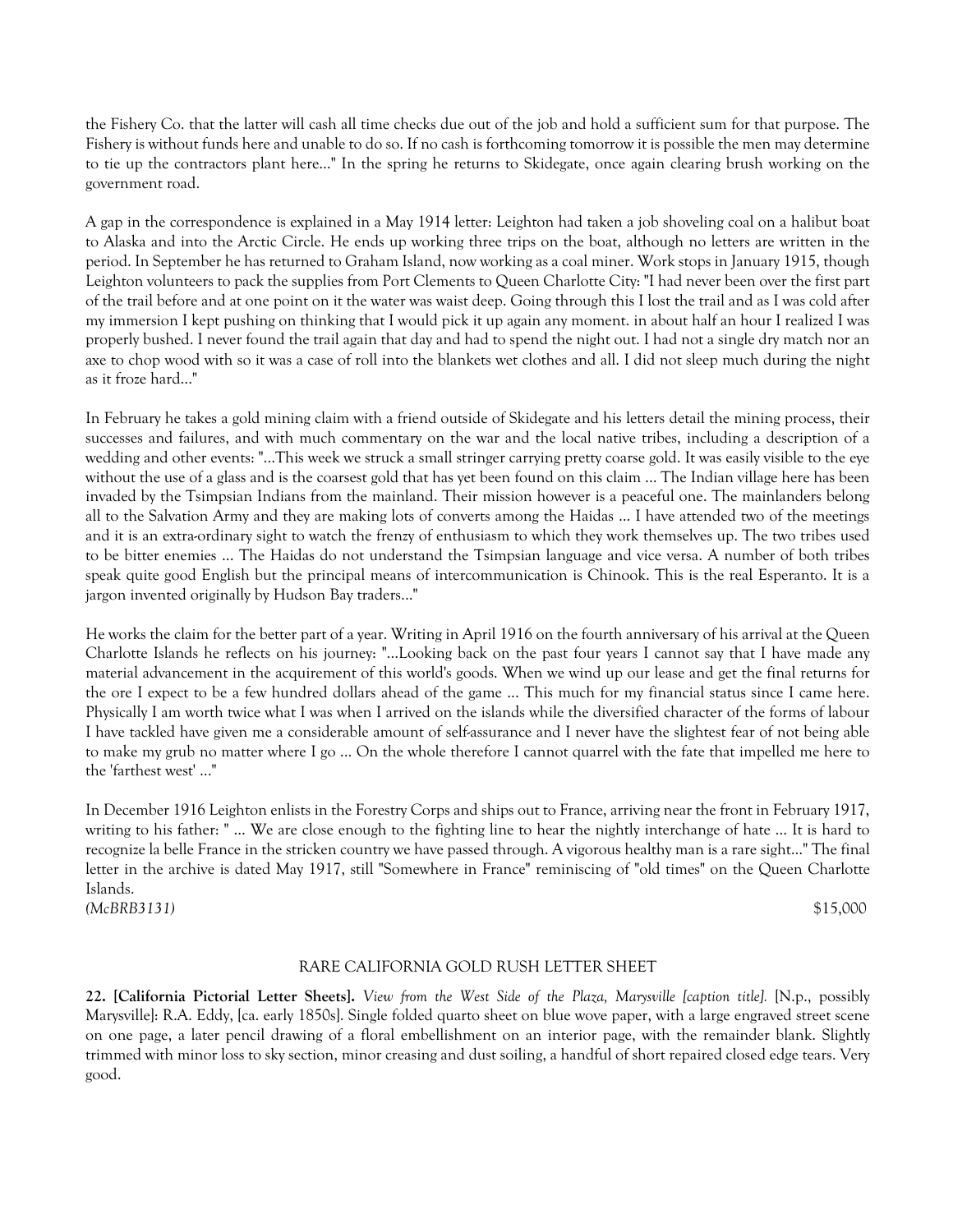An unusually obscure Gold Rush-era pictorial letter sheet, featuring a detailed scene of a crowded Marysville plaza before the city caught fire on August 30, 1851. The work was produced by Marysville bookseller and stationer R.A. Eddy, and depicts a busy scene in Marysville with horses, wagons, and people carrying bundles in the foreground, and the buildings of the frontier town in the background. The buildings are identified, from right to left, as follows: Stage, Yuba House, Magnolia, El Dorado, Exchange, Eddy Book [the publisher], Sites, Jones, Shafer, St. Louis Hotel, Bartlett. This scene was also issued under a slightly different title, *View from the North Side of the Plaza, Marysville*. Both titles appear to be very rare, with one copy of the alternate title in OCLC, at Yale, and two others per Baird, at the British Library and in a private collection; the only two copies of the present work we could locate reside in a scrapbook at the Fine Arts Museums of San Francisco, and in the de Young Collection at the Society of California Pioneers.

Baird 280a. Clifford 290.

*(McBRB2853)* \$1,750

#### PRINTING BLOCKS FOR AN IMPORTANT CALIFORNIA HISTORY

**23. [California]. [Book Illustration].** *[Complete Set of Forty-Seven Printing Blocks, Used to Illustrate* The Beginnings of San Francisco*, by Zoeth Skinner Eldredge].* San Francisco: John C. Rankin Co., 1912. Fifty-one printer's blocks, including forty copper and eleven zinc plates on wood blocks, varying sizes; many housed in original illustrated wrappers. Plates and blocks clean and sturdy, lacking any scratches or dings. Some wrappers with tears, chipping and other wear. Very good, overall.

The full set of nearly fifty printer's blocks prepared to print the illustrations included in Zoeth's Skinner Eldredge's 1912 book, *The Beginnings of San Francisco*. The work, "of great historical value" according to the Cowans and included in their bibliography of California history, traces the development of San Francisco from the Anza Expedition in 1774 to the adoption of the American city charter in 1850. The work was quite extensive and was published in two large volumes; Eldredge went on to the edit an even larger *History of California*, first published in 1915.

The items here comprise thirty-seven photographic halftones on copper and ten zinc cuts mounted onto wood blocks, ranging in size from 2.5" to 14" square, with several oblong maps measuring up to 20" in length. A number of the halftones reproduce drawings by Walter Francis, a California artist and illustrator who worked for the *San Francisco Chronicle*. Several other blocks copy photographs, some identified as taken by W.C. Mendenhall of the U.S. Geological Survey or Capt. D.D. Gaillard of the Boundary Commission. Further images are taken from privately held paintings, photographs, and documents, or copy images from other books such as the *Annals of San Francisco* or Bartlett's *Personal Narrative*. In all, the images include a dozen California maps and charts; a plan of the Presidio in 1820, portraits of prominent early Californians; depictions of several military events; landscapes and scenery of wider California, such as the Colorado Desert, the Gila Trail, the Palo Alto, the ports of Monterey and San Diego; and a number of street and bay scenes in San Francisco proper.

The significant majority of the blocks remain in the publishing house's storage wrappers, which show the images printed from each and bear an ink stamp with manuscript annotation denoting the proper location for the illustration in the book. The wrappers also for the most part contain manuscript titles or descriptions for each block. Also present here are four additional, unwrapped printer's blocks, comprising one zinc and three copper plates, that relate to the subject of Eldredge's work but were not used in it. These are a portrait of Gaspar de Portola, a view of his march on Monterey, and an image of a document with his signature, as well as an unidentified western scene.

In sum, this collection represents a complete array of blocks used to illustrate a substantial and widely-read California history. Their continuance as a cohesive group is remarkable, and the group provides an outstanding set of physical examples for the study of early 20th-century book illustration and California publishing.

 Cowan II, p.193 (ref). *(McBRB2743)* \$5,000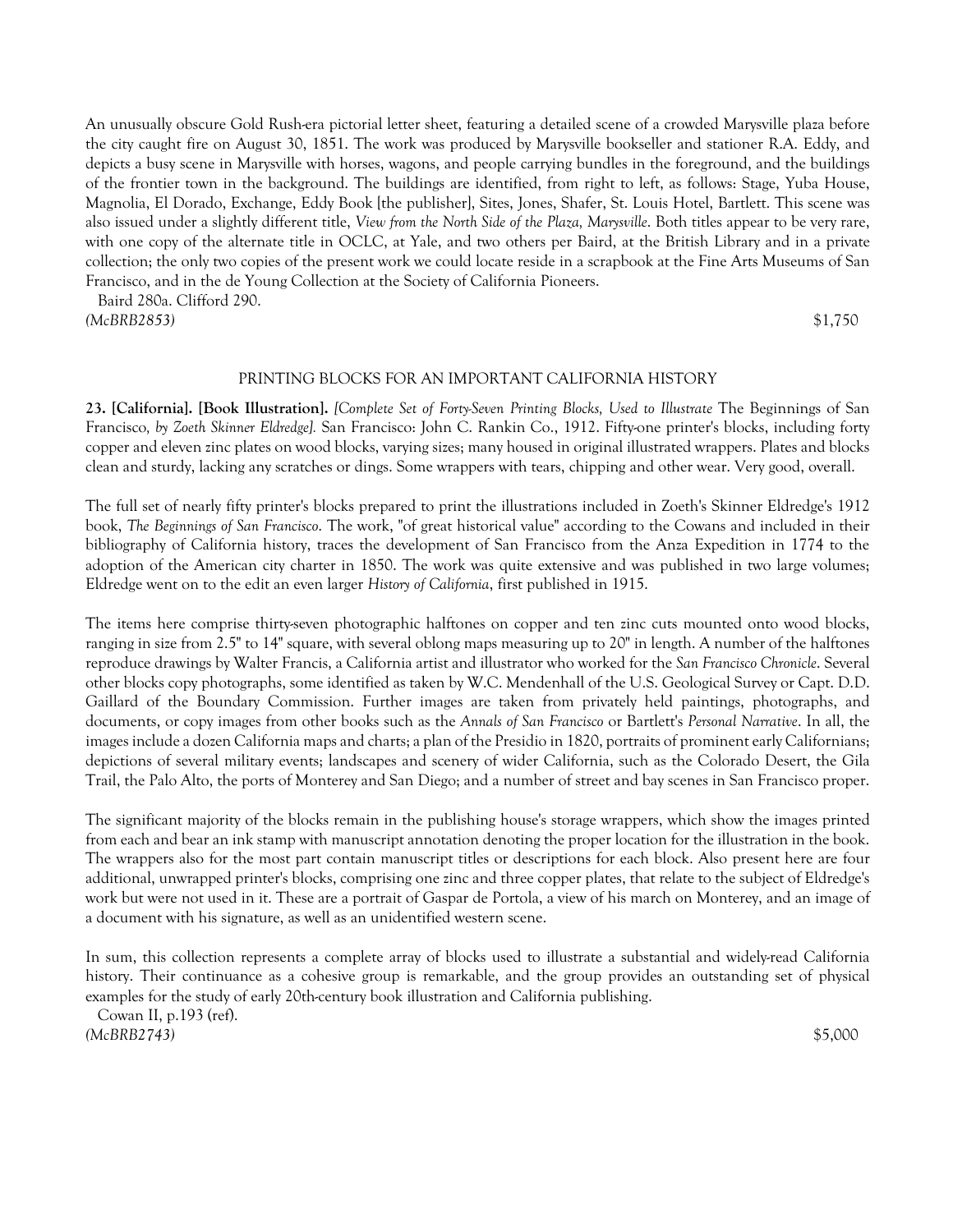## LITHOGRAPHED BY CALIFORNIA'S FIRST AFRICAN AMERICAN PAINTER

**24. [California]. [Sheet Music]. [Brown, Grafton Tyler].** *The Great Vivian's Songs & Sketches...I'm Glad to See You Boy [cover title].* San Francisco: G.T. Brown, Lith., 1872. 5pp. Folio. Gathered signatures, stitched. Cover text printed in green, with small portrait photograph inset on first page, interior text printed in black. Moderate wear along spine, some dust-soiling, small unobtrusive embossed blindstamp on first leaf. Very good.

A rare piece of sheet music produced in California in 1871, printing the song, "I'm Glad to Be Your Boy," with words by Josh Davis and with arrangement by Carl Hess. The song was issued as part of a series of pieces sung by "The Great Vivian," Charles Algernon Sidney Vivian, an English-born performer whose popularity exploded in New York in the late-1860s. The front cover of the work states the copyright date as 1871, but the bottom of the first page of music revises the copyright date a year later. At that time, Vivian was performing to great fanfare all along the Pacific Coast. His image adorns the front cover of the present work in an inset portrait that measures about 3.5 x 2.25 inches. Interestingly, Vivian is also remembered as the founder of Benevolent and Protective Order of Elks.

The present sheet music was published by music dealer Matthias Gray of San Francisco and Portland while Vivian was busy performing on the West Coast, but the principal appeal of the item lies in the fact that it was printed by the notable African American lithographer, Grafton Tyler Brown (1841-1918). Brown was an important artist and mapmaker in California in the latter part of the 19th century. He is generally accepted as the first African American artist to depict the Pacific Northwest and California on canvas, and was considered one of San Francisco's finest cartographers and lithographers in the 1870s. Brown opened his own lithography studio in 1867, and produced advertisements, maps, sheet music, stock certificates, and other printed materials, often spurred by the economic boom created by the nearby mining industry.

Brown only produced about fifteen to twenty pieces of sheet music from 1867 to 1874, and they generally survive in small numbers. The present sheet music appears to be very rare, with only one copy reported in OCLC, at Johns Hopkins. Robert J. Chandler: *San Francisco Lithographer: African American Artist Grafton Tyler Brown*, (Norman: University of Oklahoma Press, 2014), p.203. *(McBRB2809)* \$750

# THE SECOND KNOWN COPY OF A NEW YORK CARRIER'S ADDRESS

**25. [Carrier's Addresses]. [New York].** *The Carrier, of the Political Index, to His Patrons [caption title].* Newburgh, N.Y.: 1807]. Broadside, approximately 16.75 x 10.25 inches. Old horizontal fold; unevenly trimmed. Minor wear at edges; adhesive residue along left edge. Light tanning and foxing. Tastefully matted. About very good.

An early carrier's address distributed on New Year's Day 1808 for the *Political Index,* a weekly periodical concerning Federal-Era politics published in Newburgh, New York, from 1806 to 1827. The newspaper was published by local printer Ward M. Gazlay, and had a decidedly Democratic-Republican bent, judging by the lyrics of the lengthy verse printed here. Much of the text focuses on the 1807 gubernatorial election in New York, in which Daniel Tompkins defeated "quid" candidate Morgan Lewis, who was supported by an amalgam of Federalists and moderate Democratic-Republicans. The verse begins with the usual good wishes for the new year and blandishments regarding America before quickly turning to the perceived shenanigans of the recent state election:

"But here secure from revolution / Triumph the laws and constitution, / And here prevails an ardent zeal / to patronize the public weal. / No battles here for our reflection / Save contests at the late election, / In which two fragment allied forces, / Rang'd, some on foot, some horses, / With handbills, and with nominations, / with private meetings, and orations / with committees, and long addresses, / with printers and their venal presses.... / Declar'd the people who's oppose / Weere Jacbins, and freedom's foes, / As swinish too as any hogs, And nos'd about by demagogues; / So much they said, so much they did, / you'd thought the world had turned quid...."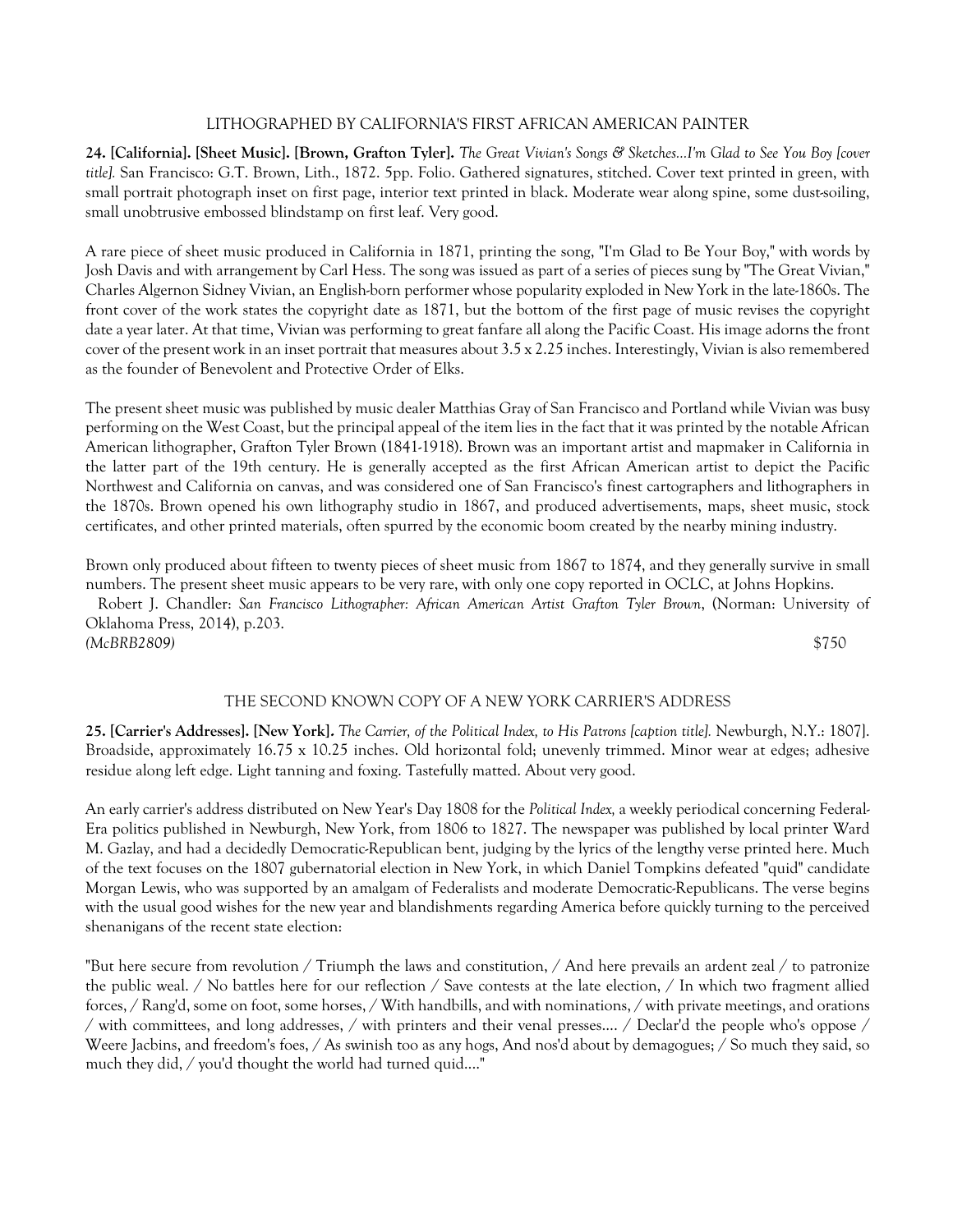The middle section discusses an unnamed plot to overthrow the federal government, and compares it to the Burr conspiracy, which was resolved the same year:

"Conspirators in vain have fought / To bring our government to nought, / And nothing but a public show make, In throwing Congress in Potomac; / The president, tie neck and heels, and serve him up as food for eels. / Deep was the scheme, nought could surpass it, / except the folly of Blennerhasset; / But all these cunning elves / Have done, has turned against themselves, / Their Quixott plans were soon suspected / The nation sav'd and they detected...."

The final section touches on the Chesapeake Affair and the forthcoming Embargo Act:

"Of her outrage on Chesapeake, / Great Britain shall repent as quick; / As our own terms of peace she knows, / Through her ambassador the Rose, Or she again shall learn to feel, / How we can point the hostile steel.... / These foreign foes we do not fear, / They cannot bring their terrors here, / In strife for power, let them blockade, / Each others ports, and spoil their trade, / Our ships, our seamen, nor our cargoes, / They shall not take, we'll lay embargoes; / And thus compel them at our ease, / To do away blockade decrees, / This measure, Europe will coerce, / To give us peace and free commerce."

Rare; we locate no individually catalogued copies or examples in the runs held by eight institutions in OCLC, though McDonald, Sherman, and Russo record a single copy at the Newburgh Free Library.

 McDonald, Sherman, and Russo, *A Checklist of American Newspaper Carriers' Addresses 1720-1820*, 540. *(McBRB3069)* \$1,350

## UNRECORDED BROADSIDE FOR A NEW YORK CITY CATTLE SHOW

**26. [Cattle Industry].** *The World's Cattle Show! Entrance in 42d Street, Opposite the Crystal Palace. Schools Admitted Free [caption title].* New York: Zuille & Leonard, [n.d., but 1853-1858]. Broadside, 9.5 x 6.25 inches. Old folds, minor wrinkling, moderate foxing, edges a bit worn. Very good.

An unrecorded broadside advertising a cattle show across the street from the Crystal Palace in New York City in the mid-19th century. The cows on display at this particular show included five-year-old Jenny Lind, "considered by thousands who have seen her to be the largest, handsomest and most perfect animal ever seen in America." Other cows included DeWitt Clinton, Henry Clay, Silas Wright, and the "milk white" heifer called the Pride of Kentucky, among others. Children were encouraged to visit, where the exhibit of the eleven cows was expected to take no more than ten minutes. The event took place in a tent next to New York City's Crystal Palace, which was constructed in 1853 as part of the Exhibition of the Industry of All Nations; the building burned down five years later, helping to date the present broadside. It is also interesting to note the immediate cultural impact of Swedish opera singer Jenny Lind, for whom the headlining cow is named here. Lind first came to prominence in the United States in 1850, when she toured the country at the invitation of P.T. Barnum, for whom she performed over ninety concerts in just over a year. No copies of the present broadside in OCLC. *(McBRB2536)* \$550

#### RARE LINEN ALPHABET BOOK

**27. [Children's Books].** *Uncle Sam's A B C Book Printed on Linen [cover title].* [Chicago]: W.B. Conker Company, 1897. [12]pp. Publisher's self wrappers printed in red, white, blue, and black, the interior text printed in red and black. The whole printed on linen. Moderate wear and rubbing, minor soiling and toning, some light bleedthrough from the portions printed in red. Very good.

A rare educational book printed entirely on linen and intended to teach the alphabet to American children at the turn of the 20th century. The book begins with a full page printing of the alphabet in both upper case (black) and lower case (red). The remainder of the text contains twenty-six illustrations (three per page) and three words of text paired with a letter of the alphabet printed in red upper case. For example, the letter "A" is illustrated with a fisherman standing by an acorn tree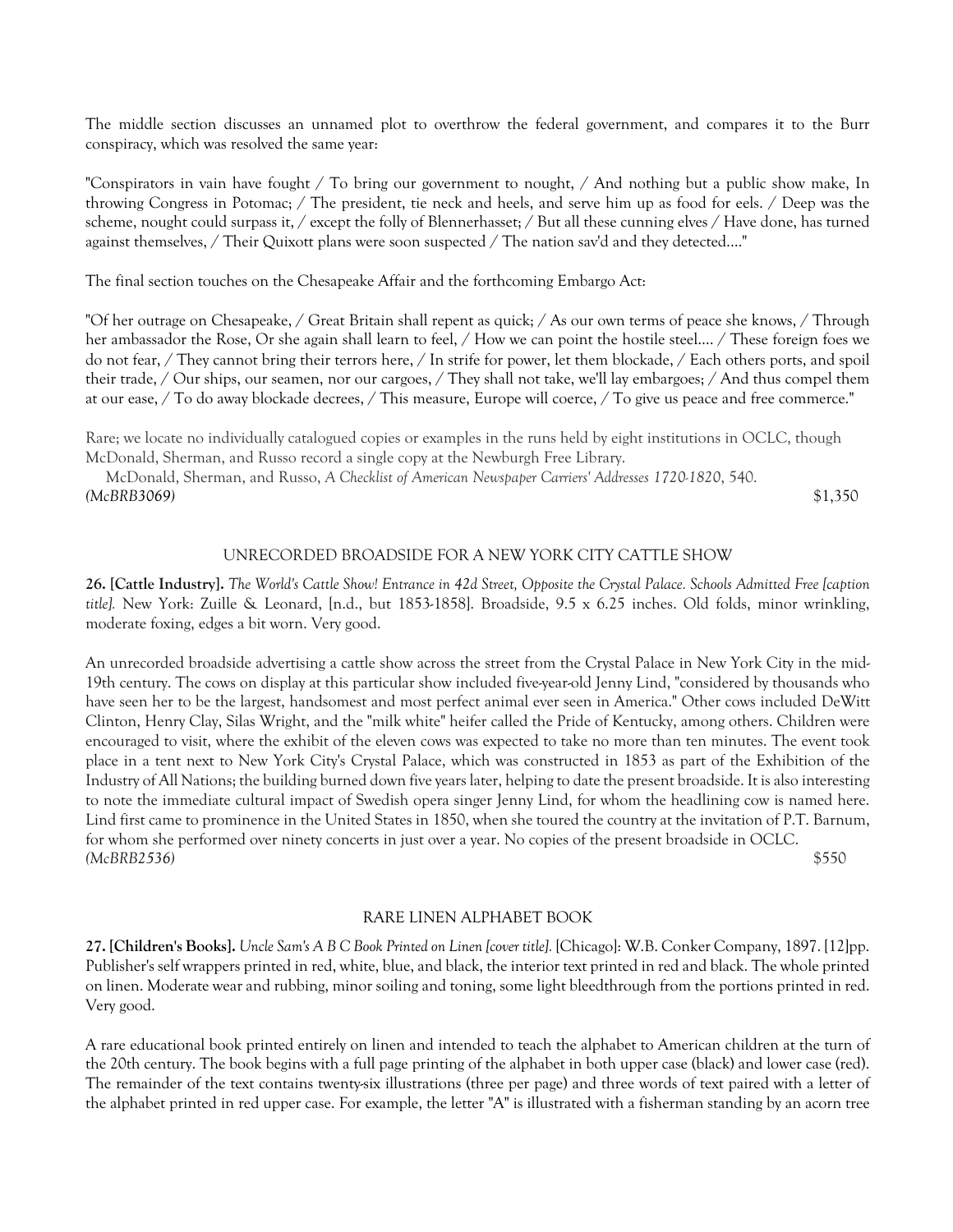on which an axe leans, and the words "Acorn," "Axe," and "Angler" printed beneath the picture. The letter "B" shows a boy riding a bicycle on the shorewith a hot-air balloon floating in the sky in the background, above the words "Bicycle," "Boy" and "Balloon." The text continues in this way throughout the alphabet. The fact that the book was printed on linen most likely accounts for the fact that it still exists at all and wasn't read to death, likely a purposeful tactic by the publisher.

The work is quite rare, with only a single copy of an example dated 1887 at the Free Library of Philadelphia, and just one other copy of the present work, dated 1897, at SMU. *(McBRB2353)* \$750

## COHESIVE RUN OF A NEW YORK CHINESE-LANGUAGE PERIODICAL

**28. [Chinese Americana].** *[Twenty-Seven Issues of the Chinese American Weekly Periodical Da Hua / The China Post Weekly].* New York: 1956-1958. Twenty-seven issues, each 30pp. Original pictorial wrappers printed in black and reddish-orange, sidestapled, each featuring a portrait of a stylish Chinese-American woman on the front cover. Some chipping and loss to some spines, minor edge wear, mild, mostly unobtrusive insect damage to five issues affecting title of one issue. Withal, a nice collection of this scarce periodical. Very good.

A substantial collection of *Da Hua / The China Post Weekly,* a general weekly magazine featuring current events aimed at the Chinese-American community in New York. The various issues are comprised of news from Asia combined with stories from the local community on a range of topics relating to the Chinese American experience. Although non-Communist and generally allied with Taiwan, this magazine seems to have taken pains to appear nonpartisan on issues relating to the United States.

The content of each issue typically begins with a discussion of current events and culture, such as the positions of the Democratic and Republican parties on issues of importance to the magazine's readership, visits by Republic of China (ROC) representatives and cultural figures, and political developments in Asia that most likely went unmentioned in the mainstream American press. Many issues also include a small poetry showcase. There are also historical pieces, such as reminiscences of encounters with prominent people of decades past, an essay about Eisenhower's private doctor, and a profile of Mrs. Roosevelt. The articles range from big-picture topics such as U.S.-Japan relations, how atomic power can transform daily life, and an analysis of anti-American riots in Taiwan in 1957, down to quaint pieces on topics such as the appearance of double-decker fire trucks, a prediction about glass trains of the future, and coverage of the post-war coffee craze in Japan.

The present collection consists of issues ranging from August 26, 1956 to January 26, 1958. The issue numbers present here are as follows: No. 535-539, 541, 543, 550, 563, 574-576, 591-592, 594-597, 599-605, 607-608. Surprisingly scarce, with no copies of any issue listed in OCLC. *(McBRB2387)* \$2,250

# A YOUNG CHINESE MAN IN THE HAYNES STUDIO

**29. [Chinese Americana]. [Dakota Territory]. [Haynes, Frank Jay].** *[Haynes Studio Cabinet Card Photograph of a Young Chinese Man in Western Clothing].* Fargo, Dakota Territory: F.J. Haynes, [1889 or earlier]. Cabinet card photograph, 5.75 x 4 inches, on a slightly larger Haynes Studio mount. Very light surface wear to photograph, minor edge wear to mount, soiling to verso of mount. Very good plus.

A rare studio image of a young Chinese man decked out in a fine Western business suit and bowler hat, with a watch chain hanging from the bottom button of his vest. The verso of the photograph is captioned in pencil, "Sam Lee Chinaman," but the attribution could be apocryphal. The image was produced by Frank Jay Haynes or one of his staff photographers in Haynes' Palace Studio Car, which operated in numerous locations along the Northern Pacific Railroad between 1885 and 1905. The Chinese man pictured here was most likely in the Far West during the last two decades of the 19th century to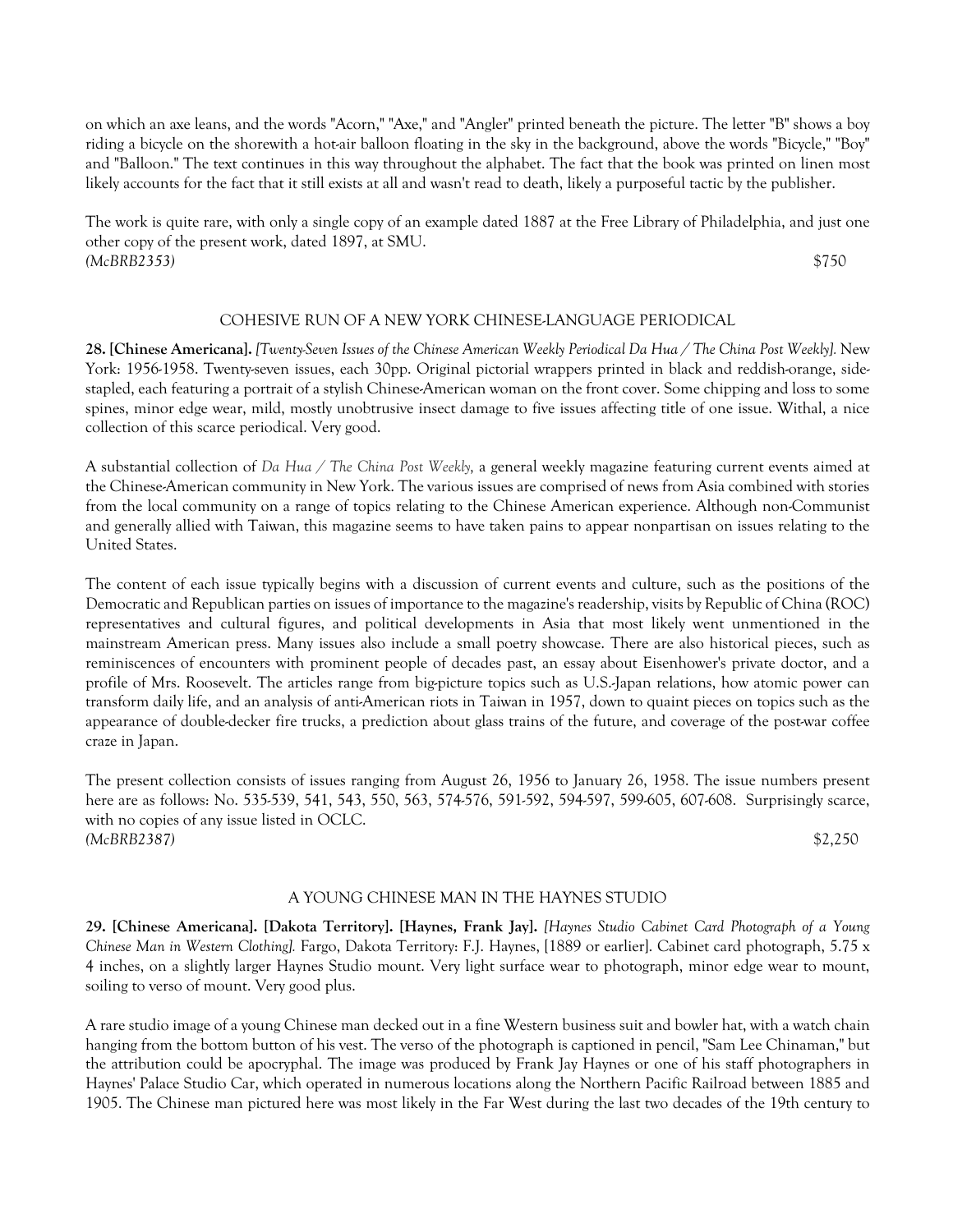build the very railroads which helped to produce his image, or perhaps to work in a Chinese laundry, the two most prevalent professional opportunities for Chinese emigrants to the western United States in those years.

Frank Jay Haynes (1853-1921) stands as one of the true photographic giants of the 19th century American West and Northwest. He was a widely-published photographer, even in his own time, and served as the official photographer of both the Northern Pacific Railroad and Yellowstone Park. Throughout his career, Haynes operated studios in Minnesota and the Dakota Territory (what later became North Dakota). The proposed date for the present photograph of 1889 comes from the fact that Haynes moved his studio from Fargo to St. Paul in that year; as such, Haynes re-branded his cabinet cards from St. Paul after that time. During his time working in the Dakotas, Oregon, and in Yellowstone Park, Haynes photographed a handful of Chinese subjects working on the railroads, among whom must have been the present subject.

A well-composed image of a young Chinese man in the American West, produced by the region's principal and most wellrespected photographer. *(McBRB2861)* \$950

# "THE 19th CORPS OF YANKEE BOYS CAME UP ON DOUBLE QUICK, THEY FORMED THEIR LINES IN GALLANT STYLE AND HELD THE REBS IN CHECK."

**30. [Civil War]. Moore, William R.** *Sabine Cross Roads, Near Mansfield, La. [caption title].* [Most likely Baton Rouge or New Orleans, La.: 1864 or 1865]. Printed broadside, 14.25 x 6.25 inches, with text printed in two columns inside a decorative border. Old folds, even toning, minor foxing and creasing, small marginal chip to left margin. Very good.

A Civil War commemorative poem in forty quatrains memorializing the Battles of Sabine Cross Roads (April 8, 1864) and Pleasant Hill (April 9, 1864), two important battles of the Red River Campaign in which Union forces failed to take Shreveport. After being routed on the first day of the battle by Richard Taylor's Confederate forces, Nathaniel Banks retreated and held his ground the following day, with the 77th Illinois playing a crucial role. The first verse of the present poem begins: "'Twas on the eighth of April, Eighteen sixty-four, A day to be remembered, By the Thirteenth Army Corps." The poem is signed in type at the end by its author, "Billy R.M., Fifer Co. C, 77th Illinois Vols."

OCLC records two copies of the present broadside, at the Abraham Lincoln Presidential Library and the Historic New Orleans Collection. A second broadside poem by Moore titled, "Father Abraham, we are needing our pay" is also held by HNOC, with New Orleans suggested as the imprint. It seems likely that both of Moore's poems were published in Unionoccupied Louisiana once the Union took control of the state, with the 77th Illinois stationed at both Baton Rouge and New Orleans in the months following the battles. A wonderful and rare Trans-Mississippi Civil War imprint. *(McBRB2769)* \$1,350

WITH A RARE PORTRAIT OF SITTING BULL

**31. [Clarke, Robert Dunlap].** *The Works of Sitting Bull in the Original French and Latin, with Translations, Diligently Compared.* Chicago: Knight & Leonard, 1878. 13,11pp. 12mo. Original front wrapper bound into modern half green morocco and marbled-paper covered boards, gilt titles stamped on front cover, with circular albumen photograph of a drawing of a buffalo mounted on front wrapper and mounted albumen portrait of Sitting Bull on Part II title page, as issued. Front wrapper a bit soiled, small chip to lower corner, minor tanning to text, with some tiny marginal chips to the title page of the second part. Very good.

The expanded and much preferred second edition (after the first of the previous year printed in Omaha), adding a second part, of this fraudulent publication which attempted to show that Sitting Bull had received an extensive education and was the author of confiscated letters in French to Chief Joseph and others, as well as the author of poetry in Greek, Latin, French, Spanish, and German. Evidently the "editor" was attempting to explain that Sitting Bull's successful military leadership against Custer at Little Big Horn was the result of a classical western education; or he was simply attempting to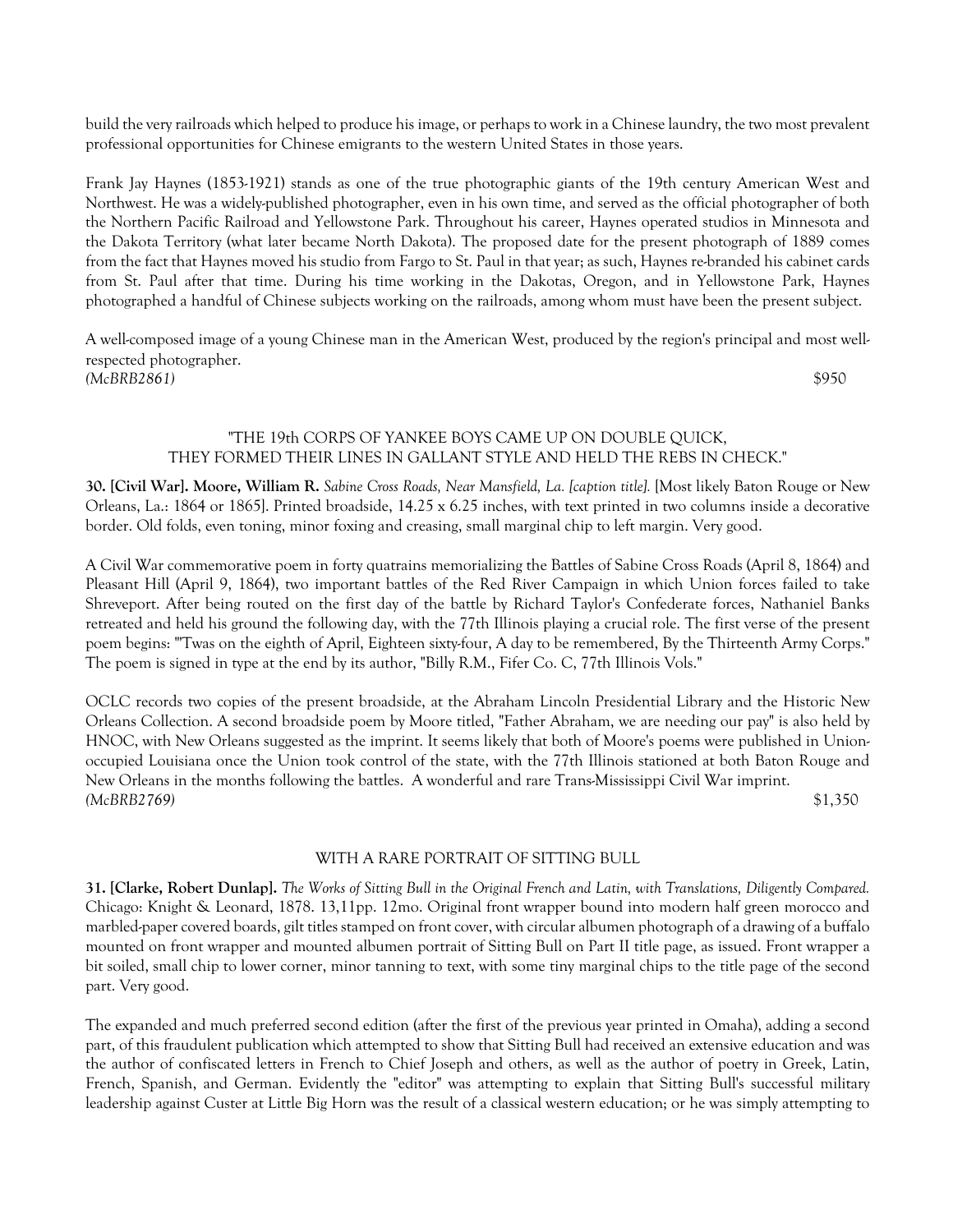profit from the public's interest in the great Native American leader. The latter is probably the more likely explanation, given the inflammatory nature of the language in the final paragraph of the preface to part II, which reads: "Since the above [i.e., Part I] was written, the country has again been disturbed by the announcement that Sitting Bull with the remnant of Lame Deer's band, has appeared south of the boundary line; and in fact has again made his camp on Miles' old battleground where he seems to be inclined to activate hostilities...."

An exceedingly rare work, with only ten copies reported in OCLC, which was not included in the noted collections of Thomas W. Streeter or Frank Siebert, nor listed by Howes, Eberstadt, Field, Graff, or any other standard bibliographer. A nice copy of a decidedly rare book. *(McBRB2770)* \$5,000

# SCARCE VIEWBOOK BY A LAREDO PHOTOGRAPHER

**32. Cockrell, Thomas.** *The Mexican International Railway Views Series No. I [cover title].* Laredo, Tx.: Cockrell, [1888]. [12] leaves. Small oblong cloth album, string-tied, front board stamped in black and gilt. Light wear at corners and spine ends. Light tanning to album leaves. Very good.

A rare album of late 19th-century views of Mexico by Laredo photographer Thomas Cockrell. The "International Railway" of the title refers to the Denver & Rio Grande Railway, which completed a narrow gauge track from Mexico City to Nuevo Laredo in 1888, the year this album was published. The D&RG line connected with Missouri Pacific track on the Texas-Mexico border, thereby enabling passenger service to Mexico City from much of the United States.

Although apparently not associated with either railroad that served the Laredos, Cockrell, a local photographer sought to take advantage of potential new tourist traffic through the pair of border cities with the publication of this viewbook. The present work contains twelve views of rural Mexico, all most likely in Tamaulipas and Coahuila. The images are quite striking, though perhaps more reflective of the poverty and ruination that afflicted the sparsely populated and underserved border states than of highlights of Mexican scenery visible from one's Pullman car. The photographs, captioned in print in the lower margin, mostly show portraits of local residents and architecture, with several agricultural scenes and one image of an incipient bullfight. Although a printed advertisement on the rear pastedown solicits volume orders from an edition of 100,000 copies, it seems rather unlikely that such a number were ever produced; OCLC locates only four copies, at Berkeley, the Sutro Library, UTSA, and SMU. Scarce. *(McBRB2695)* \$850

## THE DEBTS OF A FREE BLACK MERCHANT IN LA PAZ

**33. Coronel, Matias Gonzalez.** *[Spanish Colonial Document Recording Purchases of Cloth by a Free Mulatto in 17th-Century Peru].* [La Paz: 1613]. [2]pp. Single sheet, measuring 12 x 8.5 inches. Previously folded. Edges somewhat ragged; stab holes at left margin. Light toning and soiling. Still very good.

A remarkable document pertaining to business in the textile trade conducted by a "free mulatto" of Spanish and African heritage in La Paz, Peru (now Bolivia), in 1613. Translated, the manuscript reads in part:

"Be it known to all who see this letter of commitment that I, Matías González Coronel, free mulatto, resident of the city Nuestra Señora de la Paz, Peru, grant that I owe two hundred and forty-six pesos and two reales to the merchant Pedro de Prado and commit myself to pay this amount to him, or to whom he has given a power of attorney, for the following merchandise: Nine and a half ounces of fine silver cord and braid at four and a half pesos per ounce. Two and a half varas of Milan tamanete (fabric) at twelve pesos. One and a half varas of yellow taffeta. Two ounces of silk at one and a half pesos. One third of vara of crimson velvet. One and a half varas of melince at one and a half pesos. Three varas of silk ribbons at three. Two varas of brown cordellate at one and a half pesos. A pair of blue silk stockings at fourteen. Fifty horseshoe nails. Seventeen varas of ruán de fardo (fine, thin linen canvas) at eleven reales. Another fifty horseshoe nails. Two pairs of shoes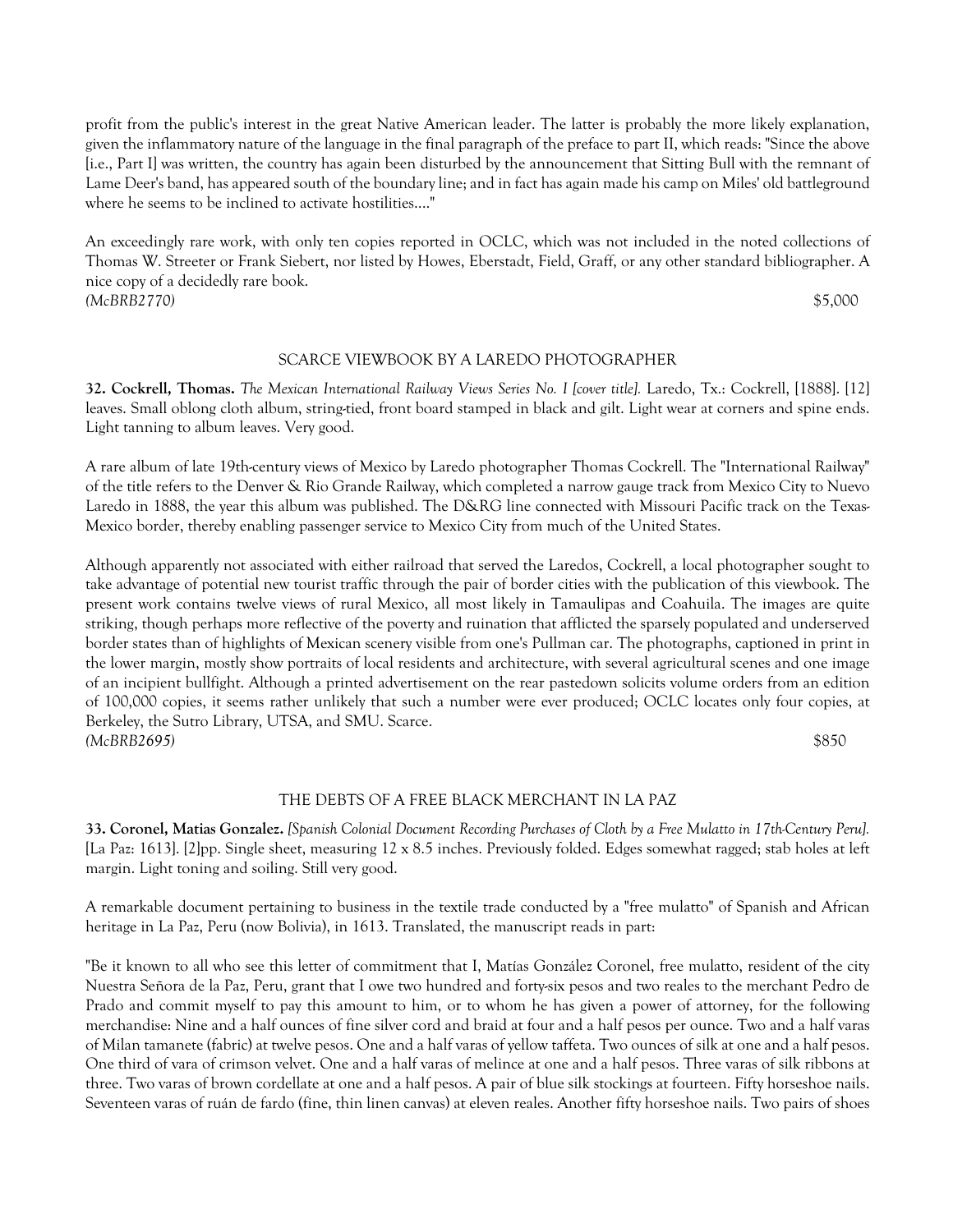at two pesos. One piece of cordovan leather at four pesos. Twelve auquénidos [llama or alpaca fleece] at nine and a half reales. Three varas of purple bayeta (plush wool cloth) at one and a half pesos. Eleven adarmes (19.69 gr) of black braid at two pesos. Two and a half varas of ruan de fardo at eleven reales...."

The affidavit continues with legal language pertaining to the owed debt, including:

"I promise and commit myself to pay to Pedro de Prado or to whom he has given a power of attorney this debt, including the costs of collection, in this city or in another place where I am asked and demanded to do so by the day of San Juan of June of 1614. I hereby empower Your Majesty's competent authorities to enforce and compel me to pay and comply with this debt passed on the authority of res judicata, and I waive my rights to appeal as of this date."

The amount of money referred to in this note is not insignificant. A fascinating document that demonstrates the amount of mobility available to some free men of African descent in the merchant classes of colonial South America during the early-17th century. A full Spanish transcription and English translation are available upon request. *(McBRB2313)* \$2,250

#### THE FIRST NEW TESTAMENT IN CREE

**34. [Cree Language]. Mason, William.** *Oksi Testament Ketipiyichikeminow Mina Kipimachiyiweyiweminow Chisus Krist [New Testament in the Cree Language].* London: British and Foreign Bible Society, 1859. [4],612pp. Contemporary calf. Spine ends chipped, corners and hinges lightly worn, extremities rubbed. Internally clean. Very good.

First edition of the whole New Testament translated into the Cree language, and printed entirely in the Cree syllabary except for the title page imprint and page numbers. The translators, William Mason and his wife Sophia Thomas Mason, were Methodist missionaries at the Rossville Station, north of Lake Winnipeg in Manitoba, at present-day Norway House. They produced several editions of the Gospel of St. John and Epistles into the Plains Cree dialect between 1851 and 1857 at their mission press, before sending the present, more substantial work to London to be published in 1859. An edition of the complete Bible translated into Plains Cree followed in 1861 and 1862. Quite rare; available auction records return only one copy, which hammered for \$3750 in 2021.

 Ayer, Cree 11. Peel 387. Pilling Algonquian, p.339. Pilling Proof-Sheets, 2491. *(McBRB2644)* \$4,750

#### ORIGINAL TRANSLATIONS OF BIOGRAPHIES AND FABLES BY CUBAN MASONS

**35. [Cuba]. [Literary Manuscripts].** *Flores Historicas. Extracto de la Obra Francesa de P. Larousse. Traduccion de A. Almeida. Copia de J.F. Pellon [manuscript title].* Habana: 1884. [2],496 [i.e., 498]pp. Quarto. Contemporary calf, gilt, a.e.g.; rebacked with original spine laid down. Corners repaired with later black buckram; boards scuffed, spine chipped. Hinges cracked, repaired with later cloth and renewed endpapers. Minor scattered foxing and toning to text. Accomplished in a neat, highly legible hand. Good plus.

A very attractive manuscript translation into Spanish of Pierre Larousse's well-known work on eminent and historical personages, *Fleurs Historiques des Dames et des Gens du Monde*, in a contemporary Cuban, gilt goatskin binding. The manuscript connects three figures in the upper social echelons of Cuban society. José Fernandez Pellon, the scribe of this volume, is recorded as the Grand Master of Cuba's freemasons lodge, the Gran Logia Unida de Colón y la Isla de Cuba. The translator, Aurelio Almeida, helped to found the organization in 1875, and at this time served as the Lodge Secretary. The initials E.D. gilt at the foot of the spine and the dedicatory inscription "A Eugenia Desvernine" refer to Eugenia Desvernine y Galdós (b. 1865), daughter of the famous Cuban pianist Pablo Desvernine and Carolina Galdós y Echániz. She was also the niece of Benito Pérez Galdós, the Spanish realist novelist, who some authorities consider only second in stature to Cervantes. A contemporary social register remarks that Eugenia was one of the most beautiful women in Cuba, perhaps an inspiration for the painstaking production of this manuscript.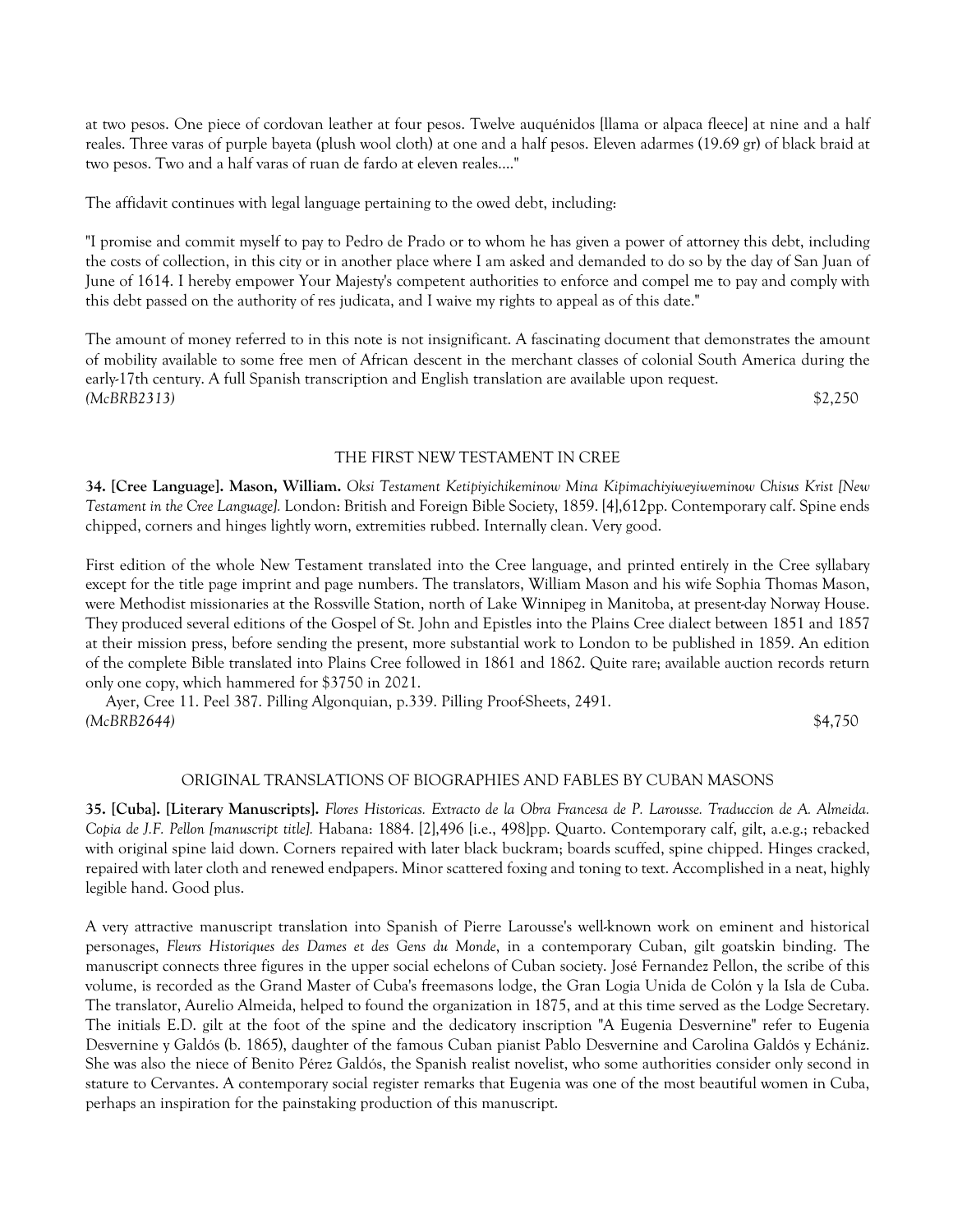The original work by Larousse was a loose collection of religious parables, classical myths, biographies of ancient and modern historical figures. The title of the manuscript advises that is an extract, and in the brief introduction, Almeida explains his selection process, writing that, "He suprimido algunos artículos sobre cosas muy sabidas de la historia sagrada; y otros sobre la de Francia, que mencionan frases ó personas casi ninca citadas, ó citades solamente por las escritores francesas." He also notes several alterations and additions, more relevant to Spanish history, saying, "En Cambio, he agregado algunos artículos sobre historia de España, que no están en el original, y he tomado unos pocos de otra obra del mismo Mr. Larousse, y de libros diversos." The result is an original amalgam of biographies, historical episodes, and religious parables. Interestingly, we find no recorded printed editions of Larousse's work in Spanish, so that the present manuscript is also an entirely original work of translation. A fascinating product of the cultural interests and mores of Cuban high society near the end of the Spanish colonial period. *(McBRB1574)* \$2,250

#### DOCUMENTING THE LAST TWO DECADES OF AFRICAN SLAVERY IN CUBA

**36. [Cuba]. [Slavery].** *[Group of Manuscript Documents Relating to the Latter Years of African Slavery in Cuba].* [Mostly Havana.: 1867-1885]. Seventeen manuscript documents, signed, totaling thirty-three pages. Various formats, some with official stamps or decorative woodcut headings. Occasional minor worming or chipping costing small portions of text, but the majority in nice shape. Good.

A diverse collection of original manuscript documents concerning the activities, movements, legal standing, and eventual freedom of African slaves in Cuba in the final two decades of the legality of the peculiar institution in the Spanish colony. The manuscripts document slaves as portions of household inventories, the births of Black babies, a "moreno libre" ["free brown"] and a free Black woman both named as witnesses in legal documents, the arrest of a female slave named Dominga, and more. The earliest document from 1867 includes two lengthy descriptions of "esclavos" named Justina and Elenterio, and seems to discuss their present values. One particularly interesting notice of the birth of a baby Black girl describes the mother as "inherited" ("de los herederos de Dn. Fernando Diago"), and including discussion of additional lineage. Another document, a Last Will and Testament, states that "dos esclavos, las reses y la hacienda Juanita" are to be inherited. And yet another document reports on the confusion regarding the domicile of an abandoned and unregistered slave.

The slave trade ended in Cuba around 1867, but the practice of owning slaves remained legal until 1880, and then was abolished completely by Spanish decree in 1886. Cuba was the penultimate country to outlaw slavery in the western hemisphere, beating Brazil to formal abolishment by two years. The last five of the present documents illustrate the winding down of slavery in Cuba in the form of manumissions or considerations thereof by the proper authorities. Beginning in 1883, these documents concern the manumission of various slaves for various reasons. The first of these documents notes a slave working on the railroad is claiming his "redencion" or freedom. One of the documents grants freedom to a sixteenyear-old girl while another includes a list of named slaves who are being declared free. Two of the documents concern the manumission of three Black slaves who have petitioned the Patronato for their freedom based on the lack of education they had been promised. A wide-ranging collection of original Cuban slavery documents that provide ample opportunity for further research.

*(McBRB3037)* \$6,750

#### ID CARD FOR AN "EMANCIPADO"

**37. [Cuba]. [Slavery].** *Numero 389. Cedula de Seguridad del Emancipado*.... [Havana?: 1860]. Printed form completed in manuscript, approximately 8.25 x 6.5 inches. Light worming, affecting one or two text letters; a couple of small chips at edges. Left edge trimmed into decorative border. Contemporary ink stamp. Light tanning, slightly heavier at left edge. Completed in a relatively legible hand. About very good.

A scarce Cuban cedula, or identification card, for a fifteen-year-old African freedman. In the Spanish system of emancipation Cuba, a freed slave still had to undergo a period of indentured servitude as a transition toward actual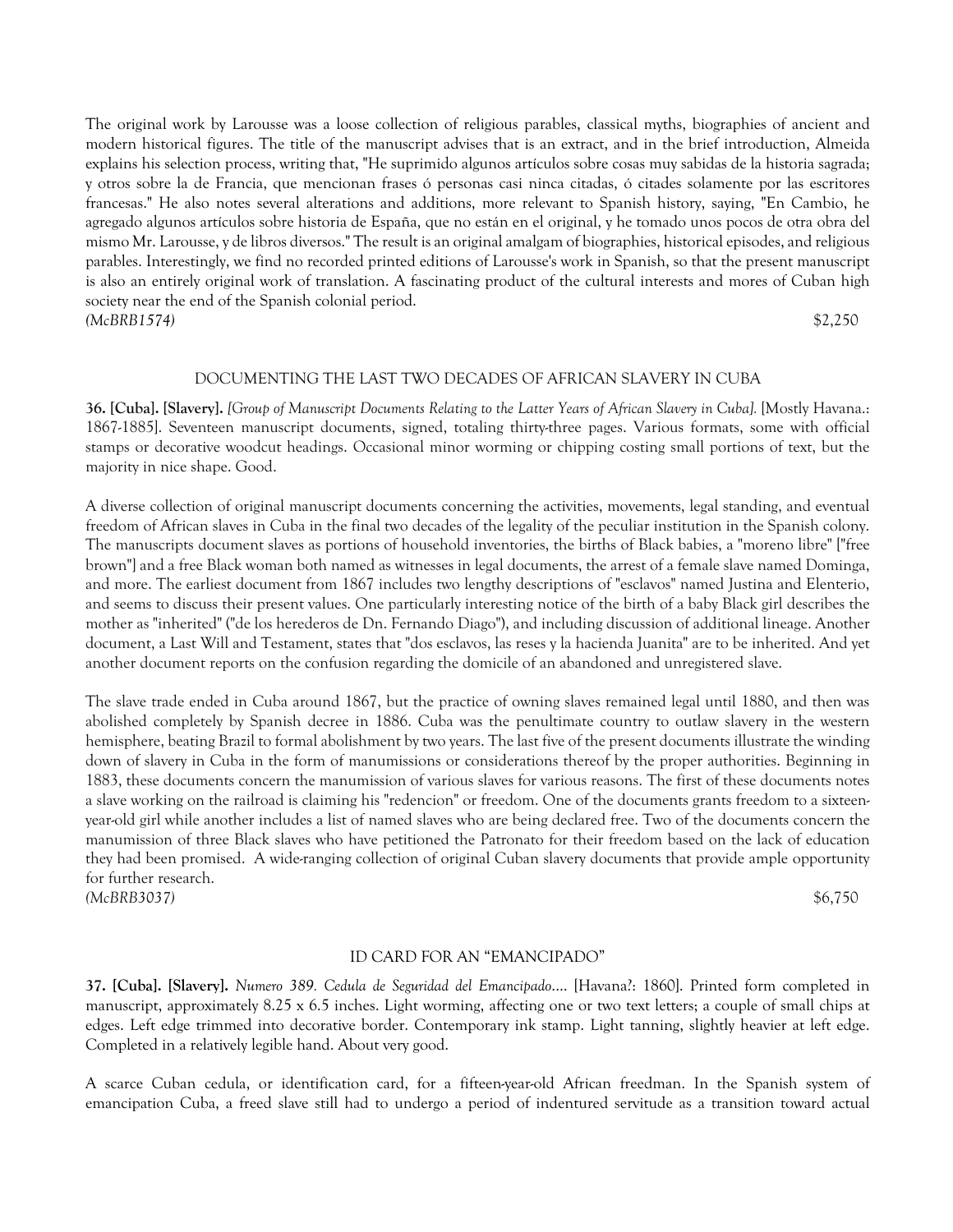freedom. During this time, the freed person, "emancipado," could still be loaned for labor to plantation owners or other businesses, as is the case in the transaction being documented here. The present printed form, completed in manuscript, reads in part as follows:

"Numero 389. Cedula de Seguridad del Emancipado Toribio Cuanda Congo de la clase Jornalero, procedente de la Bruja Luisa, consignado á D. Evaristo Lamar, por tiempo de tres años que conluyed en 31 de De[ciem]bro de 1862. Semestre de 10 de Julio á 31 de De[ciem]bro de 1860."

The form also has space for noting physical characteristics such as sex, age, height, skin color, and distinguishing marks. The teenage African boy for whom this form would serve as identification, "Toribio Cuanda Congo" (presumably Toribio Cuanda from the Congo), was being loaned by "la Bruja Luisa"  $\sim$  the witch Luisa, a rather strange reference to a witch on an official form  $\sim$  to Don Evaristo Lamar for a period of three years ending December 31, 1862. At left are printed the relevant articles of two 1854 decrees that governed the tracking and policing of freedmen, including the requirement that they be issued with cedulas such as the present one and the rules for providing the information contained herein to local authorities. *(McBRB2091)* \$1,250

#### SHORT LEG OF THE TRIANGLE TRADE

**38. [Cuba]. [Trade].** *Liquidacion de Entrada de la Fragta. Americana y Abigail Proced[ien]te de Baltimore... [manuscript cover title]*. [Havana]: 1799. [6]pp. on five small folio leaves. Stitched. Some worming and iron gall ink oxidation causing minor losses to text, but not affecting sense. Light tanning and foxing. Accomplished in several legible scripts. Good plus.

A very interesting record of late-18th century maritime trade between the United States and Cuba. In June 1799, an American frigate called the Abigail sailed from Baltimore to Havana under the command of James Reed containing food and goods to be sold in the Spanish colony. The present manuscript documents comprise an official summary of the ship's arrival, its cargo, and the sale of its good in the port of Havana. They include an official sanction for the arrival of the Abigail into port on June 10, a brief manifesto of the cargo from the same day, an acknowledgement of the shipment's arrival from the customs office from June 15, and a brief account of the prices brought by the goods when they were sold on July 9. The cargo included 200 hogsheads of rice, twelve barrels of flour, and a dozen chairs. The Abigail would have taken sugar, molasses, and quite possibly slaves back to Baltimore in its service on this portion of the triangle trade. An excellent document of American trade with European colonies in the Caribbean during the Federal Era. *(McBRB2267)* \$875

## A CATECHISM FOR THE DAKOTA SIOUX IN NEBRASKA

**39. [Dakota Language]. Hertz, Rudolf.** *Congregational Woope*. Santee, Ne.: Santee Normal Training School Press, 1926. 24pp. 12mo. Original blue wrappers with black titles on upper cover. Very light sunning to edges. Internally clean. Near fine.

A rare congregational catechism printed in the Santee Dakota dialect on the press of the Santee Normal Training School. The additional title printed on the front wrapper reads *Congregational Way in the Dakota Language*. The author of the work, Rudolf Hertz, was a German immigrant who first worked on the Cheyenne River Reservation beginning in 1917, where he eventually succeeded his mentor, the legendary Thomas Riggs. He then served as the principal of the Santee Normal Training School, during which time he produced the present work. Except for the information on the title page, the catechism is printed entirely in Santee Dakota. The Santee Normal Training School was one of the leading Christian missionary institutions among the Dakota Sioux, converting thousands of Native Americans in the name of education from 1870 to 1937. OCLC lists just ten institutional copies of this rare catechism. *(McBRB2775)* \$750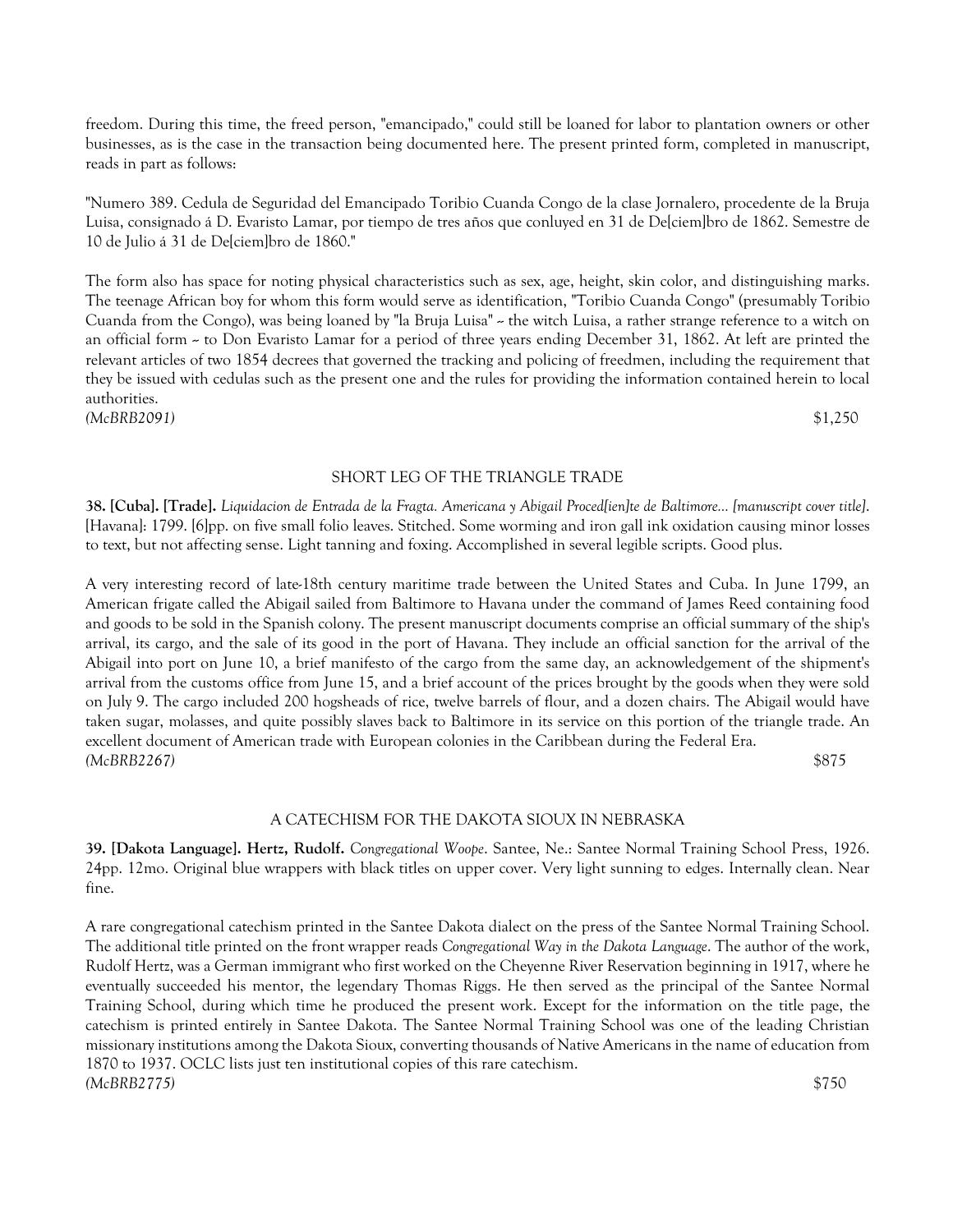## RURAL EDUCATION IN PUERTO RICO

**40. [Education]. [Puerto Rico Photographica].** *[Annotated Vernacular Photograph Album Documenting the Robinson School in Puerto Rico].* [Various locations in and around Condado, San Juan, Puerto Rico: 1945-1946]. Forty original album leaves, illustrated with 263 original mounted black-and-white photographs and a handful of souvenir shots of many various sizes between 2 x 2 inches and 4.75 x 6.75 inches, profusely annotated in manuscript near the images. Oblong folio. Original album leaves re-housed in modern suede boards, string-tied. Minor wear and very light chipping to outer edge of some leaves, some images a bit curled. In a custom cloth clamshell case, gilt leather spine label. Very good.

A charming collection of annotated photographs centered on the Robinson School in San Juan, Puerto Rico in the mid-20th century. The Robinson School was founded in 1902 as a girls' orphanage by Mrs. May Leonard Woodruff, an executive secretary of the Women's Home Mission Society of the United Methodist Church. Two years later, a lawyer from Detroit and a member of the Board of Missions, George O. Robinson donated \$10,000 for the school's campus in Condado. The school expanded and developed rapidly over the next few decades, graduating its first high school class in 1947, just a year or two after the photographs collected in the present album. The school still operates today on the same campus built from Robinson's original donation. According to the school's website, in 1977, "Robinson School was incorporated in the Commonwealth of Puerto Rico as a not-for-profit, private, college preparatory, English language school from grades Kinder through twelfth." In recent years, the Robinson School has achieved its status as an International Baccalaureate Continuum World School.

The present album was apparently assembled by a teacher at the Robinson School in 1945 and 1946. The subject matter is split about evenly between pictures of the school, with numerous views of the campus, the faculty, students, the library, and events, and photographs likely taken on various trips to explore rural Puerto Rico, showing indigenous homes, farmers at work, sugar cane fields and views at the sugar mill, village and street views, beach scenes, and portraits of local residents. Particularly notable among the school-related pictures are several identifying other teachers and officials of the school, entire class photos of various classes (including group shots of students during a youth conference and another group attending "Daily Vacation Bible School"), and the "Helpers at Robinson," picturing several indigenous men and women who perform support tasks on the campus, such as ironing, landscaping, cooking, laundry, sewing, and a woman who "takes care of the girls." Scenes from the island emanate from locations such as La Pearla, the El Morro Castle, Condado Bay, the Falls at El Yunque, Luquilla Beach, Aibonito, the McLean Conference Grounds, La Plata, Ponce, and a picture of a group of young indigenous boys on the beach captioned, "After our eats - the beggars."

The photographer has a decent eye and the group as a whole offers a comprehensive and uncommon glimpse into rural and educational life in mid-century Puerto Rico. *(McBRB2663)* \$1,750

## FLORIDA, THE FRENCH, AND PHOSPHATE IN PHOTOGRAPHS

**41. [Florida Photographica].** *[Annotated Vernacular Photograph Album, Captioned in French, Documenting Phosphate Mining in Florida].* [Various locations in Florida: 1907]. [15] leaves, illustrated with fifty-eight mounted photographs, all 3.25 x 4.25 inches, each with a separately-mounted one-line caption in French beneath the image. Oblong large folio. Contemporary green textured cloth, stamped in gilt on front cover, "SOUVENIR FLORIDE 1907." Minor wear at spine ends, some bubbling to cloth. Very clean internally. Very good plus.

A unique assemblage of photographs documenting the visit of four French speculators to Florida in the first decade of the 20th century. Central Florida is home to the United States' largest known deposits of phosphate, which has been mined in the state since at least the 1880s for use in agricultural fertilizer and a variety of industrial and food-related applications. The present album documents a visit by a group of two men and two women (almost certainly from France) to a phosphate mining area of Polk County, just east of Tampa. The French were major investors and speculators in Florida phosphate throughout the industry's early decades. The phosphate industry has come under intense scrutiny in recent decades due to the environmental impact of its processes, which often result in red tide (toxic algae blooms) and the death of local wildlife.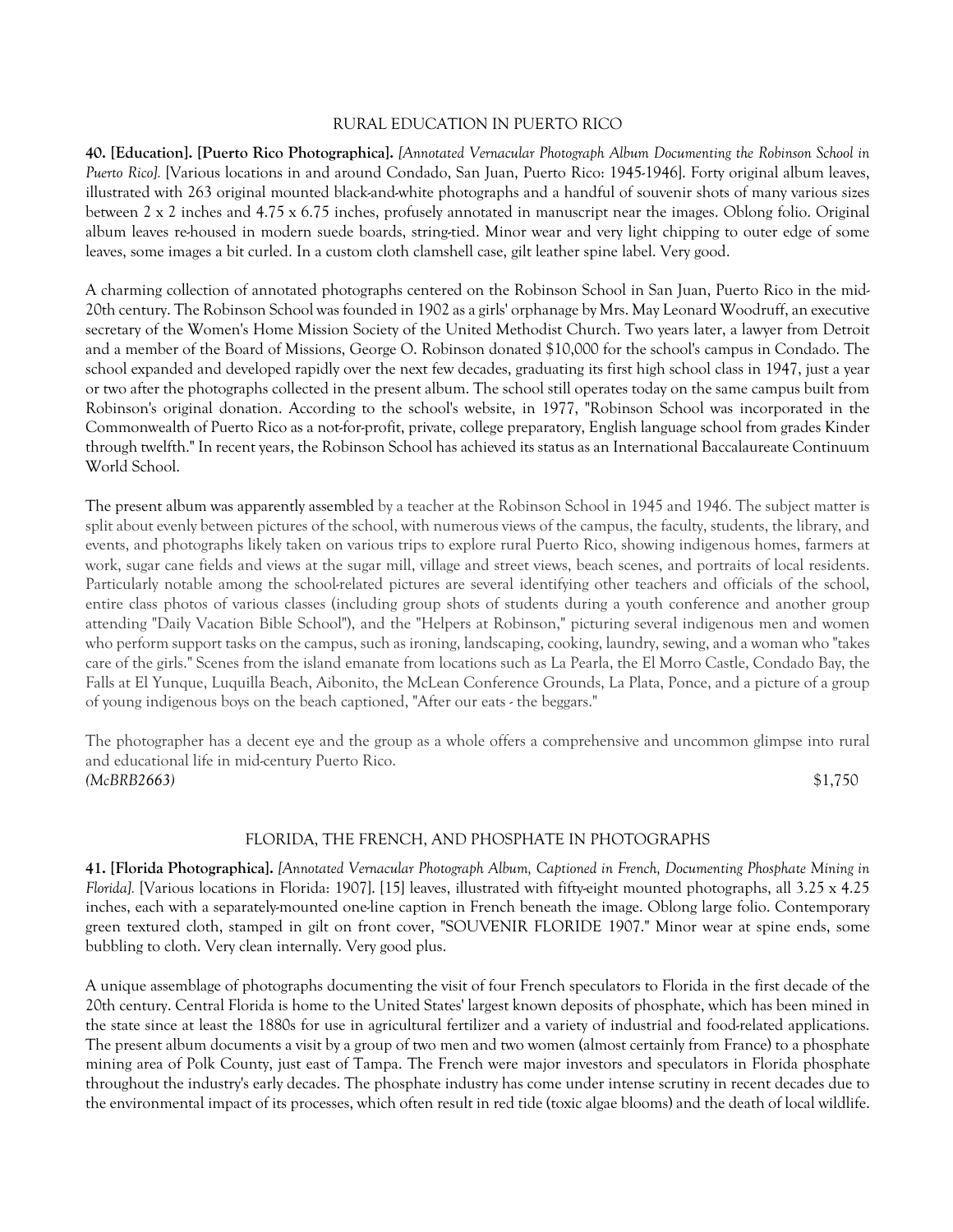The trip made by the French citizens seen here evidently began with some drama, as the album opens with a series of ten images of a derailed locomotive and the efforts to get it back on track. The cleanup effort features several African American Pullman porters assisting with the digging. The remainder of the images are almost all related to the phosphate industry. The pictures depict the camp where the party stayed, with images of their large, well-built cabin, quarters for the African American workers, recently cleared forest, phosphate-rich ground, various prospectors, the Standard Phosphate Company processing plant and generator, and the railroad used to transport the phosphate to Lakeland. They then travel to neighboring deposits, camps, and factories, including the Greenbay Phosphate Co. (now a ghost town) and something labeled as "Rockfeller [sic] Plant." The latter is somewhat puzzling, since the Rockefellers were not known to be involved with the Florida phosphate industry, though their experience with refining natural resources may have led them to dabble in phosphate. One interesting image of a field that looks particularly stripped bare is captioned, "Exploitation," testifying to the environmental impact of phosphate mining on the land under which it is mined. The album ends with some additional images of the visitors in their cabin, a couple of images depicting the visitors hunting, and finally, visiting Tampa. The images in Tampa include the public gardens, the courthouse, a port building on stilts, the shipyard cranes, and the docks where cargo ships were loaded with phosphate for export.

A valuable and unique photographic record of this important but obscure Florida industry in the early 20th century. *(McBRB2792)* \$1,850

# REFERENCING A "HUNT" FOR NATIVE AMERICANS IN FLORIDA DURING THE SECOND SEMINOLE WAR

**42. [Florida]. Winslow, George.** *[Two Autograph Letters, Signed, from Frontier Florida, One Relating News of Hunting Native Americans During the Second Seminole War].* Apalachicola, Fl.: April 8 and June 21, 1840. [1],[1]pp., the first with an integral blank addressed in manuscript and with Apalachicola postal stamp. Original folds, minor toning and soiling. Very good.

A pair of letters written by George Winslow while working in Florida during the latter years of the Second Seminole War, the first of which describes fighting Native Americans during the Second Seminole War. George Winslow (1808-1841) was the son of a Massachusetts sea captain. At age 32, he sailed for the Florida Territory to begin a job in a merchant house at Apalachicola, then a burgeoning village in the process of becoming one of the busiest ports in the Gulf of Mexico.

At the time Winslow wrote the present letters, the Seminole Indians and the American settlers in Florida were in the fifth year of their second war with each other. Winslow writes home on April 8, reporting that Native Americans attacked a mail stage holding a theatrical troupe and a group of soldiers, killing seven people. The U.S. Army then grew more aggressive in "hunting" the elusive, hostile Seminoles using a pack of Cuban bloodhounds. The dogs did not, however, prove very useful and one army hunting party - perhaps the one Winslow describes in his letter - had six of their own men killed. Winslow returned to New England in the summer of the same year he wrote both of the present letters, though he might have been just as safe had he remained in Florida. The following year, Winslow drowned in Long Island Sound.

In his first letter, Winslow describes business conditions in Florida and references the hunting parties, as follows: "Our business has been fair since the rise of the river which continues to be in good boating order but we have quite a large lot of recurrent stock now on hand to dispose of woolen clothing is quite unsalable and has been for sometime past the weather has been very warm for 6 or 7 weeks past we have had new potatoes for two weeks blackberries are ripe and many other kinds of fruits vegetables too numerous to mention we fair like heroes on fish and oysters but no change from that.... for the present the Indians have committed depredations quite near us they murdered two families a short distance up the River and have been seen acrost the bay, a company went from this place to hunt for them. I do not think I shall go to hunt Indians until our Governor makes the demand, as I did not ship to fight Indians." In his second letter, Winslow write again to his sister regarding home front business matters. A brief but unique firsthand record of Florida with Second Seminole War content. *(McBRB2632)* \$1,250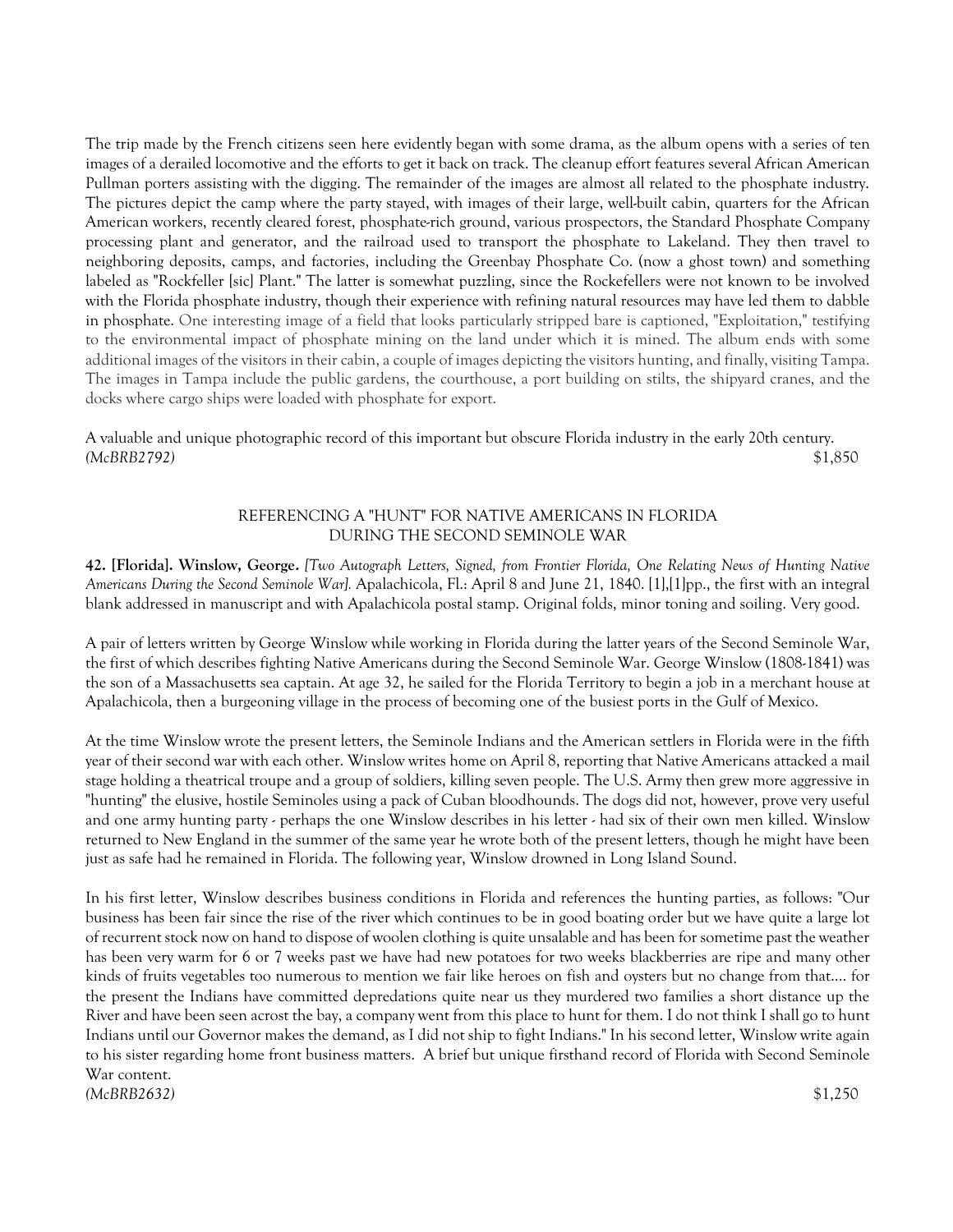# NEW YORK FREE SOILERS BLAST THE "TRAITORS" BEHIND THE PASSAGE OF THE KANSAS-NEBRASKA ACT

**43. [Free Soil Party]. [New York]. [Slavery].** *Free Democratic Address to the People of the State of New York. In Addressing You at This Time on Behalf of the Democracy of the Empire State... [caption title and first line of text].* New York: 1854. Letterpress broadside, 14.5 x 9.25 inches, printed in three columns. Old folds, minor toning along fold lines, small loss just below center horizontal fold costing a few words, expertly repaired on verso, a couple of tiny areas of loss along center horizontal fold just touching a few letters. Overall a nice broadside with important content. Very good.

A powerful statement against the proliferation of slavery in the United States by the Free Soil Party of New York (here calling itself the "Free Democracy"), and an absolutely full-throated condemnation of both the Kansas-Nebraska Act and the political actors who worked for its passage. The text is signed in type at the end by John P. Hale, Hiram Barney, and John Jay (grandson of the famous first Chief Justice of the United States and second governor of New York), as the "Committee appointed by the State Convention of the Free Democracy." The text of the address is consumed with the passage of the Kansas-Nebraska Act of 1854, which had passed the Congress in May of this same year. The authors of the present broadside refer to the act variously as "the Kanza-Nebraska bill," "the Kansas-Nebraska bill," "the Nebraska bill," and on three separate occasions, "the Nebraska perfidy."

The authors rail against the "political antagonists" who perpetrated the Kansas-Nebraska Act, most notably Stephen Douglas, whom they call "an accomplice and tool of the slaveholders." They also pejoratively refer to those responsible for the bill's passage as "the Nebraska conspirators," "the slavery extensionists," "mere hucksters," "traitors," and other unsavory names, arguing in charged language that the bill itself is a violation of the public trust, "a falsehood," and "a crime...saturated with fraud." They point out that the current elections are proving that "despite the struggling resistance of a desperate administration, the Nebraska perfidy is repudiated by an indignant people." In addition to these and other phrases and contexts throughout the text, the authors excoriate the Kansas-Nebraska Act as a "violation of the Missouri Compromise...which for thirty years had been regarded as a firm, inviolable, irrepealable compact, consecrating forever and without recall the territory north of 36 degrees 30 minutes to perpetual, universal freedom."

The broadside was produced in the Fall of the midterm election year of 1854. Its authors rail against both of the major political parties and encourage New York voters to "declare your sovereign will upon the present state of things...Slavery is the one element that disturbs our peace and threatens our stability. Originally sectional and local, it openly aims to become national and universal.... The power of deciding it is in your hands. Act, as the South declare you will, as 'hucksters in politics' - 'knock under,' as they predict and hope, to the sectional coalition, which having betrayed and defrauded you, now sneers at your want of spirit, and all is lost, and most of all your honor...But act in the spirit of your fathers, drive back to its southern bounds the mean tyranny that, overstepping our ancient landmark, seeks to lord it over the free citizens of free states; that is corrupting and degrading our politics and extinguishing all that is noble and manly in our land, and then freedom, honor, faith, will become, as of old, the moving principles of our republic."

The authors then conclude: "Let each citizen, who has felt the insult and wrong of the Nebraska perfidy, remember his personal responsibility, and swell by his vote that record of condemnation which, gathering from state to state, is about to fill Congress with honest representatives, who will convince the slave power that 'there is a North.'"

Rare, with only three copies in OCLC, at AAS, Yale, and Syracuse. A stark example of the regional strife between North and South, free state and slave state, abolitionist and slaveholder that would lead, in just a handful of years, to the Civil War. *(McBRB2629)* \$1,250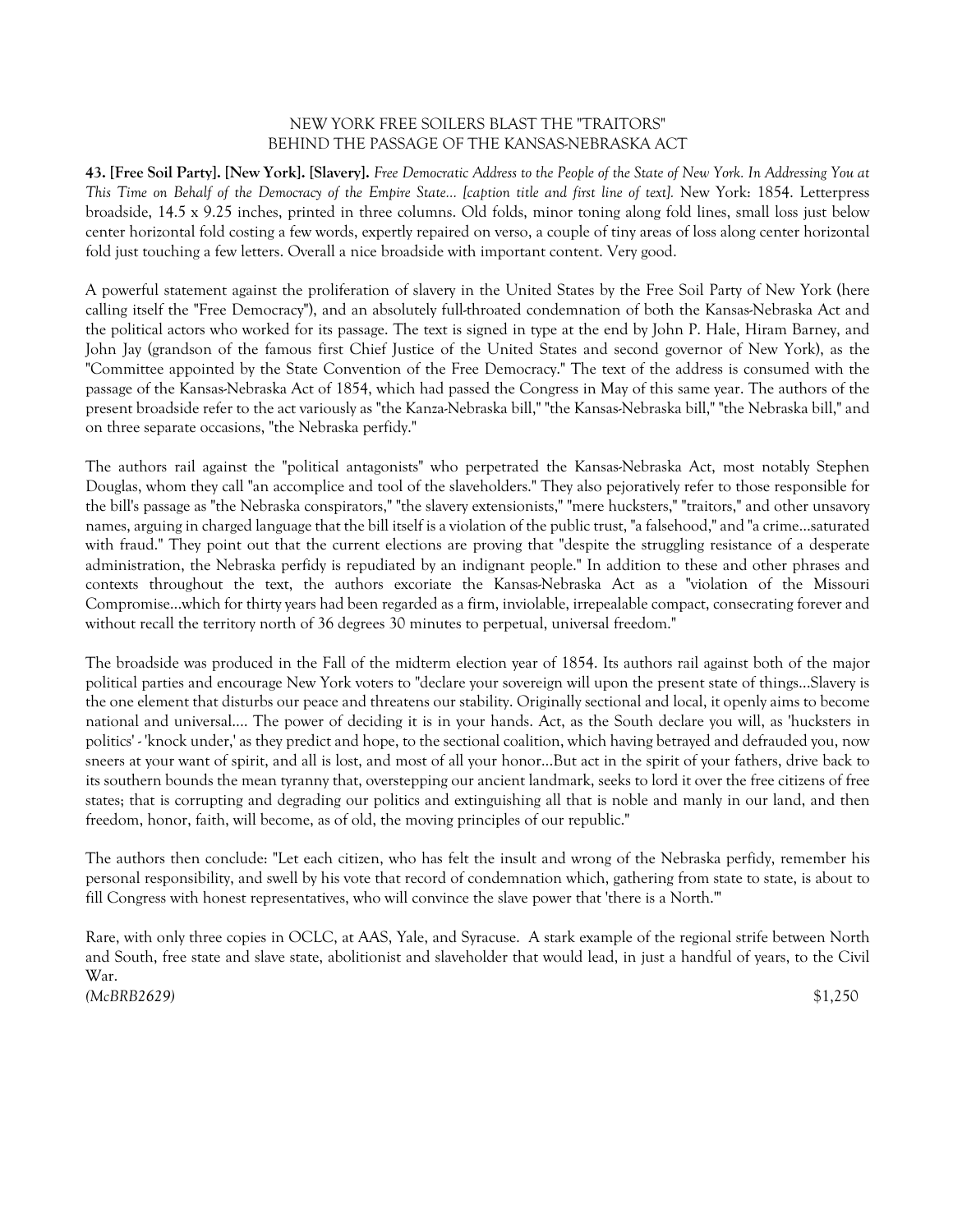#### WITH A GUILLOTINE ACTION-SHOT FRONTISPIECE

**44. [French Revolution].** *A New and Concise History of the Revolution in France; from Its Commencement to the Execution of the Gironde Party and the Death of the Duke of Orleans*. Philadelphia: Hoff and Derrick, 1794. iv,[9-]164pp., plus engraved frontispiece. Contemporary half sheep and marbled boards. Hinges cracked, head of spine chipped, boards scuffed, but sound overall. Even tanning, light foxing and dust soiling. Contemporary ownership inscriptions in endpapers. Good plus.

Scarce contemporary history of the first five years of the French Revolution, including the Reign of Terror and the execution of Louis XVI, from an American viewpoint. The volume contains a blow-by-blow account of the Revolution, and also contains some description of events in St. Domingue. On the whole, the anonymous author is rather sympathetic to the monarchy and disparaging of the various legislative bodies that replaced it, and the text reserves a number of its critical remarks for the involvement of Thomas Paine and the invocation of his Rights of Man by revolutionary leaders. Although the author claims that his account was "neither influenced by one party or the other," it seems fairly representative of the American Federalist view of the Revolution as it occurred. One of the earliest and most extensive American histories of the French Revolution, with a rudimentary but evocative engraved frontispiece depicting the French king on the guillotine.

 ESTC W13826. Evans 27364. *(McBRB1975)* \$750

## FIRST AMERICAN WORK ON AERONAUTICS

**45. Genet, Edmond Charles.** *Memorial on the Upward Forces of Fluids, and Their Applicability to Several Arts, Sciences, and Public Improvements: for Which a Patent Has Been Granted by the Government of the United States.* Albany: Packard & Van Benthuysen, 1825. 112pp., plus five engraved plates and folding table. Original printed boards, sympathetically rebacked. Light dampstaining and wear to boards. Some foxing and toning internally, heavier to initial leaves. About very good.

A rare and pioneering, if evidently fanciful, work on air travel by Edmund Charles Genet, the infamous ambassador of the French Republic to the United States, who from his position in America sought to outfit privateering expeditions against British and Spanish interests in the Caribbean during the 1790s. Following the failure of his schemes and removal from his office at the request of President Washington, Genet managed to remain in the United States:

"In February 1794 the new minister, Joseph Fauchet, arrived with a warrant for Genet's arrest. Had the ex-minister returned to France, the Jacobins now in power might have executed him. Granted asylum in the United States, he married Cornelia Clinton, daughter of New York governor George Clinton (1739–1812), settled near Albany, and eventually became a U.S. citizen.... He avoided politics and busied himself with publishing unworkable schemes for powered balloons and for using hydraulic power to haul barges over hills" - ANB.

Despite its title, which suggests hydraulics, the present work largely deals with aviation and is regarded as the first printed suggestion of the theory of a heavier-than-air machine taking flight. The marvelous plates contain detailed diagrams and illustrations of Genet's proposed horse-powered, aerostatic airship, and the text discusses his designs and his theoretical proofs for the possibility of mechanical flight in exuberant detail.

"This pamphlet by the former Ambassador from France contains a proposal for a large airship and other suggestions for the use of the aerostatic principle.... The project attracted much attention... but never materialized" - Aeronautic Americana. "Extremely rare and important, the first book printed in the United States on practical aeronautics and on the first patent for an aeronautical invention" - Streeter.

 ANB (online). Aeronautical Americana 9. Honeyman Sale 1475. Howes G100, "b." Rink 610. Streeter Sale 3974. *(McBRB1528)* \$4,250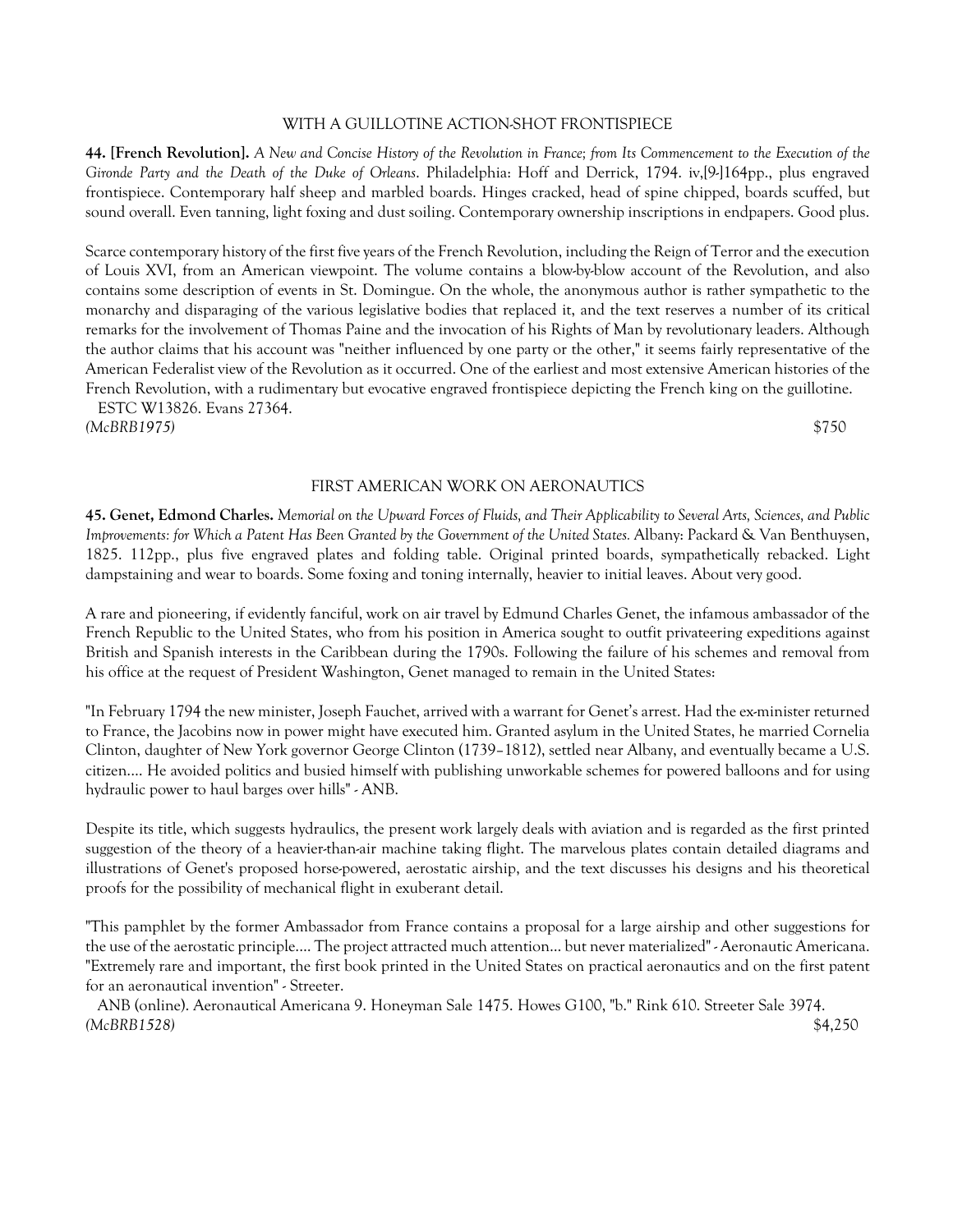#### ILLUSTRATED DOCTORAL BROADSIDE

**46. [Guatemala]. [Scholarly Printing].** *Illmi. D.D. Petri Cortez, et Larraz Regii Consiliarii Sacr. Theolog. Doctoris...Quo Circa Oprimo Devictus Iure D.D. Raymundus Salas, & Cortez, Totius Philosophiae Thomasticas Assertiones Eius Nomini Censuit Consecrandas. [caption title].* [Guatemala City]: In typographia apud Sebastianum de Arebalo, 1770. Large broadside, 33.75 x 16.75 inches. Printed on two joined folio sheets, in three columns. Previously bound into a small folio volume, with stab holes at upper right margin. Sheets separating. Scattered wormholes, slightly affecting text. Adhesive and metal clip residue at edges. Minor creasing and wear. Contemporary manuscript annotation at foot of sheet. Good plus.

An elaborate and rare thesis broadside printed for a doctoral candidate at the Universidad de San Carlos de Guatemala, founded in 1676 and the oldest such institution in the country. The student, Raimundo Salas y Cortez, studied Thomistic philosophy under the direction of Doctor Juan de Terraza, and the date of his thesis completion, October 30, 1770, is filled out in manuscript at the foot of the sheet. The broadside itself is an impressive production, printed on two large sheets in three columns with small roman and italic types, surrounded by varying woodcut border pieces. At the head of the broadside is an ecstatic religious poem and a copper engraving that depicts an allegory of the Catholic Church over a much smaller representation of Guatemala. Medina located one copy, in the archives of the university; other relevant bibliographies and OCLC find no additional examples.

 Medina, Guatemala 361. *(McBRB2693)* \$1,500

## CURIOUS TREATY BETWEEN GUATEMALA AND NORTHERN GERMAN CITY-STATES

**47. [Guatemala]. [Treaties].** *Rafael Carrera, Presidente de la Republica de Guatemala... Tratado de Amistad, Comercio y Navegacion entre la Republica de Guatemala y las Ciudades Libres de Lubeck, Bremen y Hamburgo [caption title].* [Guatemala: 1850]. 12pp. Folio, stitched as issued. A couple of very minor chips along lower edge. Light dust soiling and minor foxing. Very good plus.

A scarce treaty of friendship and trade between Guatemala and the free, northern German cities of Bremen, Hamburg, and Lubeck, former leading members of the medieval Hanseatic League, and in the mid-19th century, members of the loose German Confederation. The agreement, dated June 7, 1850, is quite extensive, and printed in two columns in both Spanish and German. Although Rafael Carranza is here hailed as the President of the Guatemalan Republic, he had only returned from exile the previous year, and was in the midst of fighting not only the liberal Guatemalan faction that had deposed him, but also the forces of Honduras and El Salvador, in order to re-establish his power. The treaty names Karl Rudolph Klee as the representative of the republican German cities; Klee was one of the first German immigrants to Guatemala, arriving in 1828 and becoming a successful plantation owner before being named Consul General for the Hanseatic cities as well as for the Kingdom of Prussia. Klee died the same year as the present agreement was printed, and some limited research reveals little mention of any such treaty between the republics  $\sim$  as a result, it is unclear that this compact ever became official, or that its negotiation was even sanctioned in the first place. A fascinating and unusual product of the international conflict and diplomatic machinations that characterized Central America at this time; we locate only three copies, at Berkeley, Kansas, and Tulane. *(McBRB2514)* \$1,500

#### UNRECORDED PAMPHLET ON HAITIAN COFFEE

**48. [Haiti]. Wakeman, Jr., Abram.** *Manipulation of Coffee in Haiti, Usine Nationale, Petite Riviere de Nippes, Haiti.* [N.p., likely New York: ca. 1894]. [8]pp. 16mo. Printed self wrappers. Minor soiling and foxing. Very good.

The extremely rare first and only edition of this pocket-sized pamphlet on coffee production in Haiti near the turn of the 20th century. The work was authored by Abram Wakeman, Jr. (1850-1928) who served as director of the Usine Nationale, a coffee processing plant owned by the West India Coffee Company of New York and located in Petite Riviere de Nippes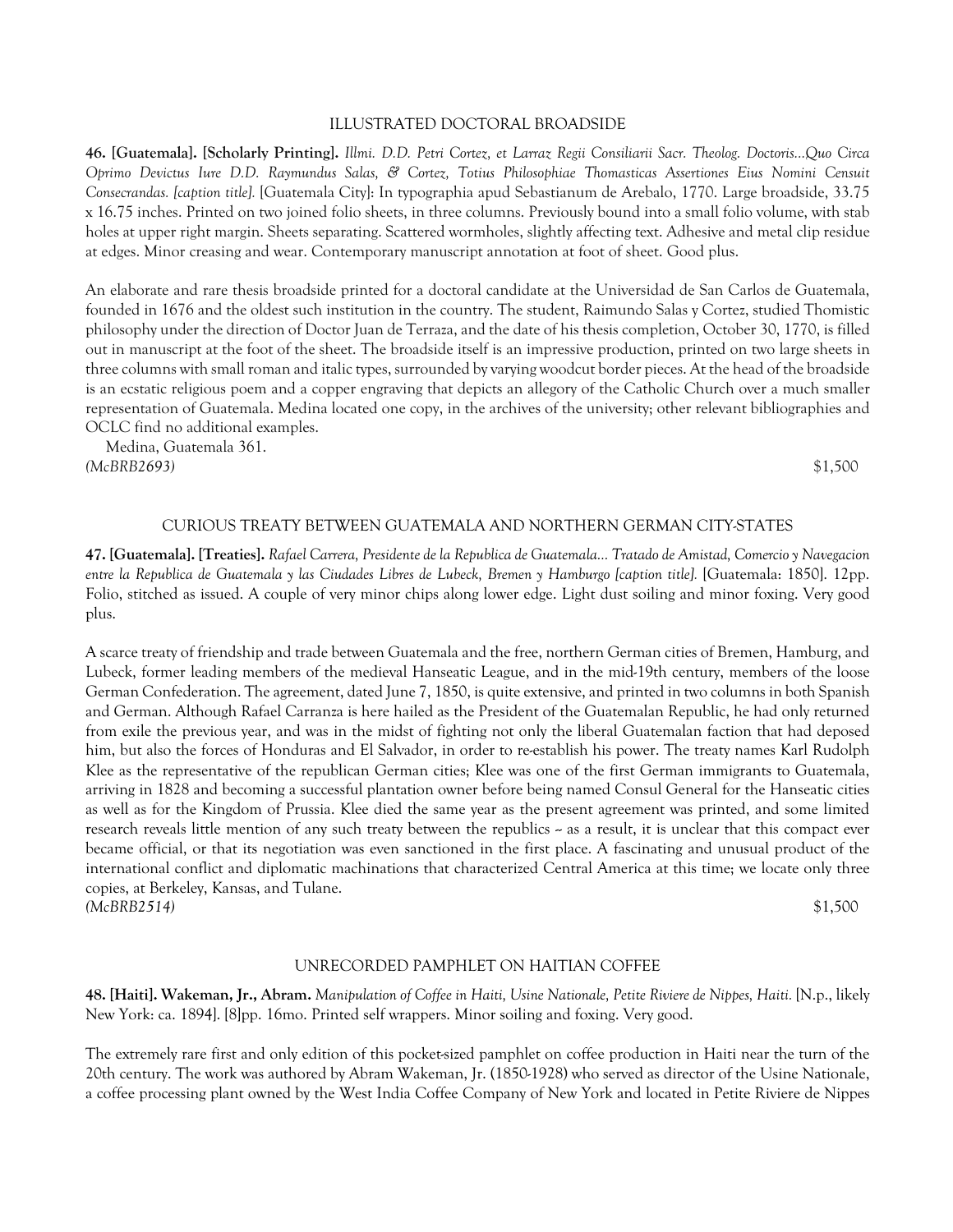in Haiti. Wakeman spent about five years in Haiti before returning to New York, where he became a prominent coffee broker as well as an historian of the coffee trade. Here, he mentions the poor results of the crop yields for 1892 and 1893, likely placing the date of publication of the work around 1894.

In the present work, Wakeman describes the Petite Riviere area as an incredibly lush and abundant coffee-growing region which had reached peak production under French rule, producing as much as one million bags per year. After the Haitians attained independence from France in 1804, however, Wakeman reports that production eventually dropped to as little as 300,000 bags per year. He ascribes the difference to a lack of cultivation, as well as a dearth of proper machinery or "contrivances" to harvest the coffee. Since the fall of French rule, global demand for coffee had grown exponentially, but the local Haitian farmers could not keep up, due to a bare minimum of implements with which to cultivate the beans, and the infestation of rats which often ate the coffee the farmers left in the sun to dry on large racks.

Wakeman decries the cultivation methods of local coffee growers as unsophisticated, which resulted in mixed results in yields. He mentions that on market days, upwards of four to five hundred producers would offer their coffee, so the competition was fierce. As such, Usine Nationale was able to choose from a wide range of unhulled beans to maintain the company's standards. In addition to the market information, Wakeman includes detailed descriptions of the appropriate drying times and appearance of the berries at different stages of the process, as well as describing the use of pulping, washing, and hulling machinery. All of this resulted in "the finest grades of Java, the best drinking coffee in the world."

In the final paragraph, Wakeman describes how locals in Petite Riviere drink their coffee: "In coffee producing countries coffee is roasted until black, and the oil appears on the surface. Here milk is seldom used with coffee but plenty of sweetening, generally molasses, as sugar is twenty cents a pound. Drop the little sack of coffee into the pot of boiling water, and let it stand for about five minutes. No settling should be required." In present time, Petite Riviere de Nippes is a small fishing village whose crops consist of bananas, citrus fruits, rice, sugar cane, and cotton, plus a small industry for mining bauxite, which is used in making aluminum. Not in OCLC, nor in the regular bibliographies on coffee. *(McBRB2832)* \$1,750

# RARE ANTI-NEW YORK JAPANESE MEMOIR

**49. Harada, Toichiro.** *Nyuyoku / New York*. Tokyo: Seikyosha, 1914. [2],3,1,18,498,[1]pp., plus forty-six plates (two folding). Text in Japanese. Original blue pebbled cloth, gilt titles stamped on front cover and spine, top edge gilt. Minor shelf wear to boards. Binding a bit cracked at page 80, scattered, mostly minor foxing. Very good.

An acerbic memoir by Japanese author Toichiro Harada, memorializing his stay in New York City in the early-1910s. The main thrust of Harada's memoir to modern audiences is his dissatisfaction with the people, the crowds, and the culture of the Big Apple, manifested most acutely in his animosity towards the women of New York.

In her work, *Women on the Verge: Japanese Women, Western Dreams*, Karen Kelsky states that "Harada's memoirs treat women as the objects of a kind of sexual rage." Kelsky then quotes an extended passage from the present work as translated into English, and it is particularly illuminating for Harada's viewpoint on the women he meets in New York: "Because their society has indiscriminately raised them up too high, all American women are arrogant and full of themselves.... The greatest faults of New York's women are their rudeness [fugyogi] and their bad manners [busaho]. A woman came to New York who said she had previously acted as tutor to the British royal family, but I was so disgusted with her display of these faults that walking down the street with her I lost my patience again and again and wanted to grab her and give her a piece of my mind."

Harada also takes a back-handed shot at suffragists when he describes them as "cheerful and intelligent, and quite astonishingly skillful in their ability to charm a man." And he further denigrates "paradoxical" New York women by comparing them to "geisha in training" who "view every man as either a manservant or a customer."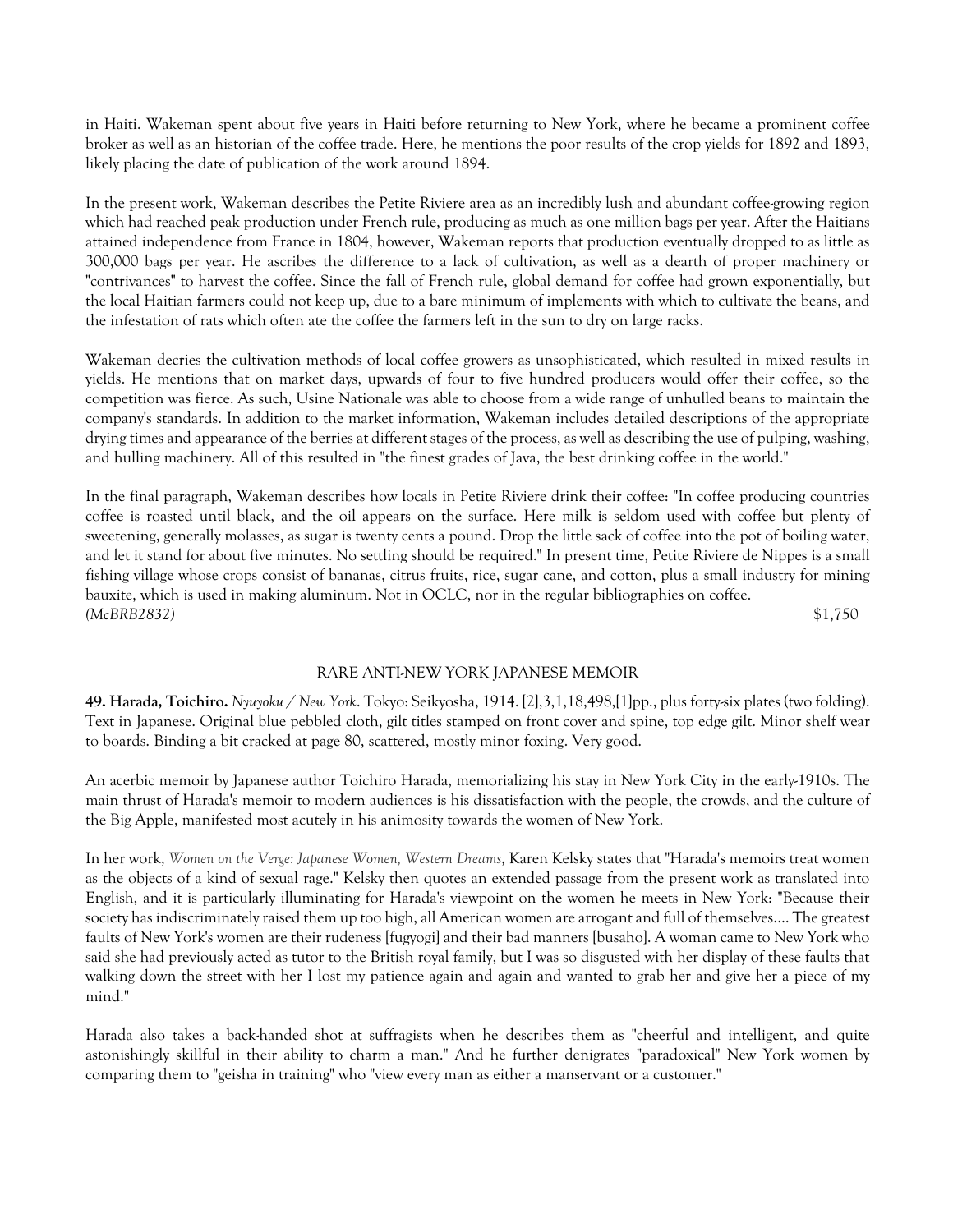The work is profusely illustrated with photographic plates, illustrated plates, and in-text illustrations relating to Harada's experiences in New York. The first of these is a folding color plate scene of lower Manhattan. This is followed by photographic plates and drawings (some of which were made from photographs) of New York street scenes, the Statue of Liberty, the Flatiron and other buildings, the bronze statue of George Washington at Federal Hall, a scene inside Grand Central Station, the Washington Square Arch, an elevated view of a scene in Riverside Park, Grant's Tomb, a couple of views inside Central Park, and much more. All of the plates are captioned in Japanese.

Interestingly, there are only two short passages translated into English in the entire work - the Presidential Oath of Office and a portion of Psalm 119. OCLC records just seven copies, three of which reside in American institutions, at the Bancroft Library, UCLA, and Harvard.

 Karen Kelsky: *Women on the Verge: Japanese Women, Western Dreams* (Durham and London: Duke University Press, 2001), p.53.

*(McBRB2358)* \$1,750

## PORTUGUESE MANUSCRIPT OF A FEDERALIST RANT

**50. Harper, Robert Goodloe.** *Reflexoens Sobre a Quertao Entre o Estados Unidos e a Franca... [manuscript caption title].* [Lisbon or London?: 1798]. 114; 172pp. Unbound folio sheets. Minor wear at edges; light tanning and scattered foxing. Very good.

Two manuscript versions of a widely influential American polemic against France in the aftermath of the Jay Treaty. The first is a working draft with numerous annotations, while the second is a fair copy of a final draft with scattered corrections. Both comprise an anonymous Portuguese translation of Robert Goodloe Harper's work, *Observations on the Dispute Between the United States and France*, published in London or Lisbon in 1798. The original work, addressed to his South Carolina constituents, supported the quasi-war with France in the wake of the XYZ affair and denounced French radical republicanism.

"His earlier southern Federalist progressive political views, with regard to the development of the West and the uses of federal power for internal improvements in transportation and commerce, began to give way to xenophobia and nativism of the most strident variety during the French crisis of 1798-1799. He became one of the leaders of the movement to save the country from succumbing to French domination, infection by revolutionary radicalism, French-inspired internal division and subversion, and the loss of political and social stability due to the waves of new immigrants arriving daily.... He clearly played a major role in shaping the alien and sedition legislation of the late 1790s and the High Federalist attempt to suppress dissent generally and the emerging Jeffersonian Republican party specifically" - ANB.

The text became one of the most influential and widely read arguments against French naval actions at the end of the 18th century, and was published in several editions in the United States and England, as well as in French and German translation. Harper's work would have been of particular interest to the Portuguese, who were also in conflict with the French during this period. Nevertheless, the printed edition of this work in Portuguese, with a London 1798 imprint, is quite a rare book; OCLC locates only four copies, at Yale, Princeton, South Carolina, and the Library of Congress. The present manuscripts provide valuable and extensive documentation for the dissemination of this staunch Federalist, anti-French work beyond American shores. *(McBRB1951)* \$1,750

## WITH THE Y.W.C.A. IN HAWAII

**51. [Hawaii].** *[Annotated Vernacular Photo Album Documenting a Woman's Time in Hawaii, Including Several Conferences of the Y.W.C.A., a Volcanic Eruption, Camp Naue at Kauai, and More].* [Various locations in Hawaii, mostly in and around Honolulu: 1933-1934]. [44] leaves, illustrated with 233 photographs and a few real photo postcards in mounting corners, and nine loose images. Square large quarto. Contemporary Japanese-style photograph album bound in limp blue cloth, sewn in red thread. Minor edge wear, light soiling and rubbing. Internally clean. Very good.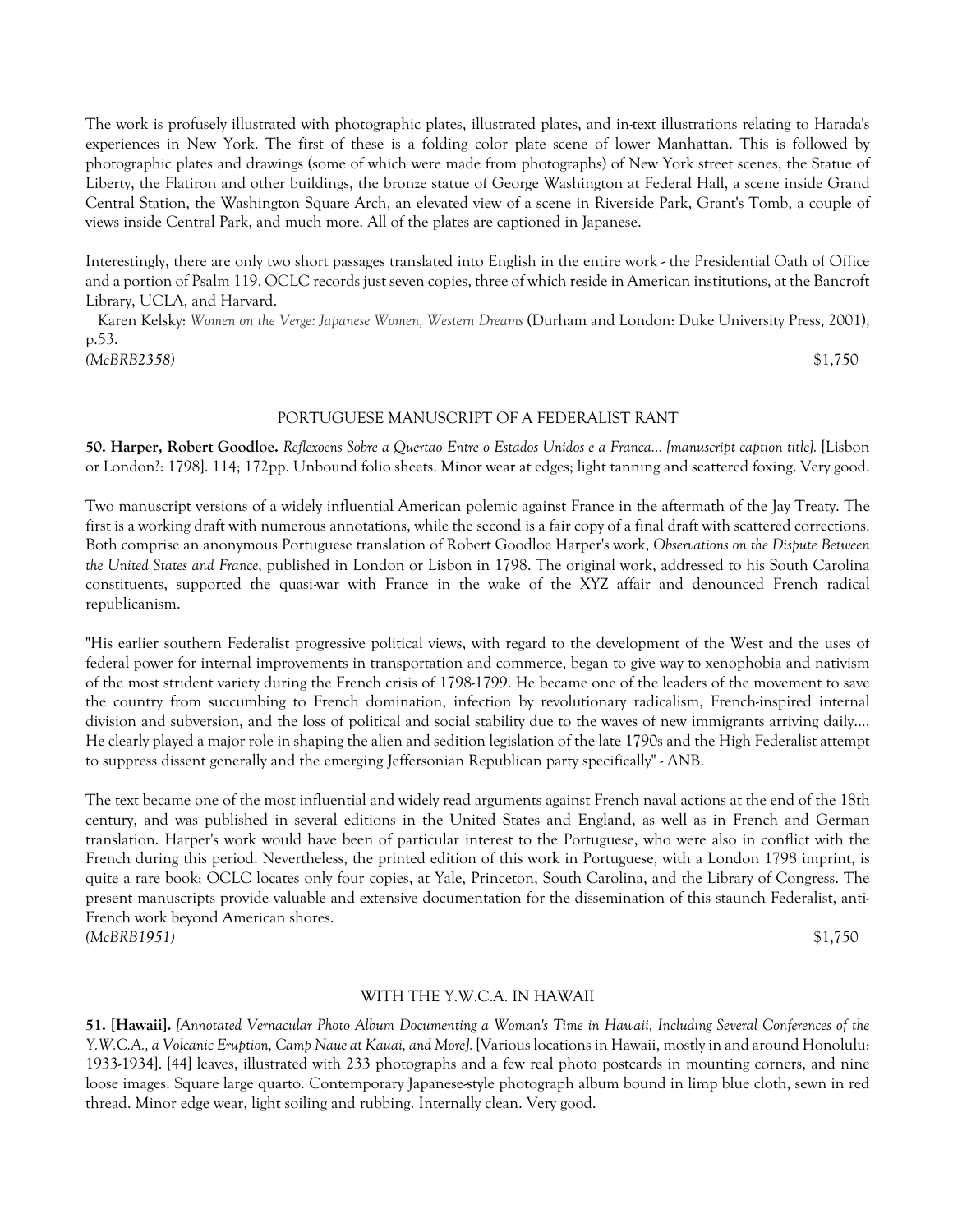A fascinating annotated vernacular photo album documenting the personal adventures and service of an unnamed woman working with the Y.W.C.A. in Hawaii in the early 1930s. The photographs are a mixture of group portraits and action shots capturing the activities of the young women at various Y.W.C.A. camps, along with more personal photographs of the compiler in numerous locations in Hawaii and at home. The Y.W.C.A. pictures emanate from places or events such as the Halekipa Camp, Church of the Crossroads Camp (November 1933), the McKinley Festival of Nations (mid-March 1934), the Y.W.C.A. Annual Spring Conference at the University of Hawaii (late-March 1934), the "McKinley Girl Reserve Cabinets" (May 1934), the Halekipa Camp at Camp Naue in Kauai (June-July, 1934), a "Hukilau" (a fishing party) at Haena Beach, and the Keahou Camp.

Inherently, the Y.W.C.A. photographs depict young men and women from a broad range of ethnic or regional backgrounds; the small panorama from the 1934 Annual Spring Conference best shows this diversity, picturing a healthy balance of Japanese or Japanese Americans, indigenous Hawaiians, and Anglo Americans. The last page of the album contains two group portraits of mostly Japanese American and indigenous Hawaiian students, probably the Punahou School near Ala Moana Park. The Y.W.C.A. photographs also picture the staff, young people performing various camp activities such as choir, weaving, and dancing, the settings of the various camps, and more. One page features a local man named Hano Hano making an "imu" (an in-ground oven) for the campers at Luau. The Keahou Camp photographs feature group portraits of delegations of indigenous Hawaiian young ladies from Hilo, Kona, Kohala, and Honokaa. Following these images are a couple of shots picturing indigenous children in Honaunau-Napoopoo.

The personal segments of the album capture the compiler hiking to Sacred Falls from Punalau, spending time at a cottage in Kokokahi, on Christmas vacation in Punaluu, taking elevated views from Pacific Heights and Kolekole Pass, visiting the Haleakala Crater on Maui, attending the 1934 University of Hawaii Pageant, visiting the Hanalei and Kalalau Valleys, as well as numerous volcanoes, among other places such as the Devils Throat Crater, Moanaloa Gardens, Diamond Head, Waikiki (where she encountered two surfers), and Ala Moana Park. Many dozens of the personal photographs picture the compiler's family, friends, and associates, often accompanying her at various celebrations and activities. The compiler's fairly regular manuscript captions often identify the location and date of the photographic subjects, and even a few names, like Cenie Hornung, "Uncle Ches," Lulu E. Pontious, and "The C.G. Livingstons." These names should assist researchers with identifying the compiler.

A wonderful collection of images memorializing the Y.W.C.A. and personal experiences of an unidentified woman who evidently had quite a rewarding experience over a two-year period in Hawaii. *(McBRB2855)* \$2,000

#### "HONDURAS: THE LAND OF GREAT DEPTHS"

**52. [Honduras Company]. Mason, Rodney.** *[Archive of Correspondence and Documents Relating to the Investments of Col. Rodney Mason in the Honduras Company and the Perry Land Grant].* [Chicago and New York]: 1890-1891. Seventy-six letters ([171]pp.), two pamphlets, and three other items. Mostly folio or quarto sheets, letters both typed and handwritten. Old folds, some minor wear, heavier to a few pieces. Generally quite clean and fresh. Very good.

Archive of letters written to Col. Rodney Mason regarding his investments in the Honduras Company, a land grant company headquartered in Chicago. Mason (1824-1893) served in the 71st Ohio Infantry during the Civil War and subsequently married and moved to D.C. where he became a patent attorney. He lived in Detroit at the time these letters were written. The two main correspondents are E.W. Perry, founder of the company writing from Chicago, and Stephen Vail writing from New York. Most of Perry's letters are typed, whereas Vail's are handwritten. The Perry Land Grant was organized under the auspices of the Honduras Company in 1890. Edward W. Perry served as the company's first president, in addition to being one of its directors and Governor of La Mosquitia, a tropical rainforest region where the town of Perry was laid out. The land grant was located "...900 miles south of New Orleans, and is nearer to Chicago than are the fruit fields of California." Perry's agreement with the government of Honduras allowed the purchase in exchange for making "...extensive public works which will prove of inestimable value to the entire eastern half of the republic." Improvements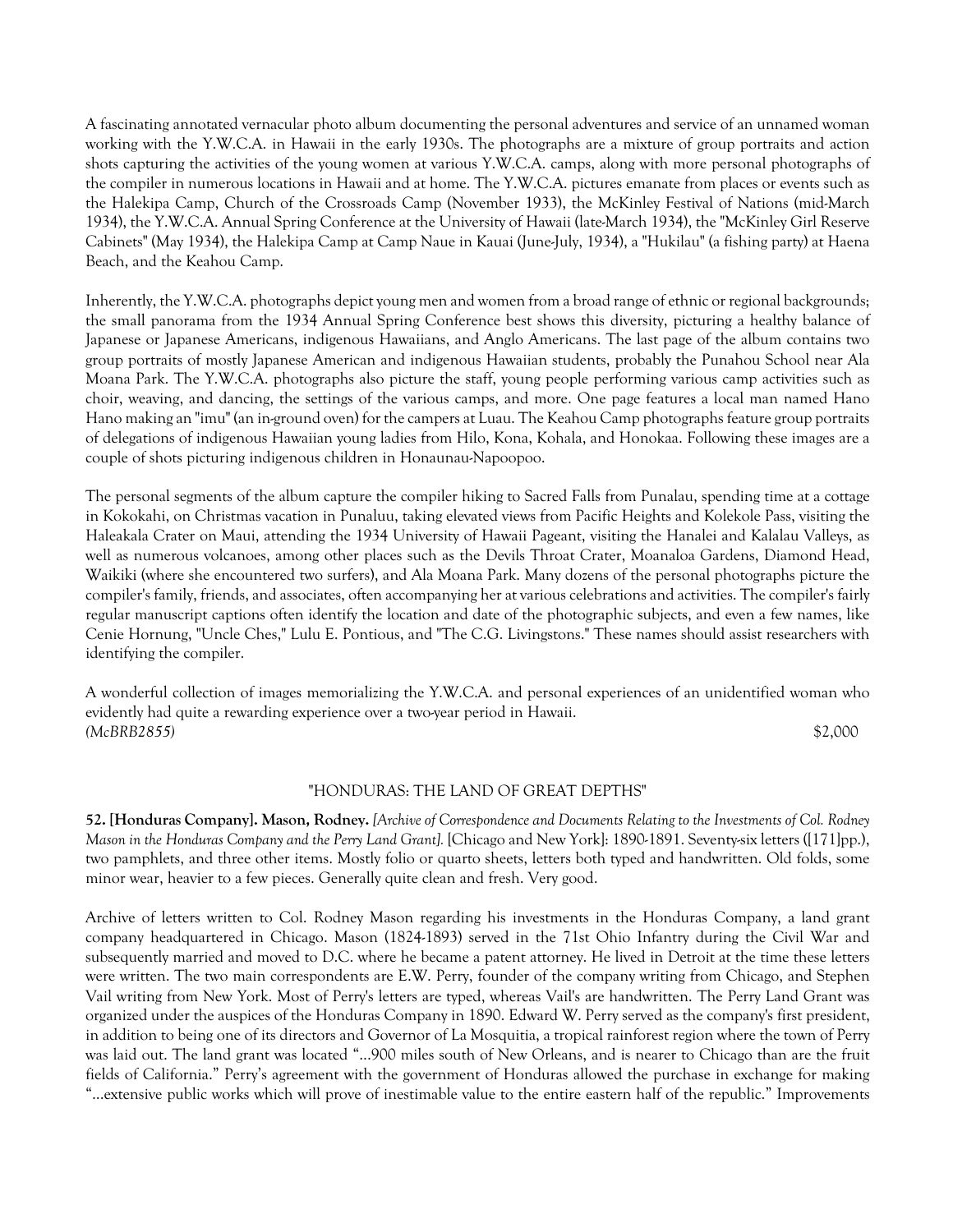were to include roads, telegraph lines, and a canal. Two promotional pamphlets for the company are also present here, providing numerous testimonials about the prospects for wealth and return on investment. Mason's deed for a plot of land in Honduras is also present, detailing price paid and description of the lot.

Writing in September 1890, Perry lays out to his investor the progress the company has made thus far: "Matters are progressing rapidly here, and the more important work which I had to do is nearly completed. One of the contracts which has kept me busy here provides for the establishment and operation of a saw mill on the grant; another for harvesting of large quantities of fruit now growing there; another for the sale of \$15000000 worth of land; another to the putting of a river steamer on the grant. Contracts under consideration now are for establishing and maintaining a hotel capable of accommodating 50 guests, and for the establishment of a line of steamers from New Orleans or Pensacola."

In a letter written in November, Perry mentions an insurrection in Honduras and his confidence in the government's capability of quelling it. He discusses equipping Mason's son with proper firearms for his upcoming trip to Honduras. His next letter discusses the potential for the timber trade, especially in mahogany: "This region has never been touched by the axe of lumberman. I have stood in places on hills in the midst of these forests, and counted a dozen large mahogany trees in sight from where I stood." In December, Perry again discusses the trip of Mason's son (and his own) to the grant:

"Your son would find plenty of people at Cape Gracias who speak English. I do not, however, think it a good plan for the young men to go to Cape Gracias expecting to get dories to take them along the coast, especially at this season of the year, when the weather outside is heavy. Of course they could make the inside passage, through the lagoons and rivers, and have an enjoyable hunting excursion by so doing. But I would think it advisable in such a case to have somebody along who can talk Spanish and perhaps waika tongue, as their crew would necessarily be waikas."

Much of Perry's correspondence relates to the journey involved in getting to the grant -- difficulties in chartering a steamer arise, the chartered steamer blows its cylinder before departure, the replacement boat refuses to carry passengers. In his final letter here, written in May 1891, Perry laments the delays but begs understanding: "I have never thought that you intended to abandon the enterprise in Honduras, and regret that there was a delay about it, but I need not of course tell you that delays in starting an enterprise as large as this will inevitably occur. Nearly a month has passed since a little steamer was purchased for the purpose of running along the coast of Honduras to take our passengers from the sea-going steamships from the United States, and land them at Patuca or Cropunto. Yet this steamer was not able to leave New York before yesterday." He continues, noting proposed passenger rates for the steamer and citing other business difficulties.

Stephen Vail, Mason's other correspondent, is a fellow stakeholder in the company who also owns a plot of land purchased in the Grant. Writing in January 1890, he writes of having received letters both from Mason and Perry in the same post, and of Perry's letter he says, "I will send you a few excerpts, which may give you some information that you do not seem to be able to obtain from him." Vail's son is in Honduras already, and he writes: "My son was sent to the Grant with instructions to do just what I have advised your boy to do in my previous letters... I cannot give you definite information as to when I shall reach the Grant, for I have no intention of being hurried into going before I shall have my business solidly and securely arranged in Chicago." By the end of the year, Vail is trying to reassure Mason about the investment, commiserating:

"I much regret that you have conceived the unfortunate opinion you hold respecting Perry and his enterprise. I don't wonder, however, that you fail to attach credence to the many statements which have been made, as they, as time passed, were unsustained. Mr Perry, as you must have discerned in your interviews with him, has an extremely non-committal manner of responding to queries, actuated I think from association and from a declination to assert when he is not certain of the facts. I have no desire to excuse or explain Mr. Perry's peculiar ways, but will simply say that, in my opinion, the cause of his failure to freely and frankly state the situation is because he has been disappointed in the progress that has been made towards getting his Company into such shape in Chicago as will permit him to leave for Honduras."

Mason continues to keep the faith, and the first letter from Vail in January 1891 discusses a contract for planting coconuts. Throughout their correspondence, one gets a sense of Mason's exasperation and frustration with the slow progress of the project. In March he writes, "I am, of course, much chagrined to find your impressions concerning Perry & his enterprise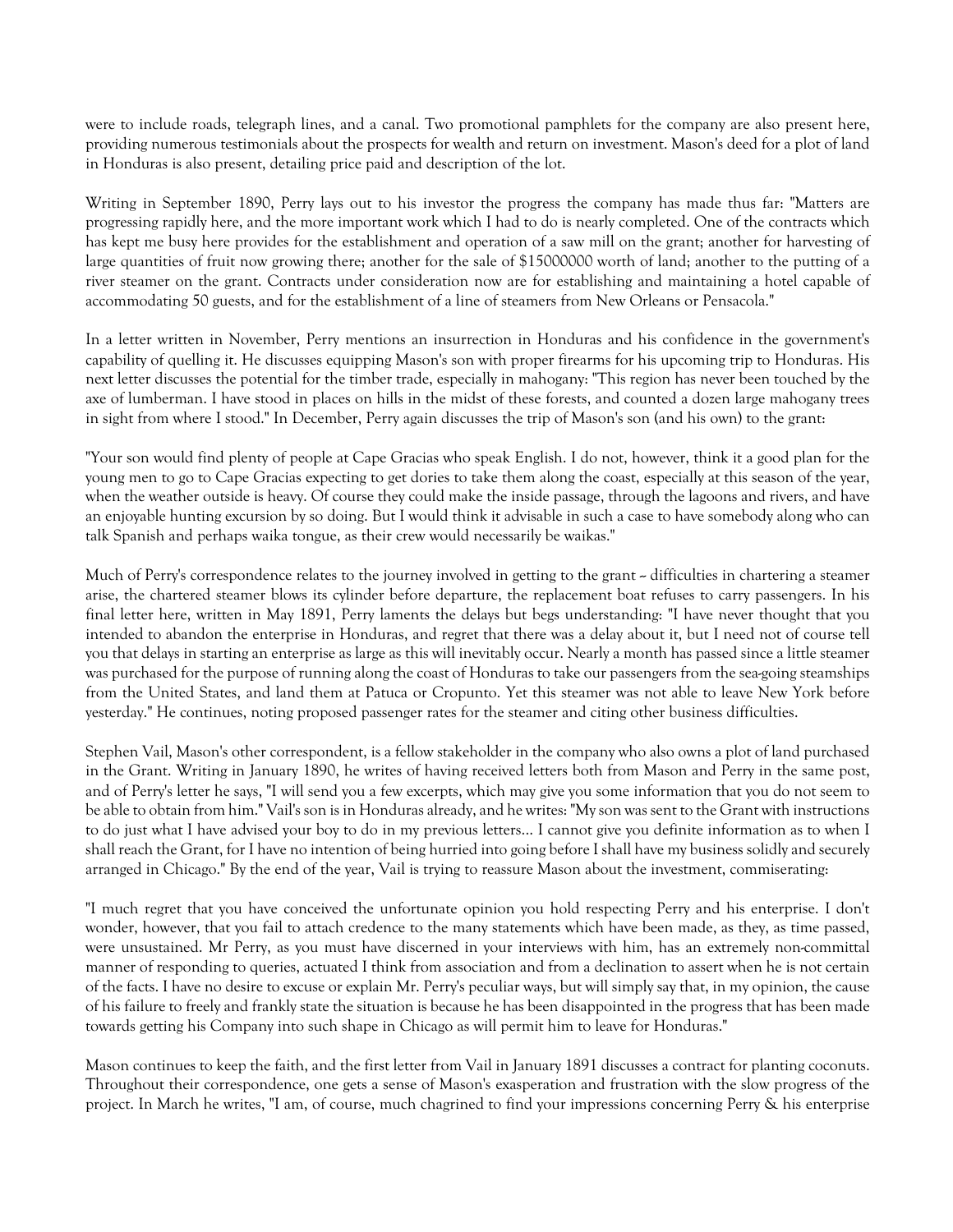so extremely unfavorable." The rest of his lengthy letter seeks to reassure Mason of the validity of Perry's enterprise, including a clipped testimonial pasted in. By August, Mason's son seems to have sailed for Honduras, and Vail writes, "I heard from Mr. Stevens of the departure of the schooner on July 22nd, and her passengers and cargo, and was glad to find that surveyors had at least made a start for the Grant." But writing the next month, even Mr. Vail has soured on Perry:

"I wrote the Honduras Company requesting information as to the number of Myriameters owned by it, but with characteristic action, I have received no reply. I regret that you are not going to Chicago sooner, for I think this time that Perry and his rascality should be inquired into, and I beg that when you do so, you will not fail to see him, and too, demand in the most positive manner, information as to the financial condition of his Company, and as well as to his reasons for the utter and absolute failure of his Company to sustain a single one of the many statements made as to their intentions and worse, what had been done."

By the end of the present correspondence, the two men are both apparently trying to extricate themselves from the investment with the least amount of harm. Easier said than done, when one owns hundreds of hectares of Honduran jungle purportedly planted with coconuts. All told, this is a fascinating glimpse  $\sim$  from both the official and unofficial sides  $\sim$  into one of the many Central American land schemes of the late-19th century. Interesting and detailed in its scope. *(McBRB2786)* \$6,500

## SECOND AMERICAN EDITION OF THE SUPPOSED "NEGRO PLOT"

**53. Horsmanden, Daniel.** *The New-York Conspiracy, or a History of the Negro Plot, With the Journal of the* Proceedings Against the Conspirators at New-York in the Years 1741-2. Together with Several Interesting Tables.... New York: Southwick & Pelsue, 1810. 385,[7]pp. Handsome modern half calf and marbled boards, gilt leather spine labels. Considerable foxing and some spotting to text, but otherwise a nice copy. Very good.

Second American edition of this scarce account of one of the most tragic incidents in colonial New York, which unfortunately echoed the Salem Witch Trials some fifty years earlier. In 1741, New York had a population of about 12,000, of which approximately one-sixth were enslaved African Americans. The city was also populated with a considerable number of poor white residents. After a series of over a dozen fires broke out in the city, an African American slave was seen fleeing one of the later conflagrations. This caused a train reaction of hysteria around New York based around the idea that slaves and poor whites were carrying out an insurrection of the city in which they planned to burn down New York, kill all of the white leaders, take the white women for themselves, and create a new government.

Following a series of sham trials, much in the vein of the Salem Witch fiasco in the early 1690s, thirty-three men and women were executed for the supposed plot: eighteen African Americans and two white people were hanged, and thirteen African Americans were burned at the stake. Another eighty-or-so slaves were exiled to various Caribbean plantations. The whole event is still highly controversial; it is quite likely there was never a plot amongst anyone to take over any part of New York nor murder any white citizens. And much like numerous incidents throughout American history, it is interesting to note that the initial eyewitness to one of the fires was a young woman, sixteen year old Mary Borden (Burton) who implicated members of the city's Black as well as Roman Catholic populations; many dozens of later lynchings and riots began as the result of a single female witness, most notably perhaps the Tulsa Race Massacre of 1921. The author, Daniel Horsmanden was the presiding justice of the Supreme Court of the colony for the trials; he published the first edition of this work in 1744 to defend his part in what was later described as wholesale judicial murder.

The present second edition, third overall, comes after the 1744 first edition and the first English edition printed in 1747. The work contains a new Preface, in which the publisher states that the first edition has grown "so extremely scarce, that it was with the utmost difficulty a perfect copy could be obtained for the present edition." This second American edition has also become rather scarce, and difficult to find complete; the present copy has all text accounted for, and was recently and attractively re-bound.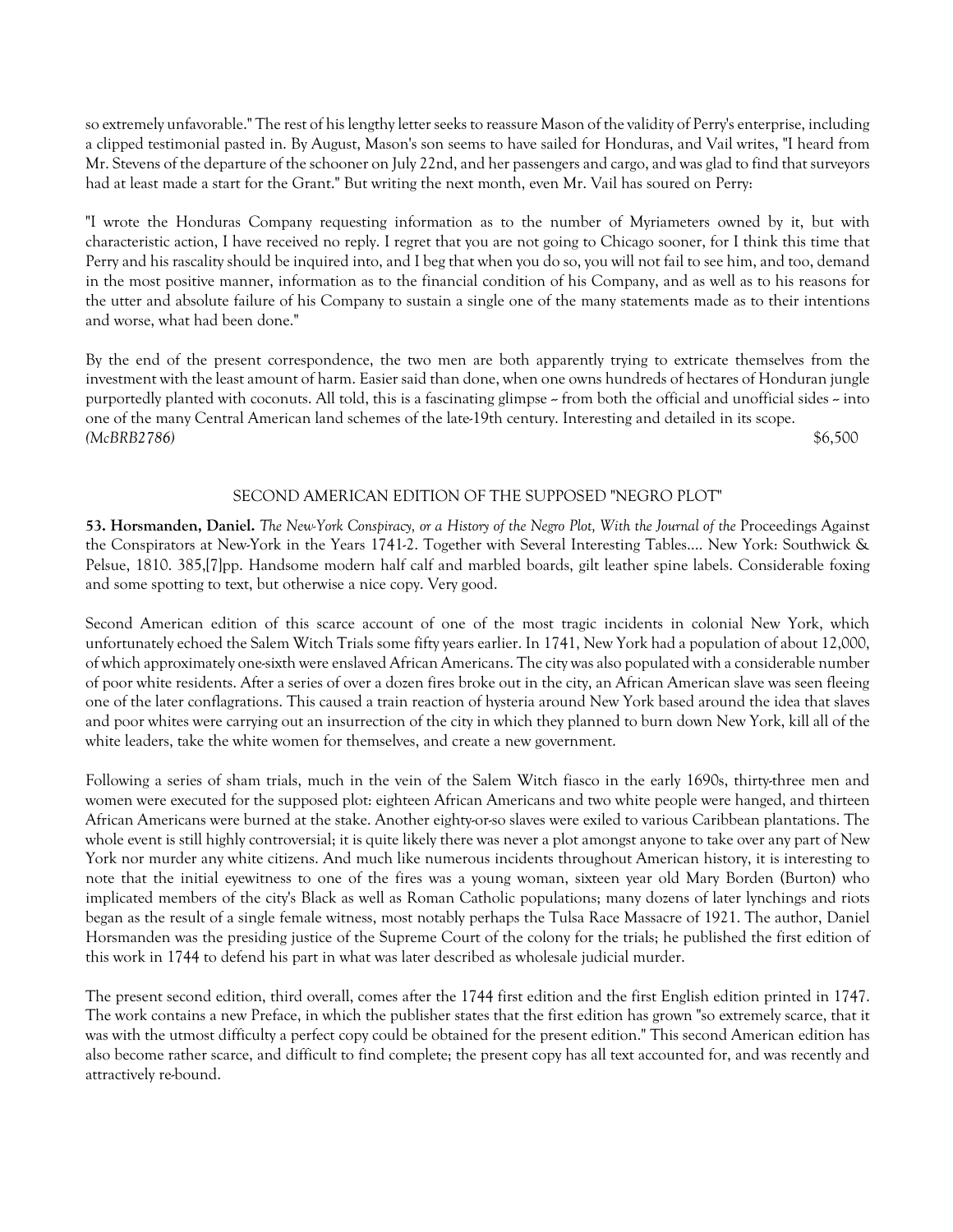"This is one of the most important printed records of the early history of New York and the main source of information respecting the Negro Plot of 1741, an event which threw the cities and even the colonies into a state of fear.... A close examination of the testimony fails to show that the conspiracy was as wide-spread as was believed at the time. The fires and intended murders were probably only the revengeful acts of a few of the 20 whites and 154 negroes who were indicted on insufficient evidence" - Church.

 Aptheker, *American Negro Slave Revolts*, pp.192-193. Blockson 9787. Library Company, *Afro-Americana Catalogue* 4966. Work, p.349. Howes H652. Sabin 33060. Brinley 2866. Church 951 (ref). Evans 5413 (ref). *(McBRB3077)* \$1,500

## EARLY IOWA SETTLERS CELEBRATE...THEMSELVES.

**54. [Iowa].** *[Run of Ten Newsletters Published for the Old Settlers' Reunion in Iowa].* [Muscatine, Ia.: 1887-1899]. Ten issues, each between 6pp. and 10pp. Single folded sheets. Minor chipping, uneven toning, occasional mild edge wear. All newsletters unopened and untrimmed. Very good.

A significant collection of newsletters memorializing the Old Settlers' Reunion in and around Muscatine, Iowa in the last decade-and-a-half of the 19th century. The issues recap events at the semiannual reunions, relate the history of the early settlements which paved the way to the town's later celebrations, report lists of settlers who have recently died, include information on organizational business, and much more. The history of the area's settlement often come in speeches, addresses, or reports given at the event, which are printed in the present newsletters. Most of the time, these addresses were given by the president of the organization, J.P. Walton, who was also a prominent local citizen in Muscatine. Of particular interest are the lists of settlers (and the year they settled in Iowa) who attended each celebration, which are printed at the conclusion of most of the newsletters, though not included in all issues. A wealth of information on early Anglo settlement in Iowa, with just a smattering of each issue in OCLC. *(McBRB2474)* \$1,250

#### FOUNDING DOCUMENTS OF AN IOWA LAND CLAIM CLUB IN THE MID-19th CENTURY

**55. [Iowa]. [Land Speculation].** *[Poweshiek Protection Society]. [Manuscript Document, Signed, Encapsulating the By-Laws and Registry of the Poweshiek Protection Society, an Early Land Claim Club in Iowa].* Montezuma, Ia.: 1851. [28]pp. on plain paper, sewn. Folio. First leaf detached, minor chipping to outer leaves, scattered staining and soiling, a few short closed tears. Good.

A seemingly unique record of the formation, function, and early membership of the Poweshiek Protection Society in Montezuma, Poweshiek County, Iowa in 1851. The manuscript contains the by-laws and a lengthy membership registry of the group. The Poweshiek Protection Society, like other claim clubs in the Midwest (mostly Colorado, Nebraska, Kansas, Illinois, and Iowa), was an unofficial democratic organization devoted to the regulation of land ownership and land sales along the frontier; this particular document was created just two years after the formation of the town of Montezuma, and only five years into Iowa's statehood. Claim clubs (also known as settlers' associations or pejoratively as squatters' clubs) were a particularly important institution in Iowa, where the first such group was formed near Burlington, Iowa prior to 1832. The clubs were pseudo-governmental organizations which were technically illegal, but formed in any case to govern land sales and acquisitions in remote locations where such governance was unavailable by traditional institutional bodies.

The first four pages of the present document define the society's by-laws, and suggest that this particular organization was intended to protect squatters from being pushed out by land speculators. The purpose of the organization is defined on the second page, as follows: "This society shall be called the Poweshiek Protection Society the object of which shall be to protect actual settlers & those to whom they shall make a legal transfer of their claims...any person holding a claim shall within six months after marking or registering said claim do or cause to be done thirty dollars worth of labor on said claim." The bylaws are signed by the society's president and secretary, and are followed by a one-page membership list. The remaining text, numbering eighteen pages, is taken up with a registry in which each member is listed along with the boundaries of their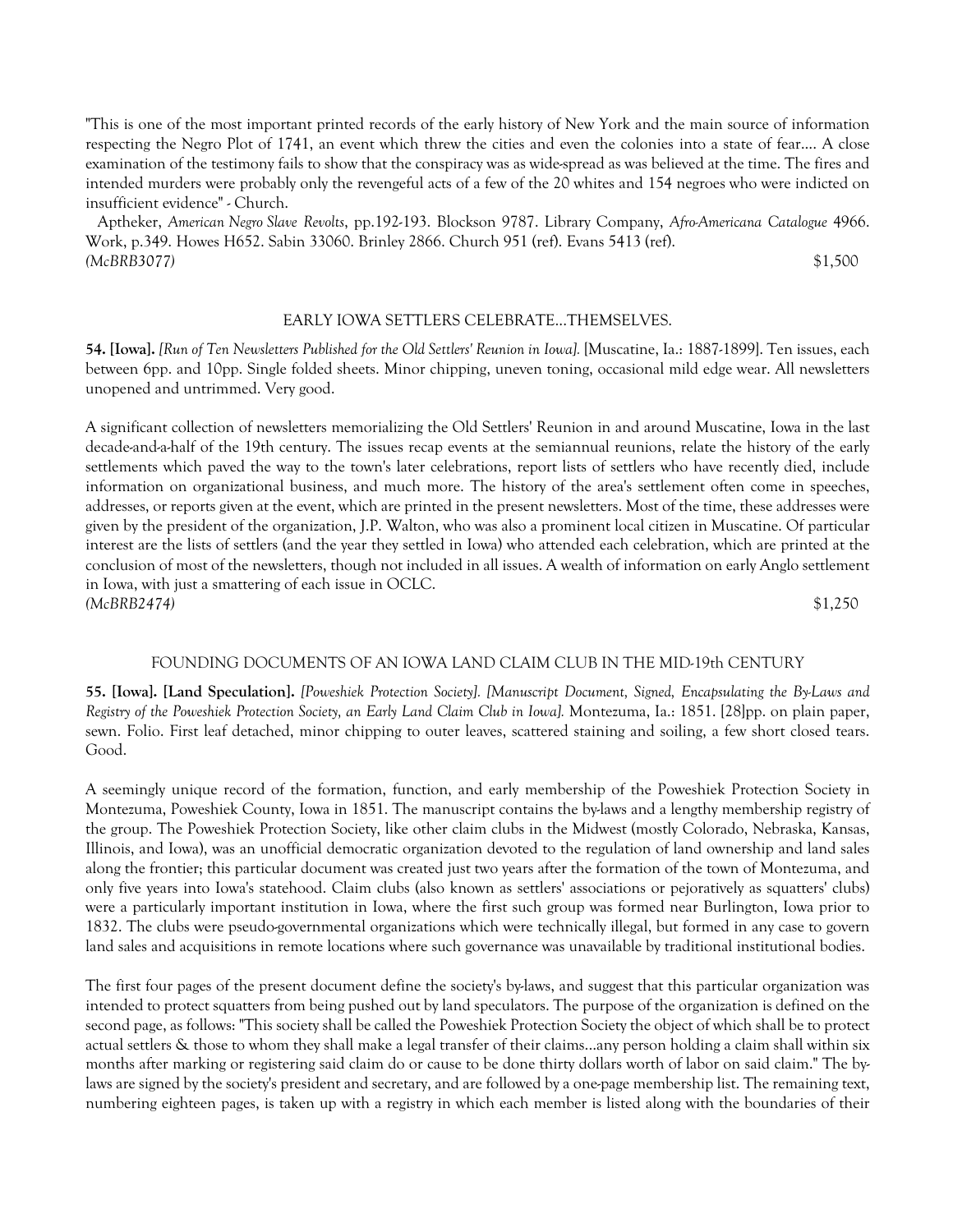lands; obviously the manuscript was intended to serve as documentary proof of each individual's claim. Unfortunately, there was once a manuscript plat map included here, but only a portion of it remains, and it is not accounted for in the page count above. Rare evidence of a 19th-century phenomenon related to land ownership and speculation in the American West. *(McBRB2869)* \$1,750

## A DE FACTO DIRECTORY OF THE JAPANESE AMERICAN COMMUNITY IN SOUTHERN CALIFORNIA IN THE MID-1920s

**56. [Japanese Americana].** *Gosokui taiten kinen zaihō dōhō hatten shashin chō [translated to English: Emperor's Coronation Commemoration. Album of the Development of the Fellow Japanese in United States].* [Los Angeles]: K. Akashi, [1928]. [2],281,[1]pp. Oblong folio. Original brown pebbled cloth, gilt titles on front cover, string tied. Minor edge wear and soiling to boards. Internally clean. Very good plus.

A lavishly produced and exceedingly rare volume published by and for the Japanese American community of Southern California, ostensibly to commemorate the coronation of Emperor Hirohito in 1926. In practice, the book is tantamount to a business and residential directory of the Japanese Americans living in Southern California at the time, with extensive details, addresses, and a profusion of photographs for several hundred Japanese families and businesses. The text is printed mostly in Japanese, but the families are also often identified in English captions below their photographs.

The opening section contains text and photographs pertaining to the ways in which Japanese Americans celebrated the coronation of Japanese Emperor Hirohito. The photographs document a large formal ball and dinner in honor of the "enthronement" on November 10, 1925, as well as a related celebration the next week, when the Central Japanese Association of Southern California, the Japanese Association of Los Angeles, and the Japanese Chamber of Commerce of Southern California co-hosted a dinner in honor of Prince and Princess Asaki. This opening section also includes dozens of photographs of the people and places of Southern California, including groups of business people and notable citizens, elevated views of Los Angeles, numerous oil fields, beach scenes, the Rose Bowl, the Cawston Ostrich Farm, Balboa Park, farms, orchards, and others.

The preponderance of the work is comprised of over 200 pages of detailed listings of Japanese American citizens and businesses in Southern California, almost all of which are illustrated with substantial, clearly-composed photographs of the people and/or their homes and commercial buildings. The subjects in this section include a healthy number of farmers and produce suppliers and markets, plus fishing companies, nurseries, grocers, a baseball team in Guadalupe, and other business owners. The business people are interspersed with residential listings, often picturing entire families. These listings emanate from all across Southern California, about half in Los Angeles but also from a wide range of other towns such as Venice, Hawthorne, Gardena, Terminal Island, Covina, Pasadena, San Gabriel, Montebello, Huntington Beach, Long Beach, Brawley, and San Diego, among others. No copies in OCLC, and not listed in the Japanese American National Museum's *Pre-World War II Period Annotated Bibliography*. *(McBRB2811)* \$4,500

## WITH A DETAILED ADDRESS LIST OF FORMER INTERNMENT CAMP DETAINEES IN SANTA FE

**57. [Japanese Americana]. Ikeda, Kandō.** *Senjika Nikkeijin to Beikoku no jitsujō...Nikkeijin no ketsurui jisshi [Japanese-Americans During the War and the Real Conditions of America...The Bitter Story of Japanese Americans]*. [Oakland]: Daireiky Kenkyjo, 1950. [14],166,171-336,[2],59,[1]pp., plus one two-sided plate. Lacking two leaves of internal text. Original illustrated wrappers, printed in black, blue, red, and white, blue cloth backstrip with titles printed in yellow. Minor edge wear, spine titles somewhat faded, even toning to last section of text. In original plain cardboard slipcase. Very good.

The important first volume of a separately-published three-volume work focused on the Japanese American experience during the internment period, the second and third volumes of which were published in the subsequent two years following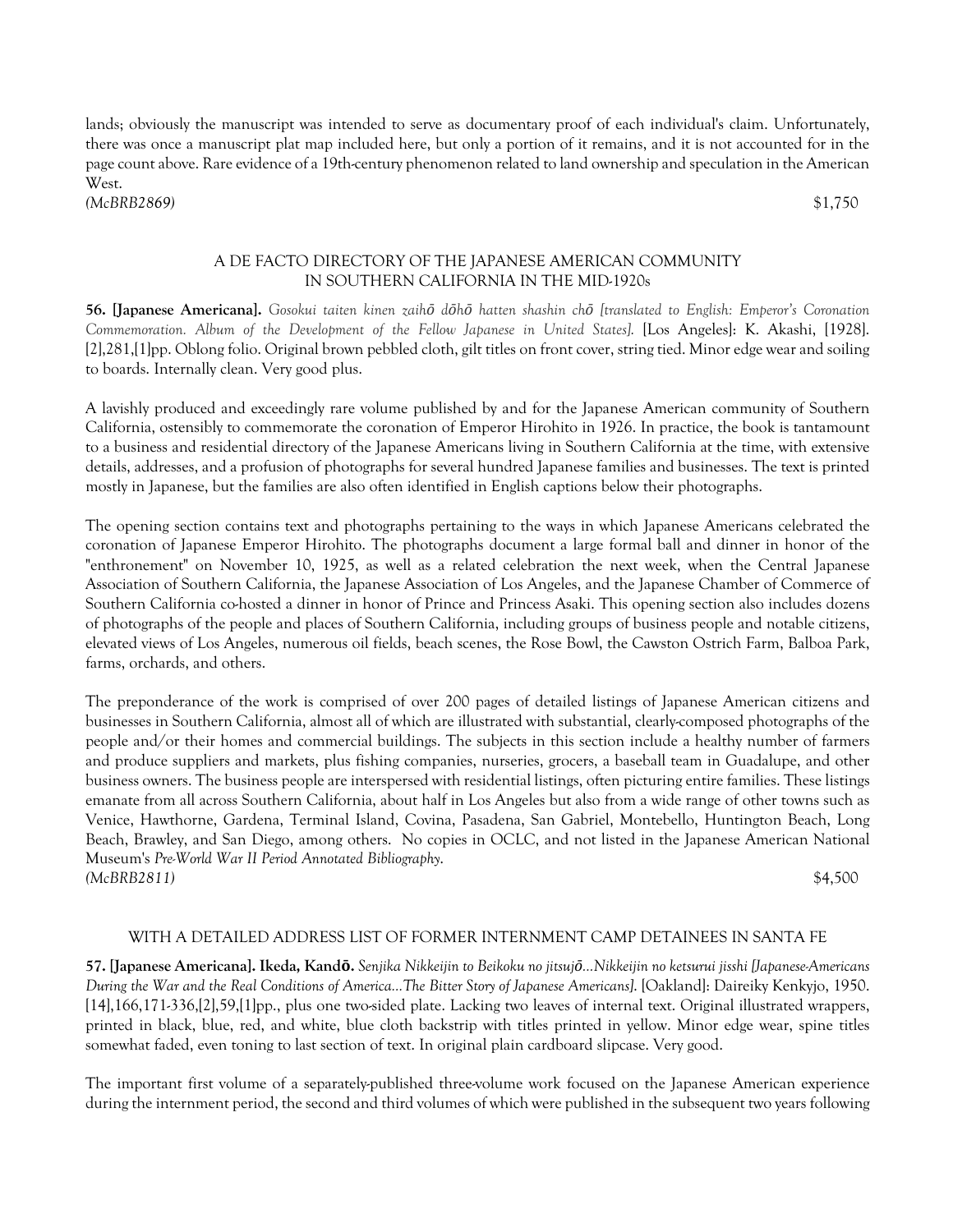the present work. According to Ichioka in *A Buried Past*, the overall title for the three-volume series translates to *Japanese Americans During the War and the Real Conditions of America*. The title of the present volume translates roughly to *The Bitter Story of Japanese Americans,* and covers Ikeda's "views of religion and his internment." It is the only volume of the three focused solely on his internment, as the following two volumes cover U.S government press policies and use of the atomic bomb and then the relationship between the U.S., Great Britain, and the Soviet Union.

An aspect of particular interest in this book is the inclusion of a fifty-nine-page address list of former detainees at the Japanese American internment camp in Santa Fe, New Mexico. The names are listed by the detainees' original Japanese prefecture from which they emigrated to the U.S. The listings include each detainee's name, occupation, and former address before being relocated. This section details the number of internees in Santa Fe at various times, the names of a dozen Japanese Americans who returned to Japan via exchange ship, and the names of twenty-eight internees who died in Santa Fe, among other details. Though lacking two leaves in the main body of the text, the Santa Fee listing is complete.

A rare work from the Japanese internment perspective, with only seven copies of the three-volume work in OCLC, though not all of them are complete, and only five institutions report the first volume. Ichioka, et al., *Buried Past* 924.

*(McBRB2674)* \$2,250

# JAPANESE NEW YORKERS AFTER THE WAR

**58. [Japanese Americana]. [New York].** *New York Japanese American Directory 1948-1949.* New York: Japanese American News Corp., 1948. [273]pp., varying paginations. Original red cloth, gilt lettered. Light dampstaining along spine. A few stray pencil marks to illustrated endpapers. Very good.

The first postwar directory and yearbook published in 1948 by the Hokubei Shinposha, a New York Japanese-language newspaper. The work is illustrated with a section of halftone photograph reproductions that depict patriotic activities conducted by Japanese New Yorkers during the Second World War. Many images show Japanese Americans who were resettled on the East Coast, Nisei soldiers on leave, celebrations marking the return of the all-Japanese 442nd infantry battalion, and more. Others highlight Nisei politicians, community leaders, artists, business people, and other prominent Japanese-American figures in New York.

The bulk of the work is devoted to a bilingual Who's Who of Japanese residents and organizations in New York, tri-state area, and occasionally further afield, with Japanese text concerning resettlement and postwar activities, a tourist guide to New York, information about local community organizations, plus over 100 pages of advertisements for Japanese-American businesses. The directory, in English, is focused on New York residents and businesses, with some entries from surrounding states. In all, this scarce work constitutes an excellent photographic and written history of Japanese residents on the East Coast after World War II. *(McBRB2230)* \$2,450

## AN EXCEEDINGLY RARE JAPANESE INTERNMENT CAMP CALENDAR

**59. [Japanese Internment]. [Gila River War Relocation Center].** *[Illustrated Mimeographed Annual Calendar for 1943, Issued by the Gila News Courier]*. Rivers, Az.: 1943. [16] folio leaves, stapled. First two leaves and final leaf detached, light chipping to a few leaves, uniformly tanned and somewhat brittle, as usual with wartime paper, especially from internment camps. Good.

A sobering but well-composed 1943 calendar produced by, illustrated by, and intended for the community of Japanese American internees at the Gila River War Relocation Center in Arizona. The calendar was produced by the staff of the *Gila News-Courier*, the camp's bilingual newspaper, which ran from September 1942 to the same month in 1945. The cover of the calendar is printed with the title, "Gila WRA - Rivers Arizona 1943." The second leaf indicates the calendar's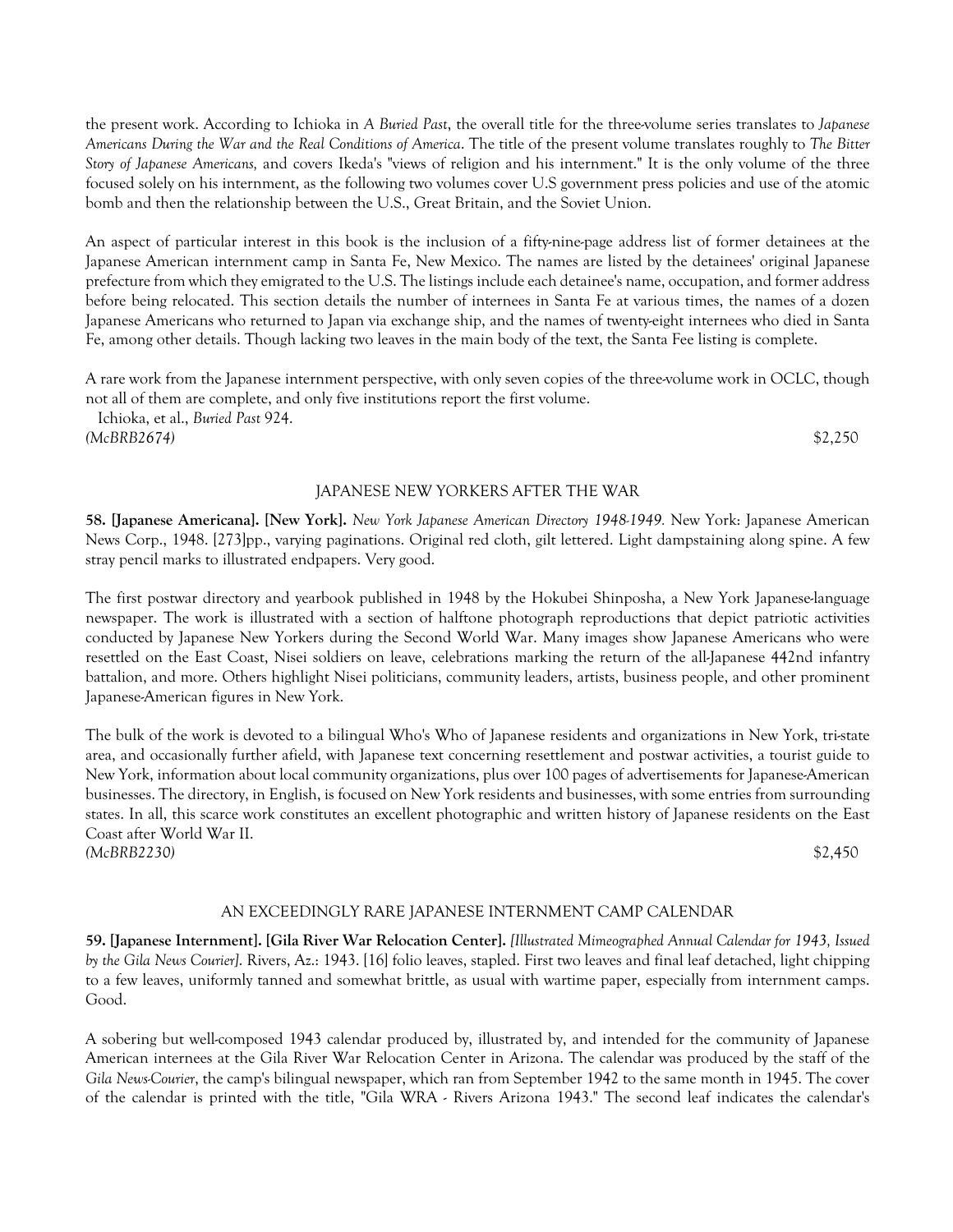publication by the newspaper. This is followed immediately by a detailed, two-page panoramic drawing of the internment camp, which is signed by Alice H. Uchiyama, who contributed artwork to the *News-Courier* but more importantly also served as the newspaper's art editor. She also provided about five more drawings within the present calendar. Another bird's-eye drawing of the camp follows Uchiyama's, this one executed by Minoru Shinmoto, a 1943 graduate of the camp's high school who later served with the United States Military Intelligence Service during World War II. The remainder of the calendar prints each month on a separate leaf, pairing each month with a specific aspect of the camp. For example, above the calendar portion for January is an Uchiyama drawing of the camp's "Shrine of Prayer." February is illustrated by Thomas Nakamishi, who presents a scene of the camp's "Water Tower." Other scenes accompanying other months include the camp's Rock Garden, a view of the camp from a "Butte," the "Mess Hall" (signed "G.M." - one of two drawings with these initials, which belonged to George Matsura, a regular contributor of artwork to the *News-Courier*), a drawing of the "Warden" on horseback (signed "John Fujimoto"), an "Agricultural Field," Canal High School, a "Camouflage Project," and other scenes of labor and athletics from around the camp. Most of the illustrations prominently incorporate the barracks-style housing in which the internees of Gila River were forced to live.

Just like the individual issues of the newspaper itself, the present calendar is a showcase for the talented artists who comprised the art staff or at least contributed to the *News-Courier*. It is also, like the newspaper, a sad reminder of the internment process itself, in which energetic young people with true promise languished in the Arizona desert behind barbed wire fences, probably counting the days off of calendars like this until they could go home. Just a single copy reported in OCLC, at California State University, Dominguez Hills. *(McBRB2825)* \$2,000

## ORIGINAL PROPAGANDA LEAFLETS FROM THE KOREAN WAR

**60. [Korean War]. [Eighth United States Army in Korea, Psychological Warfare Division].** *[Group of Original Korean War Propaganda Materials].* [EUSAK Headquarters, Seoul, South Korea]: 1952-1953. Thirty original leaflets, twenty-one stapled to original typed descriptive text. Minor wear, soiling, and occasional minor chips to some leaflets. Overall a very nice group. Very good.

A fascinating assemblage of original Korean War propaganda leaflets, most accompanied by original explanatory sheets issued by the Eighth United States Army in Korea's Psychological Warfare Division. The leaflets were printed in Chinese, to target Chinese soldiers, North Korean soldiers, and North Korean civilians with information designed to influence them to defect or lay down their arms, or in the case of the civilians, to escape to South Korea.

The descriptive sheets provide a wealth of information about the leaflets, their purpose, their design, and their message. A few examples of the leaflets variously picture an American military figure smoking with two members of the Chinese Army (designed to introduce the American Army to various Chinese units when they met in the field), a drawing of members of the Chinese Army dying in the field ("to point up the futility of continuing the attacks and facing a useless death"), a skeleton of an NKPA soldier holding a picture of Kim Il Sung ("to alienate the NKPA soldier from communism by predicting a needless death if he continues to serve in the NKPA"), an escaping North Korean farmer being greeted by a South Korean soldier ("designed to discourage the NK Farmer and to induce his escape to ROK [the Republic of Korea]"), a Chinese soldier and American GI sporting a thumbs up ("designed to dispel fear of Chinese soldiers in surrendering"), a photograph of starving Chinese people begging for food ("designed to alienate affection on the part of the Chinese soldier for his Communist masters by showing him that his families back home are starving"), a streamer exploiting reports that the Chinese front line soldiers were not equipped with steel helmets, and much more. A number of the leaflets focus on the fair treatment given to Chinese soldiers captured by the American Army or attempt to convince members of the CCF to surrender or defect.

There are also three issues of the *Free World Weekly Digest*, which exclusively contain news unsuitable to the ears of communists in China and North Korea, and three safe conduct passes issued by the United Nations. An intriguing and diverse collection of Korean War propaganda issued by the United States Army. *(McBRB2742)* \$1,750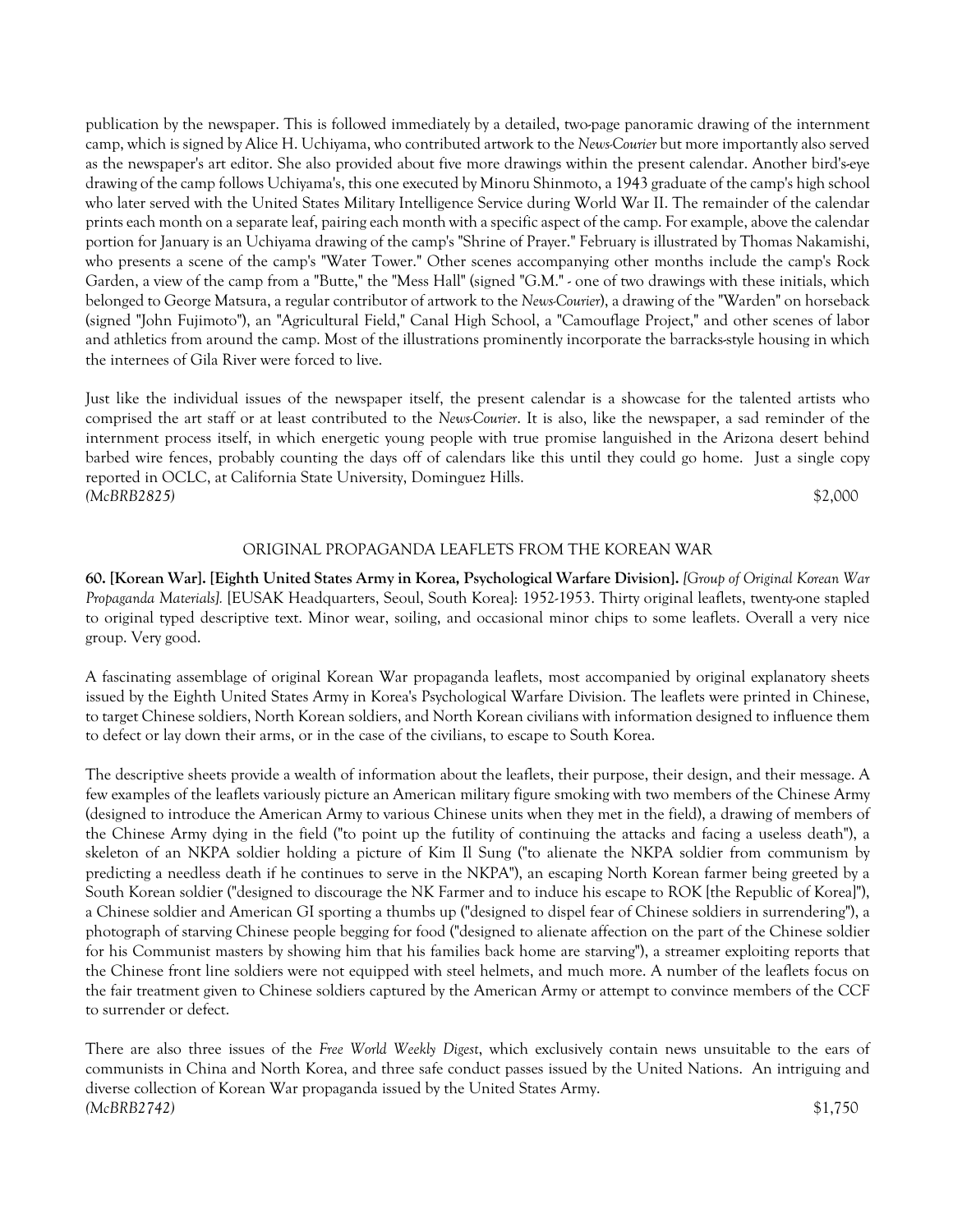## MISSIONARIES VS. MINERS IN COLONIAL COAHUILA

**61. La Sierra, Juan Felix de.** *[Manuscript Copies of Three Letters, Written in Spanish, from Friars Protesting the Treatment of Indians in Mexico to Captain Francisco de Cardenas, the Overseer of Mines].* Mexico: 1687-1689. [5]pp. on two bifolia. Small folio. Stitched at gutter. A few small patches of staining; light toning and dust soiling. Very good.

A very interesting, late 17th-century transcript of three letters from a Dominican friar in Coahuila, addressed to the Overseer of Mines in Mexico City, Francisco de Cardenas. Each relates to complaints by religious authorities that local Native Americans, the Chichimeca tribes, were being forced into so much mining labor that they could not be sufficiently indoctrinated with Catholicism. The present manuscript seems to have been made as a contemporary record of correspondence on the subject. The first letter, written by Fray Juan Felix de la Sierra in Monclova, dated, November 24, 1687, reads in part:

"I shall be glad to hear that you are enjoying good health and that you are progressing with the work of the quicksilver mine for the use of the country and to His Majesty's benefit, but what the King desires above all is the introduction of our Holy Catholic faith, which he charges me with in a Royal Decree. It seems that you place obstacles in the way of this essential goal, and the Indians become uneasy.... The old custom of spending most of the year without hearing Mass or appreciating the instruments of the Church, induces you to impede the pious work of gathering the barbarians within the pale. I have tried to repair this harm, and if I do not, I shall complain to His Excellency, whose proved Christianity I know will remedy your present lack of a proper fear of God, and will cause you to believe that all the treasures, wealth and benefits come from the hand of God, and if any success eventuates, it must come from Him. It is a Catholic truth that, as we reverence Him and seek to spread His holy faith, so He blesses us and answers our prayers. Do not be an instrument of the Devil, who disturbs the peace of souls, but rather be a help to the ministers of the Lord, so that He may be pleased to show you favour, otherwise He will take away your worldly possessions and your health, as you will see."

The second letter, written from nearby San Buenaventura in 1689 by the same author, reads in part:

"I hear that you are in these parts, and your assistance is necessary to me, for some work for the redemption of souls; I find that the Royal Decrees provide for ministers to be sent to the Mission at Cimaran [?], which, from your letters, seems to have been overlooked. The Padres of the Dominican Order hold a Decree from King Charles II. (whom God guard) for their protection, and they have dispatches from the Archbishop that no priest should refrain from giving them every assistance; but though you lack the knowledge that God is One, I am not afraid; and so that you may know what God decrees, I say it is: to allow the Gospel to be taught."

The letter continues, quite angry at the perceived interference that the mines present to missionary work:

"The Dominican Fathers were already teaching them the sign of the Cross, and until their arrival, nobody had troubled about the natives, but now everybody wants to be a captain or a missionary. However, I am not afraid, realizing that some disturbance on the part of the Devil was inevitable, and I wager that he used you and those mines as his tool, for the mines are developed more in the service of the Devil than in that of the King, who is so grossly deceived. Another means (of the Devil) was to have gathered the Indians, who had been living so quietly-and it may be, also, that (you) being their descendant, some other plan was in the making---therefore, do not interfere with the Religiosos, who are wandering over the mountains and suffering great hardships in the exercise of their duties. ... I have given an account of all this to His Excellency, and it has given me much food for thought, as the King has taken this cause to heart."

A follow-up note, perhaps to another magistrate, from the same author, reads:

"I have complained to Captain Francisco de Cardenas, requesting he return to me the Chichimecan Indians who have been ordered to work in the quicksilver mines without attending to their religious duties, especially at Christmas time. Refusal to obey the royal commands will be punished."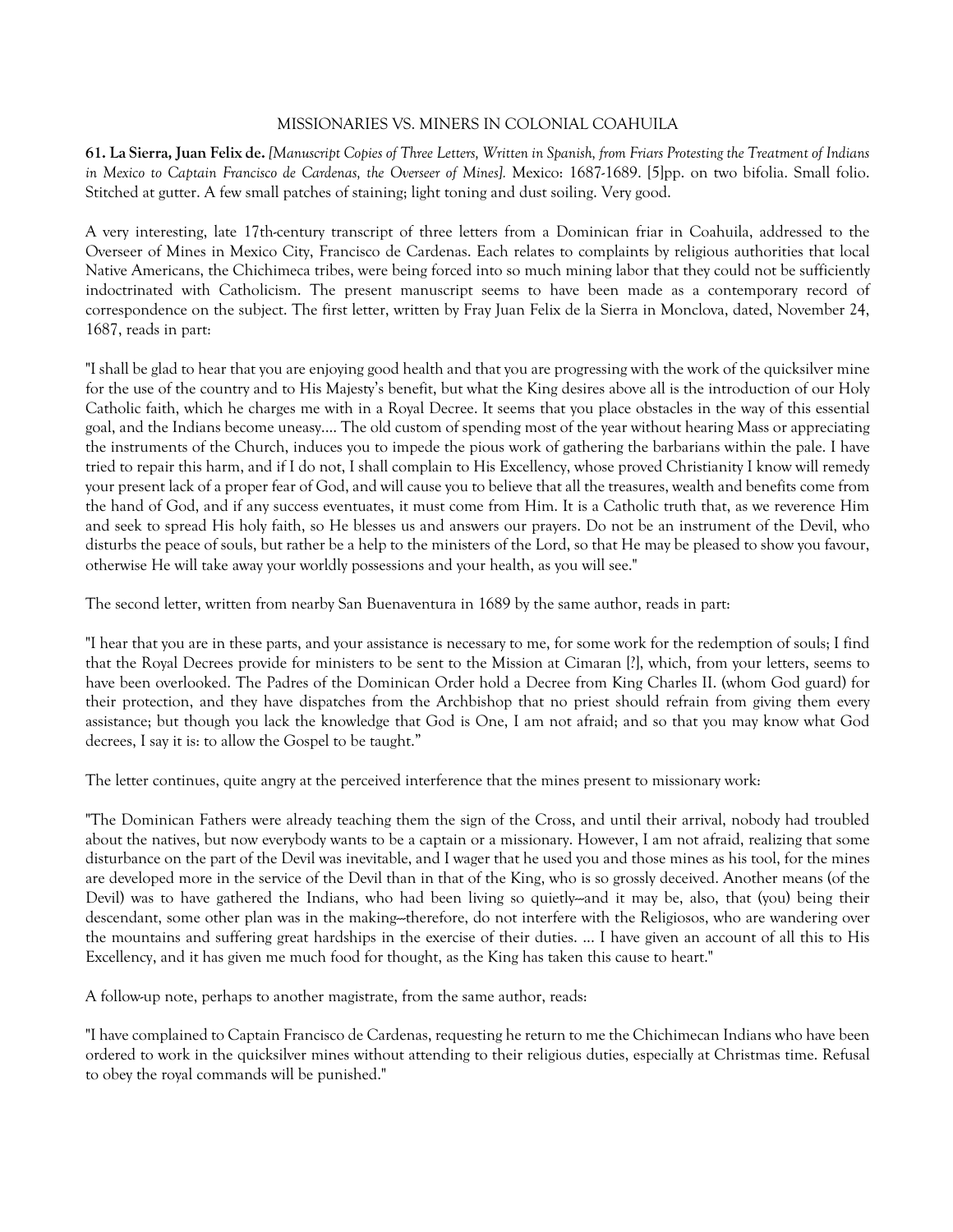Coahuila at this time was very remote and sparsely populated, but then as now its great mineral resources were of prime importance to those who controlled the area. The present manuscript is a significant document of tensions between colonial commercial, religious, and political interests in the regions, and of how each wanted to control the local native population for its own ends. 17th-century manuscript documents concerning Coahuila are quite scarce, particularly those that relate to its indigenous population. *(McBRB2857)* \$3,250

#### AN INTERACTIVE GUIDE TO YOUR SINS

**62. Leutbrewer, Christoph. Barry y Ricavilla, Juan Bautista José de, trans.** *El Pecador Arrepentido. O Methodo Facil para Disponerse a una Buena Confession General, o Particular*... Mexico City: Por los Herederos de Juan Joseph Guillena Carrascoso, 1715. [9],66 [i.e., 104] leaves. Contemporary sprinkled calf, gilt tooled. Leather stripped at head of spine and upper rear corner; boards scuffed and slightly warped; remnants of two tied at fore-edge. Hinges starting, text block cracked at center. Contemporary ownership inscription on verso of title page. Dampstaining, with some damage to endpapers; light worming at top edge, not affecting text. Good plus.

First Mexican edition of a fascinating and rare interactive confessional. The present volume lists hundreds of very specific sins that stem from and are organized by the structure of the Ten Commandments. Each transgression is printed in one or two lines separated by printed rules and carefully slit to form small slips, with backing leaves pasted together and with shallow tabs at the fore-edge and gutter margins. The sinner is meant to select the relevant sins, and to untuck the leading edge of the slip on which it is printed from the fore-edge or gutter tab in order to keep track of them until confession. After the book has been consulted and confession occurred, one may retuck the slips and begin again. Possible sins include touching a nun, requesting more medicine than is necessary, having impure thoughts about either sex, and murder. The work was first published in Latin at Cologne in 1639, and went through several editions and translations in Europe in the 17th and 18th centuries; however, this is the first edition printed in the Americas. A rather complex early 18th-century Mexican imprint, and quite scarce  $\sim$  OCLC lists only one copy in U.S. institutions, at Stanford. The present copy bears the ownership inscription of the translator, Juan Bautista de Barry y Ricavilla. *(McBRB2466)* \$4,750

## MEXICAN PASTORAL LETTER WITH LOVELY PRINTED WRAPPERS

**63. Lizana y Beaumont, Francisco Javier.** *Nos D. Francisco Xavier de Lizana y Beaumont, por la Gracis de Dios y de la Santa Sede Apostolica Arzobispo de Mexico, del Consejo de Su Mag. &c. A los Curas, Coadjutores, Vicaios, y Eclesiasticos de Esta Nuestra Diocesi. Salud en el Señor. Bendito Sea el Padrew de la Misericordias, y Dios de Todo Consuelo... [caption title and first line of text].* [Mexico]: 1803. 12pp. Folio. Stitched into original decorative wrappers printed in three colors. Previously folded. Light chipping and wear, a few small patches of staining to wraps. Corners a bit rumpled. Light tanning and an occasional fox mark. Good plus.

On January 30, 1803, Francisco Javier Lizana y Beaumont took possession of the archbishopric of Mexico City, and slightly more than a month later he issued this scarce pastoral letter to his clergy, dated March 5, 1803. The letter addresses a wide range of topics, including marriage issues, sanctioned separations of husbands and wives, indulgences, blessings of religious statues, catechism instruction for children, mandatory attendance at mass, and requirements for priests visiting Mexico City. In other words, there were many practices and habits being conducted much to the dissatisfaction of the Church and in need of immediate attention, and this letter serves as the introductory "cuidado"  $\sim$  warning  $\sim$  from the new chief. Lizana y Beaumont was the penultimate Spanish archbishop in Mexico before independence -- he held the position until his death in 1815, and he was also briefly Viceroy of New Spain in 1809 and 1810.

Scarce, we locate only three copies in U.S. institutions, at the University of Texas, Library of Congress, and Berkeley. The present copy is stitched into striking patterned wrappers printed in teal, yellow, and red, and is an attractive example.

 Medina, Mexico 9605. *(McBRB2239)* \$950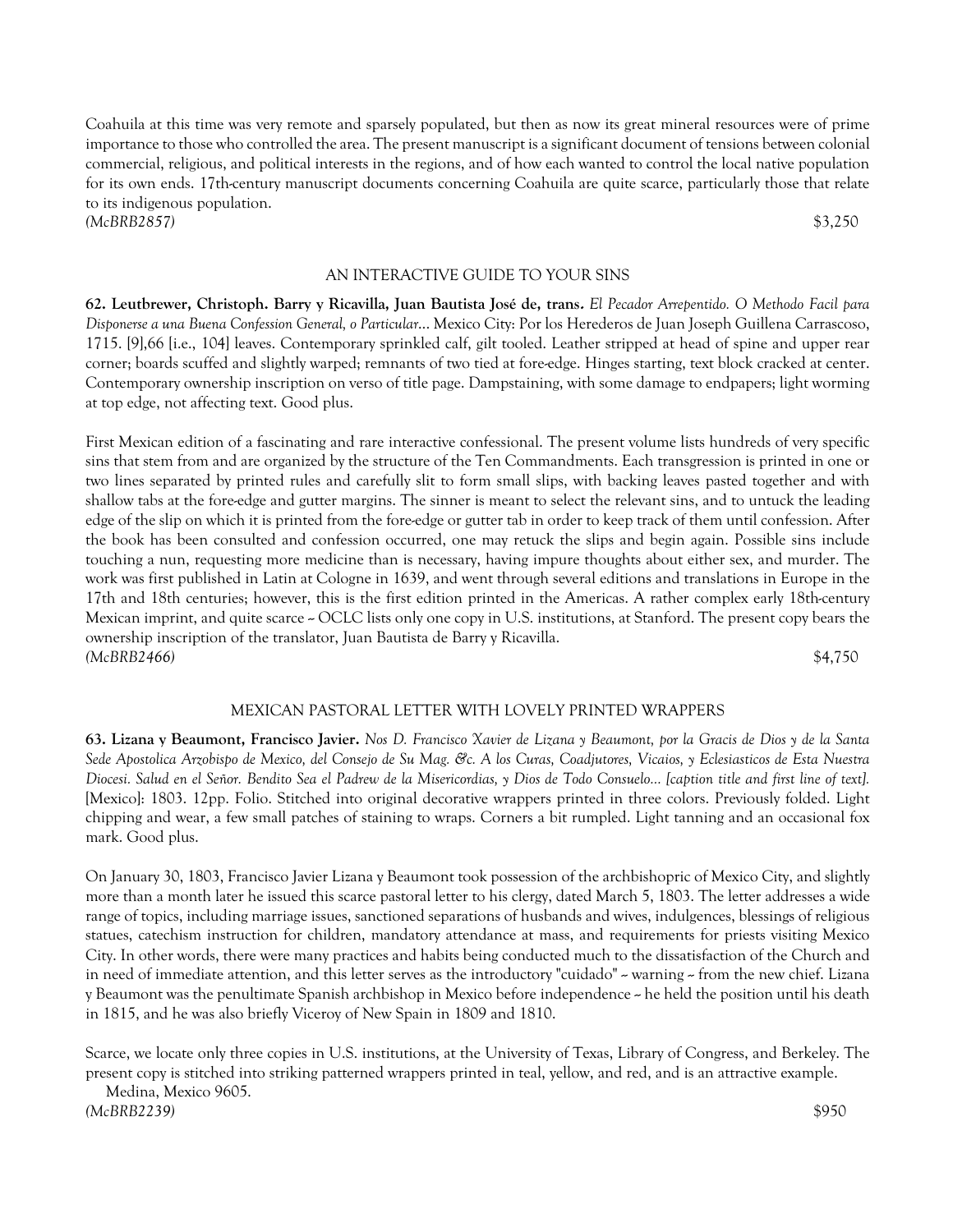## "...BULL-DOZING, KILLING, ETC. IS NO LONGER A NECESSITY TO THEM IN ORDER TO PREVENT THE COLORED PEOPLE FROM VOTING."

**64. [Louisiana].** *Letter from W.B. Merchant, Esq., Counselor at Law, New Orleans, La., to Hon. B.F. Jones, Chairman Republican National Committee...Showing that Louisiana is a Republican State; the Crimes of the Ring Bourbon Democracy Against Voters, and Suggesting Remedies Thereof.* [New Orleans: 1884]. 26pp. Original printed peach wrappers. Soft vertical crease throughout, moderate soiling and edge wear to wrappers, Library of Congress duplicate stamp on rear wrapper. Small LC perforation stamp in lower margin of title page, not affecting text, ink stamp on verso of title page reading, "Gift Mrs. Benjamin Harrison June 9, 1934." Very good.

A very detailed report compiled by New Orleans lawyer W.B. Merchant, railing against electioneering and voter fraud by the Bourbon Democrats in Louisiana during the years following Reconstruction, with particular emphasis on the manipulation of African American voting results. Merchant submitted his report to the Republican National Committee in an attempt to "prove the Republicanism of Louisiana, and the crimes of the Bourbon ring Democracy against it." Merchant points out that "but few colored voters belong to the Democratic party, and that in all National elections that colored people are enthusiastically for the Republican nominees," but that the numbers related to African American vote totals in Louisiana as reported by Democratic election officials just do not add up correctly. In essence, Merchant claims election fraud carried out as follows: "This conduct in 1876 [by the Democrats] was to prevent the colored people from voting. Since the Bourbons have got possession of every branch of the State government and have placed upon the Statute Book the election law heretofore referred to, bull-dozing, killing, etc. is no longer a necessity to them in order to prevent the colored people from voting. They are permitted to vote but their votes are not counted as cast, but counted to suit the ring managers." Merchant goes on to also accuse Bourbon Democrats of other voter frauds, including ballot box stuffing by engineering at least 10,000 votes cast by dead people, non-residents, voters using aliases, and others.

An interesting entry in the long and controversial fight over the fairness of elections in Louisiana during Reconstruction and afterwards. OCLC reports just three copies of this pamphlet, at the Rutherford B. Hayes Presidential Center, Duke University, and the New York Historical Society. *(McBRB2452)* \$1,250

## UNKNOWN NEW ORLEANS SATIRICAL NEWSPAPER

**65. [Louisiana]. [Newspapers].** *L'Ane, Feuille Hebdomadaire, Impolitique et Illitteraire [caption title].* Nouvelle Orleans: Maitre Aliboron, 1835. [2]pp. (of 4?). Folio half sheet. Previously folded Several smallish chips at edges, causing minor loss to text. Left edge ragged; a couple of clear tape repairs. Moderate tanning and foxing. Good.

A single, unrecorded issue of an otherwise unknown Louisiana satirical newspaper, written in French and published in New Orleans during the mid-1830s. The title translates as, "The Ass: An Impolitic and Illiterate Weekly Newspaper;" The present example is a copy, or half a copy, of Issue #3, published on July 16, 1835; the header is illustrated with crude but rather endearing woodcut of a donkey. Articles, which all seem to have been authored by the publisher who calls himself "Maitre Aliboron," include a European and American political revue, a commentary on recent activity in New Orleans, a criticism of the roads around Lake Ponchartrain and the construction company responsible, an account of some killings in Vicksburg, a literary essay, and several others. The left edge is slightly ragged, and several articles listed in the content summary do not appear, suggesting that the second leaf of a bifolium is lacking; however, we are able to locate no other examples of this homespun New Orleans paper. *(McBRB2706)* \$500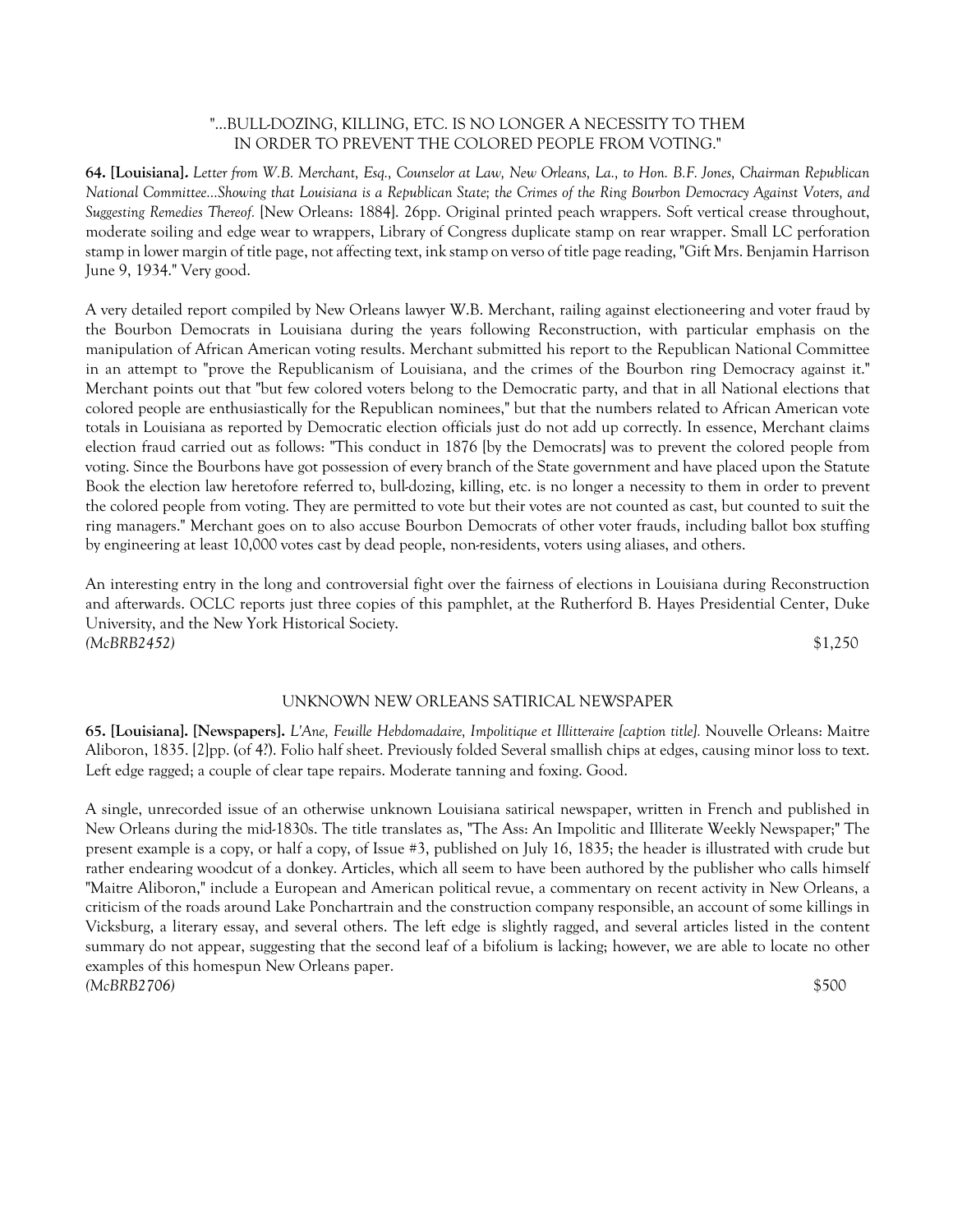#### DEVELOPING MARTHA'S VINEYARD

**66. [Massachusetts]. [Real Estate].** *Plan of Lagoon Heights, Martha's Vineyard, Mass.* Boston: J.H. Bufford, 1873. Lithograph sheet map, 27.5 x 36.25 inches. Extraneous ink along top edge. Small nick at lower edge. Very minor creasing at center. Near fine.

A large and unusual two-stone lithographed plan and view of western Oak Bluffs along the shore of Lagoon Pond across from Vineyard Haven, between Pennsylvania Avenue and Winne Avenue. The sheet includes a plat map of the proposed development with individual lots for sale and well as vignettes of two idealized houses and a bird's-eye view of the area overlooking the lagoon, oriented vertically along the left edge. The development was conceived in 1872 during a period of sustained growth on the island, and the project was funded by J. & W.R. Wing, a whaling outfitter in New Bedford, Massachusetts, but construction was derailed by the Panic of 1873. A present-day map shows the area only partially built according to the plans laid out here. *(McBRB1788)* \$875

## UNUSUAL MAP OF THE "MEXICAN SITUATION"

**67. [Mexican Revolution].** *The Mexican Situation, Showing Location of American Fleet and Border Forts*. Chicago: Chicago, Milwaukee & St. Paul Railway, [1914]. Folding map, 13.25 x 19 inches. Original patriotic card wrappers. Very minor wear and dust soiling to wraps. Small separation from top edge, repaired with tape on blank verso. Very good plus.

An odd and scarce map that details American understanding of the situation in Mexico during the Revolution of the 1910s. Starting with a garden-variety Rand-McNally map of the country, an entrepreneurial employee has made extensive use of red overprinting to show the "chief centers of the rebellion and names of leaders," the "principal garrisons of Federal-Mexican troops in the North," major American forts along the border, and the positions of American and Mexican naval vessels. Several columns of text that replace the inset map of Mexico City and its surroundings in the original enumerate American and Mexican military forces. The map was likely produced in mid- to late 1914, as it seems to show both the Tampico Affair (April 9) and the subsequent occupation of Veracruz (April 21 to November 23). The overall impression is that the United States was using its overwhelming force to play a major role in the Revolution, when it was in fact largely an internal affair. The map was issued as a promotional by the Chicago, Milwaukee, & St. Paul Railway, whose system extended no further south than Kansas City; even more strangely, they have added patriotic wrappers featuring the Stars and Stripes and the lyrics to "America" and "The Star Spangled Banner." OCLC locates copies at just four institutions. *(McBRB2305)* \$875

#### WITH NUMEROUS IMAGES OF INDIGENOUS MEXICAN PEOPLES AND PLACES

**68. [Mexico Photographica]. [Mayo & Weed, Photographers].** *[Collection of Well-Produced, Medium-Format Photographs Featuring a Diverse Selection of Indigenous Subjects and Settings in Mexico].* [Various locations in and around Mexico City, Tampico, Cholula, and others: ca. 1898]. Thirty-three sepia-toned photographs, all 7.75 x 4.75 inches, most captioned in the negative and/or annotated in pencil on verso. Minor wear. Very good plus.

A healthy collection of original prints of Mexico by the notable photographic firm of Mayo & Weed, featuring a wide selection of subjects and settings. Charles Mayo and Jarvis Weed were partners in a Chicago-based studio, but worked in a variety of far-flung locations including Mexico, the western and northwestern United States, Canada, and Alaska. The present group of photographs of Mexico were taken by Mayo & Weed around the turn of the 20th century, and feature indigenous Mexicans at work and at home, various buildings and landmarks in the country, a variety of Mexican animals, and more. Most of the photographs are either captioned in the negative, annotated in pencil on the verso (or occasionally both), providing important identification information about the pictures.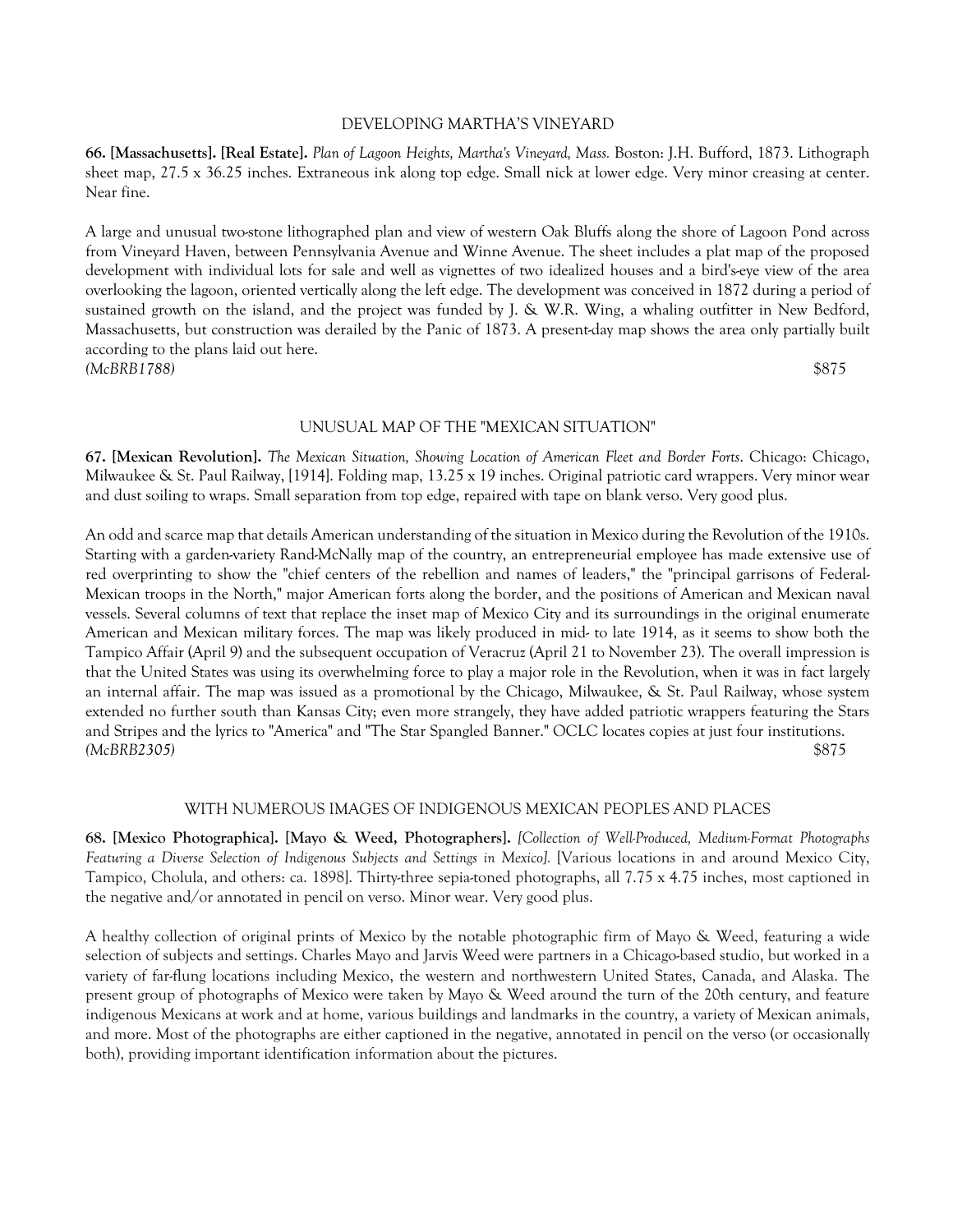The photos exclusively document local peoples, including a handful of Mexican men and women standing on a stone stairway at Guadalupe; an older Mexican street beggar sitting on the sidewalk, labeled "Un Centavo Senor" ["One penny sir"]; a group of indigenous people standing amidst a large inventory of ceramic pottery; a Mexican woman making tortillas; a group of Mexican women selling fruit outside a railroad station; a young Mexican boy carrying chickens and other products to sell at the local market; a portrait of a young woman in a white dress, captioned, "La Senorita, A Study;" a husband and wife team "Peddling Charcoal;" an excellent group shot of a "Mexican Family;" a group of women and children posed outside "Thatched Huts in the Tropics;" a young Mexican girl carrying a toddler, captioned "Mexican woman carrying child" a trio of women washing clothes in the "Atomo;" three women working outside a "Typical Mexican Home;" and others featuring indigenous peoples.

The images also occasionally focus on Mexican buildings and exterior views, such as an exterior of the gambling houses at Tacubaya; the entrance to the Alameda; the jetties at Tampico; a bird's-eye view of Cholula; a large field of maguay plants; Mt. Popocatepetl; and Maximilian's Garden at Cuernavaca. The collection is rounded out with a handful of images featuring non-human subjects, including a sacrificial stone, a photograph of a fresco painting; the Noche Triste tree; the first pulpit used by Christians in Mexico City; and a handful of animals including a pulque pig, a burro, and another burro laden down with a large bale of straw. Mayo & Weed photographs are very scarce in the market and at auction, especially their images of Mexico. *(McBRB2354)* \$4,000

## BEAUTIFUL IMAGES OF MEXICO

**69. [Mexico Photographica]. [Miot, Paul-Émile, et al.].** *[Gorgeous Bespoke Album of Early and Substantial Annotated Albumen Photographs Documenting Veracruz and Its Immediate Surroundings].* Veracruz, Medellin, Tlacotalpan, and other locations near Veracruz, Mexico: [ca. 1863-1868]. Sixty-seven albumen prints, each 5.75 x 8.5 inches or somewhat smaller, mounted rectos only on various colored sheets. Oblong folio. Handsome contemporary dark green and black paneled leather, stamped "Album" in gilt on front cover. Minor soiling and staining to covers, edges a bit scuffed. Scattered foxing to album leaves, minor creasing to a few photos, short tears or corner separations or chips to a few images, the remainder in excellent shape with deep contrast. Contemporary gift inscription in French on second blank leaf, reading, "Vera Cruz le 22 Juillet 1869 A Madame Bauer Souvenir d'amitie de M Levi." Very good.

An extraordinary collection of early, finely produced images, most with Spanish manuscript captions in pencil, documenting Veracruz, Mexico and the surrounding countryside in the 1860s. The images capture numerous aspects of one of Mexico's most important port cities, including several elevated views of the city, various street views (one down "calle principal" or Main Street), portions of the city along the coastline, views of the port, several landscape shots from the fields outside the city ("estramuros"), and much more. Dozens of images feature Mexican citizens, merchants, tradespeople, and others going about their business in and around Veracruz.

Specific locations identified in the photographs include the Alameda (two views), the ruins of Malibran, the Iglesia del Cristo, the Plaza de Armas (four views, including one in which numerous munitions crates are scattered around), Puerta Nueva, the Convent of San Agustín, the Palacio Municipal, the "Puerta de mejico," the fish and meat market ("Pescaderia y carniceria"), the Chapel of Loreto, the marina warehouse and office, the central marketplace, the Castle of San Juan de Ulúa (two views), the Baluarte de Santiago (also known as the "bastion of gunpowder"), a railroad bridge and a view of the railroad station ("Estacion del ferrocarril"), the Jamapa River, the church in nearby Medellin (greater Veracruz), the Grand Hotel des Diligences, three views of the village of El Tejar and the Tejar Bridge in Medellin, the Gran Hotel de San Pablo in Medellin, Casa de Marguera and other structures in Medellin, six separate views of residences in Soledad de Doblado, four shots featuring indigenous residences or peoples along the railroad as well as the bridge in Rio Medio, plus separate views of the Plaza de armas, the central palace, and the house of Mauricio Schleske Kurts in Tlacotalpan.

The photographs are not stamped, identified, or marked by the photographer or photographers, though it is quite likely some portion of them were taken and developed by Paul-Émile Miot (1827-1900). Miot was an officer in the French Navy, and often traveled to exotic locations during his military career. He spent the years between 1863 and 1868 in Veracruz,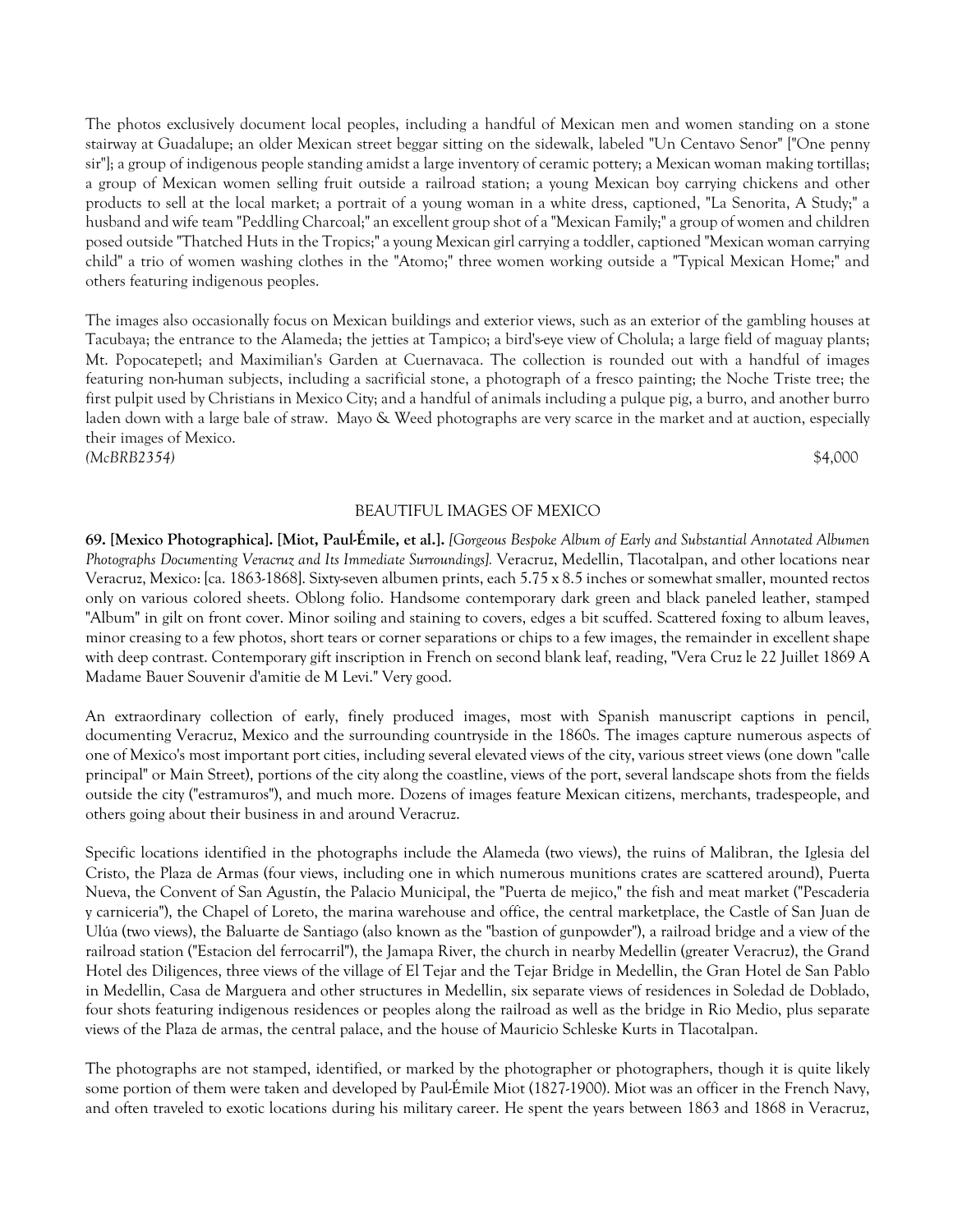Mexico. In fact, numerous photographs in the present album, including the lighthouse at San Juan de Ulúa, the Grand Hotel des Diligences, and the Municipal Palace at Veracruz match the composition and vantage point of photographs of the same subjects in Miot photographs held by Southern Methodist University in Dallas. Given that the gift inscription indicates the compiler of the present album was French, and inscribed the album in 1869, it is logical to assume he made the acquaintance of a notable French photographer in what was then the relatively small port town of Veracruz in the late 1860s.

A valuable and early photographic record of an important seaside city on the Gulf of Mexico, with dozens of identified locations, featuring numerous architectural wonders, and memorializing scores of indigenous Mexican people in and around Veracruz in the years just after the American Civil War. *(McBRB2355)* \$29,500

# SCARCE BOTANICAL WORK OF EARLY INDEPENDENT MEXICO

**70. [Mexico]. [Botany].** *Tablas Botanicas Que, para el Mas Pronto y Facil Estudio de Esta Ciencia*... Puebla de los Angeles: Impresas en la Oficina de Moreno Hermanos, 1825. [2],35pp. Folio. Half title. Contemporary marbled wrappers. Minor fading and wear along spine and at edges. Internally bright and clean. Very good plus.

The Academia Medicoquirugica de Estada Ciudad de la Puebla was established in 1824 with the objective of promoting the advances of medicine in Mexico and was charged with compiling a pharmacopoeia, including indigenous medicines. The present work is one of the first efforts of the Academia and one of the earliest, if not the first botanical works of independent Mexico. It contains quite strikingly and carefully printed tables to demonstrate terminologies for different parts of the flower and for classifying and describing the types and appearances of said parts. The tables were composed by a member of the academy faculty, Dr. Julian Cervantes; an appendix contains a of classes and orders of plants with a key to the Linnean system of plant orders, also in the form of a table. A very interesting Puebla imprint and a significant botanical imprint of early independent Mexico. *(McBRB2882)* \$1,250

## THE RARE FIRST EDITION OF AN IMPORTANT PANORAMIC DEPICTION OF MEXICO CITY

**71. [Mexico]. Burford, Robert.** *Description of a View of the City of Mexico, and Surrounding Country, Now Exhibiting in the Panorama, Leicester-Square. Painted by the Proprietors, J. and R. Burford, from Drawings Taken in the Summer of 1823, Brought to This Country, by Mr. W. Bullock*. London: Printed by J. and C. Adlard, 1825. 12pp., plus large folding plate. Contemporary plain paper wrappers, sewn, with manuscript title on front wrapper reading, "View of Mexico." Front wrapper partially separated, moderate edge wear and soiling to wrappers. Light foxing to text, previous ownership inscription dated in the year of publication on title page. Untrimmed. Very good plus.

The very rare first edition of Robert Burford's interpretation of William Bullock's "View of the City and Valley of Mexico, from Tacubaya in 1822," which Burford adapted as a panoramic exhibited at Leicester Square in London in 1825. Burford's original painting of Mexico City is now lost, but the folding plate, measuring 12.5 x 19 inches, recreates the painting in two sections. The folding plate, titled, "Explanation of a View of the City of Mexico, exhibiting in the Panorama, Leicester Square," memorializes the city from Calles Platoros to the Regina Coeli Convent Church. The scene is keyed to seventyone locations around the city, printed below the illustration. Burford created his painting of Mexico City from drawings by William Bullock, published as the frontispiece in Bullock's *Six Months Residence and Travel in Mexico*, also published in 1825.

Bullock was a museum owner in London, and a notable showman, lecturer, and traveler. In 1822, he visited Veracruz, Xalapa, Pulque, Puebla, and Cholula before finally arriving in Mexico City, where he spent the remainder of his journey; along the way, he collected artifacts, documents, and illustrations intended for an 1824 exhibition, "Modern Mexico," which he put on at the Egyptian Hall in London. Burford's large-scale painting of Mexico City, inspired by Bullock's work, was one of the very earliest panoramas to depict a Mexican location.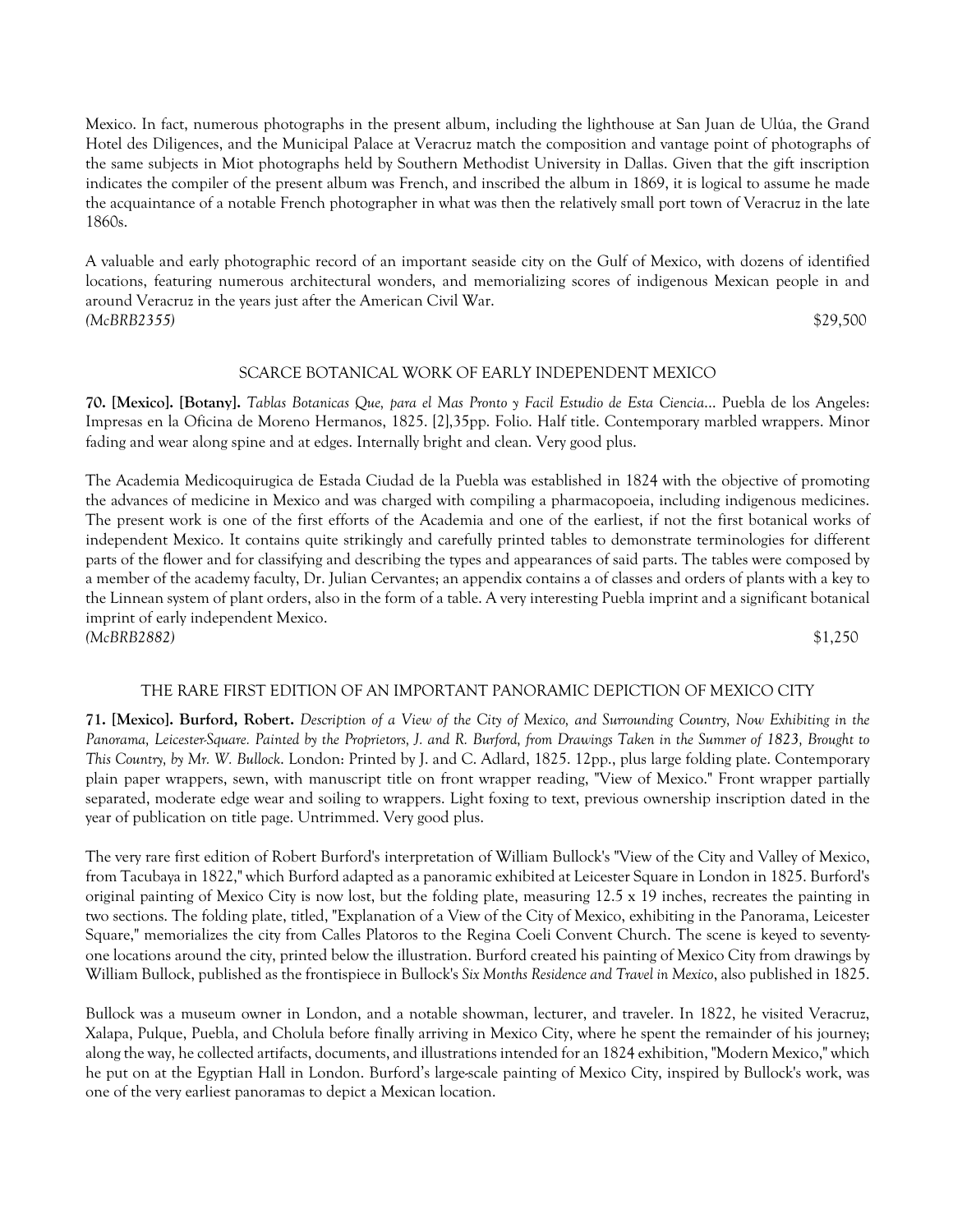The text accompanying the plate gives a general history of Mexico City and details thirty-two of the keyed locations in the painting. The previous owner's inscription on the title page reads, "Matthew Heath 10 King's Bench Walk, Temple, 14th Dec 1825." Heath was very likely a barrister who attended the exhibit of Burford's panorama and brought home this work as a memento.

OCLC reports a healthy number of copies of the 1826 edition in institutions, but only two copies of the present first edition, dated 1825 on the title page, at Yale and the Institutio Tecnologico de Monterrey in Mexico. A wonderful artifact of early-19th century, evidence of the artistic interplay between influential artists working to bring the majesty of Mexico City to a larger audience. *(McBRB3098)* \$1,950

## "FIRST OF THE FIRST OF THE FIRST" – HARPER

**72. [Mexico]. [Law].** *Coleccion de los Decretos y Ordenes del Soberano Congreso Mexicano, Desde Su Instalacion en 24 de Febrero de 1822, Hasta 30 de Octubre de 1823 en Que Ceso* [bound with]: *Coleccion de los Decretos y Ordenes del Soberano Congreso Constituyente Mexicano, Desde Si Instalacion en 5 de Noviembre de 1823, Hasta 24 de Diciembre de 1821, en Que Ceso*. Mexico City: 1825. Two volumes in one. [2],xxvi,221,xi,[2]; [2],xviii,190,xviii,iii pp. Contemporary quarter calf and paper boards, spine gilt. Light rubbing and a pair of small perforations to spine leather. Edges worn; corners bumped. Light tanning, scattered foxing. Still very good.

A handsome copy of an early Mexican imprint that Lathrop Harper described succinctly as the "First edition of the first decrees of the first independent Mexican Congress." This collection of decrees, issued for the first and second sessions of the Mexican Congress established after the promulgation of independence in 1821, contains a wealth of information relevant to the founding of the country. These include the act relating to the "coronation of D. Agustín de Iturbide, the hereditary successor to the throne," formalizing that "the acts of his government are declared invalid...."

Of particular interest are two decrees directly relating to Anglo-American settlement in Texas. The first of these, dated April 11, 1823, begins "Que el gobierno, si no encuentra inconveniente, acceda a la solicitud de Estevan Austin, sobre que se confirme la concesión de establecer 300 familias en Tejas...." Roughly translated, this decree states that "the government, if it finds no objection, agrees to Estevan Austin's request for confirmation of the concession to establish 300 families in Texas...." Stephen F. Austin's "Old Three Hundred" families were the foundation of Anglo-American settlement in Texas, and here, the nation of Mexico authorizes their emigration.

The second decree, dated September 29, 1823, is titled "Esención de derechos por siete años a los efectos que se introduzcan en Tejas." The text of the decree reads, in full: "El Soberano Congreso mexicano tomando en consideracion el deplorable estado a que las hostilidades de los barbaros han reducido a la provincia de Tejas, y para ocurrir en parte a la miseria de sus habitantes civilizados, ha venido en decretar y decreta. Que todos los efectos de cualquiera clase, nacionales o estrangeros que se introduzcan en la provincial de Tejas para el consume de sus habitants, sean libres de derechos; durando esta esencion siete anos contados desde su publicacion en aquella capital." This second decree effectively extended the term for duty-free trade allowed to the Texas settlers as recompense for the troubles they experienced at the hands of the local "barbarians," i.e., the indigenous native peoples who had lived on the land for centuries.

Of course, the works also stand alone as a significant document of the first independent Mexican government, and contains many important details on the early organization of the new country, the Constitution of 1824, and the first presidential elections, amongst much else. The two works present here were printed simultaneously, but were issued separately and are not always found together, as here. The first compilation of laws governing the fledgling nation of Mexico, with early Texas colonization content.

 Palau 56388. Lathrop Harper 220:116. *(McBRB2575)* \$5,750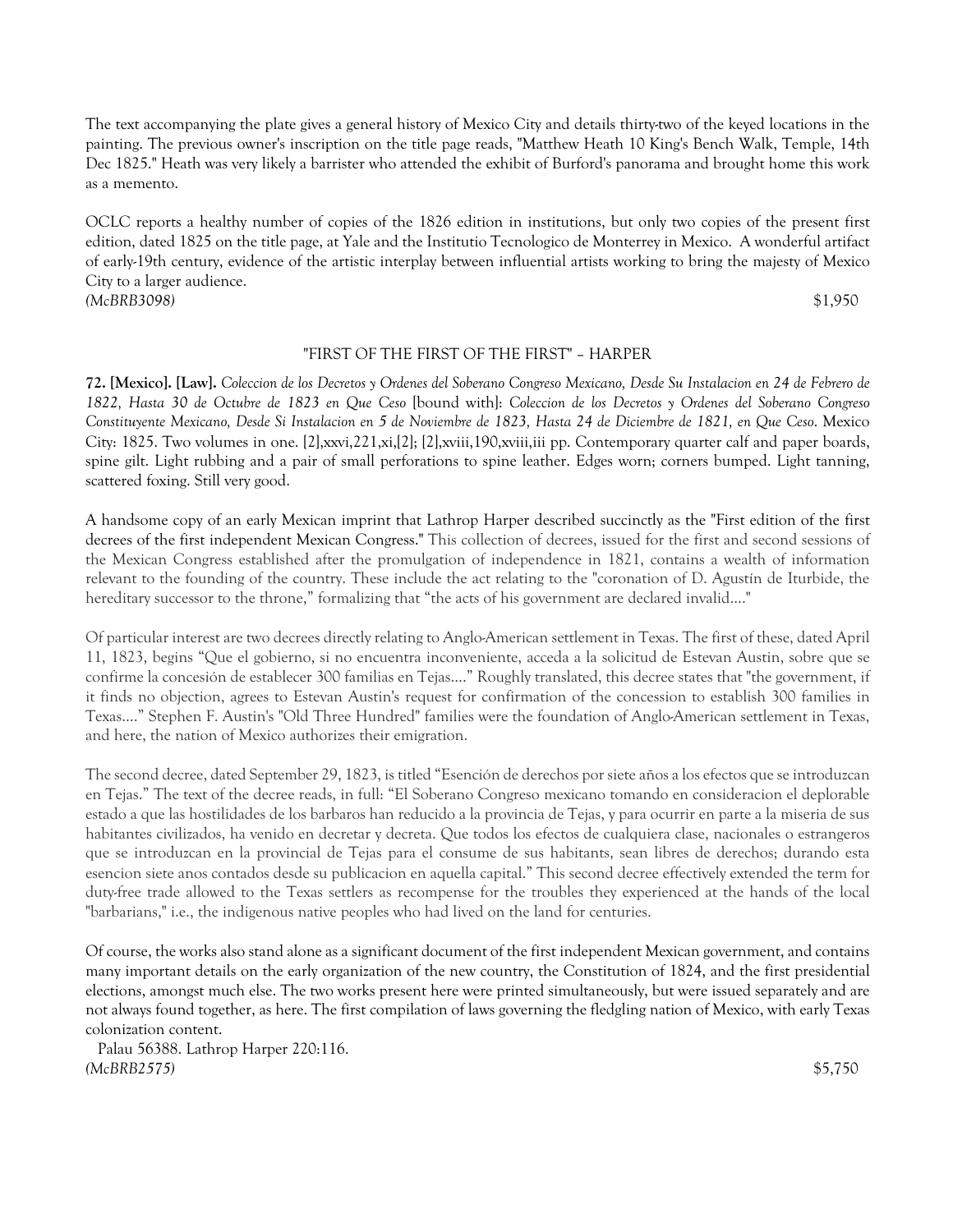## ZAPATISTA PHOTOGRAPHICA

**73. [Mexico]. [Montoya, Eustachio?].** *[Noted Photograph of Zapatista Soldiers at a Restaurant, Mexico City].* Mexico City: 1914. Silver gelatin photograph, approximately 5 x 7 inches. Captioned in pencil on verso. Very good.

This is one of the better-known press images of the Mexican Revolution, in this case documenting the Zapatista soldiers having a meal at Sanborn's restaurant in Mexico City. There has been much study of this photograph and another taken at the same time, but from a different angle and depicting young women serving the soldiers. At the time of the photograph (December, 1914), Emiliano Zapata and Pancho Villa were in control of Mexico City. Both had a new vision for what Mexico could become and a general dislike of Venustiano Carranza. Conflicts within the city were common among the revolutionaries and, unfortunately, an agreement could not be reached. By 1917 Carranza became president and in the following years, both Zapata and Villa would eventually be assassinated.

In the current photo Zapatista soldiers enjoy a meal at Sanborn's restaurant in Mexico City. Although the photo is often attributed to Augustin Casasola, it was common for Casasola to erase attributions and claim authorship of the many news photos he accumulated for his news agency (over half a million). However, the inscription on the back of the photograph remains and suggests a different story. On the back of our photograph is written in pencil: "Del archivo Venustiano Carranza. La captó esta foto el lic. Jorge Denegri La persona que el fotografió fue Eustachio Montoya el [?] fotograf. de Carranza." this translates approximately: "From Venustiano Carranza Archive. / This photo was taken by lic. Jorge Denegri / The person that he photographed / was Eustachio Montoya / the [?] photog. of Carranza." In Marz' Photographing the Mexican Revolution, Marz notes that "Euatsio Montoya" was a photographer and film maker and by 1914, had become the semi-official photographer of Venustiana Carranza.

It is interesting to note that Sanborn's was a department store founded by Californians Frank and Walter Sanborn in 1903. It was the first store to have a soda fountain in Mexico and, ironically - considering that it still references its connection to the Zapatistas -- today is owned by Carlos Slim, who is purported to be the wealthiest man alive. *(McBRB3133)* \$6,500

## BANNING POLITICAL CRITICISM FROM THE PULPIT IN COAHUILA Y TEJAS

**74. [Mexico]. Músquiz, Ramón. Falcon, Jose Miguel.** *El Ecsmo. Sr. Ministro de Justicia y Negocios Eclesiasticos con Fecha 31 de Octubre Ultimo Dice a S.E. el Gobernador de Este Estado Lo Siguiente... [caption title].* Monclova: November 20, 1833. Broadsheet, 12 x 8.25 inches. Light foxing, small unobtrusive hole in right margin. A very nice example, untrimmed. In a brown quarter morocco and red cloth slipcase and chemise. Very good plus.

A very rare November 1833 decree from the Mexican state of Coahuila and Texas warning of the dangers involved in speaking of political matters from the pulpit and in the confessional, a practice which stands as "es el origen mas fecundo del estravio de las ideas en materias politicas, y el medio que se pone en fuego con ecsito mas segoro para sublevar a los subditos contra las autoridades politicas." The supreme government then calls on its governors to perform three actions to attempt to ensure that the "rights of conscience" are governed by them and not the church. First, governors are instructed, "Que vigile para que los eclesiasticos no toquen en el pulpito materias politicas, ni para apoyar, ni para censurar los principios de la administracion publica." Second, "Que si advirtiere algun ecseso en esta materia, use de los medios reprecivos propios de su autoridad, y de aviso al supremo gobierno para los que fueren de su resorte." Lastly, that officials should keep in mind a previous law that covers the same issue that reads, "Encargamos a los prelados seculares, que tengan mucho cuidado de amonestar a los clerigos y religiosos predicadores, que no digan ni prediquenen pulpitos, palabras rscandalosas tocantes al gobierno publico y unibersal, ni de que se pueda seguir pasion o diferencia, o resultar en los animos de las personas particulares que las oyeren, poca satisfacion ni otta inquietud, sino la doctrina y ejemplo que de ellos se espera, y especialmente no digan ni prediquen contra los ministros y oficiales de nuestra justicia..."

The decree is signed in type at the end by the secretary of Coahuila y Tejas, Jose Miguel Falcon. More notably, it is endorsed in manuscript and signed by Ramón Músquiz, an important early figure in Mexican Texas. The *Handbook of Texas* online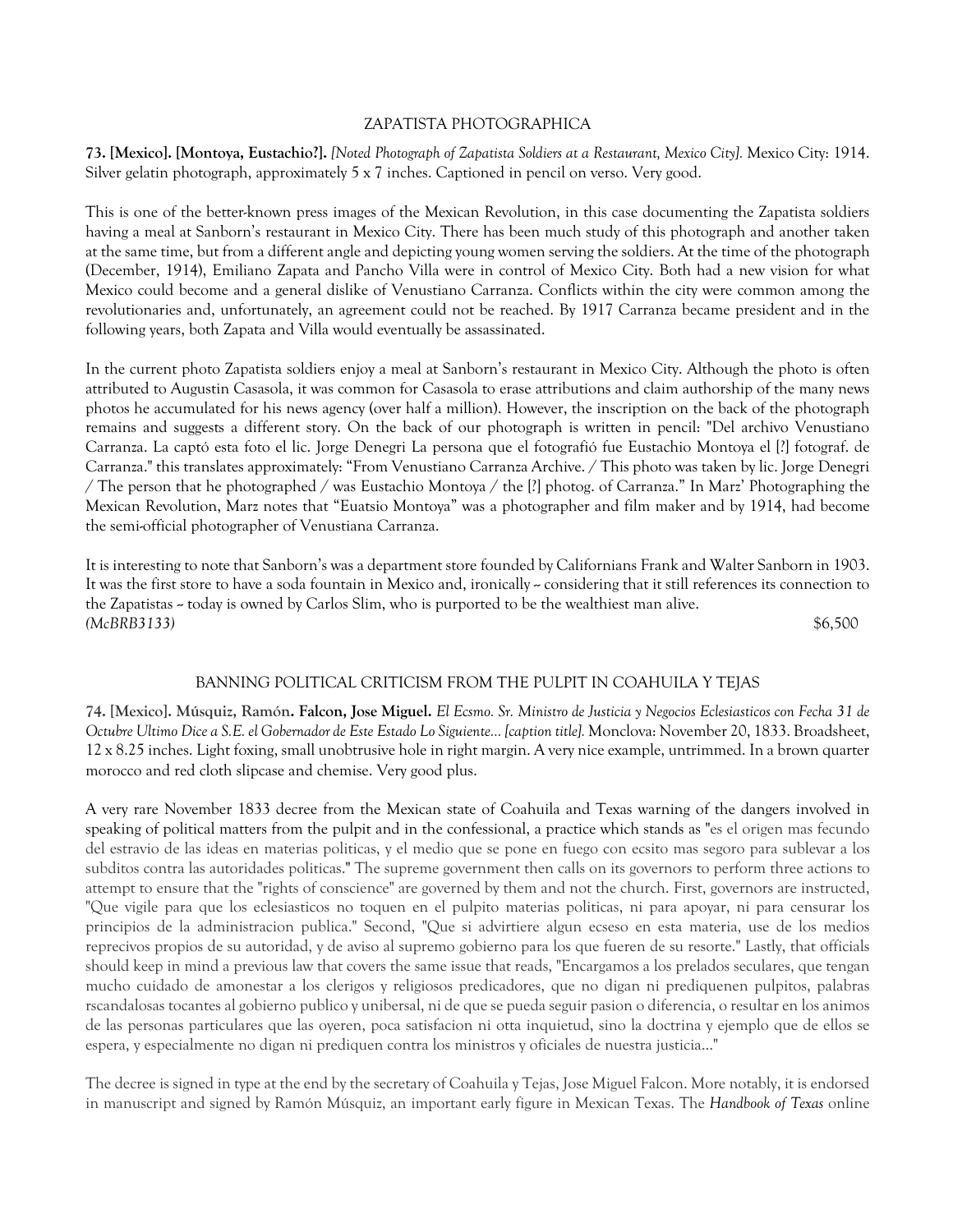describes Músquiz's position in the Mexican government at the time this decree was promulgated: "Appointed by the governor of Coahuila and Texas to serve as political chief of the Department of Texas beginning in January 1828, Músquiz held the position until July 7, 1834, when he resigned, citing health reasons. During his tenure as political chief, Músquiz lobbied in favor of Anglo-American colonists, particularly in regard to slavery, Indian depredations, and contraband trade. He also attempted to mediate disputes between the colonists and state and national authorities, although he disapproved of the extralegal convention held at San Felipe in October 1832 and became distrustful of the Anglo-Americans' intentions. Despite his retirement as political chief, Músquiz remained involved in public affairs, balancing his Federalist political leanings with a strong loyalty to Mexico." The present copy was also received and promulgated by Musquiz from Goliad almost five months after it was printed, with the endorsement reading, "Al Ayuntam[ien]to de la Villa de Goliad... 12 de Abril de 1834."

A fascinating and important reflection of the political unrest in Coahuila y Tejas before the Texas Revolution and the federal government's perception of its sources and the causes of its spread. Apparently unrecorded; Not in OCLC, nor any of the relevant bibliographies. *(McBRB2640)* \$3,750

## "LAS ARMAS DE FUEGO DE SMITH & WESSON"

**75. [Mexico]. [Railroads]. [Directories].** *Mexican and Central American Railway Guide: Contains All Railway and Steamship Arrivals, Departures, Distances, Population of Cities, Towns, and Villages...Also, a Spanish and English Business & Bankers' Directory of Mexico and Mexican Cities*.... New York: M.M. Shelley, [ca. 1885]. 48pp. Original printed wrappers illustrated with advertisements. Small chip to upper corner of front wrapper, spine ends a bit chipped, moderate overall toning, soft vertical crease throughout. Old personal library bookplate of Frank N. Skilton on first text leaf. Very good.

An unrecorded railroad promotional and directory with special interest for business travelers to Mexico in the late-19th century, with some text printed in Spanish. The work includes a free tariff list for goods moving between Mexico and the United States, a detailed section on trade with Mexico, two maps, a "Directory of Bancos, Banks, and Bankers for Every City Town and Village in Mexico," a lengthy "Business Directory of Mexico - Directorio Comercial," and a "Directory of Leading Merchants" for numerous Caribbean and South American Countries.

The first of the maps in the present work is a two-page map of the Pennsylvania area titled, "Mexican Buyer and Travelers' Map and Guide to the Manufacturers Along the Lines of the Pennsylvania Railroad and Its Connections." The second is a "Railway Map of Mexico" along the lines of the Atchison, Topeka & Santa Fe and Mexican Central Railroads, extending from Kansas City to Mexico City. Peppered throughout the work are numerous business advertisements ranging from La Remington Agricultural Company and Smith & Wesson to Wells Fargo and the Troy Stamping Works. Interestingly, as with some of the text, almost all of the ads are presented in Spanish. i.e., "Las Armas de Fuego de Smith & Wesson."

An informative and useful guide to American business interests in Mexico in the 1880s. We could find no results for this pseudo-bilingual New York imprint in OCLC. *(McBRB2700)* \$1,500

## THE FIRST BOOK PRINTED IN GUADALAJARA

**76. [Mexico]. [Religion].** *Elogios Funebres con Que la Santa Iglesia Catedral de Guadalaxara Ha Celebrado la Buena Memoria de Su Prelado el Illo. y Rmo. Señor Mtro. D. Fr. Antonio Alcalde.* Guadalaxara: En la Imprenta de Don Mariano Valdes Tellez Giron, 1793. [6],28,[2],49,[2]pp. Small quarto. Laid loosely into modern marbled wrappers. Remnants of original wrappers along spine. Light toning and dust soiling. Very good.

The first production of the first press in Guadalajara, the fourth city in Mexico to have a printing press. The work commemorates the funeral obsequies of Fray Antonio Alcalde Barriga, the Dominican Bishop of Guadalajara. Alcalde was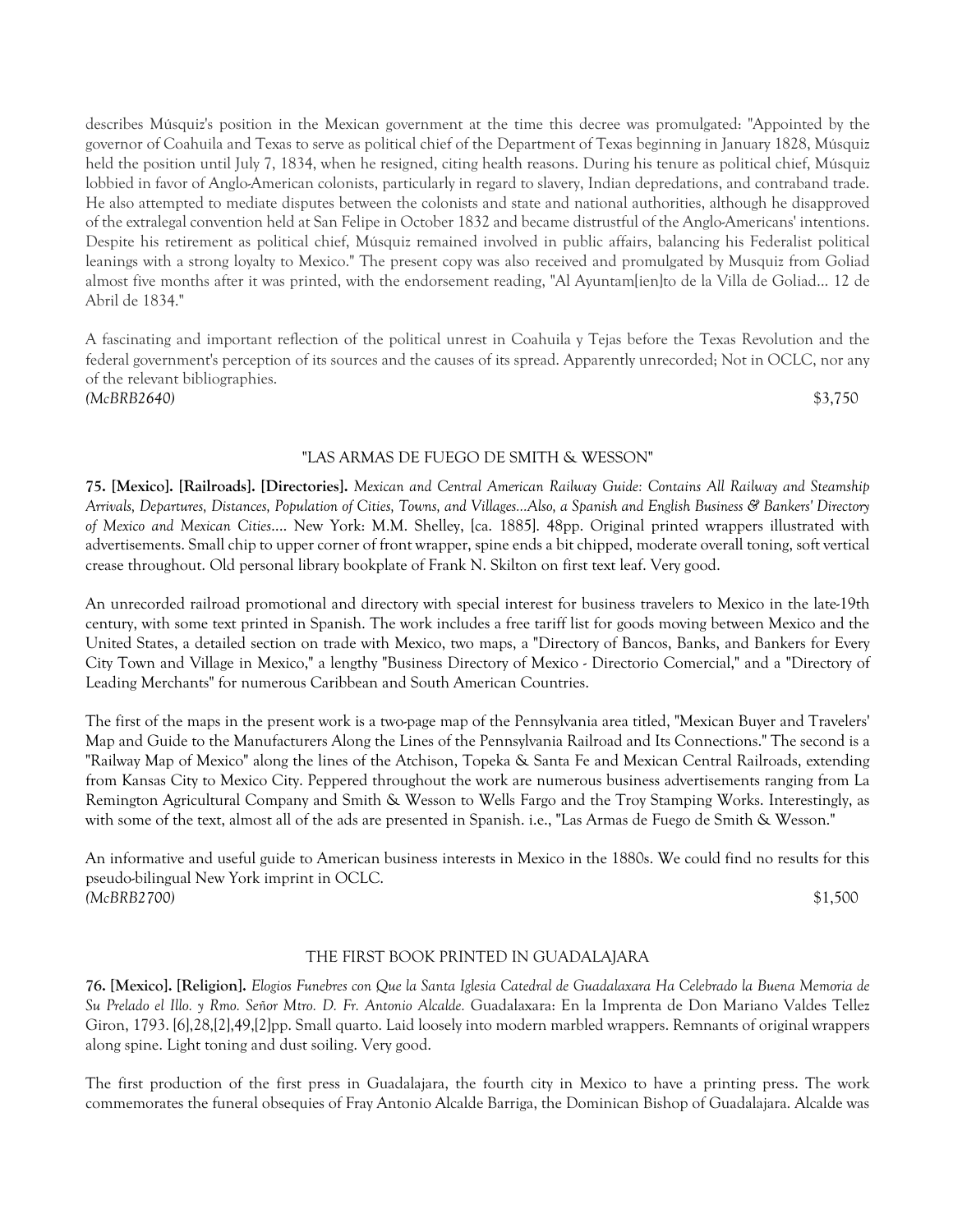a prominent preacher and minister in Spain for three decades until King Charles III sent him to Mexico in 1863; he became the Bishop of Guadalajara in 1771, and served in that capacity until his death in 1792. Following his arrival in the city, he helped to establish the Hospital San Miguel and the Universidad de Guadalajara, and dedicated much of his time and resources to the construction and restoration of churches and schools in the diocese. This book beings with a Latin eulogy given by José Apolonari de Vizcarra, the rector of the seminary in Guadalajara, who had been ordained and appointed by Alcalde. The second major component of this work is the Spanish-language sermon that was pronounced at the funeral by Juan José Moreno y Pizano, the canon of the city cathedral and another Alcalde appointment. The final section is composed of copies of documents illustrative of the generosity and goodness that characterized the bishop's life, including several decrees and a long, detailed list of his gifts to various monasteries, convents, and schools. The volume ends with a sizable, indeed somewhat embarrassing, list of errata for the eulogy and sermon.

The first printer of Guadalajara and the publisher of the present work was Mariano Valdés Tellez Giron. Sometime before 1792, city authorities and well-places private individuals in Guadalajara began to solicit among the printers of Mexico City to attract one of them to their growing metropolis. At first, there were no takers, but eventually Manuel Antonio Valdés, the editor of the *Gazeta de México*, accepted their offer and guarantees, and sent his son Mariano to fill the position. The father ordered new type and equipment from Spain, and all of the necessary permissions for establishing the first press of Guadalajara were in place by February 1792, but Valdés Tellez Giron did not arrive until the beginning of the next year. As with all first presses, the available work was less than promised or envisioned, but Valdés persisted, and probably did much more job printing than book and broadside work. His presswork is characterized by neatness and good page design.

"The first book printed in Guadalajara. Considerable biographical information of the Bishop, and details of his Mexican achievements, are given by Father Juan Joseph Moreno in this, the funeral sermon for the Bishop" - Nebenzahl. The importance and scarcity of this work are underscored by its facsimile reproduction in a limited edition of fifty copies in 1982. No examples appear in available U.S. sales records since a 1988 Swann auction.

 Beristain I, p.303. Medina, Guadalajara 1. Palau 79207. Nebenzahl 4:61. Sabin 29025 & 22362. *(McBRB2493)* \$7,500

## A SONNET FOR THE VIRGIN OF GUADALUPE

**77. [Mexico]. [Religion].** *Soneto. ¿Quien Sino Tu, Dulcisima Maria... [caption title and first line of text].* [Mexico: ca. 1825]. Small broadside, approximately 8x6 inches. Light, even tanning and mild dust soiling. Minor loss at upper right corner, not affecting text. Untrimmed. Very good.

Attractive, illustrated verse broadside that praises the Virgin of Guadalupe for delivering independence to the Mexican people. Printed within a woodcut border on the sheet are a woodcut of the Virgin and a sonnet, whose initial stanza reads, " Quíen sino tú, dulcísima María, / Libró con mano fuerte al Mexícano / del acero feróz de su Paisano, / Qué cual á un estrangero lo veía?" The Virgin of Guadalupe became associated with the cause of Mexican independence following the use of her image on the banners of the insurgent army raised by Father Miguel Hidalgo in 1810. An interesting confluence of Mexican verse, revolutionary sentiment, and popular piety, with only a small handful of copies in OCLC. *(McBRB2504)* \$500

## MEXICAN CONGRESS ADDRESSES THE NATION AFTER SAN JACINTO

**78. [Mexico]. [Texas].** *Manifiesto del Congreso General en el Presente Año*. Mexico City: Impreso por J.MF. de Lara, 1836. 20pp. Modern red leather, gilt. Bookplate on front pastedown. Small patch of staining in gutter margin of title page and final leaf. Light tanning. Very good.

A substantial address by the president of the Mexican congress to the country's people in response to their losses in the Texas Revolution. Meaning to calm the country after the loss at San Jacinto and Santa-Anna's subsequent capture, Congress assures the nation that the army shall lack for nothing and that victory is certain. The Congress further warns against U.S.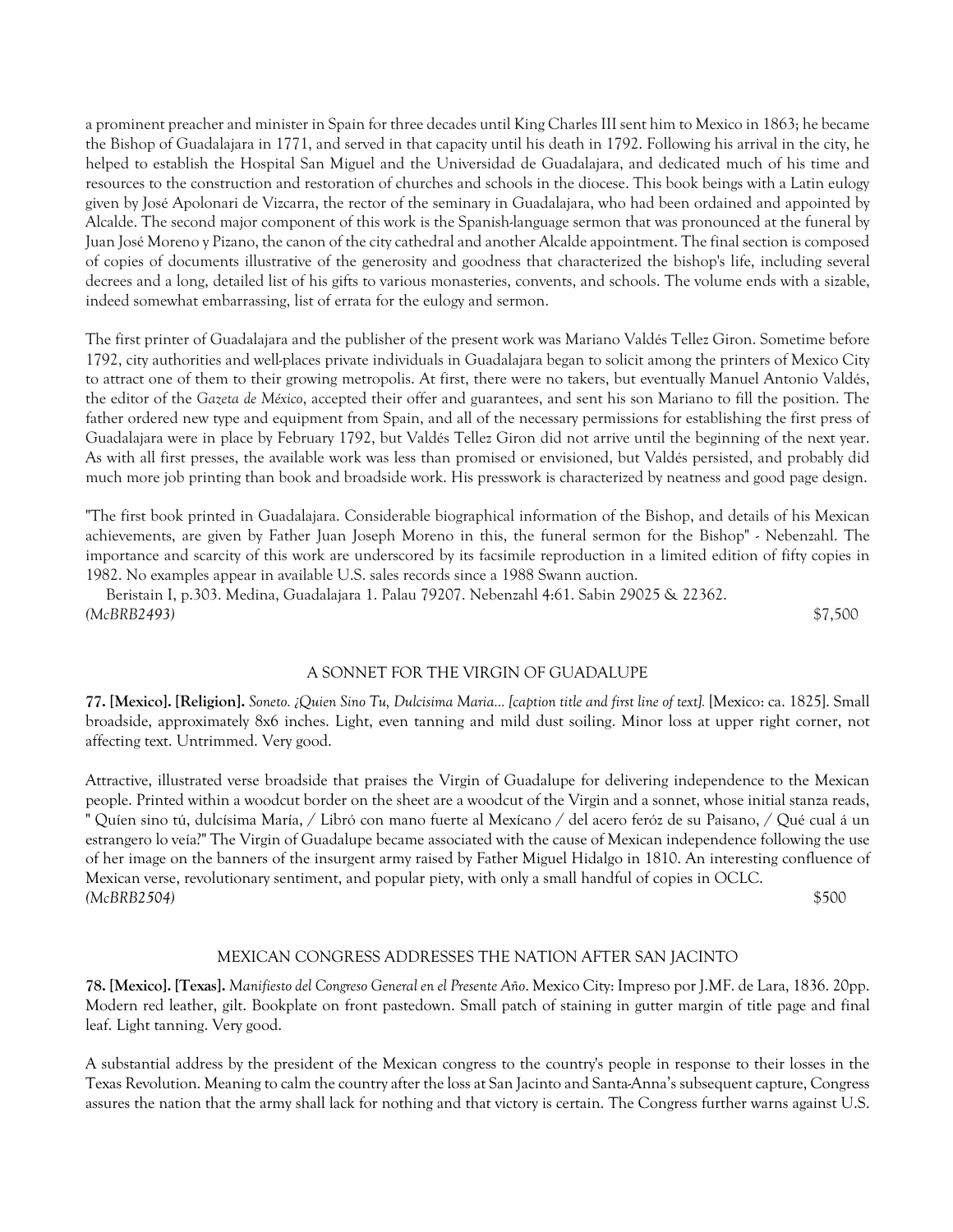ambitions, which they say seek to destroy Mexico from within and without by fomenting internal dissent and extending sovereignty over the entirety of North America. The Texans, meanwhile, are described as nothing more than amoral adventurers -- "Unos hombres sin fé, sin pátria, sin mas unidad que de ambicion."

"Many pages are devoted to extolling the lofty traditions of Mexico and to calls on all Mexicans to unite in quelling the revolt of the Texans. The treaties signed by Santa Anna in Texas are said to have no effect and final victory over Texas is said to be certain" - Streeter.

 Eberstadt 162:619. Palau 148995. Streeter Texas 859. *(McBRB1843)* \$975

## DEATH AND DESERTION ON THE ROAD TO TEXAS

**79. [Mexico]. [Texas].** *Noticia de las Bajas Que Han Tenido las Dos Compañías 5a y 6a Que Se Hallan en Texas Desde 29 de Marzo Ultimo Que Se Salieron de Esta Ciudad Hasta la Fecha [manuscript caption title].* Mexico City: Septiembre 19, 1829. [2]pp. Previously folded, with two very short separations along old folds. Some tanning and dust soiling, a bit heavier at edges. Very good.

A rare manuscript report of military personnel losses for two companies of the 12th Batalion Permanente of the Mexican army headed for Coahuila y Texas during six months of 1829. The list details all those who deserted and those who died - - sixty in all - from March 29 to September 21, when this report was submitted in San Luis Potosi. The two companies were apparently dispatched from Potosi to Monclova and set off on a roughly 400-mile march north to the empty presidios of Texas. The vast majority of losses for the two units were by desertion, although two men did die in May 1829. The largest swath of desertions occurred almost immediately, with the companies losing twenty men in the vicinity of Hacienda de Bocas, and the disappearances continued on the march, and are recorded in Venado, Satillo, and Monclova through the end of May, when they finally arrived in the capital of the territory.

Not many Mexicans were keen to go to Texas, or any of the other northern border provinces for that matter, in 1829. They were undersettled and dangerous territories, ill-supplied and prone to attacks by Native Americans -- lands which the government was often forced to colonize with prisoners and to garrison with soldiers that had previously deserted. Many convicts preferred prison than going to the presidios, where the chance of death was higher, and, as demonstrated here, many soldiers preferred desertion in the barren and difficult lands of northern Mexico than having to occupy a border garrison. A valuable manuscript record. *(McBRB2724)* \$2,500

## MAMMOTH 19th-CENTURY IMAGE OF "COWTOWN"

**80. [Missouri]. [Cattle].** *Kansas City Stock Yards [caption title].* Kansas City: [1894]. Large albumen photograph, 11 x 21.75 inches, mounted on a printed broadside measuring 20 x 24 inches. A few small chips at upper left corner and right edge of image; upper left quadrant of print separating from mount, with some slight wrinkling. Image fading somewhat, but still very distinct. Mount composed of multiple, layered sheets beginning to separate. Light wear at edges; light dampstaining at left edge, slightly entering border of photograph. Evenly tanned, light foxing. Good.

A striking mammoth photograph of the Kansas City Stockyards as they were in 1894, which acts here as the centerpiece of a large broadside advertising the yards and three of the principal livestock merchants and meat packing businesses operating there during the last decade of the 19th century. The stockyards were opened in 1871 in the West Bottoms area of Kansas City, which straddles the border of Missouri and Kansas at the confluence of their namesake rivers, in order to create a marketplace for cattle and other livestock closer to Western producers than the country's principal yards at the time in Chicago. This proximity to suppliers and the status of Kansas City as a significant transportation hub, with connections to many of the major western railroads, allowed the stockyards to rival their counterparts by the end of the 19th century, and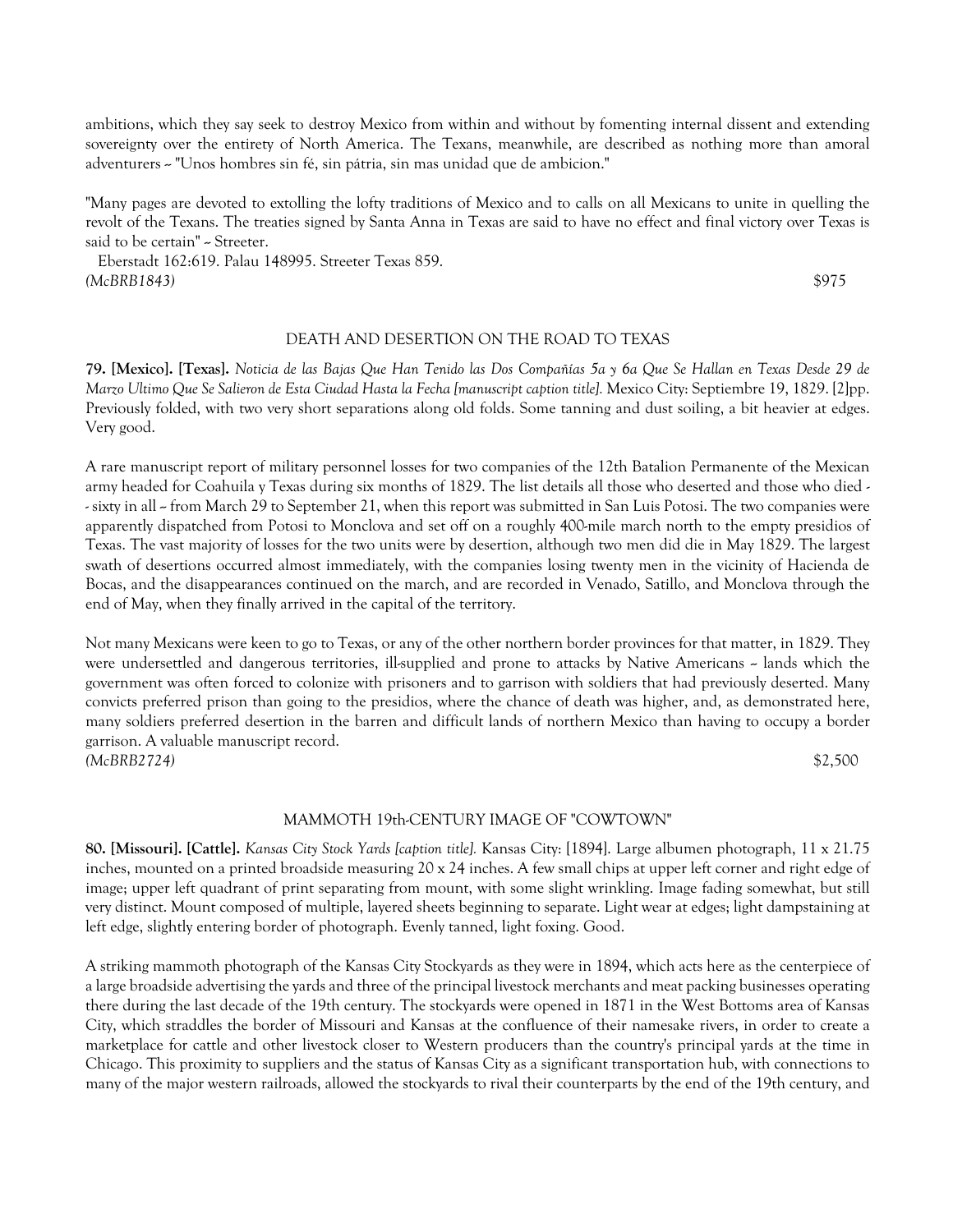the owners of the yards could boast a daily processing capacity of over 170,000 animals in an operation that covered 200 acres and employed 20,000 people.

The present large-scale photograph demonstrates the success and scale that the stockyards had attained by the mid-1890s. Animal pens containing what must be thousands of cattle stretch for nearly as far as the eye can see. Interspersed among the pens are the numerous outbuildings and structures required for moving, inspecting, treating, and otherwise handling the livestock. Only in the distant background are the Missouri and Kansas Rivers, as well as several of the rail bridges that transversed them, visible. Surrounding the image are advertisements for three major livestock and meat packing business operating at the stock yards, the Campbell Commission Company, the Armour Packing Company, and the Holcomb-Leary Company, as well as a brief promotional text for the yards themselves, which reads, in part:

"The Kansas City stock yards are the most complete and commodious in the West, and second largest in the world. Higher prices are realized here than farther East.... There are in regular attendance sharp, competitive buyers for the packing houses of Chicago, Omaha, St. Louis, Indianapolis, Cincinnati, New York and Boston, and the export trade to Europe. All the eighteen railroads running into Kansas City have direct connection with the yards."

Below the text, data for 1893 are given, which state that the yards handled almost 1.75 million cattle, two million hogs, and 570,000 sheep during the year. We can locate no similar images in scope or size from this period. A rare and ephemeral, not to mention arresting, promotional piece. *(McBRB1783)* \$6,500

## "THE SPICY PAPER OF THE C.C.C."

**81. [Missouri]. [Civilian Conservation Corps].** *Swan Lake Splashes [six issues].* Sumner, Mo.: 1940-1941. Six mimeographed issues in either pink or blue wrappers, stapled. Two issues with two holes punched near the left edge. Minor wear and dust soiling. Very good.

An interesting group of issues of *Swan Lake Splashes*, the CCC camp newspaper published by Company 1727 stationed at Sumner, Missouri in the years just before the Second World War. The issues present here were published in March, May, August, September, and October of 1940, and January 1941. The paper bills itself variously as "The Glamour Paper of the Middle West," "The Glamour Paper of the C.C.C.," and "The Spicy Paper of the C.C.C." The paper is filled with information on camp activities, sports, classes, information on the library, and more. The illustrations by Lyle Tilford often include pin-up-style depictions of women along with cartoons, story illustrations, and other complementary drawings. The most notable illustration depicts an Adolf Hitler-esque "Adolphus Mouse Commander-in-Chief of the Ratzi Army" who yells "Squeek Heil" at two smaller mice driving tanks. The only record in OCLC for this publication is on microfiche at the Center for Research Libraries. *(McBRB2563)* \$950

## "AMERICA FIRST" DURING WORLD WAR I

**82. [National Security League].** *[Sammelband of Forty-Four Pamphlets and Leaflets on a Variety of Subjects Issued by the National Security League in the World War I Era].* New York: 1915-1917. Forty-four individual imprints, various paginations, bound together in 20th-century green library buckram, gilt spine titles. Ex-Hamilton College Library, with withdrawal stamp on bookplate on front pastedown and on many of the individual works. Mild edge wear to some works, occasional toning. Good plus.

A wealth of individual publications issued by the National Security League (NSL), a relatively short-lived organization formed in 1914 ostensibly to strengthen the preparedness of the United States for military action. The National Security League's aims and goals, such as strengthening the military, American-first policies, the indoctrination of patriotism, and the Americanization of immigrants (including English as the national language) have an eerie ring to contemporary right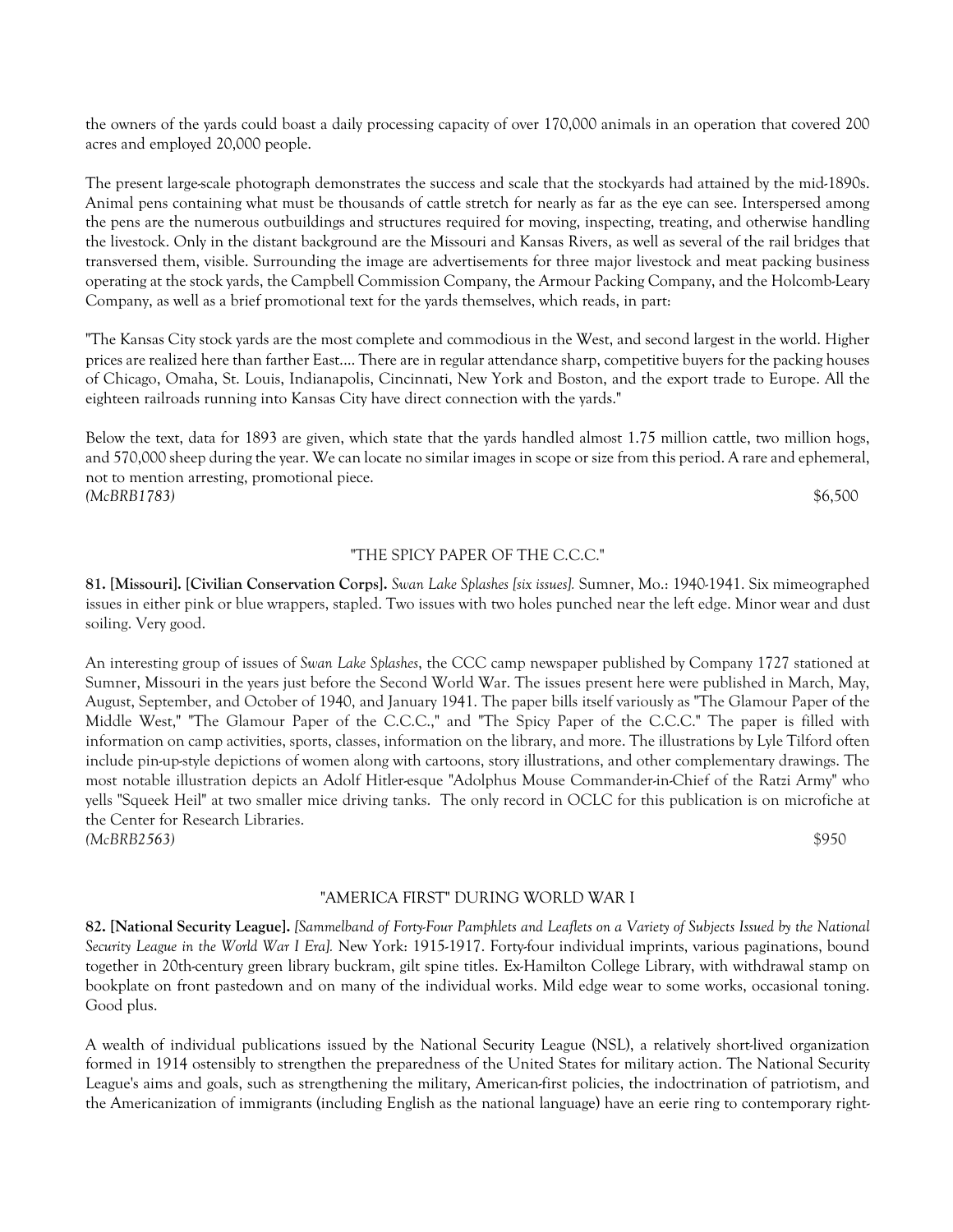wing politics. This is especially apt when in its waning years, factions inside the NSL descended into a kind of xenophobic nativism that encouraged them to form paramilitary units before the dissolution of the organization in 1942.

The works present here emanate from the early years of the NSL in the few years immediately before and in the first year of American intervention in World War I. Most of them concern military readiness in light of the First World War, but other subjects are covered, as well. A selection of titles gives a flavor of the subjects of the works, such as *Our Individual Responsibility as to National Preparedness*, *Make America Safe*, *Democracy and Compulsory Service*, *Nationalization of the National Guard*, *The Teaching of Patriotism in Home and School*, *Points for Peeved Pacifists*, *The Defense of the Republic*, *Some Suggestions on the Perils of Espionage*, *Report of the Committee on Patriotism Through Education*, and *America, Wake Up! Cease Living in a Fool's Paradise*.

The single-page leaflets bound at the rear of the work largely focus on the danger of German victory in the current war. Titles of the leaflets include What the Victory or Defeat of Germany Means to Every American (seven different leaflets titled as such excerpting different writers sympathetic to the NSL's positions), *What the War Means to Us*, *If Germany Should Win*, and *Jungle Law*.

A few of the works here were authored by Solomon Stanwood Menken, one of two founders of the NSL (along with General Leonard Wood). There are also works or speeches by Mrs. Lindon Bates (of the Woman's Section of the Movement for National Preparedness), U.S. Navy Rear Admiral Bradley A. Fiske, NSL Branch Director Mrs. A.J. George, former Secretary of War Henry Stimson, and former President William Howard Taft. The latter is a speech by Taft delivered in Montreal on September 23, 1917 entitled, *The Menace of a Premature Peace*. The most prominent among the authors of the leaflets is Booth Tarkington, who contributed a piece to the NSL's campaign of Patriotism Through Education. Tarkington argues that "Those Americans who wish to govern themselves are 'for' the war. Those who wish to be governed by a Kaiser are against it." A complete title list of the works is available upon request. *(McBRB2455)* \$1,350

#### UNIQUE VERNACULAR VIEWS OF NATIVE AMERICANS

**83. [Native Americans]. [American Southwest].** *[Group of Annotated Vernacular Kodak No. 2 Photographs Depicting Native Americans in Indian Territory, Arizona, and New Mexico].* [Various locations in Oklahoma, Arizona, and New Mexico: between 1900 and 1903]. Nine photographs, seven circular images about 3.75 inches in diameter, two printed about 3.25 inches square but retaining the oval-shaped composition, each mounted on slightly larger cards, each annotated in pencil beneath the image. Minor foxing and soiling to cards. Images clear with strong contrast. Very good.

A wonderful group of early Kodak No. 2 images featuring Native American peoples and places in the American Southwest, all taken with the first widely-available still camera. The Kodak No. 2 camera was produced between 1900 and 1935, and was very popular in its heyday during the first two decades of the 20th century. The camera was both portable and cheap, as was the film it used, which allowed many more people to try their hand at the shutter in the early decades of the 20th century. The date ascribed to the present photographs, between 1900 and 1903 is based on the fact that the Kodak No. 2 was produced in 1900 and one of the photographs features General Alexander McCook who died in 1903. Necessarily, the images were taken in that time range, with perhaps some of them taken a bit later, but all likely before 1907, when Oklahoma achieved statehood (it is still referred to as Indian Territory in one photograph here). The captions read as follows, with descriptions of the scenes provided following the captions:

1) "Appache [sic] blanket [and] Indian Anadarko I.T." Features a female Native American near what appears to be a water well in Anadarko, Indian Territory (after 1907, Oklahoma).

2) "At old Ft. Defiance Genl McCook and old Chief Manuelita." Depicts General Alexander McCook shaking hands with "Chief Manuelita" of Arizona, most likely the widow of Chief Manuelito, who died in 1893. General McCook died in Ohio in 1903.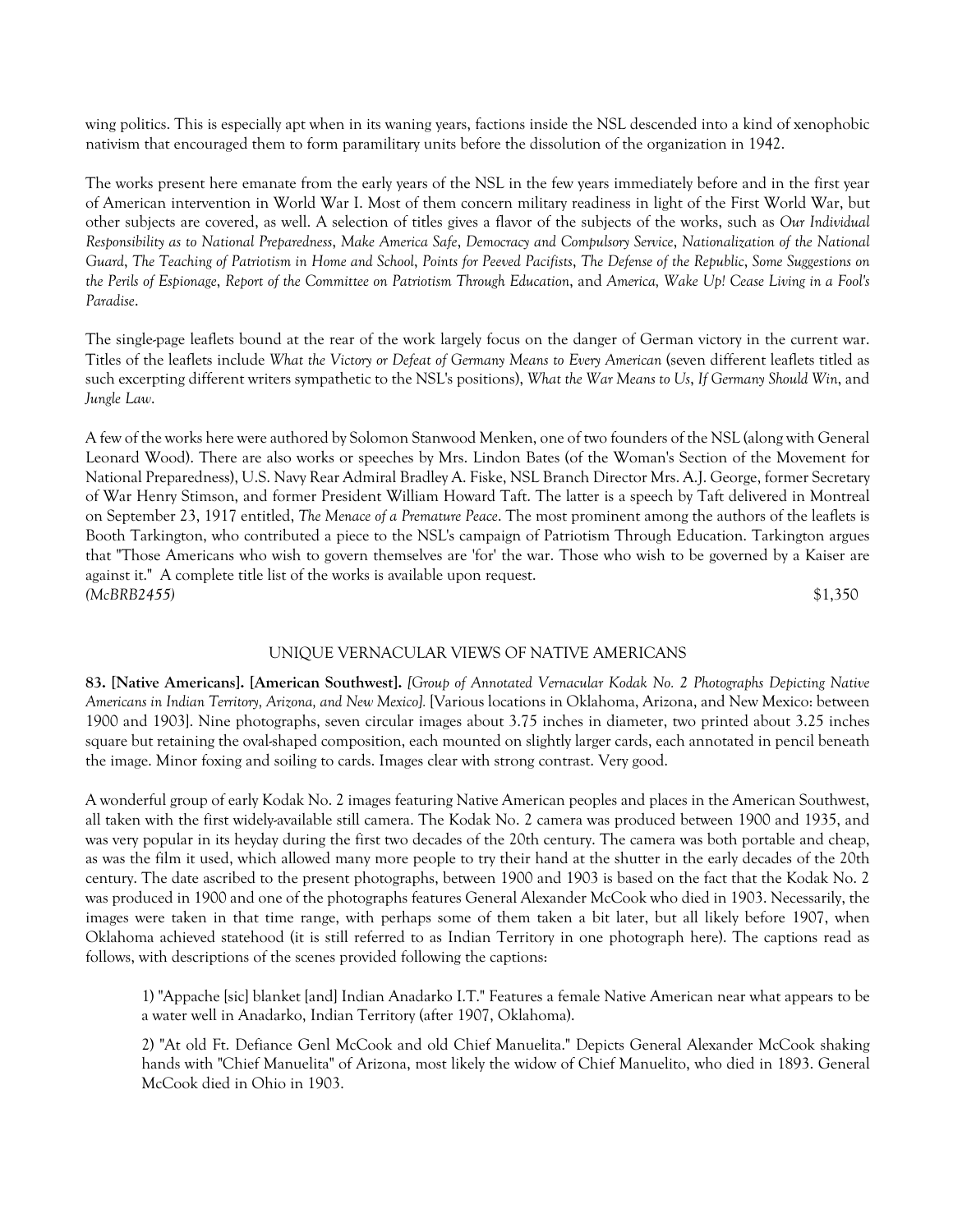3) "Manuelita." Another portrait of Chief Manuelita, this one featuring her by herself in front of the same building as the previous image.

4) "At Wal-pi Snake Court." Captures the scene at the main court at Walpi, Arizona, where the Hopi peoples conducted their snake dance. Dozens of spectators look on as preparations are made by a cameraman at left to presumably film the event.

5) "Snake Dance Wal-pi." Features a line of Hopi peoples lined up to perform the snake dance.

6) "Al-Acoma." Depicts a scene of native peoples preparing their horses in front of an adobe, most likely in the Acoma Pueblo's area of New Mexico.

7) "At Laguna, N.M." Features a single woman, likely of the Laguna Pueblo, leaning against a stone wall, holding what appears to be a bullwhip.

8) "A court at Mi-chum-navi Middle Moqui Mesa." Shows two young native women who were most likely members of the Mashongnovi people (with numerous variant spellings in the historical record) in the Middle Mesa region of New Mexico, posed in the midst of their pueblo.

9) "One of the courts of Mi-chom-ana-vi Middle Moqui Mesa." A view of the empty village of the same setting as the previous image.

A small, but unique and wide-ranging collection of photographs featuring Native American peoples, places, and customs, taken by an early adopter of the Kodak No. 2, which brought photography to the American masses. *(McBRB2863)* \$1,850

## A SHORT-LIVED MINNESOTA NATIVE AMERICAN BOARDING SCHOOL, IN WORDS AND PICTURES

**84. [Native Americans]. [Education].** *Morris Industrial School for Indians [cover title].* Morris, Mn.: Press of the Morris Sun, [1908]. [24]pp., including six full-page photographic plates. Original pictorial wrappers. Noticeable chipping to edges, closed vertical tear along spine on front wrapper, some rubbing and creasing. Minor dust-soiling to text. A fragile copy of a very rare work. Good.

Native American boarding schools proliferated across the Midwest and Western United States in the late-19th and early-20th centuries. The present work is a screamingly rare artifact from this sad remnant of American colonialism, recording in text and several photographs the Morris Industrial School for Indians in Morris, Minnesota. Founded in 1887 by the Sisters of Mercy and later operated by the U.S. government, the Morris Industrial School was only open for about twenty years, closing the year after the present work was produced.

This small pamphlet touts the campus amenities of this very small school, provides background on its history and recent improvements to the campus, details the educational aspects of the school (mostly agricultural in nature but also its academic offerings), its athletic and religious opportunities, and a description of the town of Morris. The text concludes with a list of graduates from 1904 to 1908, which totals just thirteen students. More than half (seven) of the school's graduates came from the class of 1908, and are pictured in one of the work's half-dozen photographic plates. The other photographic plates feature school superintendent John B. Brown, a "View of the Principal Buildings," the school's brass band, the baseball team, and two group shots on one plate, featuring "Chippewa Girls from Leech Lake" and "Three Pair of Twins," respectively. The work was printed at the press office of the *Morris Sun* newspaper. Just a single copy of this work in OCLC, at the Minnesota Historical Society Library. *(McBRB2780)* \$1,250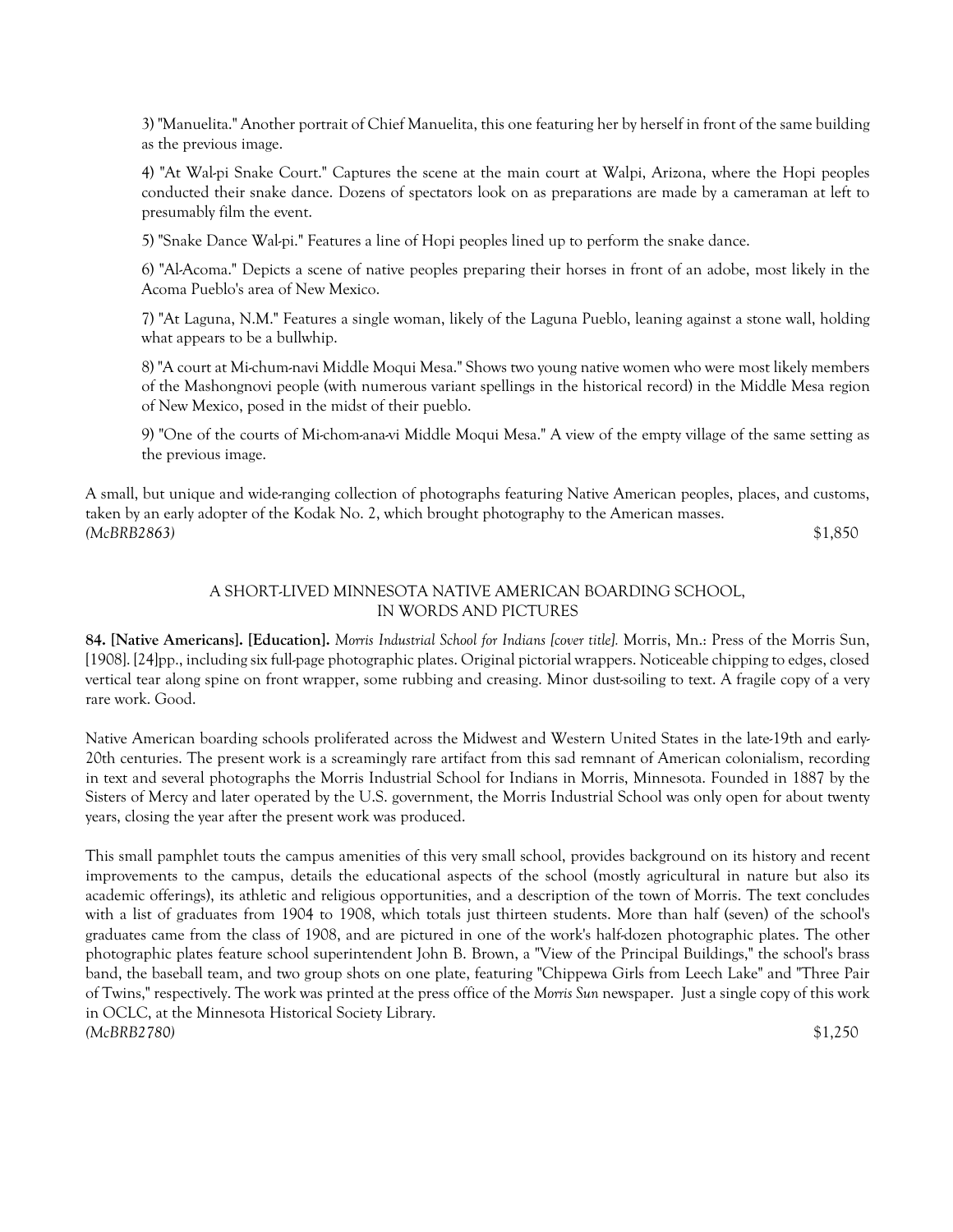## DESERT AGRICULTURE IN DEMING ~ "WATCH US GROW"

**85. [New Mexico]. [Western Photographica].** *[Vernacular Photograph Album of Agriculture and Irrigation in Deming, New Mexico, Just Before World War I].* Deming, N.M.: 1914 Fifty-eight original photographs, most 8 x 10 or 3.5 x 5.5 inches, with twelve small panoramas, plus sixteen postcards and real photo postcards. Oblong folio album. Light dust soiling and patches of soiling to covers; moderate wear at edges. Light wear to edges of album leaves. Photos mounted directly to leaves, with occasional wear and scattered contemporary manuscript captions. Very good.

An attractive album of almost sixty original photographs, likely a bespoke promotional, that depicts agriculture and life in Deming, New Mexico, and the surrounding area in 1914. The town was founded in 1881 where the routes of the Southern Pacific and Atchison, Topeka, & Santa Fe Railroads crossed paths in the southern New Mexico desert, about thirty-five miles from the border (another, much less famous golden spike ceremony was held on the spot the same year). The nearby Mimbres River allowed for a small agriculture industry in the valley region, and the arrival of irrigation during the early-20th century brought new growth to the town, whose population grew from 1,864 in 1910 to 3,212 in 1920.

The photos present here, which include many large-format and panoramic shots, seem intended to show off the success of local farmers and a thriving agricultural community taking advantage of the latest available technologies. Several shots demonstrate the fecundity of the river valley, with groups of men in their shirtsleeves posed in sweeping fields of leafy crops, and men at work bailing hay and alfalfa or compiling large mounds of beans. The viewer is also treated to views of new farm buildings and equipment, with an emphasis on the recent irrigation system that makes the crops of Deming a reality. As well, there are views of the town itself, including images of the train station, the local school, the region's real estate office, and several residences. A final set of images concentrates on a recently purchased herd of 500 cattle, showing the expansion of the town beyond agriculture and into ranching, presumably on the strength of the improved water supply. Many of the photographs are captioned in manuscript, and these underscore the promotional feel of the album by touting the successes of new farmers ("Rieser Beans  $\sim$  planted July 14  $\cdot$  Picture Aug 11  $\cdot$  1914," e.g.) and showing potential homes and camps for new arrivals. In all, a well assembled vernacular photograph album full of engaging images that provide a detailed and interesting view of life in this agricultural outpost and railroad junction in the southern New Mexico desert during the 1910s. *(McBRB2829 )* \$2,750

## NEW YORK REAL ESTATE DEVELOPMENT AT THE TURN OF THE 20th CENTURY

**86. [New York City]. Crimmins, John D.** *[Large Real Estate Ledger Belonging to Contractor and Developer John D. Crimmins, Recording Property Development and Transactions All Over New York City].* New York: 1896-1897. [138]pp. Large oblong folio. Original leather, gilt; spine perished, leather heavily worn and rotted though boards still sound. Light wear and soiling to contents, faint dampstain around outer edge. Written in a highly legible hand, several maps with handcoloring, one blueprint laid in. Good.

Substantial ledger recording real estate transactions made by contractor and businessman John D. Crimmins over a number of years. Each property in this volume is described by size and location, and is accompanied by a plat-style map. Designed with pre-printed forms, leaves are completed in manuscript with maps on the left and details about the property on the left. Additional information includes the names of the previous owners, the purchase price, the annual valuations, taxes paid, form in which mortgaged, persons to whom rented and at what price, and to whom eventually sold or transferred. Property ranges across Manhattan from the East 50s to Harlem, as well as a few holdings in the Bronx and Queens.

John Daniel Crimmins (1844-1917) was a prominent New York contractor, and one of the city's most prominent Irish-American citizens. He joined his father's business after graduation, becoming a partner at age twenty and taking over operations when his father retired in 1873. The business ~ like New York itself at this time ~ expanded rapidly, taking on all manner of jobs from the Croton Aqueduct to the subways and numerous landmark buildings. At its peak, Crimmins employed as many as 12,000 men. Crimmins' obituary in the Times notes, "For many years he was in the forefront as a builder of street railways, while many of the buildings of the west side of New York testify to the extent of his construction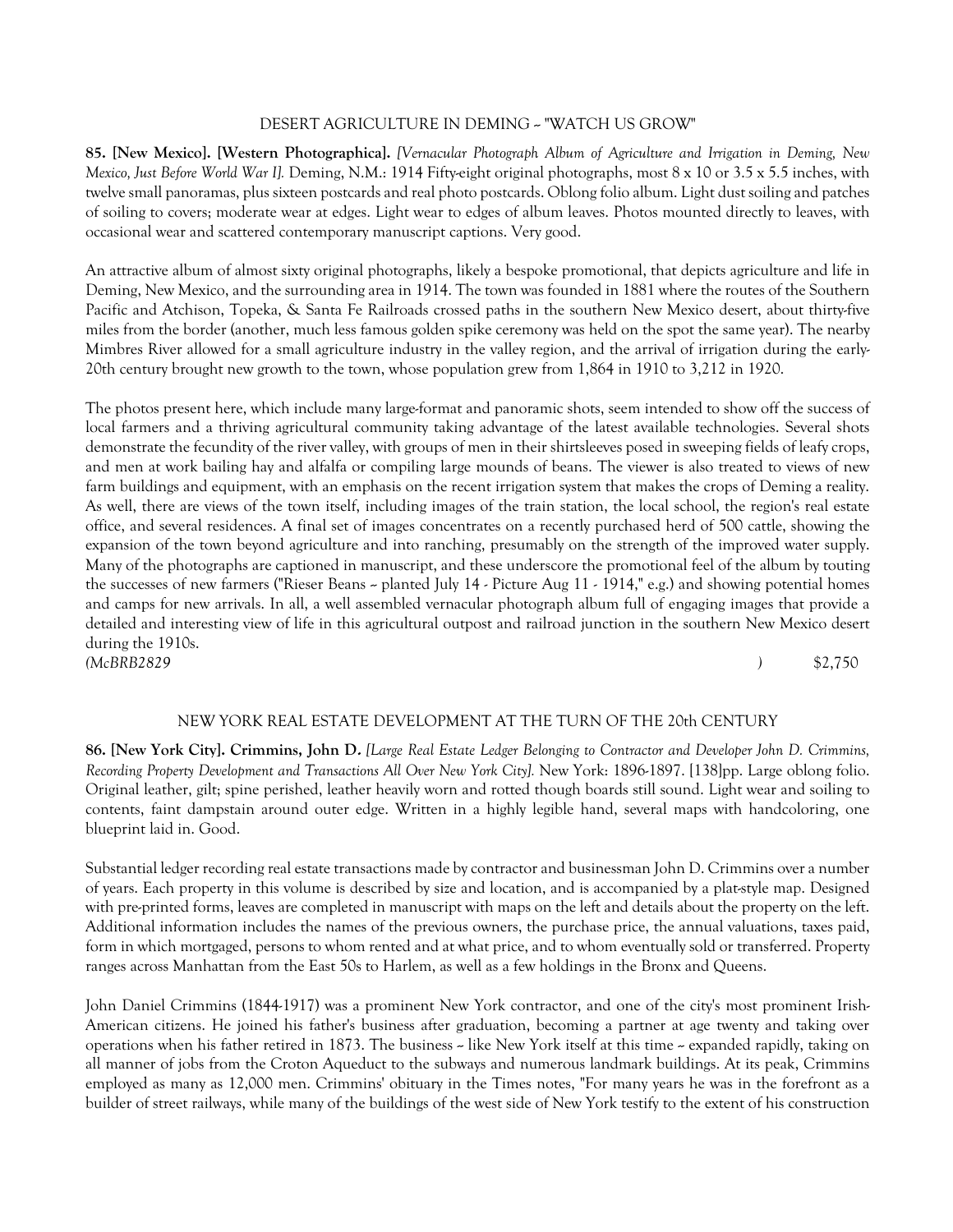operations and some of the greatest hospitals, churches, and public edifices prove the variety of his operations." Crimmins became an extremely wealthy man, retiring in 1897. He was also, interestingly, an avid book collector, and Anderson Auctions held two sales of his historical manuscripts in 1907; Anderson Galleries held a further disbursement of his remaining books and manuscripts after his death, in 1918. An interesting record of the real estate holdings of a major player at the turn of the century. *(McBRB1639)* \$1,250

## MASONIC CHARITY IN BILLYBURG

**87. [New York]. [Williamsburgh Masonic Board of Relief].** *History of Applicants Williamsburgh Masonic Board of Releif [sic] [cover title].* [Brooklyn, NY: 1868-1913]. 121pp. plus assorted ephemeral items tipped in or pinned in throughout. Folio. Contemporary three-quarter black calf and marbled paper-covered boards, gilt leather spine label on front board. Moderate scuffing and edge wear to boards, binding tender, with front cover and first twenty-or-so leaves partially detached. Minor occasional staining to text. A well-employed ledger showing requisite condition after several decades of use by multiple hands. Good.

An intriguing manuscript ledger recording membership details and a voluminous number of passages recording arguments for relief made by hundreds of members of the Masonic order in Brooklyn, New York in the last four decades of the 19th century and the first two decades of the 20th century. The requests for relief come from Masons and their widows from across Brooklyn, sometimes from widows of long-dead Masons or in some cases with no apparent Masonic connection at all. In fact, most of the entries concern cases from widows or abandoned wives seeking relief from the board. The basic structure of the entries includes the name of the person seeking relief, along with their address, Masonic membership information (or relation to said Mason in the case of widows), relevant arguments for needing relief, and the final judgment of the relief board, if one is given. Interestingly, in many of the cases argued by the widows, the Masons had been members of lodges far from New York City, including several European countries; in too many cases, it appears that the women seeking relief are not widows, but rather their husbands have abandoned them and their children, including one husband who disappeared into the Black Hills. By its very nature, with scores of entries concerned with the widows and wives of deceased, fallen or lapsed Masons, the ledger is a unique firsthand source for the treatment of women in New York during this period.

Reasons for hardships run the gamut from loss of employment or lack of regular work for contractors to health issues such as injury, consumption, and paralysis. The professions of the relief seekers also range widely, and include carpenters, musicians, sailors, restaurant workers, printers, and more.

Some are denied assistance, often because they are no longer Masons in good standing or because they are found not to need relief after personal consultation. In some instances, the ledger records notices of members who have fallen out of favor with their Masonic order for a variety of reasons; in some of these cases, the recorder of the ledger has written the words "Black List" across the text of the relevant entries.

Many of the later entries are accompanied by recommendation or supplementary letters and other ephemeral items either tipped in, pasted in, or pinned into the ledger. The great majority of the letters are replies from officers of other lodges responding to requests for information regarding a relief petitioner in Brooklyn. These responses also come from a wide array of locations, namely Providence, Philadelphia, Romania, London, and Rugby, England; one of the letters is written on pre-printed stationery from a lodge in Austin, Texas in 1889.

In an early entry, dated September 20, 1873, William Rawlings seeks relief from the board as a new immigrant to the United States. Rawlings, newly arrived from Scotland about six months earlier, had worked as an accountant at a wire factory until recent weeks, but lost his job. He was now "in great distress." His membership was vouched for by the recordist of the ledger, but no final judgement of his relief case is stated. His situation is interesting, in any case, as relief boards have been vital sources of assistance to immigrants to the United States since the 19th century.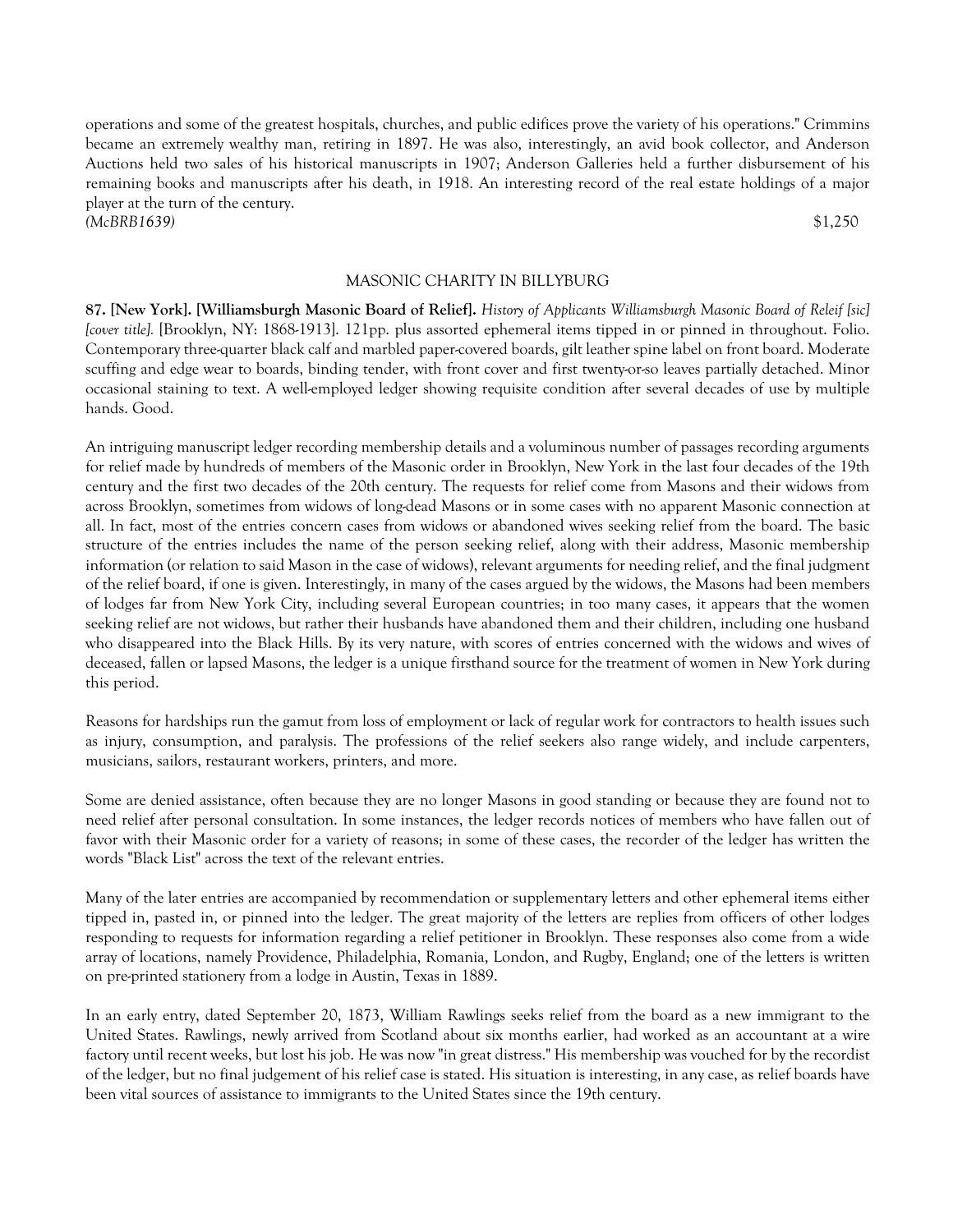Many of the entries here are signed by the historian of the relief board, beginning with Edward G. Vyse, who was himself an emigrant from England to Nova Scotia around 1832 and then afterwards to the United States certainly by 1850. Succeeding historians and other officers of the relief board record entries, as well. A rich source of information for the work of relief and mutual aid societies in 19th- and early-20th century America, with much to mine regarding labor history, immigration, the treatment of women, and other topics. *(McBRB2541)* \$1,250

# IN A STUNNING PUBLISHER'S CLOTH BINDING

**88. Nuttall, Thomas.** *The North American Sylva; or, A Description of the Forest Trees of the United States, Canada and Nova Scotia, Not Described in the Work of F. Andrew Michaux*... Philadelphia: Robert P. Smith, 1853. Three volumes. Tall octavo. Contemporary publisher's green striped cloth, gilt stamped. Light wear to corners and edges; spine head of volume two pulled. Mild, scattered foxing in volume two, otherwise light toning. Very good.

America's expansion into and over the Rockies resulted in important botanical discoveries, many of which are essayed and illustrated here in this early edition of Thomas Nuttall's important and tremendously popular work of American natural history. This three-volume set was produced as a supplement to Andrew Michaux's work on the name topic, and were issued with those volumes beginning in the 1850s; however, they also stand alone as a study of the sylva "not described in the work of F. Andrew Michaux," containing, "All the forest trees discovered in the Rocky Mountains, the territory of Oregon, down to the shores of the Pacific, and into the confines of California, as well as in various parts of the United States." Canada and Nova Scotia are also canvassed, and though the title does not stress it, trees of the South and of the Caribbean are also extensively described and illustrated.

These volumes contain an abundance of hand-colored lithographic plates (a total of 131, as opposed to the 121 called for on the title page) that depict delicate renderings of three leaves, branches, and fruits drawn by G. West, J.T. French, J.B. Butler, E.D. Long, and others, with the coloring supervised by T.R. Jones. The descriptions and essays are composed in the first person, and offer engaging vignettes and vistas of numerous American localities in addition to their detailed botanical data and descriptions of plants. Further, by way of both professional and personal notes of thanks for specimens and observations, they document the network of corresponding scientists working to explore and to study the continent during this period.

"Few American color plate books had such lasting popularity as this classic work on American trees, or as tangled a publication history.... In 1856 a fire destroyed the premises of the publisher of the joint edition. The Michaux copper plate were saved, but the Nuttall stones were evidently lost, and the later joint editions used new stones" - Reese. The present set is bound in a contemporary deep green, horizontally-striped publisher's cloth, predominantly seen in the 1840s, and never common, but particularly unusual for volumes of this size. Each front board is stamped in gilt with the vignette of a morning glory sometimes seen on other deluxe publisher's bindings of this work. A striking and lovely example of Nuttall's contribution to this classic of American natural history.

 Oak Spring Sylva 20 (ref). Reese, Stamped with a National Character 21 (ref). Sabin 56351. *(McBRB2923)* \$6,750

## A RUSSIAN TRAVELER IN THE POST-CIVIL WAR WEST

**89. Ogorodnikov, Pavel I**. *Ot N'iu lorka do San Frantsisko I Obratno v Rossiiu [From New York to San Francisco and Back to Russia].* St. Petersburg: 1870. Seven volumes. Slightly later half calf and paste paper boards; original printed wrappers bound in. Boards somewhat scuffed; light wear to edges and corners. Bookplates on front pastedowns; institutional ink stamps on title pages and front wrappers, occasionally on internal leaves. Even tanning, light dust soiling. Good plus.

Rare, complete first appearance of this account by former Russian military officer Pavel Ogorodnikov of his travels across the United States and in the American West during the late 1860s, as it was initially published in seven parts in the short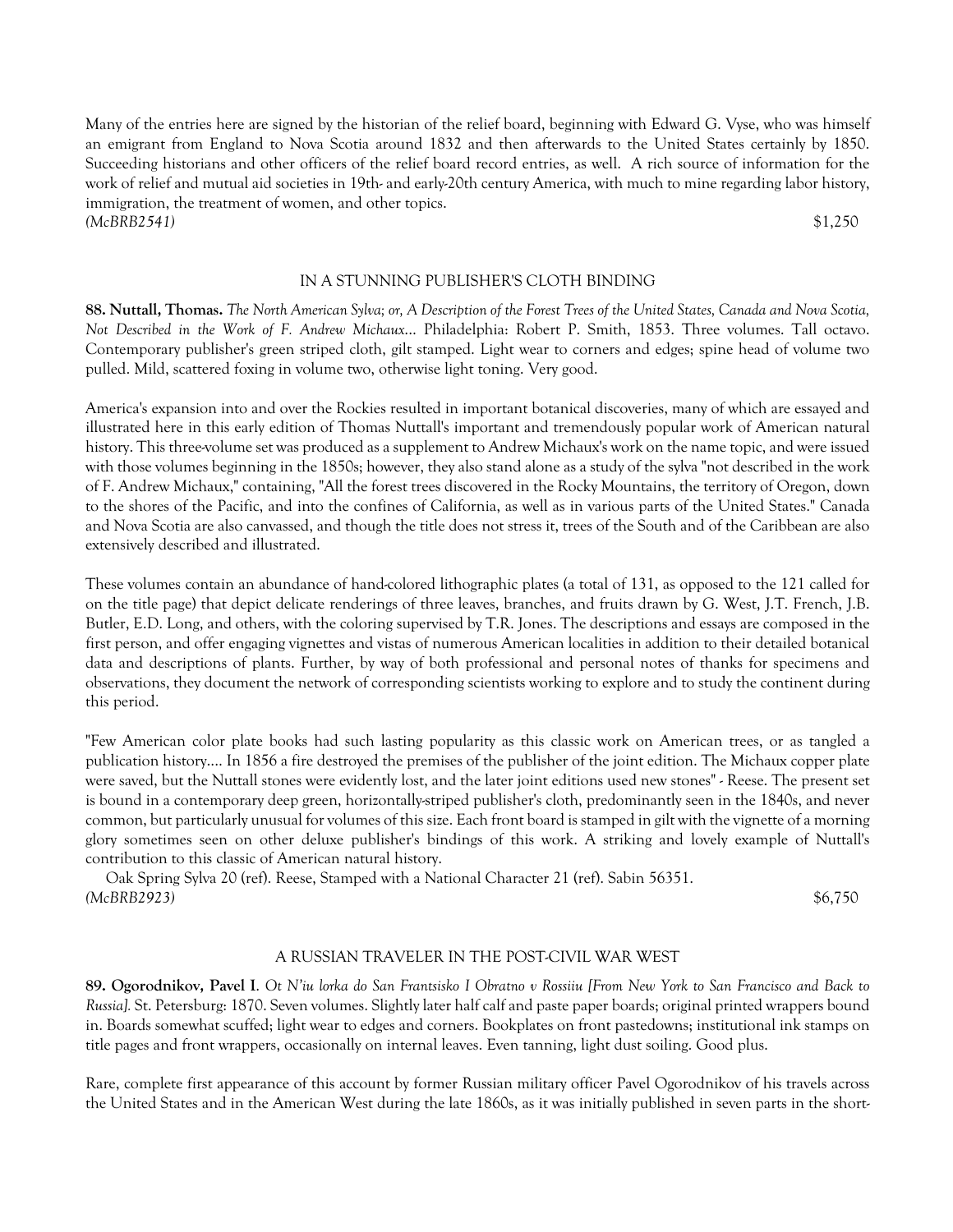lived St. Petersburg literary periodical *Zarya [Dawn]*. Ogorodnikov was educated in the St. Petersburg Cadet Corps, before receiving an officer's commission in the 6th Infantry Battalion in Warsaw. He was kicked out of the army and imprisoned for minor associations and sympathies with revolutionary figures during the mid-1860s, and after his release he travelled west, eventually arriving in New York in early 1869. From New York he travelled by train to Chicago, and thence into the West, to California and San Francisco. His narrative provides a fascinating Russian perspective on life in America after the Civil War, one that is quite unusual for this period.

"Ogorodnikov's accounts of his journey to and around America in 1869 also received significant attention upon publication. Among the readers of the serialized diary was Fyodor Dostoyevsky, who was so impressed by some of the stories about Russian emigrants in America that he drew upon Ogorodnikov's sketches to create Shatov's and Kirilov's characters in *The Devils*.... Ogorodnikov's is a mature, experienced traveler, an elegant, educated flâneur, who never hesitates to offer a definitive opinion on subjects as diverse as men's top hats, women's education, and the 'true' character of the native Indian in America" - Marinova.

*Zarya*, the periodical in which this account appears, was published from 1869 to 1872, and also printed works by Dostoyevsky and Tolstoy. In the issues present here appear poems by Fyodor Tyutchev and Anastasy Fet, as well as a Russian translation of *Othello*. Ogorodnikov's narrative was eventually published as a monograph in 1872. Of this edition we locate only eight copies in American institutions, and none in available sales records. A rare account of American travel, in its original serial form.

 Margarita Marinova, *Transnational Russian-American Travel Writing*, New York: Routledge, 2011, pp.19-22. *(McBRB1776)* \$2,500

## CELEBRATING INDEPENDENCE DAY IN CINCY

**90. [Ohio]. [Ninth Street Baptist Church].** *[Pair of Mid-19th Century Broadsides Celebrating the Fourth of July at the Ninth Street Baptist Church in Cincinnati].* Cincinnati: 1842. Two letterpress broadsides, 16 x 7.25 inches and 17 x 6.25 inches, respectively. Old folds, noticeable foxing, moderate edge wear, two-inch vertical closed tear to bottom edge of one broadside. Very good.

A handsome pair of patriotic broadsides printed in Cincinnati for two separate celebrations of July 4th by the city's Ninth Street Baptist Church and Sabbath School. The first broadside was printed for the Independence Day celebration in 1842, and contains an imprint line reading, "Printed by S.W. Johns, Cincinnati." The second broadside contains neither a date or an imprint. Both of the broadsides feature a schedule of events celebrating the Fourth of July, with a couple of the same religious officials delivering prayers, songs, addresses, and readings, most notably of the Declaration of Independence on both pieces. For example, each broadside includes an address by Robert Lynd; also, John M'Lean Staughton delivers a poem in one case and a "Temperance Address" on the other. In fact, the second broadside seems to focus on temperance as a theme for the day. Both broadsides are emblematic of the patriotic fervor that was rekindled during the religious revivals of the 1830s and '40s.

The Ninth Street Baptist Church in Cincinnati was founded in 1830, and after congregating in various temporary locations, built its own house of worship in 1836. The leader of the early church was Rev. Samuel W. Lynd, who delivers the closing address on the undated broadside here, perhaps indicating it was printed before the 1842 example. Since Reverend Lynd left the Cincinnati church in 1845 for another church in St. Louis, the undated example certainly dates from before then. No copies of either broadside are reported in OCLC. *(McBRB2567)* \$950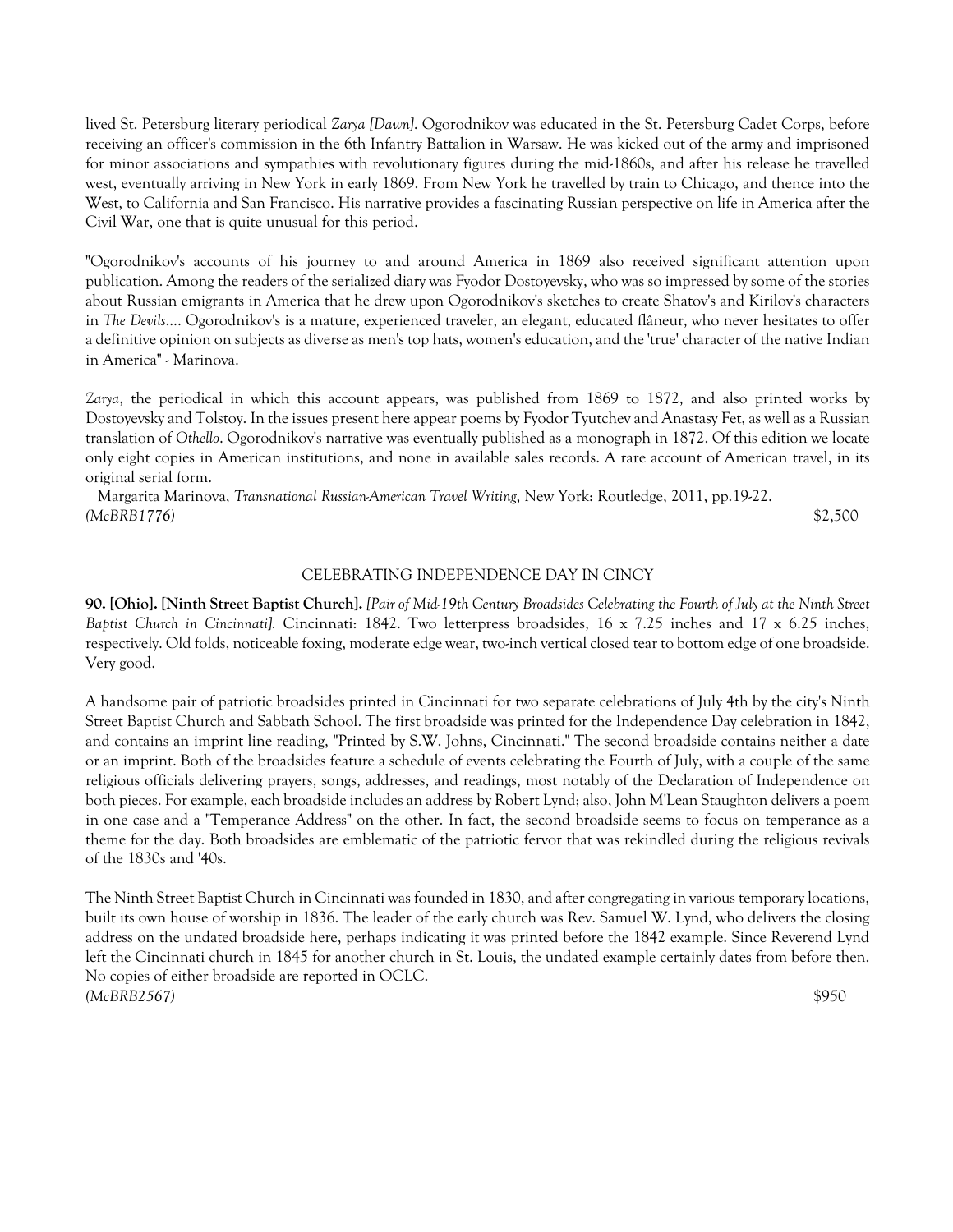#### OKLAHOMA LAND FRAUD

**91. [Oklahoma].** *Special Map of Latimer County, Okla. [with additional plat map].* McAlester, Ok.: McAlester Real Estate Exchange, [ca. 1910s]. Two maps, 8.5 x 11 & 14 x 8.5 inches. Folded. Light wear and a couple of small chips at edges. Occasional dust soiling. A few contemporary manuscript and typed annotations. Very good.

A pair of ephemeral promotional maps from the McAlester Real Estate Exchange, offering a plot of 160 acres for sale in southern Latimer County, Oklahoma. One map delineates the plat of the entire county, with town, rivers, and railroads added, and is annotated to point out the location of the property. The second map contains a close-up of the specific township section, with the land in question shaded in yellow. At the foot of the map is a promotional text completed in type with supposedly recent appraisal values and sale prices. The advertisement promises, "Timbered upland in a section termed by our geologist as good probable oil and gas territory," with "a good growth of native grass" and "good pine and oak timber which can be sawn into lumber."

These claims, however, were almost entirely fraudulent. The McAlester Real Estate Exchange was established by Roy Van Tress soon after Oklahoma gained statehood, who promised to obtain for his customers the rights to Indian Lands being sold by the federal government sight-unseen and without requirements of occupation or homesteading. From headquarters in Cincinnati and McAlester, as well as from mobile railcar offices, salesmen of the firm offered land that they often had no right to sell or was devoid of the bounty of natural resources and rich soil promised in the present advertisements. Van Tress himself was dogged by investigation into his business, and was eventually convicted of fraud in 1919 but managed to escape jail time. We locate no other copies of promotional maps for this long-running and noted Oklahoma land fraud. *(McBRB2206)* \$850

## A VERY RARE CHEROKEE HYMNAL

**92. [Oklahoma]. [Cherokee].** *Cherokee Hymns*. Marble City, Ok.: Dwight Mission Press, 1909. 12mo. 80,[6]pp. Original brown printed wrappers. Minor creasing and soiling to wrappers. Text uniformly toned. Very good.

A decidedly-rare pocket-sized hymnal issued by the Literature Department of the Woman's Board of Missions of the Presbyterian Church. The text prints 135 hymns in Cherokee with titles in English, and include such standards as "Come to Jesus" and "The Prodigal Son," along with Biblical Psalms, hymns for certain events or times of day, and more. The hymns conclude with a pair of "Temperance Songs." The hymns are followed by a short Index keying the titles of the songs in Cherokee to the page number where they appear. The Eberstadts referred to the work as "apparently unrecorded" in 1938, an apt description then and almost still true now. OCLC records just a single physical copy, at Amherst College, and there is a copy at AAS.

 Eberstadt 112:324. *(McBRB2556)* \$1,500

#### THE LIFE OF A SWEDISH CARPENTER ON AN OREGON INDIAN RESERVATION

**93. [Oregon]. Peterson, John.** *[Archive of Thirteen Pocket Diaries Belonging to Swedish Immigrant John E. Peterson, an Oregon Miller and Carpenter].* [Afton, Mn.; Various places in Oregon, including Dallas, Corvallis, Philomath, Portland, and the Siletz Reservation: 1866-1881]. Thirteen pocket diaries, approximately 250,000 words; plus small album with eleven family photographs. Most diaries in contemporary sheep, wallet-style bindings. One diary lacking covers and rather chewed at head of spine, affecting some text on final leaves. Otherwise, scattered wear to cover flaps and edges. Light toning and occasional staining internally. Accomplished in a fairly legible script throughout. About very good.

An extensive and cohesive set of thirteen manuscript diaries kept John Emanuel Peterson, a Swedish immigrant to the United States who lived through the Civil War with his family in Minnesota before leaving for Oregon in the late 1860s. The Petersons came to America in 1850, and lived and worked on a farm near Afton, Minnesota; Peterson's father, also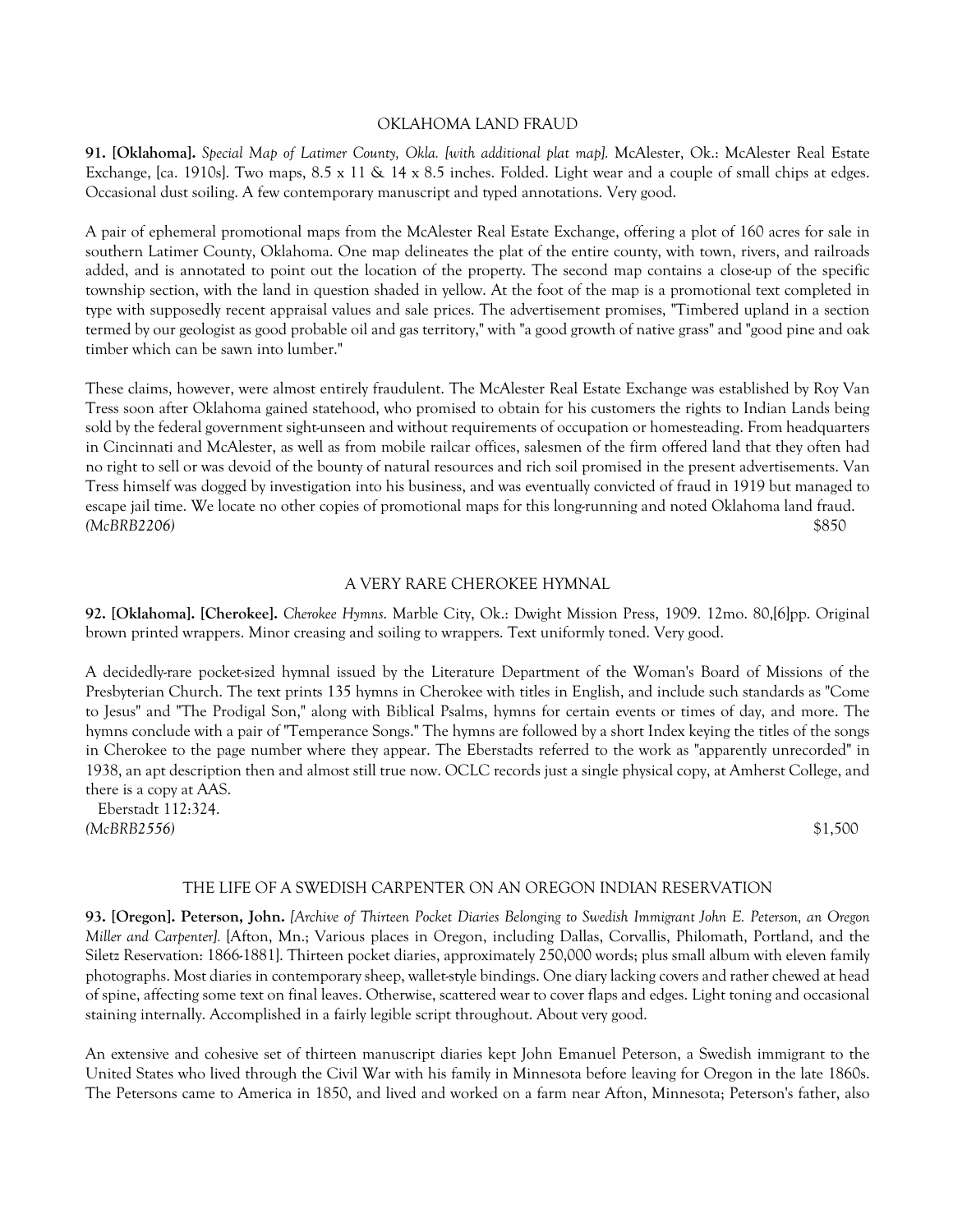named John, died in 1864 while serving in the Union army, while the younger John and his brother Victor were also Union soldiers. Throughout the diaries, Peterson records his daily labors, which were varied and included farming, carpentry, barn raising, milling, and lumbering, amongst other employments. He also records his social and family activities, such as local masonic meetings, singing in church and in informal groups, playing the violincello, and many local events and outings.

The bulk of the diaries (ten of thirteen) records the life of Peterson in Oregon from 1868 to 1881. There he was employed at the Siletz Indian Reservation full-time between October 1872 and April 1874, and again from September 1878 to July 1881, with additional intermittent stints there between those two principal periods. In the first several years of his residence in Oregon, Peterson operated and part-owned a saw mill in the Willamette Valley, southwest of Salem. The diaries are rigidly maintained, with a page-long entry for every day of the year; and thus, despite a couple of gaps in the run, the body of manuscript material is large, detailed, and coherent. In one of the earliest diaries, Peterson devises his own code, and portions of many entries throughout the diaries are written in this language. Perhaps he was correct to be concerned over his privacy, as a sardonic note from his second wife in one of the later diaries indicates that his entries were read by others.

Peterson's first diary here covers 1865 and begins by recording his last school days in Afton, on the Minnesota-Wisconsin border due east of the Twin Cities, before he sold himself as a substitute to join the Union army in February. He served five months with the 22nd Wisconsin, first as a hospital orderly at Camp Randall and then as a guard for Confederate prisoners held at the camp until he was discharged in July. He took up farming upon his return to Minnesota, and after his sister married Louis Shogren, he began to learn saw milling on a mill owned by the family of his brother-in-law. His diaries for the next two years continue to document his agricultural life on the St. Croix River, before he mentions having a conversation about Oregon with a neighbor in mid-1867. By the end of the year, Peterson had sold off his farming interests and begun to make plans to go West.

In February 1868, he bid farewell to his family and sweetheart, Mary Allen, and boarded a train to New York. From there, he bought passage in steerage to what he calls Nicaragua on a ship called the San Francisco, departing February 25. He crosses the isthmus of Panama overland, and obtained a place on the steamer Moses Taylor, which arrived in San Francisco on March 25th. After a week in the city, he found passage to Portland on April 1, whence he travelled down the Willamette River to Independence, Oregon. By April 19, he was working at the Enterprise Mill near Dallas, and he soon negotiated a deal to purchase a one-third share in the business, payable over the course of a year. For the next three years, Peterson plied his trade at the mill with his two partners, John Hellems and Peter Palmehn, during which time his sister and brother-inlaw also moved to Oregon to join him. At the end of each year, he keeps a meticulous log of his expenses and income, both personal and business (a consistent practice throughout the diaries).

The arrival of family seems to have provided impetus to Peterson to sell his interest in the mill, and in March 1872, they briefly moved to Corvallis where he took work as a carpenter, before Peterson followed his sister's family again to the Siletz Indian Reservation in July, where he was offered a job by famed Oregon pioneer Joel Palmer, who had become a state Indian Agent. Both Peterson and his brother-in-law were hired on the reservation as carpenters (Shogren specifically as a wagon maker), but the pair spent much of their time doing all manner of necessary jobs, such as building houses, butchering animals, milling grain, maintaining fences, and making coffins, just to list a few. Peterson relates not only his own quotidian activities, but also significant events on the reservation (he specifically mentions a large tribal council and later the resignation of Palmer), and his interactions with the Native American inhabitants, whom he seems to have often employed in his larger tasks.

Peterson's Minnesota sweetheart, Mary, joined him in Oregon in early 1873 and they were married in June of that year; however, the premature birth of their son, Victor, in January 1874, and Mary's prolonged illness following the early birth, led to a lengthy period of turmoil. Having to care for his wife and infant at home, Peterson lost his job on the reservation in March 1874 and moved his family back to Corvallis, where he could take odd jobs with local businesses. After a year of illness, Mary died in March 1875; following her death, Peterson returned to the Siletz Reservation to visit his family and to extract a promise of work from the new Indian Agent, J.H. Fairchild. He remained on the reservation to repair some of the old mills and to complete repairs of Fairchild's house; at the end of the year, he decided to partner with Fairchild and Shogren on their own private sawmill enterprise near Oneatta, on the Pacific Coast.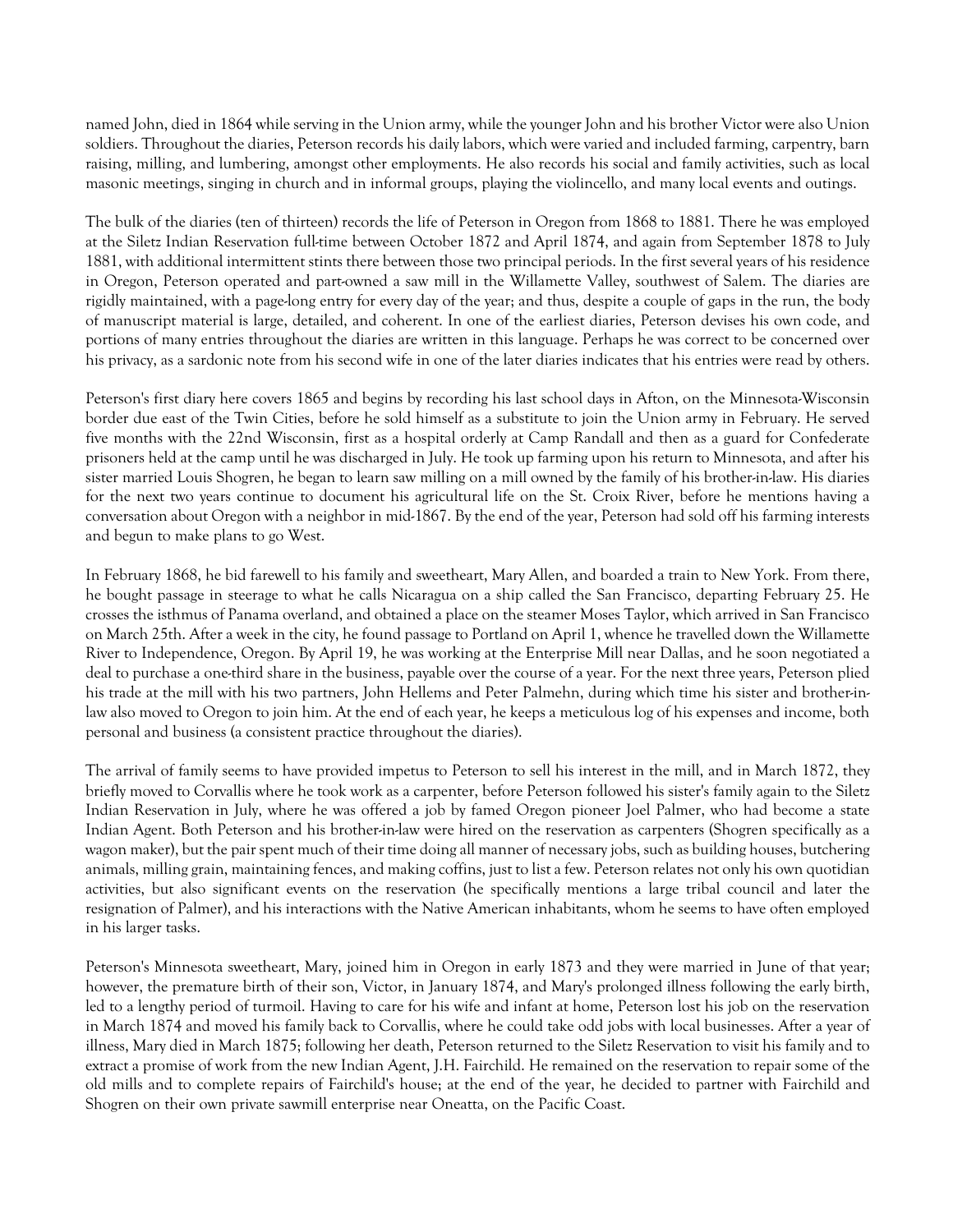The next two years are spent struggling with the operation and logistics of the business. Peterson and his partners traveled between Oregon and San Francisco while failing to find a steady market for their lumber. When the mill finally went bankrupt in early 1877, Peterson had taken up residence in San Francisco and was again doing day labor and construction to make ends meet. While there, he met his second wife, Christina, with whom he and his son returned to Oregon by 1878, where he worked in Portland and Philomath while waiting for another job opening on the reservation. In September, he was offered an official carpentry job paying \$150 per quarter and was tasked with repairing reservation buildings, continuing the construction of grist and saw mills on the site, and the building of a new boarding school. Over the next three years, he worked at several additional projects as well, including the construction of residential homes and a new store. One of the principal reasons for Peterson's intermittent employment at the reservation was an inconsistent and unreliable budget, and by July 1881, resources for the maintenance and expansion of the facilities were reduced to the point that his job was finally and irrevocably cut. He and his family moved to Newport, on Yaquina Bay near the site of his failed saw mill at Oneatta, where he is once more working as a carpenter-for-hire when the diary entries end in October 1881.

Several additional pieces of material are also present in the collection. The most significant is an 1868 diary kept my Mary Allen, which Peterson mentions reading upon her death in 1875. There is also a small photo album, compiled later by one of Peterson's descendants, which contains images of Peterson and Mary Allen, as well as a 1901 account diary of Peterson's son Victor and a 1933 daily diary of his grandson Robert. Overall, a significant manuscript account and an outstanding resource for the study of immigrant life in Oregon after the Civil War. *(McBRB3001)* \$16,500

## RARE DRAMA CELEBRATING MEXICAN INDEPENDENCE

**94. Ortega, Francisco Luis.** *Mexico Libre. Melodrama Heroico en un Acto.* Mexico City: En la Imprenta de D. Celestino de la Torre, 1821. 23,[1]pp. Disbound. Small quarto. Minor marginal staining at edges. Scattered light foxing. Very good plus.

A scarce one-act play by Francisco Luis Ortega, written in celebration of Mexico's independence from Spain and dedicated to Iturbide. In this verse melodrama, the allegorical character list includes Libertad, Despotismo, Discordia, and Fanatismo, accompanied by a Chorus of the Mexican people; Athena, Mercury, and Mars also make appearances. The work itself is an expression of joy and relief at the conclusion of the War of Independence, as well as of hope and longing for a prosperous, peaceful future. The play premiered in El Coliseo de México on October 27, 1821, with music by José Maria Bustamante. Ortega is often ranked as one of the most important playwrights in Mexico during the early-19th century. Rare, we locate copies only at Yale and the British Library. *(McBRB2236)* \$1,500

## COLLECTING INCOME TAX IN PENNSYLVANIA TO PAY FOR THE CIVIL WAR

**95. [Pennsylvania]. [Internal Revenue]. Scott, H. Lawrence.** *United States. Internal Revenue. Notice Is Hereby Given, That Duties and Taxes Under the Excise Tax Law of the United States, Have Become Due and Payable, and That the Collector Will Attend in the County of Wyoming, at the Time and Places Hereinafter Mentioned... [caption title and first lines of text].* Towanda, Pa.: December 24, 1862. Broadside, 17.75 x 12 inches. Old folds, minor offsetting, scattered foxing. Very good.

An apparently unrecorded and important broadside issued by the Pennsylvania state government during the Civil War, laying out measures for the collection of excise taxes by the newly constituted Internal Revenue Service. The Revenue Act of 1862, passed by Congress and signed into law by Abraham Lincoln, established the Commissioner of Internal Revenue, provided for the levying of excise taxes on everyday goods and services, and adjusted the income tax rates made under the same act of the previous year. It is the second of the act's three main tenets that the present broadside addresses.

Here, H. Lawrence Scott, the tax collector for the 13th District of Pennsylvania in Wyoming County announces that the excise taxes for 1862 are now due. He offers two times and locations for remitting the taxes in late January 1863 (Maynard's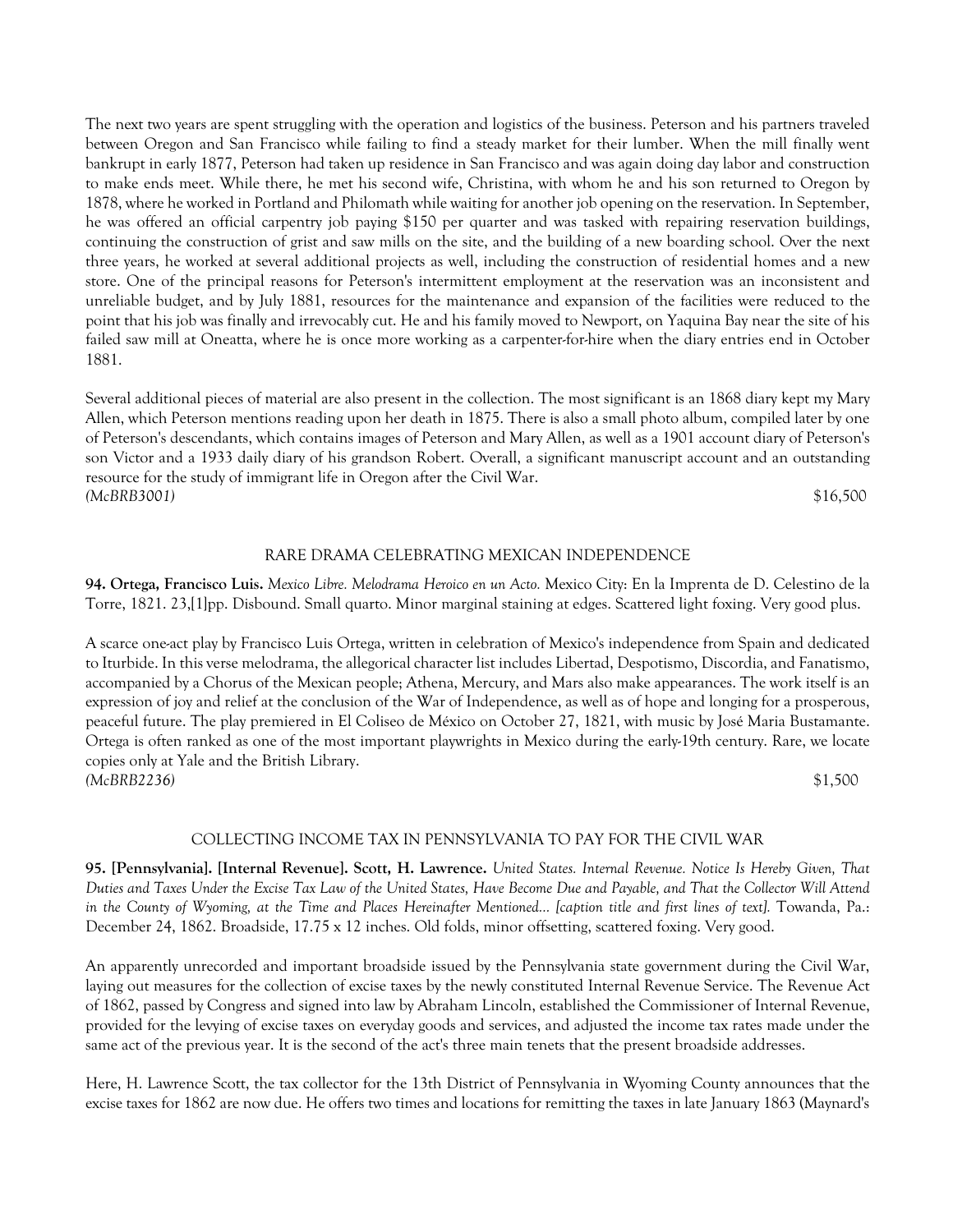Hotel in Tunkhannock and the Central Hotel in Sterlingville) and notifies potential delinquents that a 10% penalty will be added to their tax bill should they not pay it on time. Further, Scott stipulates that payment can be made in "Government funds, good DRAFTS, payable in New York or Philadelphia - par funds - or the common currency of the country by allowing the discount." The broadside is signed in print by Scott at the "Collector's Office, Towanda, Pa., Dec. 24, 1862." The top of the broadside is emblazoned with a patriotic woodcut of a perched bald eagle holding a banner in his beak reading, "E Pluribus Unum."

"On July 1, 1862, President Lincoln signed the second revenue measure of the Civil War into law. This law levied internal taxes and established a permanent internal tax system.... The roots of IRS go back to the Civil War when President Lincoln and Congress, in 1862, created the position of commissioner of Internal Revenue and enacted an income tax to pay war expenses. The income tax was repealed 10 years later. Congress revived the income tax in 1894, but the Supreme Court ruled it unconstitutional the following year. In 1913, Wyoming ratified the 16th Amendment, providing the three-quarter majority of states necessary to amend the Constitution. The 16th Amendment gave Congress the authority to enact an income tax" - irs.gov.

Likely a unique surviving example of this early artifact of the IRS - nobody's favorite government agency, but a necessary one for the Union's efforts during the Civil War. *(McBRB2233)* \$4,500

## IMPORTANT CUBAN DICTIONARY

**96. [Pichardo, Esteban].** *Diccionario Provincial de Voces Cubanas*. Matanzas: Imprenta de la Real Marina, 1836. 273,[2]pp. Contemporary dark green quarter calf and marbled boards, spine gilt. Spine ends and hinges rubbed, corners lightly worn; front hinge tender. Small paper flaw in title page, not affecting text. Light foxing to last few leaves, but generally clean internally. Very good.

First edition of this important dictionary of Cuban dialect. The author, Esteban Pichardo y Tapia (1799-1879) was a noted geographer, poet, and lexicographer. The present work, a "dictionary of Cuban voices", went through multiple editions in his lifetime and is considered the most important Cuban lexicographic work of the 19th century. He is also considered to be the "father" of both Cuban cartography and lexicography, and spent several decades of his life working on his Carta Geo-Hidro-Topográfica de la Isla de Cuba (1874-1875), which was the definitive cartographical work on Cuba for nearly a century.

Sabin and Pilling both note an anonymously published first edition of this work in 1832, no copies of which are located. We note, however, that the edition published in 1849 has been indicated as the "segunda edicion," likely rendering this the first edition and the 1832 reference a ghost. Rare in the marketplace and scarce institutionally. We note a handful of copies in OCLC.

 Sabin 17770, 62603 (ref). Pilling 2979a (ref). *(McBRB2344)* \$4,500

## POSADA AND POETRY

**97. Posada, Jose Guadalupe.** *Ha Llegado el Dia de Corpus, y Dia de Mucha Borrasca, en Que Todos los Chamacos Piden para Su Tarasca [caption title].* Mexico: Imprenta de A. Vanegas Arroyo, [ca. 1905]. Broadsheet, approximately 16 x 12 inches. Fading at edges where previously matted. Light wear at edges, with a couple of very short closed tears. Light toning. About very good.

Scarce broadside published by Arroyo that prints several verses in celebration of the Feast of Corpus Christi and the Tarasca parade, one of the several events and processions that is a part of the annual June celebration. Four distinct works – three on the recto and one on the verso -- enthusiastically imagine various aspects of the parade: eager children petitioning their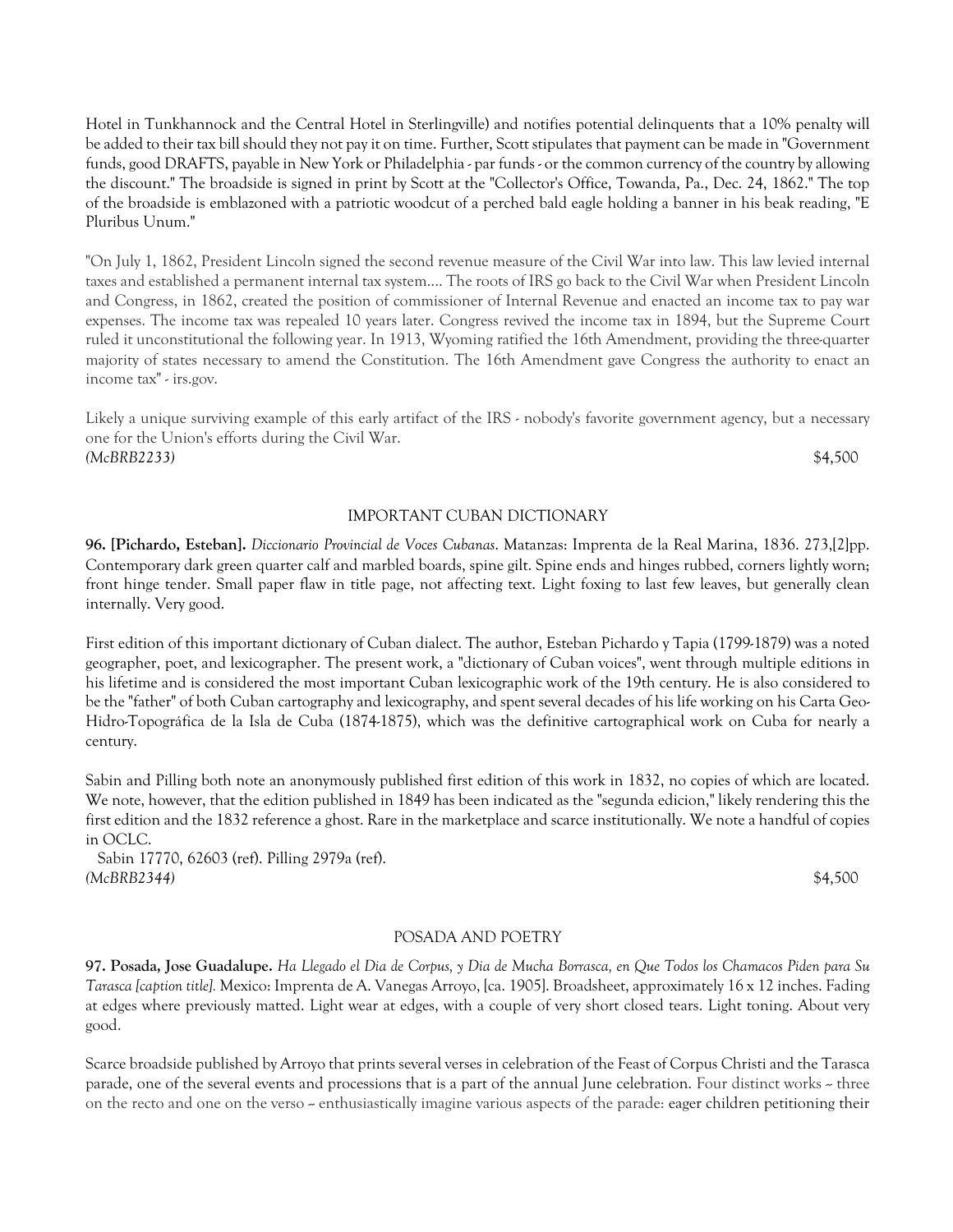parents to see the parade, a ball held after the procession, food and pulque sellers amongst the crowd, amongst other themes. The final, longest verse, printed on the verso, is a lengthy celebration of freedom for Cuba, presumably from one of the American occupations of the early-20th century. Several illustrations by Jose Guadalupe Posada adorn both sides of the broadsheet, and depict romantic and festive scenes that are loosely related to the subjects of the text. An unusual example of the Posada-Arroyo collaboration; we locate only two individually catalogued copies, at the Ibero-Amerikanisches Institut and the Art Institute of Chicago. *(McBRB2427)* \$750

## MEXICAN INDEPENDENCE DAY BROADSHEET, ILLUSTRATED BY POSADA

**98. Posada, Jose Guadalupe.** *¡Viva la Republica Mejicana! ¡Viva la Independencia! ¡Viva el Cura Hidalgo! / Los Rurales. Biografia y Origen de la Formacion de Estos Cuerpos... [caption titles].* Mexico City: Imprenta de Antonio Vanegas Arroyo, [ca. 1910]. Large broadsheet, approximately 23 x 15 inches. Previously folded. Light wear and a couple of small chips at edges. Some browning and dampstaining, heavier to lower half. Good plus.

A large and scarce broadsheet celebrating the centennial of Mexico's first Declaration of Independence, illustrated by Posada and published by Arroyo. The recto contains two large illustrations of armed men on horseback, and gives a brief history of the Rurales. "These troops had become Mexico's proudest police force under the Diaz administration.... He used the rurales as his primary weapon to combat rural crime, such as the banditry that plagued the roads outside all Mexico's major cities. In their charro uniforms, the rurales formed a spectacular parade each Independence Day"  $\sim$  Tyler. At the foot of this side of the sheet is a printing of the Mexican national anthem. The verso bears a large portrait of Father Miguel Hidalgo, the leader of Mexico's initial independence movement, which sprang up in 1810. Beneath is a text which is part encomium and part mythology of Hidalgo and his inspirational moment.

The present work is a concatenation of two broadsides, which contain the same illustrations but with differing texts and with some alterations in captioning and typography. We locate copies of those broadsides only at the Library of Congress and no examples of this broadsheet.

 Tyler, Posada's Mexico 148 & 149 (ref). *(McBRB2816)* \$1,500

## POSADA'S DON JUAN CALAVERA

**99. [Posada, Jose Guadalupe].** *La Calavera de Don Juan Tenorio [caption title].* Mexico City: Antonio Vanegas Arroyo, [ca. 1913]. Broadside, approximately 16 x 12 inches. A few small nicks at edges; short closed tear near upper left corner. Light toning and dust soiling. Very good.

A classic and scarce Posada calavera broadside that relates the famous tale of Don Juan and his battle with death. The Mexican version of the story was crystalized in the 1844 drama *Don Juan Tenorio* by José Zorilla, which was often performed on the Day of the Dead, and whose conclusion involves a dramatic duel and cemetery scene depicted in the present illustration. "The broadside shows a graveyard in which two skeletons are fencing each other, while another lies on the ground dead, and a fourth peeks from behind a tombstone. There are two small skulls, a small bird creature, and a small angel by a tomb used as decoration" - Library of Congress. The text is a versification of the confrontation between Don Juan and his rival, headlined by the derisive quip, "Aquí está don Juan Tenorio / De valor siempre notorio; / Pues aunque hoy es calavera / No lo babosea cualquiera." An essential example of the genre. *(McBRB2411)* \$1,500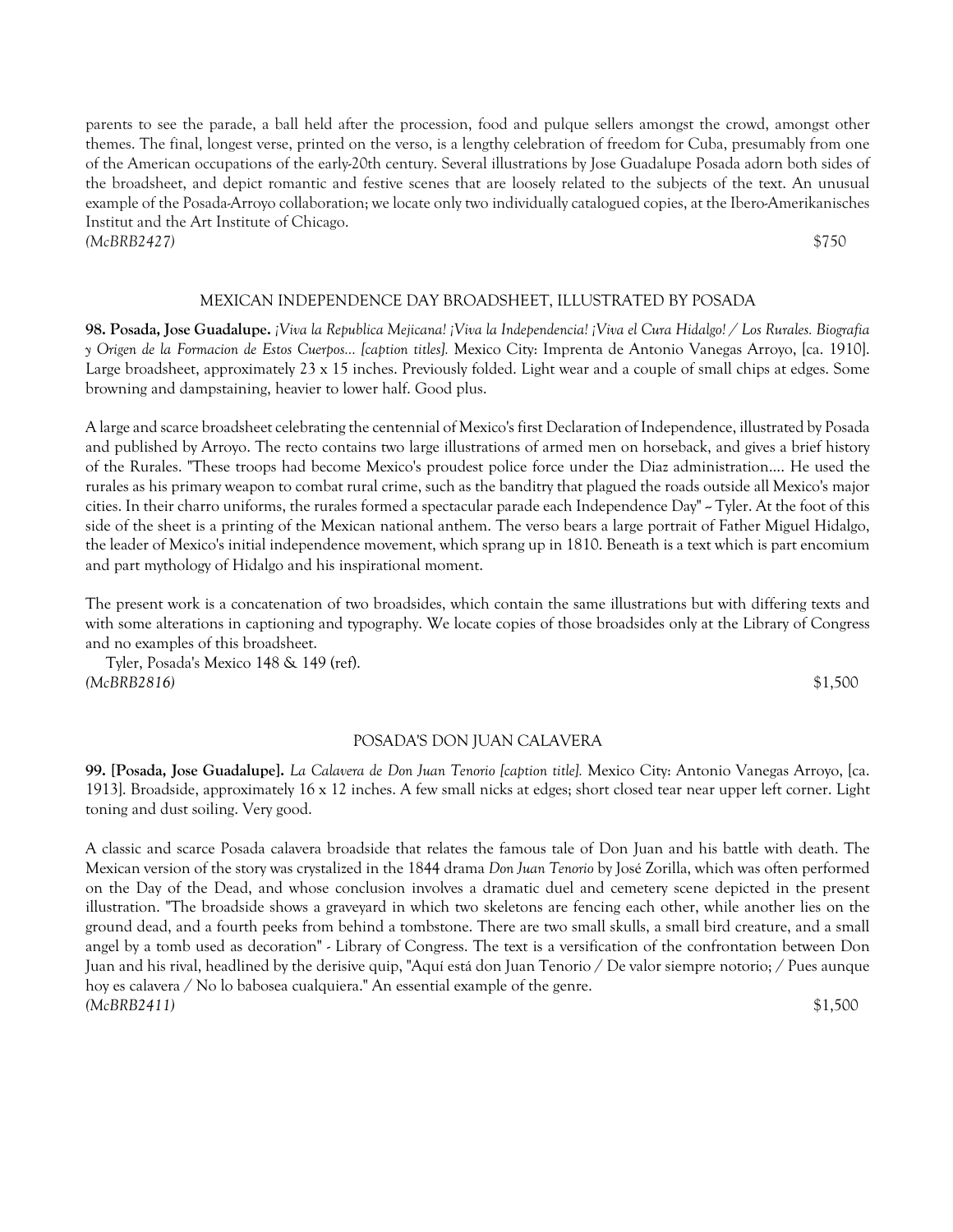## "LA MUERTE ES LA SOLA VERDAD"

**100. [Posada, Jose Guadalupe].** *Extra El Boletin. Aterradora Destruccion del Mundo. El Gran Juicio Universal [caption title].* Mexico City: El Boletin Folio broadside, approximately  $23.5 \times 15.75$  inches. Two small losses at right margin, not affecting text or images; a few additional short, closed tears at edges. Toned; a few small patches of dampstaining. About very good.

An apocalyptic broadside newspaper extra, published by Antonio Vanegas Arroyo for his periodical, El Boletin, his occasional Mexico City tabloid for "Crimenes y Escandalos Sensacionales." This extra, dated January 25, 1917, does so much relate news as provide a dramatic narrative of the end of world, complete with comets, fire, and brimstone. Five illustrations by Posada that depict wild scenes of panic and destruction as comets and lightning rain down accompany the text, which imagines the appearance of a giant comet that presages the imminent end of the world in which no one and nothing is saved (Todo en vano! Ninguno se salvara! Todos, todos sin excecion a ser carbones y cenizas"). An ephemeral and scarce survivor of pseudo-religious Mexican popular print from this period. *(McBRB2429)* \$850

## "THE EDUCATION OF THE PEOPLE IS ONE OF THE FIRST AND MOST IMPORTANT DUTIES OF GOVERNMENT...."

**101. [Reconstruction]. [Education].** *A Bill to Establish a System of National Education... [caption title].* Washington DC: February 2, 1871. 11,[1]pp. Self wrappers, sewn, two holes punched along left margin but pulled through, likely removed from a two-ring binder. Minor toning. Very good.

An interesting slip-bill printing of an effort by Reconstructionist Republicans to create universal education for all American children without regard to race, and for those "heretofore excluded" by establishing "national schools" organized into districts within each state. Under the provisions of this law, the Commissioner of Education would oversee national schools, provide them funding for school buildings and textbooks, and generally ensure that "there shall be opportunity afforded to every child dwelling therein between the ages of six and eighteen to attend school for at least six months in each year, subject to such regulations and restrictions as shall be necessary for the discipline of the schools." According to the bill, these national schools were tasked with instilling in "the minds of children and youth committed to their care and instruction, the principles of piety and justice, and a sacred regard for the truth, love of their country, of liberty, humanity, and universal benevolence, sobriety, industry and frugality, chastity, moderation, and temperance, and those other virtues which are the ornaments of human society and the basis upon which a republican constitution is founded...."

The bill was sponsored by Congressman George Hoar of Massachusetts, whose Republican Party sought to maintain relevance and power by repositioning their successful antislavery efforts before, during, and after the Civil War into support for the country's increasing diversity and attempting to assist a more inclusive American polity during Reconstruction. These Republican attempts spurred an acrimonious debate for decades to come about the role of the federal government in education, a debate that still rages today. The present bill ultimately failed, as did any real effort at national school administration by the federal government at any point since. No copies in OCLC. *(McBRB3103)* \$1,250

## "CLASSIC ACCOUNT OF THE FRENCH & INDIAN WAR" – REESE

**102. Rogers, Robert.** *Journals of Major Robert Rogers: Containing an Account of the Several Excursions He Made Under the Generals Who Commanded Upon the Continent of North America, During the Late War*... London: Printed for the Author, and Sold by J. Millan, 1765. viii,236,[4]pp. Contemporary speckled calf boards, tastefully rebacked with hinges and spine ends reinforced. Edges and corners worn, light scuffing to boards. Light, even tanning and an occasional faint fox mark. About very good.

"A classic account of the French and Indian War. Rogers acted as a scout for the 1755 expedition against Crown Point, and in 1756 became captain of an independent company of Rangers. He made scores of raids against the French in New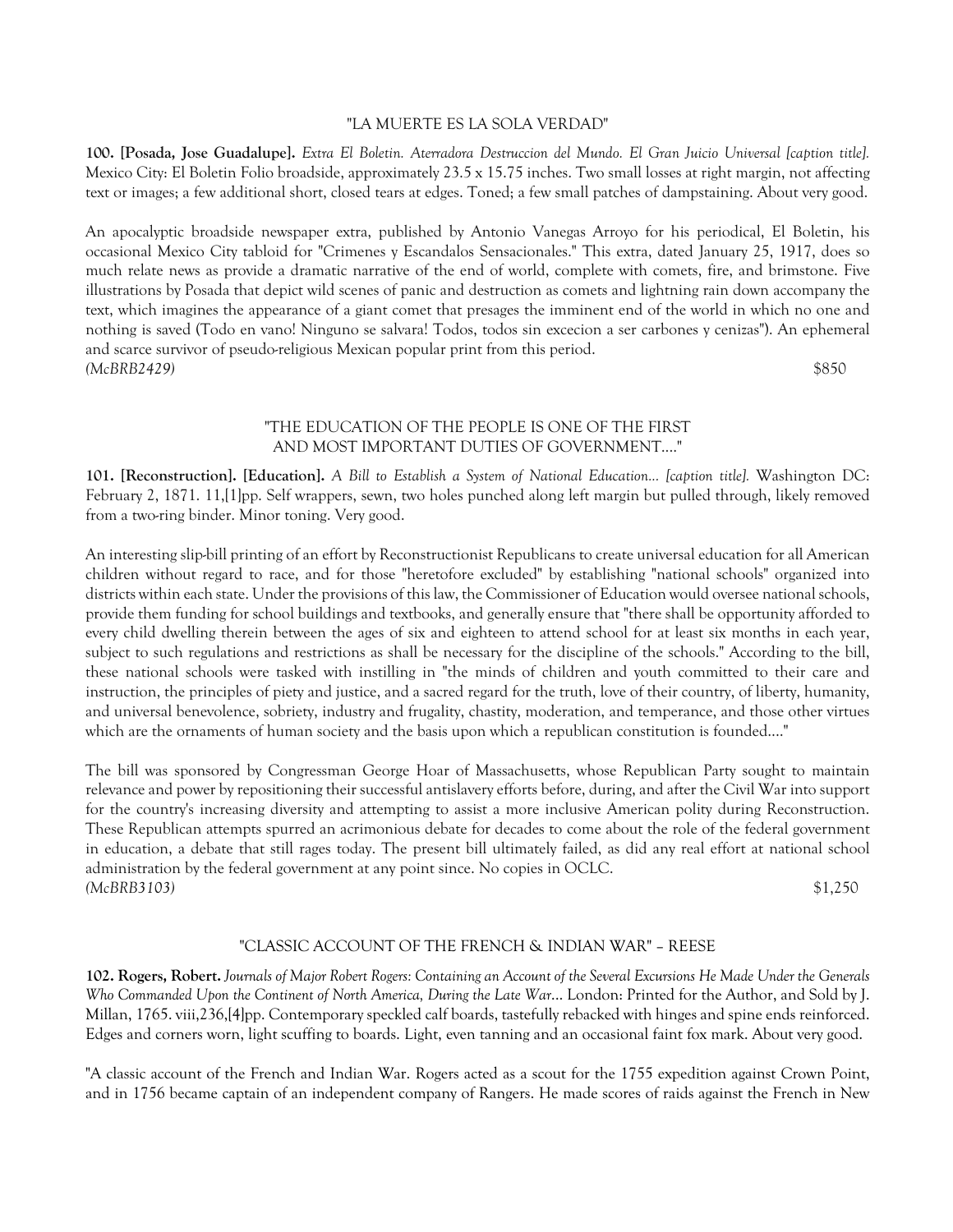York, Ohio, and Pennsylvania, going as far west as the shores of Lake Huron. His exploits, detailed in this book, made him the most romantic and famous figure of the war in America. The book has served as the basis for much romantic fiction, most notably Kenneth Roberts' Northwest Passage. Rogers went on to briefly lead British rangers at the outset of the Revolution, raising recruits to fight against the American rebels" - Reese & Osborn.

"Published when Rogers was only 34 years old, this is one of the basic sources for the French and Indian War. It begins on September 24, 1755, with an account of a scouting expedition on Lake George and ends on February 14, 1761 when Rogers arrived in New York after having received the surrender of the French at Detroit late in 1760. In the meantime he had been with Amherst at Crown Point in 1757, with Abercrombie at Ticonderoga in 1758, and had been a participant in the campaign around Montreal in 1760. A second volume of the Journal was proposed, but never issued" - Streeter.

 Reese & Osborn, Struggle for North America 66. Bell R296. Clark II:58. ESTC T117607. Graff 3555. Field 1315. Howes R419, "b." Lande 760. Sabin 72725. Streeter Sale 1029. Thomson 996. TPL 393. Vail 563. *(McBRB2251)* \$9,750

#### SCARCE AMERICAN SPANISH READER

**103. Sales, Francisco**. *Colmena Española; o, Piezas Escogidas de Varios Autores Españoles, Morles, Instructivas, y Divertidas*. Boston: Munroe y Francis, 1825. 216pp. 18mo. Contemporary sheep, spine gilt with leather label. Hinges cracked, spine ends chipped, boards lightly worn. Contemporary bookplate on front pastedown. Text lightly but evenly toned. About very good.

First edition of this pocket-sized Spanish reader composed by Francisco Sales, and instructor of Spanish and French at Harvard. Sales has edited this selection of the great Spanish writers "con la varia significacion en ingles de las particulares, voces y frases idiomaticas al pie de cada pieza, y en el indice general; todo acentuado con el mayor ciudado al uso de los principiantes." The latter clause indicates that he has included accents on the emphasized syllable of each word, even if such accents are usually absent in written Spanish. Among the authors excerpted here are Cadalso, Antonio Solis, Lope de Vega, Cervantes, Luis de Granada, Lopez de Gomara, Gracian, and Feijoo. Understandably scarce due to size and use, and quite an unusual production in the first place.

 Shoemaker 22193. *(McBRB2488)* \$850

## EXCELLENT COPY OF THE SMITH CAPTIVITY

**104. Smith, James.** *An Account of the Remarkable Occurrences in the Life and Travels of Colonel James Smith...During His Captivity with the Indians in the Years 1755, '56, '57, '58, & '59...* Philadelphia: J. Grigg, 1831. 162pp. 12mo. Original printed boards, expertly rebacked to style in quarter roan, spine gilt lettered. Light dust soiling and rubbing to boards, light wear at corners and edges. Small numerical ink stamp at foot of first text leaf recto. Light tanning and foxing. Very good plus.

The second edition, after the unobtainable first of 1799, of this important captivity narrative and account of the early western frontier of America by James Smith. "Smith's journal is one of the great personal narratives of western history. It is the most informative work by a frontiersman on Indian warfare in the Ohio country. The author was captured near Fort Duquesne in 1755, witnessed Braddock's defeat, and spent the next four years in Ohio and Michigan as an adopted Iroquois warrior. After escaping at Montreal, he served with Bouquet's Ohio expedition in 1764; explored south into Tennessee, 1766-67; and was a colonel of the Pennsylvania militia in the American Revolution. He served in the Pennsylvania legislature in 1776-7 and later became a prominent Kentucky lawmaker" - Nebenzahl.

At the time of publication of the present work, the first edition printed in Lexington, Kentucky, was already a great rarity, with the publisher of this edition stating in his introduction that, "It is presumed there is not now a dozen entire copies remaining... and it is believed the time has now arrived when a second edition, in more durable form, will be well received by the public." The second edition is quite scarce on the market in and of itself, with only three copies appearing in auction records for the past seventy-five years.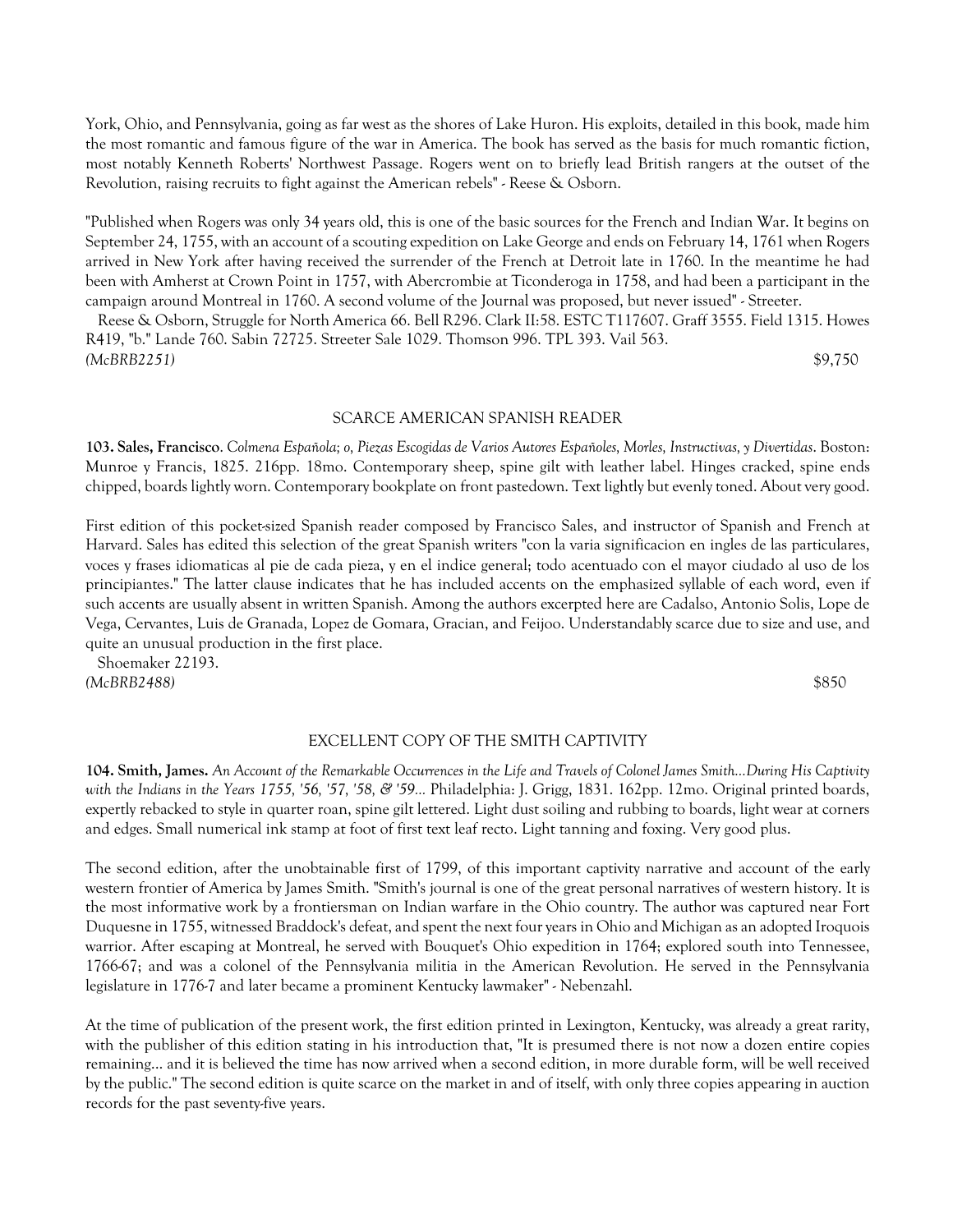"One of the most historically valuable of captivities" - Vail. "One of the imperial books on the early Ohio valley" - Howes. A handsome copy, in the excellent original printed boards.

 American Imprints 9211. Ayer, Indian Captivities 267. Decker 41:230. Eberstadt 136:305. Howes S606, "b." Nebenzahl 34:141. Sabin 82764. Thomson 1056. Vail 1216 (note). *(McBRB1298)* \$4,500

## UNIQUE PHOTOGRAPHIC RECORD IN THE AFTERMATH OF THE SPANISH-AMERICAN WAR

**105. [Spanish-American War]. [202nd New York Volunteer Regiment].** *[Annotated Photograph Album Documenting the 202nd New York Volunteers in Cuba During the Spanish American War, Most Likely Assembled by an American Military Doctor].*  [Mostly various locations in Cuba, including Havana, Mariel, and Guanajay]: 1898. [18] leaves, illustrated with seventy-one black-and-white photographs, most around 6.5 x 4.25 inches or slightly smaller, and two larger group shots, each about 6 x 8 inches, all with manuscript captions beside the pictures, often including the date the image was taken. Contemporary three-quarter leather and black cloth photograph album, formerly string tied (string present), but now with most leaves loose between the covers. Spine repaired with duct tape and cello tape on inner hinges, noticeable chipping to leather portions, moderate soiling. One leaf repaired with clear medical tape, general minor soiling and foxing to contents, but images overall very nice. About very good.

An extraordinary annotated photograph album depicting a diverse selection of notables and settings in Cuba during the Spanish American War. The album begins with a handful of stateside training pictures, including one shot of Camp Black on Long Island, one image of Camp Meade, and one featuring Camp Haskell in Athens, Georgia before concentrating on Cuba, beginning with Morro Castle in Havana on December 9, 1898. Other notable locations pictured here include the Captain General's Palace, a Havana cemetery, the Punta Battery, the Hotel Inglaterra, a "Quarantine Station" and numerous other structures in or near Mariel, the Calzada Guanajay on the road to Mariel, the "Block House at entrance to Camp Barrett Guanajay," separate shots of the Spanish and Cuban barracks, the area's civil hospital, Cafe Niagara, the plaza, a store, a "Native Hut," and a tobacco storehouse at Guanajay, among others.

Several of the photographs picture notable officers or groups of military figures, most of them while in Cuba in 1898. These include Colonel Stephen Y. Seyburn (the military governor of Guanajay), Surgeon Major Daniel S. Burr, Assistant Surgeon Lieutenant Marshall Clinton, Captain Waller Randall, Assistant Surgeon Lieutenant William Alden, and individual shots of over a half dozen others. Two of the last three images in the album feature group shots of the sergeant majors and first sergeants of the 202nd New York Volunteers and all officers and men of the 202nd "who were members of 74th Reg...," respectively. The man in the final image, affixed to the inside rear cover, resembles Teddy Roosevelt, but is likely a different burly, mustachioed officer, likely serving with the 202nd New York Volunteers.

Among the other insightful images here are also street scenes in Havana, an image of four American soldiers holding skulls while standing atop a hill of skeletons in Havana, four shots of a sunken Spanish transport ship called the Alphonso XII, landscape and street views of Guanajay, a group photo of children at Guanajay captioned "Reconcentrados," another group shot of the "Ladies of Guanajay," separate shots of the funeral and the grave for "Private Clooney" at Guanajay, a tobacco field and banana trees at Guanajay, and others. The most impactful image in the album shows an emaciated young naked child, captioned "Young reconcentrado - starved - cared for by men [of the] 202 N.Y."

Given the nature of most of the photographs - several picturing military doctors, several featuring the quarantine station, the image of the starved young man, and more - it is quite likely the compiler was a military doctor or was serving with the medical company of the regiment. According to the website of the New York State Military Museum and Veterans Research Center: "Soon after the regiment arrived at Guanajay, Cuba, Colonel Seyburn was appointed military governor of the district, and in addition to routine camp life the American flag was raised with appropriate ceremony over the towns in the district, outposts were maintained, starving poor rationed, hospitals rehabilitated, sanitation of the towns supervised, roads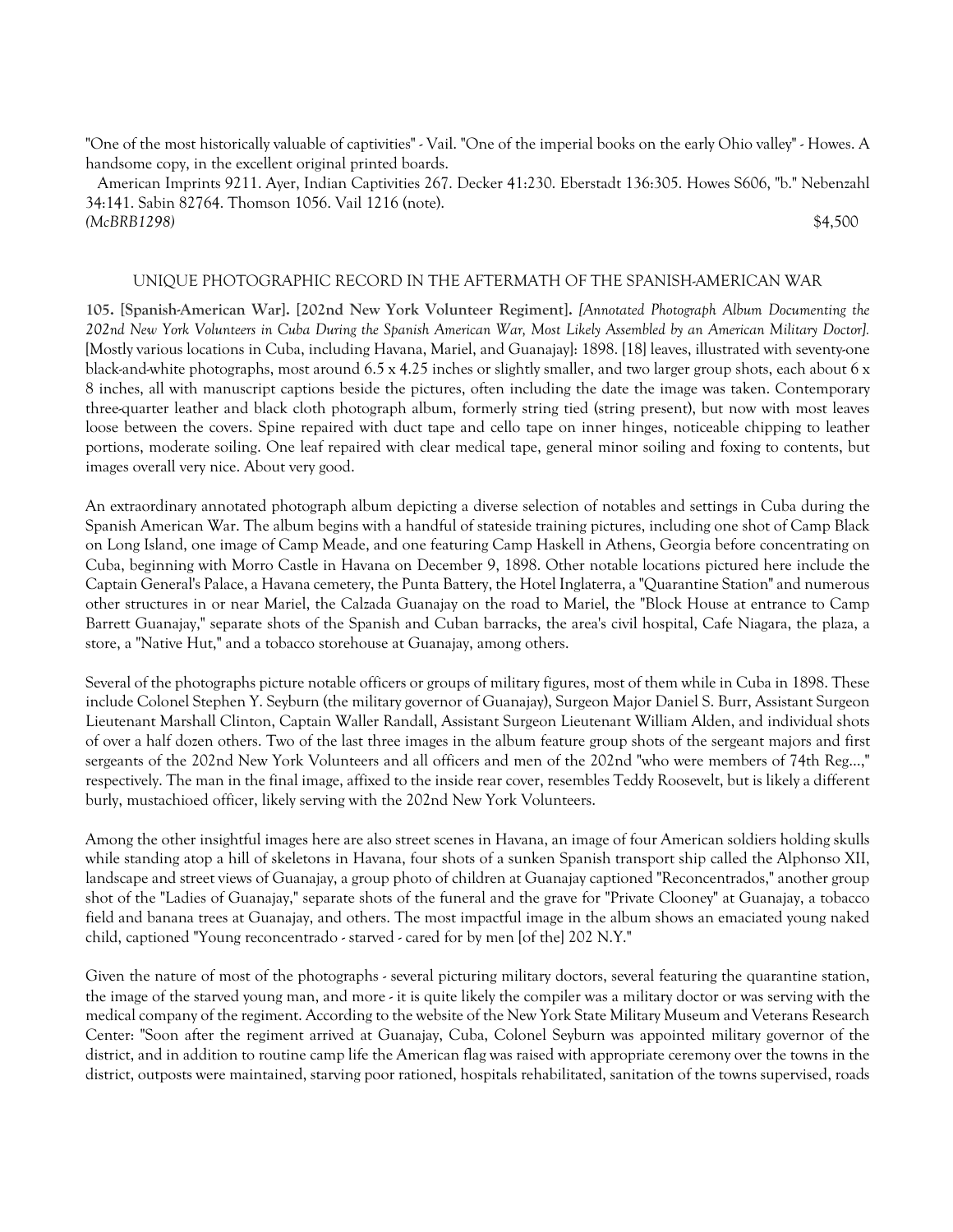and bridges reconstructed, public property inventoried, plans and specifications of public buildings, including forts, block houses, etc., made, telegraph lines constructed, postal routes opened, etc., etc."

A unique collection of images capturing an important moment in the immediate aftermath of the Spanish American War from a region not normally documented during this period. *(McBRB2707)* \$4,250

#### LETTERS OF A SPANISH-AMERICAN WAR NAVY SURGEON

**106. [Spanish-American War]. Wilson, Henry D.** *[Collection of Letters and Photographs Documenting the Military Experiences of Henry D. Wilson, an American Navy Passed Assistant Surgeon, Including a Collection of Photographs Taken During the Spanish-American War].* [Various locations onboard ship, and in Cuba and Puerto Rico: 1896-1900]. Nineteen autograph letters, signed, with original transmittal envelopes, plus thirty-one photographs and three real photo postcards. Letters with original mailing folds and light wear. Photographs and real photo postcards with minor edge wear and few lightly chipped, a handful of images with minor fading. Very good.

A collection of letters and photographs memorializing the military experiences of Henry D. Wilson, an American Navy surgeon serving before, during, and after the Spanish-American War. Military records indicate that Wilson entered the U.S. Navy as an Assistant Surgeon in 1892 and in 1895 became a Passed Assistant Surgeon, a title that indicated Wilson would become a ship's Surgeon as soon as a post became available. Most of the letters here were written home to Wilson's wife, Nellie in New Jersey, with two letters from his wife back to him. Wilson writes from various Navy ships docked at locations such as New Bedford, Massachusetts; Norfolk, Virginia; Buenos Aires, Argentina; Havana, Cuba; Chicago, Illinois; Kenosha, Wisconsin; and Mackinac Island and Harbor Springs, Michigan. He covers his activities as a stamp collector, medical issues onboard ship, duck hunting in Argentina, the couple's personal finances, playing golf, getting new glasses, the movements of his fellow military colleagues, and much more. At one point, he writes that he does not particularly care for most of the men under his care. One of Wilson's more interesting letters contains a description of a day spent in Chicago. Towards the end of his service time, upon arriving in Kenosha, Wilson and his ship are given the "freedom of the city" by the mayor. His wife's two letters to him, signed simply, "Wife" and both from December of 1896, contain mostly generic news of home activities and her health status. She writes briefly that she cannot go to New York because of the busy holiday crowds.

Even more interesting than Wilson's letters is the small but informative collection of photographs that accompany them. Most of the photographs capture scenes in Cuba and Puerto Rico during the Spanish-American War. Several of the photographs are captioned in the negative, and provide a flavor of the subjects and settings in Cuba and Puerto Rico. The captions read, "Red barn Caminera, Cuba," "Bluejackets ashore in Caminera, Cuba," "Water front Caminera, Cuba," "Street scene Guantanamo City, Cuba," "Venus Hotel Guantanamo Cuba," "Flat canteen & Vicinity Guantanamo Bay, Cuba," "Suburbs of Guantanamo City, Cuba," "Show time at rifle range Guantanamo Bay," "U.S.S. Utah coaling at Guantanamo Bay, Cuba," "Cuban Police," "Camp Robison, U.S.N. Camp Cale U.S.M.C. Culebra, P.R.," "Culebra P.R. & Vicinity," "Warf & Seine Bay Culebra, P.R.," and "Battle Fleet at Culebra, P.R." There are also several shipboard shots, some of which are captioned, such as "Wrestlers of the U.S.S. Utah," "Boxers of U.S.S. Utah," "Bag inspection Eng. Force," "Giving honors to the Admiral," and "Admiral inspecting 3rd Div." Three of the pictures depict shipwrecks of the Honda in California. The three real photo postcards feature the U.S.S. Utah at Miraflores Locks (two copies of the same image) and a "Barber Shop Culebra Island." *(McBRB1575)* \$1,750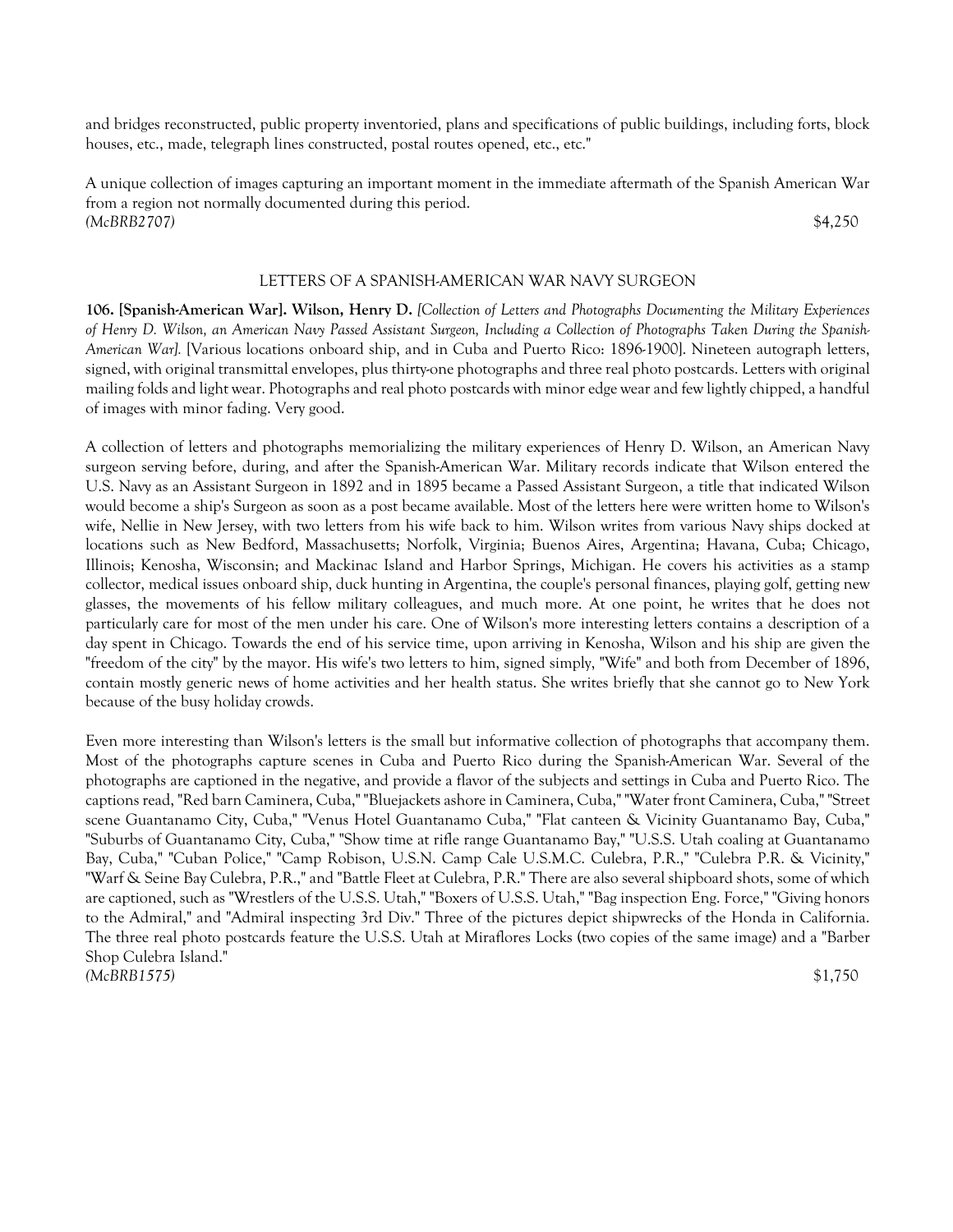#### SELLING AN UNPUBLISHED MAP OF MEXICO

**107. Staples, Steven McLellan.** *Prospecto para la Publicacion de un Mapa Jeneral de los Estados Unidos Mejicanos, Que Abrazara Ademas la Vista Meridional de la Catedral y un Plano de la Ciudad de Mejico, con los Nombres de sus Calles, &c. [caption title].* [New York: 1831]. [2]pp. on a bifolium. Yellow paper. Old folds, minor wear and soiling. Very good.

Prospectus for a large map of Mexico which was never published. The present work -- printed in Spanish in New York -describes the scope of the work, the author's experiences living in Mexico, and the terms of the subscription. The map is described as five feet seven inches long by four feet four inches, and large enough to be the biggest and most detailed map of the country, depicting rivers, mountains, cities, and more. In addition to the grandiose map, the author intended to publish a separate view of the Palacio Nacional de Mejico, a work worthy of a place "en la casa de todo Mejicano de proporciones." The map and view together cost \$15, while the map alone was to cost \$12 and the view alone \$5. The bottom half of the second page contains blank space to fill in subscribers (not filled in on this copy), making this prospectus not only an advertisement, but also a potential canvassing tool. Rare and ephemeral  $\sim$  we locate three copies in OCLC, at the American Antiquarian Society, the University of Michigan, and the University of Texas at Arlington. Another copy resides at New York Public Library. *(McBRB2467)* \$800

## SECOND MEXICAN EDITION

**108. Stowe, Harriet Beecher.** *La Cabaña del Tio Tomas. Novela Escrita en Ingles por Mistress Harriett Beecher Stome [sic].* Mexico City: 1886-1887. Two volumes. 456; 349pp. Small octavo. Half calf and blue cloth boards, tooled in blind. Corners lightly worn, bindings rubbed. Light foxing and soiling to text. Contemporary ownership inscription on title page of first volume. Paper flaw to two leaves in first volume (pp.215-218). Some light worming to second volume. Good plus.

Presumed second edition of this landmark work, first published in Mexico in 1853. The first Mexican edition is a rare work, published in both a single and two volume edition (no priority). We locate no copies of later 19th century editions in OCLC.

 Sabin 92614 (ref.). *(McBRB2723)* \$2,250

## *UNCLE TOM'S CABIN* FOR THE PORTUGUESE AUDIENCE

**109. Stowe, Harriet Beecher.** *A Cabana do Tio Thomaz ou A Vida dos Negros na America por Mistress Harriet Beecher Stowe.*  Lisboa: Typographia Urbanense, 1853. 271pp., text printed in two columns. Large octavo. Original wrapper bound into later quarter calf and marbled boards, gilt spine titles. Minor rubbing to edges. Moderate soiling to wrapper, previous ownership signature on title page with another previous ownership signature erased, blank outer margin of title page and introductory leaf renewed. scattered minor foxing to text. Very good.

The very rare second Portuguese edition of Harriet Beecher Stowe's seminal work, issued the same year as the first and one of a handful of translations produced in Portugal that year, with no priority as yet established. Other Portuguese translations included Francisco Ladislau Alvares de Andrada's effort in Paris and the anonymous Lisbon translation which began *A cabana do Pai Thomé*, both published the same year as the present work. Interestingly, this edition includes a two-page introduction by the publisher and translator, António Urbano Pereira de Castro, who was also known to have published political works and literature translated from French to Portuguese in the mid-19th century. Evidenced by the retained front wrapper in this copy, this translation was published by Urbano Pereira de Castro as part of a series called "Galeria Litteraria - Parte Romantica." The wrapper also indicates the work is the second edition; the first two editions seem to be equally rare.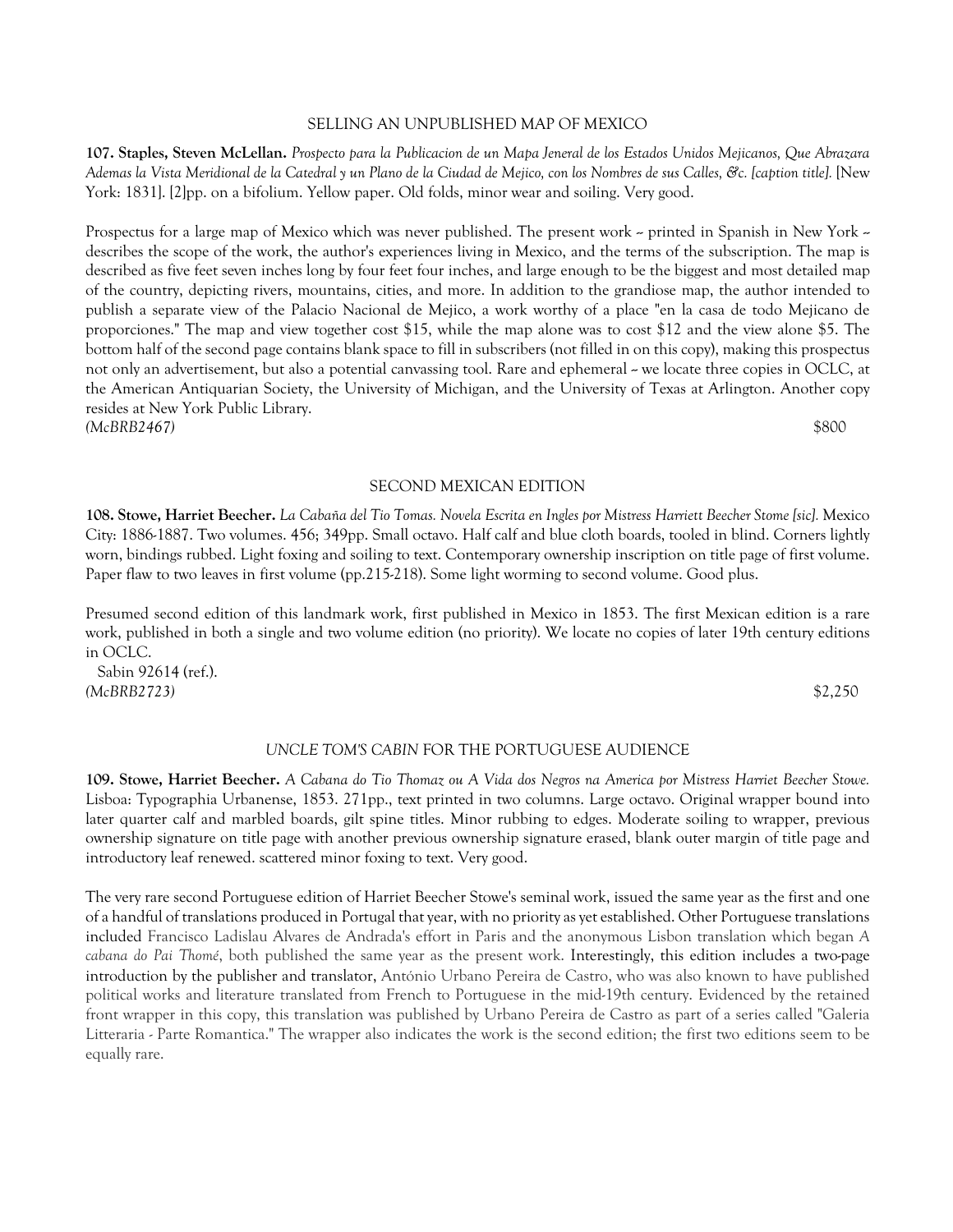Stowe's monumental novel of the American South was summed up perfectly in the publisher's note to a recent edition: "*Uncle Tom's Cabin* brought the evils of slavery to the consciences and hearts of the American people by its moving portrayal of slave experience. Harriet Beecher Stowe shows us in scenes of great dramatic power the human effects of a system in which slaves were property: the breakup of families, the struggles for freedom, and the horrors of plantation labour. She brings into fiction the different voices of the emerging American nation; the Southern slave-owning classes, Northern abolitionists, the sorrow songs and dialect of slaves, as well as the language of political debate and religious zeal. The novel was, and is, controversial and abrasive in its demand for change."

Rare, with only four copies in OCLC, at New York Public, the University of Chicago, the Ohio History Center, and the University of Virginia, being a mixture of first and second editions. One of only a handful of known copies of the Portuguese translation of the great American novel of the 19th century, published just a year after its first publication, and emblematic of its immediate worldwide appeal.

 Gonçalves Rodrigues, *A tradução em Portugal* 7526. *(McBRB2546)* \$1,250

## RECORDING ONE'S WANDERLUST: GERMAN IMMIGRATION TO TEXAS

**110. [Texas Immigration]. Frasch, Gustav.** *Liederbuch - von dem Algier'schen Liederschatz. [Letterbook, in German, Which Describes the Period Leading Up to Gustav Frasch's Immigration from Germany to Texas].* Hessigheim: 1850. [380]pp. in pen, interspersed with thirteen color printed illustrations. Small quarto. Contemporary half calf with marbled boards, pastedown manuscript title to front cover. Light wear to binding, some light toning and foxing to contents. Very good.

The present work is the original manuscript 'Liederbuch' (Songbook) compiled in 1850 by Gustav Frasch, then a 16-year old living in Hessigheim, Germany. Four years later Frasch immigrated to America, where he became one the leading residents of San Antonio during the second half of the 19th Century. The manuscript captures the sense of wanderlust that Frasch and many other young Germans felt during this period, longing to leave a predictable life in Germany for adventure and excitement in America. Frasch painstakingly copied out 455 songs and poems, many concerning diverse international subjects. His written text is interspersed with printed, colored illustrations, some featuring portraits of foreign adventurers, such as Captain James Cook and Napoleon Bonaparte. Taken altogether, the work is the product of an insatiably curious and adventurous spirit, harnessing the mentality of those who dared to make the voyage across the high seas to America.

Gustav Frasch (1834-1917) was one of the most prominent citizens of San Antonio during the second half of the 19th Century. He was born in Hessigheim, near Heilbronn, in Württemberg, Germany, the son of a successful merchant. He received a good education in local schools, and for four years apprenticed as a merchant. However, as the present Liederbuch proves, Frasch was a highly intelligent and restless young man who longed to escape the relatively comfortable, yet staid, existence of a small-town German trader for a life of adventure in a faraway land. Like thousands of his countrymen before, Frasch was attracted to America, and in 1854, he sailed across the Atlantic aboard the St. Nicholas, landing at New York. He remained there for a year before moving to Cincinnati, where he joined the U.S. Army. He joined Company K, Second Cavalry, then one of only three cavalry regiments in America. He was posted to Fort Belknap (today in Young County), Texas, and in 1856 made his first visit to San Antonio.

In 1860, Frasch was discharged from the army and settled at the German colony at Fredericksburg, Texas, where he married fellow German immigrant, Aliss Christina Schuessler. He took up ranching, but the Civil War suddenly interrupted his new endeavors. He soon found himself serving as a brigade quartermaster in the Confederate Army, stationed in Shreveport, Louisiana. In 1864, Frasch moved to San Antonio, where he worked as a Confederate administrator based in the Alamo. He also served as a lieutenant in the Third Texas Frontier Battalion, protecting frontier settlers from marauders, while also being elected Chief Justice of Gillespie County. After the war, he served as a military administrator in the U.S. Army based in San Antonio.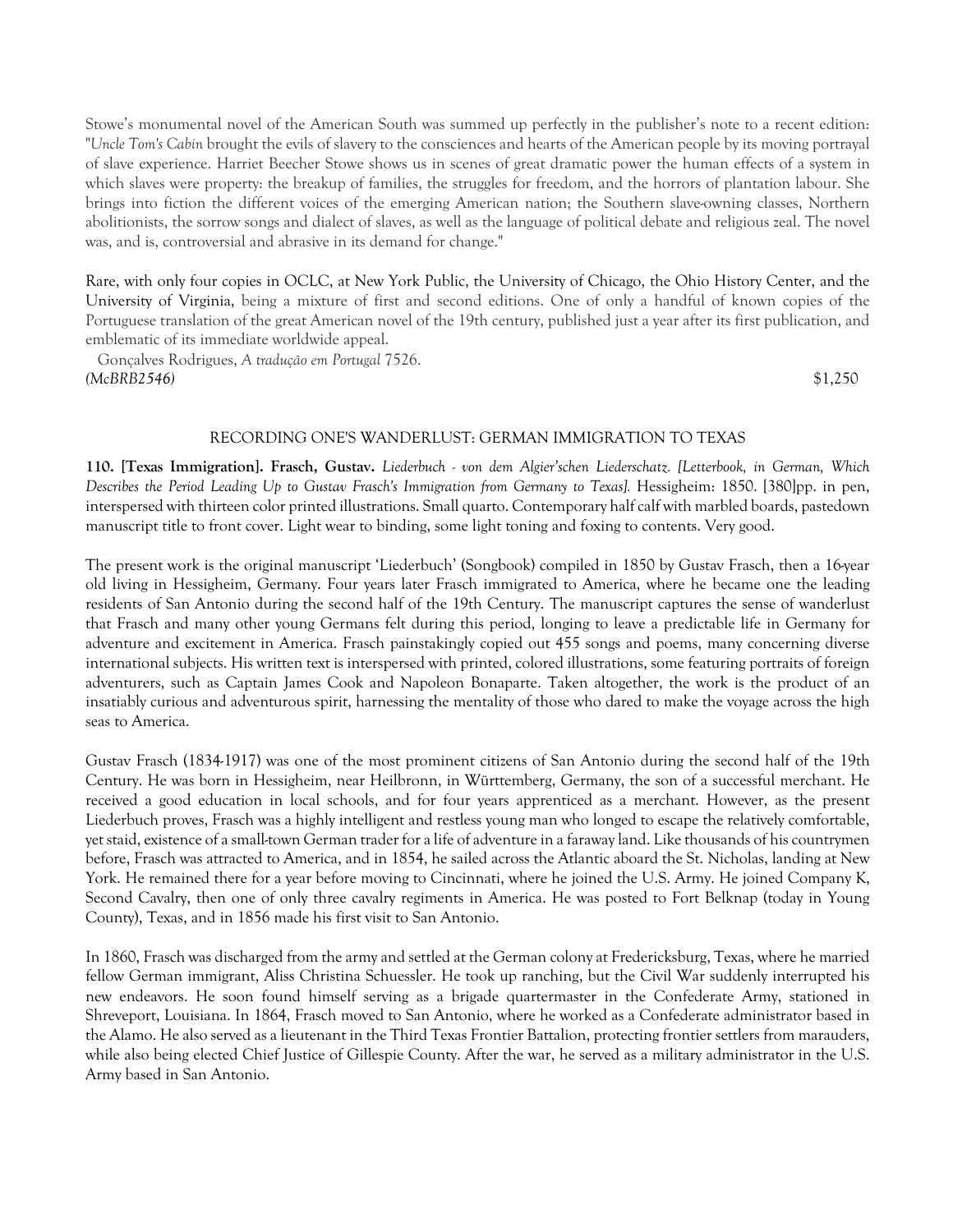In 1872, Frasch was elected city assessor of San Antonio, serving in that position for 23 years, until 1895. During his generation in the post -- which oversaw all property development across the city -- Frasch played a major role in the expansion of San Antonio which grew during his tenure from a town of 12,000 inhabitants to a metropolitan center of 65,000 residents. The present volume provides an interesting insight into the early background of this important and prominent Texan. *(McBRB2643)* \$2,500

## SCARCE CENTRAL TEXAS VIEWS

**111. [Texas].** *Souvenir of Georgetown, Texas. Photo-Gravures*. Brooklyn: The Albertype Company, [ca. 1900]. Title leaf plus sixteen full-page photo-gravure illustrations printed on rectos only. Oblong octavo. Original black card wrappers, string tied, front cover illustrated with a photo-gravure of Southwestern University, with "Georgetown, Texas" printed in yellow below the image. Minor edge wear. Occasional light foxing and thumb-soiling, mostly marginal. Very good.

A very rare Texas promotional item printed in Brooklyn but published by Richardson's Book Store in Georgetown, just north of Austin. Georgetown is most notably the home of Southwestern University, the oldest university in Texas, founded in 1873 (or 1840, according to supporters of the school). An image of the university decorates the cover of the present work, and four of the sixteen illustrations present here feature the school. Other notable illustrations picture the First Monday trade scene, the fire department, scenes on both the San Gabriel River and Katy Lake, Main Street, Brushy Street, the Odd Fellows Temple, the Masonic Temple, the courthouse, the public school building, and the Methodist Church. The images sometimes feature human subjects on horseback or driving wagons; as such, the work likely dates to around 1900, before wide proliferation of the automobile. OCLC lists just two copies of this rare promotional, at Baylor and the hometown school, Southwestern, albeit with a different publishing sponsor (Skaggs & Jackson). *(McBRB2913)* \$850

## PAIR OF ORIGINAL WORKS ON THE FAILED FRENCH COLONY IN SPANISH TEXAS

**112. [Texas]. L'Heritier, Louis François. Hartmann, Louis. Millard, Jean-Baptiste.** *Le Champ-d'Asile, Tableau Topographique et Historique de Texas, Contenant des Details sur le Sol, le Climat et les Productions de Cette Contree*... [bound with]: *Le Texas, ou Notice Historique sur le Champ d'Asile, Comprenant Tout Ce Qui S'est Passe Depuis la Formation Jusqu'a la Dissolution de Cette Colonie...* Paris: Ladvocat / Chez Beguin, 1819. viii,247,[10],135pp., plus a folding plan. Contemporary French tree calf, expertly rebacked, preserving original gilt leather spine label. Boards noticeably scuffed, with minor losses to boards, edges worn. Tiny wormtracks in lower right margin of a handful of leaves, not approaching text, a few scattered fox marks. Otherwise, a remarkably clean copy. Very good.

Two of the rare original French accounts recounting the failed attempt by Napoleonic exiles to establish a colony in Texas in 1817, bound together. Champ D'Asile, or Camp Asylum, was located somewhere along the Trinity River, perhaps thirty miles inland from the Gulf of Mexico, but its exact location is still unknown. It was settled by disenchanted soldiers of the French Grand Army in 1817. The group was divided into two sections, and led by Generals Lallemand and Rigaud. Upon hearing of the encroaching French settlement, Mexican residents complained to Spanish authorities, who then set out to confront the French intruders. Before the Spanish could get there, the French military exiles burned the whole settlement down, and fled to Galveston, then Louisiana, where they were saved from starvation by Jean Lafitte. Their story was memorialized in three contemporary accounts, all three published in Paris in 1819, two of which are bound together here.

The first work present here is the first edition, first issue of L'Heritier's Le Champ-d'Asile, Tableau Topographique et Historique de Texas..., with eight preliminary pages. As Decker described it, the work contains a "description of Texas with details on the soil, climate and productions, and authentic documents on the organization of the colony of French refugees, notices of the founders, public acts, social conditions of the colony, etc." Streeter calls the book "a fanciful and idealized account of the Champ d'Asile," adding that about half the text comprises "mostly an account of Texas...perhaps the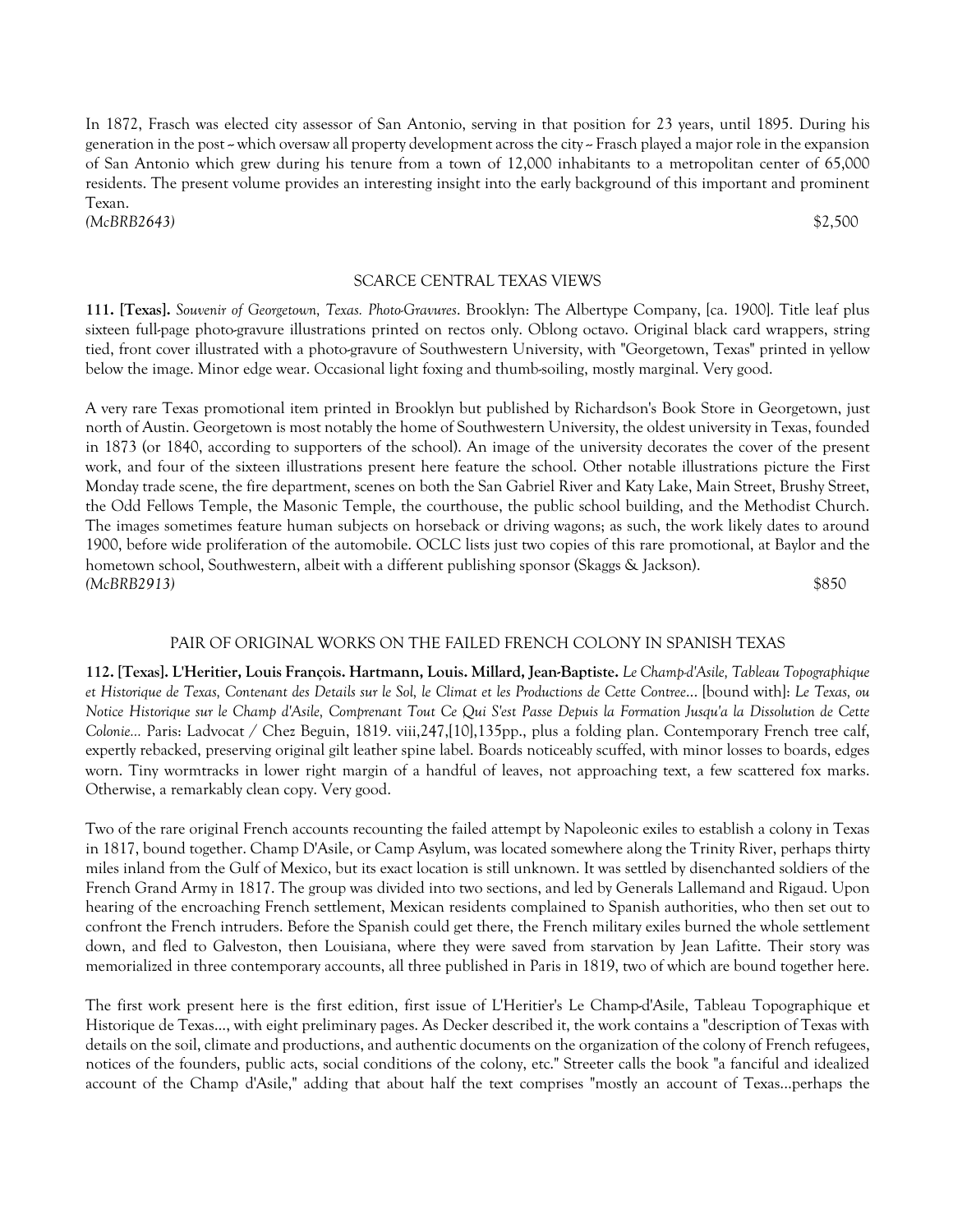lengthiest to its date in book form...." The author, Louis François L'Heritier was a French soldier, author, and editor of liberal journals.

The second work is even more important and well regarded than the work described above. Hartmann & Millard's Le Texas was hailed by Thomas W. Streeter as "an indispensable source and by far the best of the group" of works about Champ D'Asile. Concurring with Streeter was legendary Texas bookseller John Jenkins, who called the work "the best contemporary account of the ill-fated colony of Napoleonic refugees in Texas." The work consists mainly of two diaries written by Louis Hartmann and Jean-Baptiste Millard which give an account of the founding of the colony, as well as the life there. The work contains a list of colonists and General Lallemand's Mainfesto, but does not include the code of laws present in L'Heritier's work. Taken together, these two works provide a much fuller account of Camp Asylum than either of the works does separately.

The folding plan in Hartmann & Millard's work depicts the proposed settlement of Champ D'Asile. The plan is illustrated with numerous buildings, some of which are referenced in a key printed opposite the plan. The identified buildings include the quarters of both Lallemand and Rigaud, forts named Charles, Henri, and La Palanque, a row of houses for the colonists, and the Trinity River itself ("Riviere de la Triuite").

Also of note, this copy includes the original ink signatures of Hartmann (one of the authors) and Beguin (the printer) beneath the statement certifying this copy as an authorized edition on the verso of the half title. Streeter writes that such certification is seen only "in some copies."

"Finally, a petite footnote to women's history in Texas-although the Champ d'Asile colony was composed mostly of bachelor soldiers, the colony included four women, whose names are listed on p. 57. Both diaries, but especially Hartmann's, contain glowing, idealized accounts of the women's demeanor and activities and reiterate the enormous esteem in which they were held by others. Again, those views are thoroughly romanticized, although in reality they probably do reflect to some degree the actual functioning of the colony's female members, given that the roles described are conventional ones to be expected at the time. Adrienne and Edouard, a married couple, are especially idealized, and the depiction of their mutual struggle to survive the Galveston hurricane reflects both deep admiration and glorification. Here is a most unusual morsel in women's history in Texas that is apparently the first such depiction since the late seventeenth-century publications concerning La Salle's ill-fated colony" - Sloan.

"Although Champ d'Asile, a colony of Bonapartist refugees founded on the Trinity River in 1818, endured barely six months, its impact on the future of Texas was strong. The concern aroused among United States and Spanish diplomats over this intrusion into disputed territory caused two immediate results. United States pressure forced pirate Jean Laffite and his men, who had assisted the French colonists, to leave Galveston. And French presence at Champ d'Asile precipitated the Adams-Onis Treaty of 1819, which eliminated the Neutral Ground agreement and established the Sabine River as the Louisiana-Texas boundary and the border between the United States and New Spain. The body of thought, art, and literature evoked in Paris around Champ d'Asile also had important long-term effects on Texas" - Handbook of Texas online.

In the first edition of the Handbook of Texas, the colony of Champ D'Asile was characterized as "a motley mingling of French exiles, Spaniards, Poles, Mexicans, and Americans, with a sprinkling of former pirates...more occupied with military exercises and hunting than with cultivation of the soil." This insensitive portrayal of the colony's inhabitants was edited out of later editions of the Handbook.

 L'Heritier: Streeter 1072. Fifty Texas Rarities 6. Graff 2487. Howes L329, "b." Raines, p.109. Brinley 4731. Sabin 95072. Hartmann & Millard: Streeter Texas 1069. Basic Texas Books 85. Fifty Texas Rarities 6. Howes H270, "b." Raines, p. 109. Eberstadt, Texas 162:386. Dorothy Sloan 21:35. Holliday 490. Braislin 920. Brinley Sale 4725. Kelsey, Engraved Prints of Texas, p. 18. Library of Congress, Texas Centennial Exhibition 62. Monaghan 792. Rader 1807. Rich, Bibliotheca Americana Nova I:66. Sibley, Travelers in Texas 1761-1860, pp. 207-208. Sabin 30706. *(McBRB2463)* \$12,500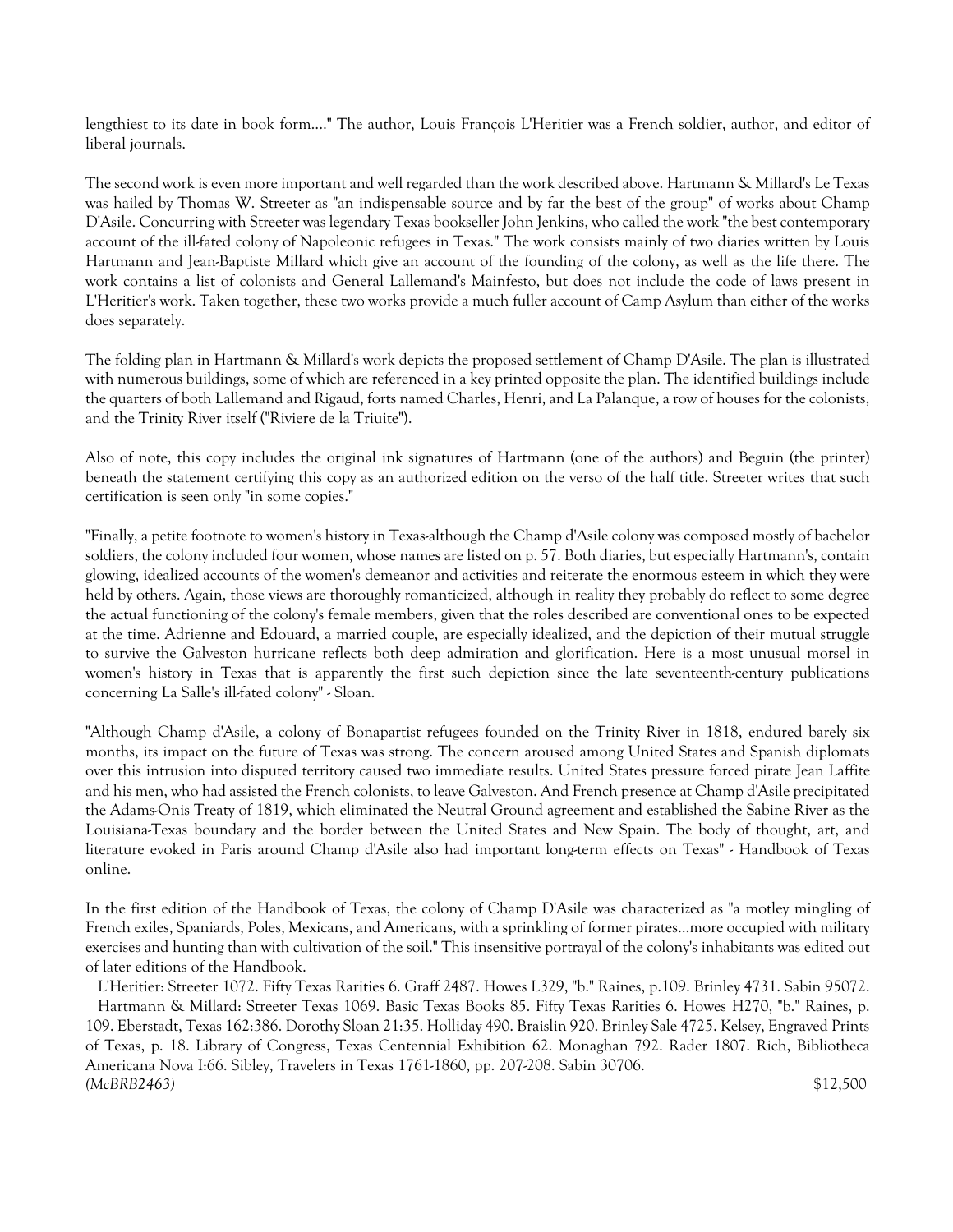## SELLING THE REPUBLIC TO THE BRITS

**113. [Texas]. [Land].** *[Unused Stock Certificate for Land in the City and Port of Trespalacios, Texas].* London: 1845. Small broadside, 8 x 10.5 inches. Minor discoloration and wear at edges. Very good.

Scarce stock certificate that conferred title to land in the small Gulf Coast town of Trespalacios, Texas, offered for sale to Londoners at the very end of Texas' period as an independent republic. The certificate granted the holder a small lot, 2500 square feet ( $25 \times 100$  feet), from a block of thirty-two and enjoined him or her to improve the block within five years of its purchase. The land seems to have been offered directly by the town itself through a land office maintained on Leadenhall Street in the City of London, with its interests registered with and approved by the "General Texan Consulate," that is, the Texas Legation that was located above a liquor store in St. James's. The dates on this broadside are interesting, as it seems to place its printing between the annexation of Texas by the United States in December 1845 and the official transfer of power in February 1846. The town, also known as Tidehaven, located inland from Tres Palacios Bay and southwest of Bay City, subsisted through low-level industry, agriculture, and shipping during the late-19th century, but fell out of existence in the midst of the Great Depression. We locate copies at Yale, SMU, and the University of Houston. *(McBRB2095)* \$675

# SCARCE TEXAS PICTORIAL LETTER SHEET AND LAND PROMOTIONAL

**114. [Texas]. [Land].** *Waggoner Colony 56,000 Acres. Wichita and Wilbargers Counties, Texas.* Electra, Tx.: R.S. Allen, [1908]. Letter sheet, 11 x 8.5 inches. Previously folded, with one short separation along old fold from edge. Small portion of one corner with minor loss, repaired with tissue and not affecting text. Contemporary manuscript pencil notes. Light toning and dust soiling. Good plus.

Scarce promotional and pictorial letter sheet that promotes land in the Waggoner Colony, a large section of the Waggoner Ranch between the town of Electra and the Red River that was sold off during the early 1900s. "The Waggoner (Three D) Ranch had its beginnings in the early 1850s when Daniel Waggoner and a fifteen-year-old black slave trailed 242 longhorn cattle and six horses into Wise County.... Between 1889 and 1903 the ranch came to cover a block running thirty miles east and west and twenty-five miles north and south, including more than a million acres. It extended into Foard, Knox, Baylor, and Archer counties but centered chiefly in Wilbarger and Wichita counties.... In 1903 the China Creek headquarters was sold as farming land in a development known as the Waggoner Colony" ~ TSHA Online.

One side of the sheet is taken up by a map of the Waggoner Colony, broken up into its constituent parcels, with a the Red River running across the top of the sheet. The reverse has the letterhead of Reece S. Allen who became the land agent for the property and "successor to Waggoner Colony" later in the decade. The writing space on this side of the sheet has been used for an incomplete, anonymous diary entry dated April 21, 1908, that discusses the land sales and related ranch business. Oil was discovered around Electra in 1911, assuredly pleasing many Waggoner Colony investors. Almost all 19thand early 20th-century Texas lettersheets are quite scarce; we locate two examples of the present work, at Yale and SMU. *(McBRB2613)* \$1,500

## SCRAPBOOK OF A RURAL EAST TEXAS GIRL

**115. [Texas]. [Mills, Mildred Vernon].** *[Photographically-Illustrated Scrapbook Compiled by Mildred Mills, a High School Student in Silsbee, Texas During the Roaring Twenties].* Silsbee, Tx.: 1926-1927. [42] leaves, illustrated with sixty-one original photographs, from small thumbnails to 7.25 x 9 inches, comprising about twenty-two pages of manuscript entries, along with legions of letters, newspaper clippings, calling cards, ticket stubs, and other assorted ephemera pasted in. Contemporary textured black cloth memory book, formerly string tied but string perished, with leaves now loose between covers. Minor wear and light soiling to boards. Pencil gouges to a few leaves, minor edge wear. Good plus.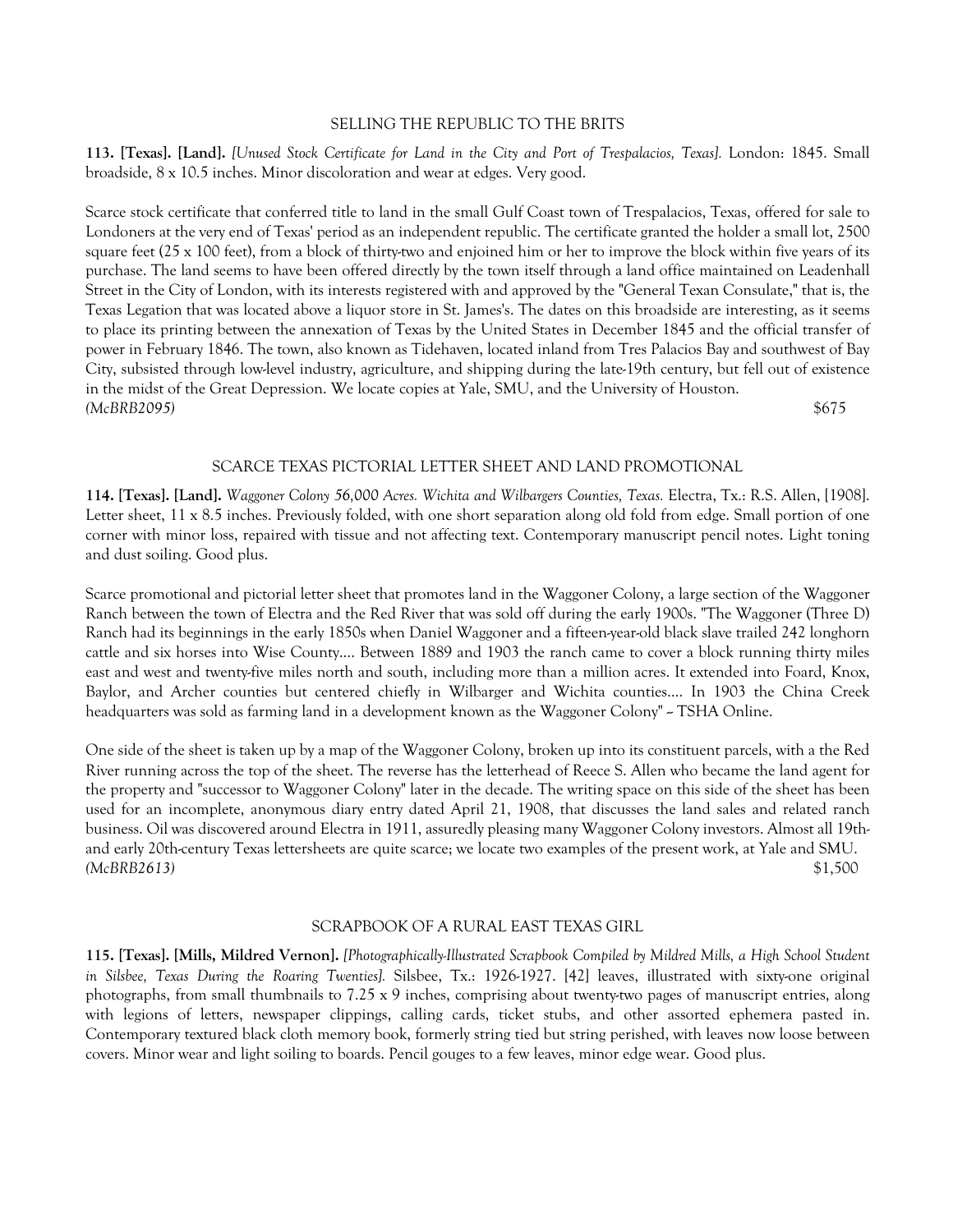A charming scrapbook assembled by high school senior Mildred Mills, 1927 graduate of Silsbee High School in Texas. The scrapbook is filled with a combination of original photographs, manuscript well wishes and other entries from fellow students and teachers relating to Mills' high school career, and numerous pages of collage decorated with newspaper clippings, letters, and assorted ephemera from Mills' life at Silsbee High School. Silsbee is a small town in southeastern Texas, about twenty miles north of Beaumont. The photography in Mill's album begins with a large class picture of the senior class of Silsbee High, with Mills' full listing of the students opposite the photograph. The other pictures throughout the album feature her family members, numerous school friends, her teachers, and the Silsbee High basketball team. The ephemera here includes the lyrics to songs, ticket stubs to plays, trains, and other events, playbills for theater productions, one of her senior year report cards, dance cards and other social event ephemera, and even an old cigarette butt. An interesting scrapbook documenting the latter high school life of a young girl in southeastern Texas in the mid-1920s. *(McBRB2714)* \$750

# PEASE SEEKS RE-ELECTION TO THE GOVERNOR'S SEAT

**116. [Texas]. Pease, Elisha M.** *To the Voters of Texas. Fellow Citizens: The Period Is at Hand When You Will Be Called on to Elect a Person to Fill the Office of Governor for the Ensuing Term [caption title and first line of text].* Austin: 1855. Large broadside, 24 x 18 inches. Printed in four columns. Previously folded. Worn, with separations and repaired small losses along old folds, slightly affecting text. Awkward restorations to upper corners, not affecting text. Dampstaining along right edge, heavier at upper right corner. Toned. Good.

A large and scarce 1855 Texas broadside that prints an address by Governor Elisha M. Pease outlining the successes of his first term and the platform of his re-election campaign. Pease is today regarded as a popular and successful governor; he launched the state's public education system among other accomplishments:

"After annexation Pease represented Brazoria County in the first three legislatures and authored the Probate Code of 1846. In 1851 he made an unsuccessful run for the governorship. Two years later he won the office and was reelected in 1855. Pease was an outstanding governor. Among his important achievements was his pioneering effort to persuade the legislature to establish a system of public education and a state university. Though this effort proved largely premature, Pease's administration did establish the permanent school fund, and his vision laid the groundwork for future achievement.... Perhaps his most significant accomplishment was the settlement of the public debt of the state, by which he made available funds for the establishment of a hospital for the mentally ill and schools for the deaf and blind, all of which he had recommended to the legislature. Upon his retirement from office in 1857, the state was in excellent financial condition." - Handbook of Texas Online.

In this broadside, Pease advocates for his own re-election against David C. Dickson, a challenger from the Know-Nothing Party, here described as "a society whose principles and plan of operations are alike kept a secret from the world." He continues:

"The ostensible opposition to me is not based upon any official acts which I had done, or which I have proposed to do, but upon certain opinions expressed by me in relation to the construction of works of Internal Improvement by the aid of the credit of the State. I am charged with attempting to force these opinions upon the people, and with making their adoption an issue in the coming election. This charge is untrue.... Those individuals who falsely charge me with having made this question an issue in the coming election are really the parties who have endeavored to make that issue, with the hope that, under its cover, they may succeed in bringing into power in Texas a secret political society, which can never find favor with the people upon its own merits."

The lengthy statement goes on to address Pease's positions on boundary settlements with other American states and territories, debt repayment, prohibition, property taxes, and much more. Pease handily gained re-election in August 1855. He went on to support the Union during the Civil War, became one of the founders of the Texas Republican Party, and failed to win a third term as governor during Reconstruction. A rare and substantial survivor, and a great document of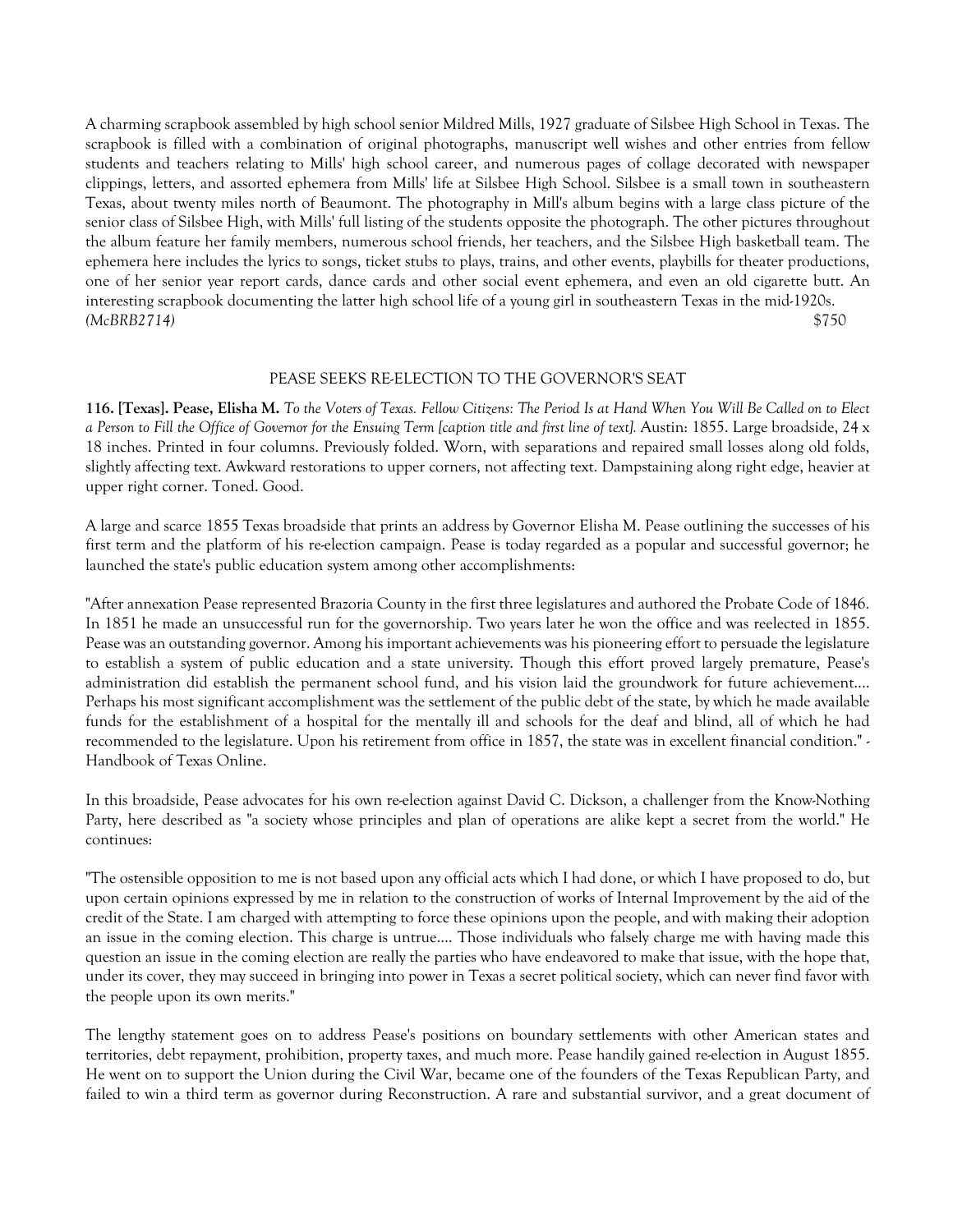Texas gubernatorial electioneering in the mid-1850s. OCLC locates two copies, at Yale and the Houston Public Library; Winkler adds another, at the University of Texas.

 Winkler 583. *(McBRB2351)* \$2,500

#### THE GOVERNOR OF TEXAS FANNING THE FLAMES OF CIVIL WAR IN 1859

**117. [Texas]. Runnels, Hardin R.** Message of the Hon. Hardin R. Runnels, Governor of Texas. Austin: Printed by John Marshall & Co., State Printers, 1859. 29pp. Disbound. Considerable foxing and toning, diagonal dampstain along bottom portion of text throughout, contemporary ownership signature on titlepage. About very good.

A rare gubernatorial message from antebellum Texas by Governor Hardin Runnels, in which he notably discusses conflicts with Native Americans and espouses unabashed sectional rhetoric on the eve of the Civil War. He relates his "feelings of disappointment and regret that I am unable to give a more favorable account of the condition of the frontier, and border sections of our state, which have been greatly annoyed by marauding bands of wild Indians...notwithstanding my best efforts to repress them." He mentions that he hoped the small victory by Capt. Ford during his "expedition into the territory lying north of Red River during the spring of 1858" would lead to subsequent victories supported by additional federal forces, but as Runnels notes, "the Federal Government has failed in its measures to meet any reasonable expectations...to give us protection." He also discusses the "serious difficulties" which arose "between the Indians occupying the Brazos agency, and the citizens of the neighboring country." Amidst these troubles, Runnels notes that "On the night of December 27, a party of the Indians were attacked and a number of them killed in their camp without Reserve."

Most of the final six pages of Runnels' address focus intently on the tensions between North and South, or as Runnels puts it, the long-running disagreement over the interpretation of the Constitution by the federal government and the "States Rights Democracy." In the course of the work, Runnels discusses in his states' rights argument the "differences of opinion" between Federalists and Republicans, the Virginia and Kentucky Resolutions, "the treasonable measures of the Hartford Convention," the Tariff, the Wilmot Proviso, "the fanatical pretensions of the abolitionists," the "attempted insurrection at Harper's Ferry," the Dred Scott decision, "the false dogmas of anti-slavery propagandism," and more. His contention is that the North is motivated by "their sworn purpose of destroying Slavery" through granting the Constitution "more extensive powers than are warranted by that instrument."

Runnels also discusses the need for more funding allocations for the growing prison population in Texas, as well as the "statutes relating to slaves." Of the latter, he encourages the Legislature to address the legal questions of slave evaluations, noting that, "Since the passage of the act providing for the indemnification of the owners of those executed for crime, their value has increased more than fifty cent, and yet the act limits their appraisement to one thousand dollars." He also states that the "act prohibiting slaves from carrying fire arms is insufficient."

"Runnels refers to the Indian troubles in the Red River Country, and surveys the anti-slavery agitation, concluding that 'equality and security in the Union or independence outside of it, should be the motto of every Southern State'" - Eberstadt. OCLC records just five copies, at the University of Texas at Austin, New York Historical Society, Duke, Baylor, and the Boston Athenaeum.

 Winkler 1221. Eberstadt 162:697. *(McBRB3092)* \$1,950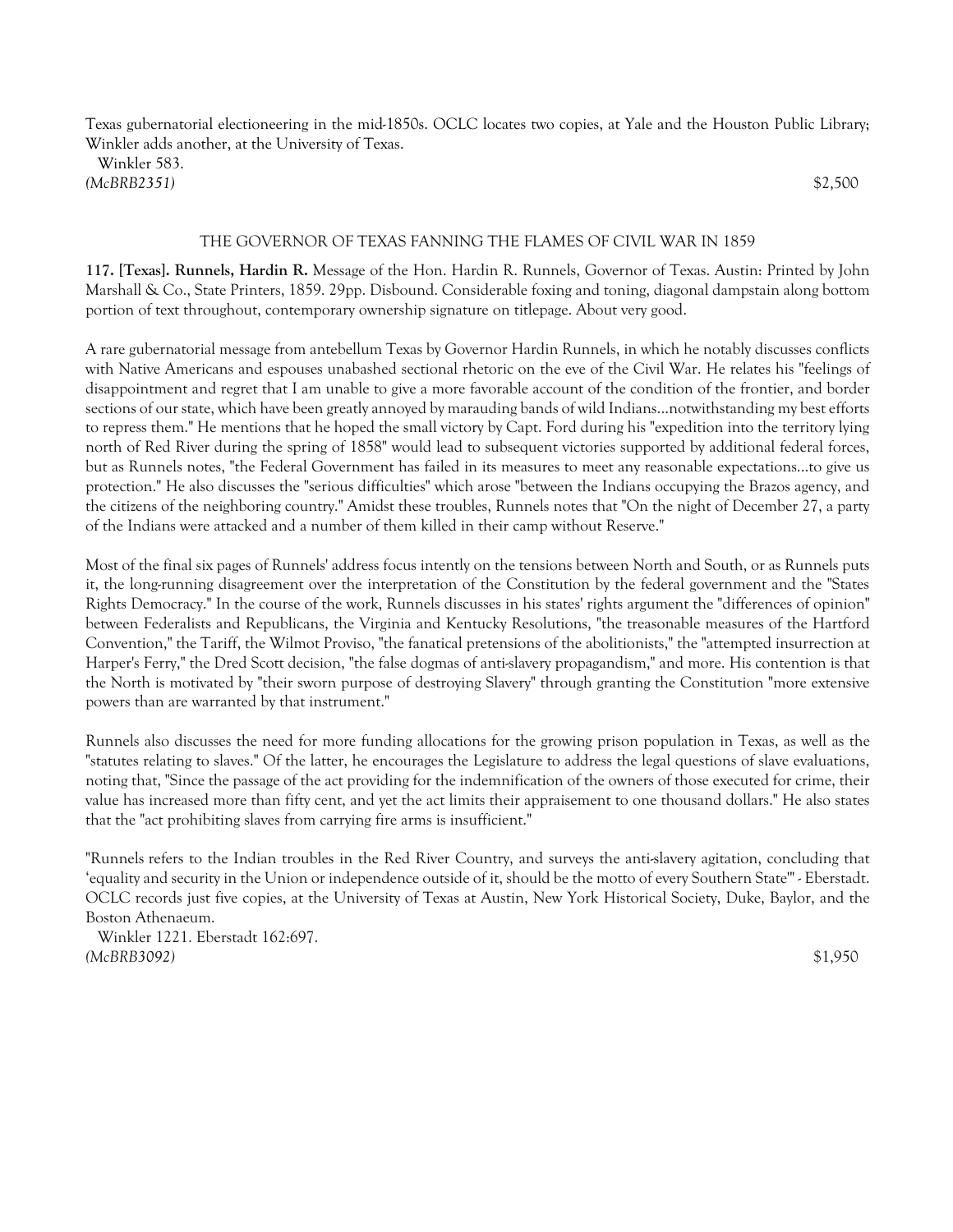# "I SPENT MOST OF THE DAY TRIMMING MY YOSEMITE HAT."

**118. Thompson, Emma Lukens Hall.** *[Extensive Diary Archive of an East Coast Socialite in the 19th and early 20th Centuries, Covering Nearly Sixty Years, with Content Relating to the Civil War, Travel, Housekeeping, Celebrities, Politics, and Much More].* [Brooklyn, Philadelphia, and various other locations.: 1855-1914]. Twenty-six diaries, comprised of [6,817]pp. Mostly quarto volumes, a few folios. Several with boards either loose or lacking; wear to bindings. Some light wear and soiling to contents, but generally clean and highly legible. Numerous clippings either pasted or pinned into text. About very good.

A large archive of twenty-six diaries, comprising nearly seven thousand pages, written by Brooklyn and Philadelphia socialite Emma Lukens Hall Thompson, that cover the entirety of her life from girlhood through two marriages, childbirth, numerous travel excursions, meetings with celebrities and important figures of the day, and more. Thompson (1840-1926) was born in Philadelphia to a Quaker doctor and his wife. In 1861, at the age of twenty-one, she married Isaac Hall, a Brooklyn widower with four children; together, they had three children, only one of whom survived into adulthood. Hall was the director of the Union Ferry Company in Brooklyn, as well as the owner of a shipping supply company and several other business interests. Emma was a member of the Daughters of the American Revolution, an active participant in the women's suffrage movement, and a frequent traveler both in America and abroad. Isaac died in 1883, and Emma eventually remarried, this time to Philadelphia businessman Samuel Swayne Thompson (b.1832) in 1891. Samuel -- who began in the grocery business, founded a bank, was a director of the North East Pennsylvania Railroad, and a trustee of the state insane asylum - was already twice widowed. Samuel and Emma had been friends, and their union seems to have been a happy one. They owned at least three residences - a house on Spruce Street in downtown Philadelphia, a place in the Poconos, and "Brooklawn Farm" in Chester County, Pennsylvania. A devout Quaker, Emma took up various causes throughout her life, such as abolition, Unionist sentiments during the Civil War, women's rights, and numerous charitable and missionary efforts.

The first volume present here is an amalgamation of five years' worth of diaries, stitched in paper wrappers. It begins in 1855, when Emma was fifteen years old, and documents her teenage years before her marriage to Isaac Hall. Her entries are relatively brief, noting the day's weather and detailing visitors to the house and any outings attended. These occasions often involved several friends, and included boating trips, visits to musicals or other productions, attending museums, and social gatherings. The entry for August 11, 1855 is full of excitement, relating the "kidnap" marriage of her relation, Ann:

"Aug. 11th clear and warm. Harry was here at breakfast and left about 8 ½ o'clock. About 9 o'clock Ann came home and said she was married. She said when she went from here she went to see a friend, and there was her beau, waiting in a carriage for her. He told her to get in, and she thought he was going to take her riding, but instead of that he drove first to the Bishop's and got a liscence [sic] and then to St. Augustine's and was married by a Priest. She said she screamed but they told her to be quiet. But she seems now perfectly resigned to her fate and very happy. She is not going away from our house for a month or two yet. Amos Knight and Sam Fox spent the evening here, and Dave Stackhouse."

In addition to relating her social activities and pastimes, she also writes about learning domestic tasks, including making quince preserves, writing about it in some detail in September 1855:

"In the morning Mother wanted me to learn how to preserve, so she made me come down in the kitchen and see how she first washed them off very nicely after they have been pared and boils them for 15 minutes then lets them stand over night so they will get perfectly dry. The next morning she takes the water they were boiled in, and puts as much sugar as will go in and lets it boil. Then she boils the seeds of the quince, and strains them through a sieve very fine, and puts it with the water that is boiling. This is for the juice. She puts the white of an egg in to clear it, and then puts in quinces, and if the fire is good they will be done in 15 minutes. She afterward boils the pearings for marmalade, when it is strained and sweetened."

In the fall of 1855 she mentions having her daguerreotype made, and she notes a recurrence of this event in March 1860, writing, "I went around to 8th & Spring Garden and had my daguerreotype taken for a friend." Through her initial diaries, one can chart the progress and life of a young woman readying herself for marriage and entry into middle-class society in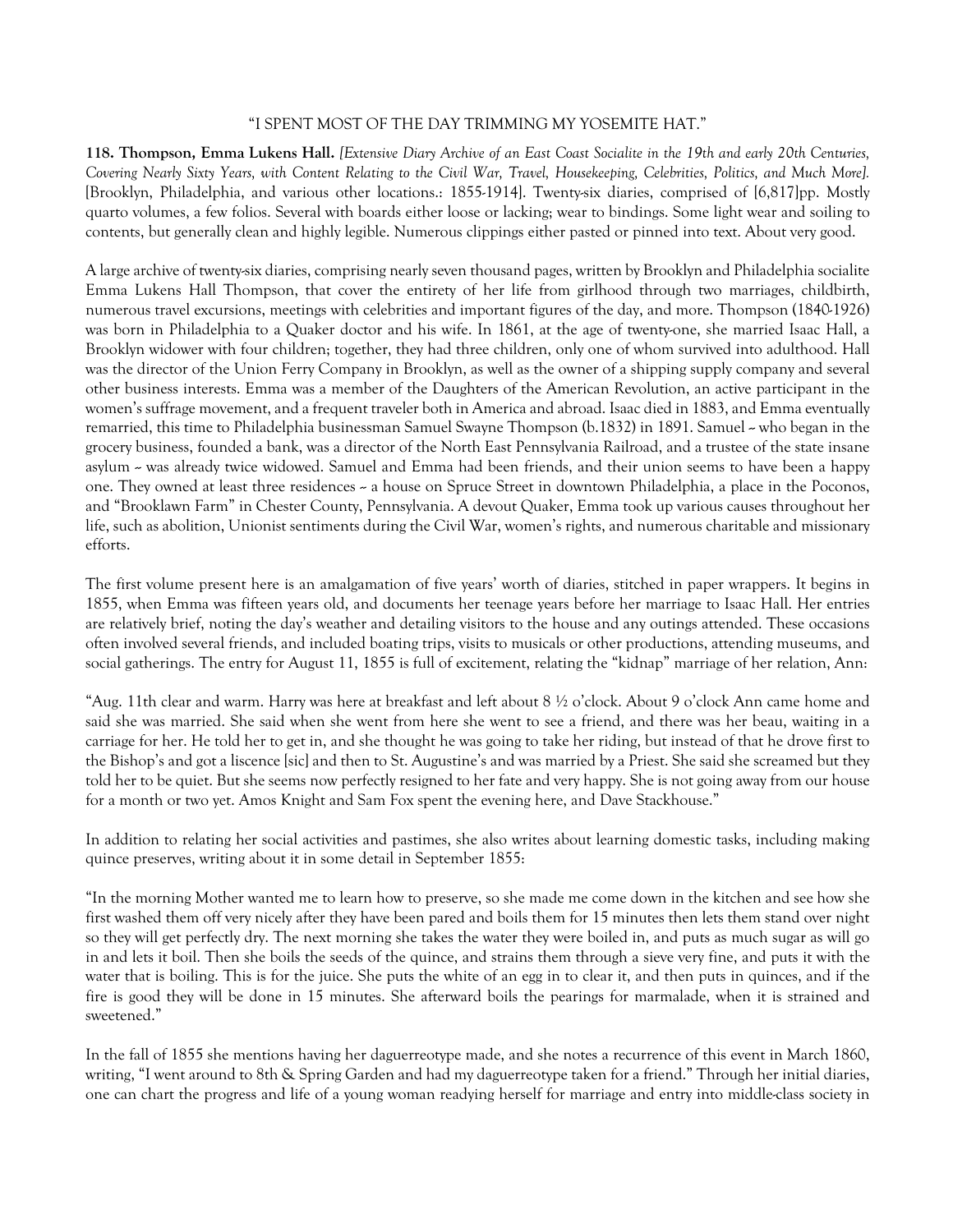the 1850s. Though they begin briefly, Emma's entries grow as her confidence increases with age, so that by the time her next diary begins in October 1860, entries are lengthier and more detailed, and also begin to express her opinions rather than simple facts.

In October 1860, the family relocated to Brooklyn. She made new friends of the neighbors and of other members of their Quaker Meeting, and easily established herself in the social circles of her neighborhood in Brooklyn. Emma writes in November 1860 about the election of Abraham Lincoln, saying, "Election Day, but a very quiet one, oweing [sic] to the influence of the Republican party. Abraham Lincoln was elected by an immense majority over other candidates for the Presidency." Near the end of March 1861 she writes, "Hal and I went over to N.Y. shopping and to see the Spring fashion. In the afternoon I received a newspaper called the Liberator, and edited by Loyd Garrison (a violent Abolitionist) from Silas Underhill at Cambridge." Ever literate and in style, she also notes that she is reading Nicholas Nickleby by Dickens.

On April 15, 1861, she first mentions news of the Civil War, writing "Yesterday the Orthodox Meeting commenced in Philadelphia, and today every body is wild with excitement about the news from the South, viz. The surrender of Fort Sumter, etc." She continues this thread several days later: "Excitement is increasing here in regard to the war in the South, and numbers of young friends are joining military companies – notwithstanding the Discipline [i.e., Quakerism] is so in opposition to it. I am very anxious to offer my services as nurse for the wounded, and if possible will do so, as the little in my power is at the service of my country. (I am so patriotic that I would willingly fight if it was not unmaidenly)." The excitement begins to wear off, however, as the realities of military life hit home. In June she details a visit from a friend who has enlisted, who relates his camp experiences and also the fact that he has enlisted because of her and her opinions on the war:

"...who should step forth but Aaron Brown. He had just arrived from Washington, came on business for the Regiment and can only stay two weeks in Brooklyn. He is much changed – more erect, taller, and better looking. Brought me two buttons taken from off Secessionists coats. He only staid about an hour, saying he had not yet seen his Father, asked my permission to come here tomorrow evening to tell me all about his life at Washington. … Aaron Brown spent the evening here. His account of camp life was quite entertaining and interesting, but his experience was sufficiently long to make him heartily sick of it, and as the term for which he enlisted (3 months) is nearly expired, I very much doubt his returning to Washington City at all. He fairly frightened me by saying that the only earthly cause of his enlisting in the first place was a conversation he had with me, when I expressed such strong Union sentiments, and an equal abhorrence to Secessionists, that it fired his blood. The next day he joined the 7th Regiment, and in two days started South. The mystery to me is how I could influence him to the extent of leaving all his comforts and friends to work hard, subject himself to exposure and even loss of life with scarcely prospect of obtaining any glory, and the change all effected in one evening, as before that his sentiments were strongly those of a Secessionist. Also said he was afraid to come bid me good by, as his strong resolve would waver if he again saw me (making me out quite irresistable [sic])."

Brown was wounded several months later. News of the war continues, scattered throughout the diaries during those years.

Isaac Hall seems to make his first appearance around Christmas time in 1861. Emma met him at church, and writes, "I had quite a talk with Isaac Hall after Meeting." After that, skating with Isaac and his daughter, Louisa, becomes a regular winter feature, as do visits to the house and gifts of oranges. Their courtship lasted several months, and the two were married in late July 1862. Emma writes with great detail about all of the hubbub surrounding the wedding, including sewing her dress "the skirt of which is so elaborate that it takes a monstrous long time to make it," and all the delights of the reception. They honeymooned at the Cozzens Hotel in West Point. While there, she meets former President Fillmore and his wife, writing, "I was introduced to Ex-President Fillmore & wife, had a long talk, and became quite well acquainted." Throughout, Isaac showers her with gifts, and you can see her giddy and glowing through her prose.

Emma's union with the older and well-established Mr. Hall was certainly a brilliant financial match. The two lived in high style, and travelled frequently, as detailed herein. In November 1868 she writes, "This evening Isaac presented me with a pair of diamond earrings valued at \$500.00. Five hundred dollars, they are the most magnificent ones I ever saw, now my diamond sett is complete." Isaac proceeds to pierce her ears, as well, to accommodate the diamonds: "This evening Isaac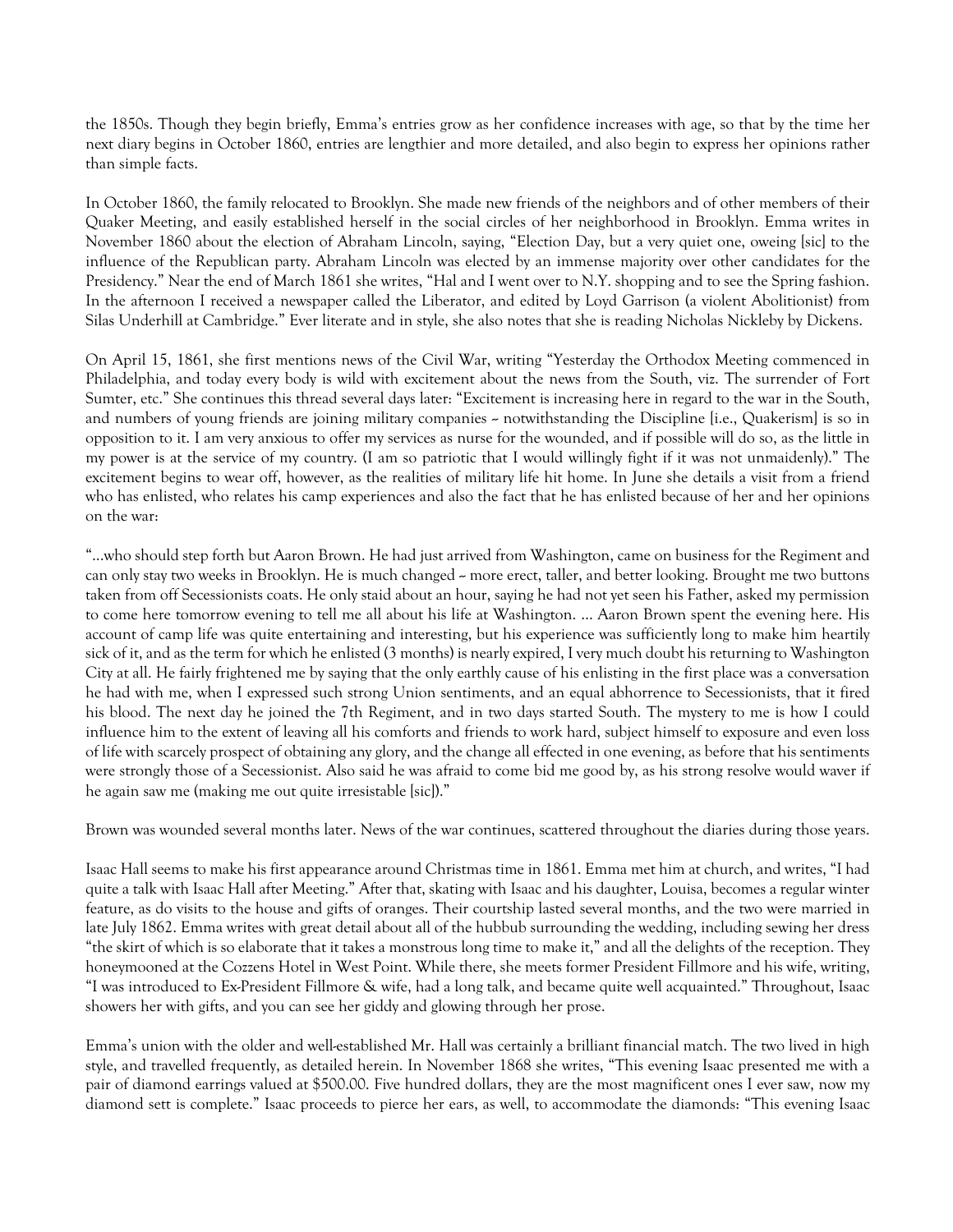armed himself with a large needle, white silk and a cork and commenced butchering my ears. He first ran the needle in the wrong place and had to make another hole, but I bore it until the two ears were pierced half ashamed that I had given up to such uncivilized vanity. The operation made Isaac so nervous that he could not go out as he intended to call on Louisa & Joe."

Emma meticulously recorded the details of her daily life  $\sim$  how much paid for hats for her and the children, who came for dinner, outings to the city and elsewhere. Among these details are her interactions with her hired help and the running of the household. On September 30, 1868, she fires the cook, writing, "I discharged Catherine (the cook), paid her \$7 for two weeks service, and to my astonishment she turned around and said she would not leave the house without a month's wages in advance, and I could not make her. I told her she had more than her earnings and I would not give her another cent. So I sent over for Isaac to come home and put her out, as she sat till ½ past 12. But she hearing me say a policeman would come with Mr. Hall started and Anna a new comer took her place." Throughout the entire span of the diaries, Emma relates her experiences with the servants, both good and bad.

As wealthy people of some prominence, the Halls (and later, the Thompsons) were able to travel widely across both America and Europe. In 1869 they family traveled to the South, visiting the Carolinas and Virginia. While on the trip, Emma provides commentary on the African-Americans she encounters, none of it very polite: "We were quite amused at the colored policemen, they assume so much dignity, and look in the face more like monkeys." In 1874, they travelled to California by train, departing on April 10 and arriving about two weeks later. Emma provides details of which lines, the trains themselves, and anything she finds interesting about her surroundings. Upon her arrival in Nebraska, she writes, "We have passed through the state of Missouri and are now in Nebraska. Here at the different stations we see Indians selling beads, begging, handing petitions written by Government Officers, saying they are good to the whites." They continued westward, encountering new novelties along the way. "At Cheyenne City got dinner and were waited upon by Chinese men, very effectively. We are now in Wyoming Territory." When they arrived in Salt Lake City, they took rooms in a downtown hotel, but Emma caught cold from the weather. She nevertheless describes the scene: "Salt Lake City lays in a valley entirely surrounded by the Wahsatch [sic] Mts on which snow is always visible. The streets are wide, and along each side is a clear, cold stream of water from the river Jordan. The Mormon houses are generally one storied, with a door for each wife." Unfortunately, she is silent on the subject of polygamy, but she and Isaac do, however, tour the Tabernacle and drive past Brigham Young's houses.

They arrived in San Francisco, relieved by the balmy California air after the chill and snow of the mountains around Salt Lake. With a keen eye for detail, she describes the friends they visited, the meals they ate, and the unusual flora and fauna of the area. She and Isaac tour the "principal buildings," including the market, which is full of a wide variety of curious fruits and vegetables, "a feast for the eye," and Emma buys some "Chinese curiosities to take home." She describes a trip to the Cliff House, as well as a trip to a Chinese Mission School: "In the evening, the party took us to a Chinese Mission School. They learn very readily, and answer questions about the hymns, old and young, male and female, all with their long pig tail or que[ue] down their backs." She also describes a day out to Woodward's Gardens in the Mission District -- an amusement park of sorts which operated from 1866 to 1891 - where they enjoyed the museums and aquarium and watched the feeding of the seals. They attended plays and the opera, had sumptuous dinners, and as was the fashion, they visited a Chinese temple and, perhaps less usually, also an opium den:

"We saw the different Gods that they pray to  $\sim$  one for shipwreck, one for gambling, one for merchantmen, &c., and their incense sticks. [We went] Next to a Chop House or Restaurant and last to an Opium Den where the Chinese men were sitting and laying and smoking their opium pipes, some just going off in a sleepy state, while many were just commencing, and the men well crowded in little compartments not 6 feet wide or high. They economize their space so. The smell was overpowering so as soon as we understood the principle, we backed out."

The following day, Emma prepares for a trip to Yosemite, writing, "May 2nd. A lovely day. I spent most of the day trimming my Yosemite hat." They made day trips out of San Francisco the next several days, seeing canyons and ranches, geyser springs, and provisioning themselves for the tour of Yosemite. On May 7th while wandering about San Francisco she writes, "We were interested in watching a steamer from China unload 600 six hundred Chinese just arrived."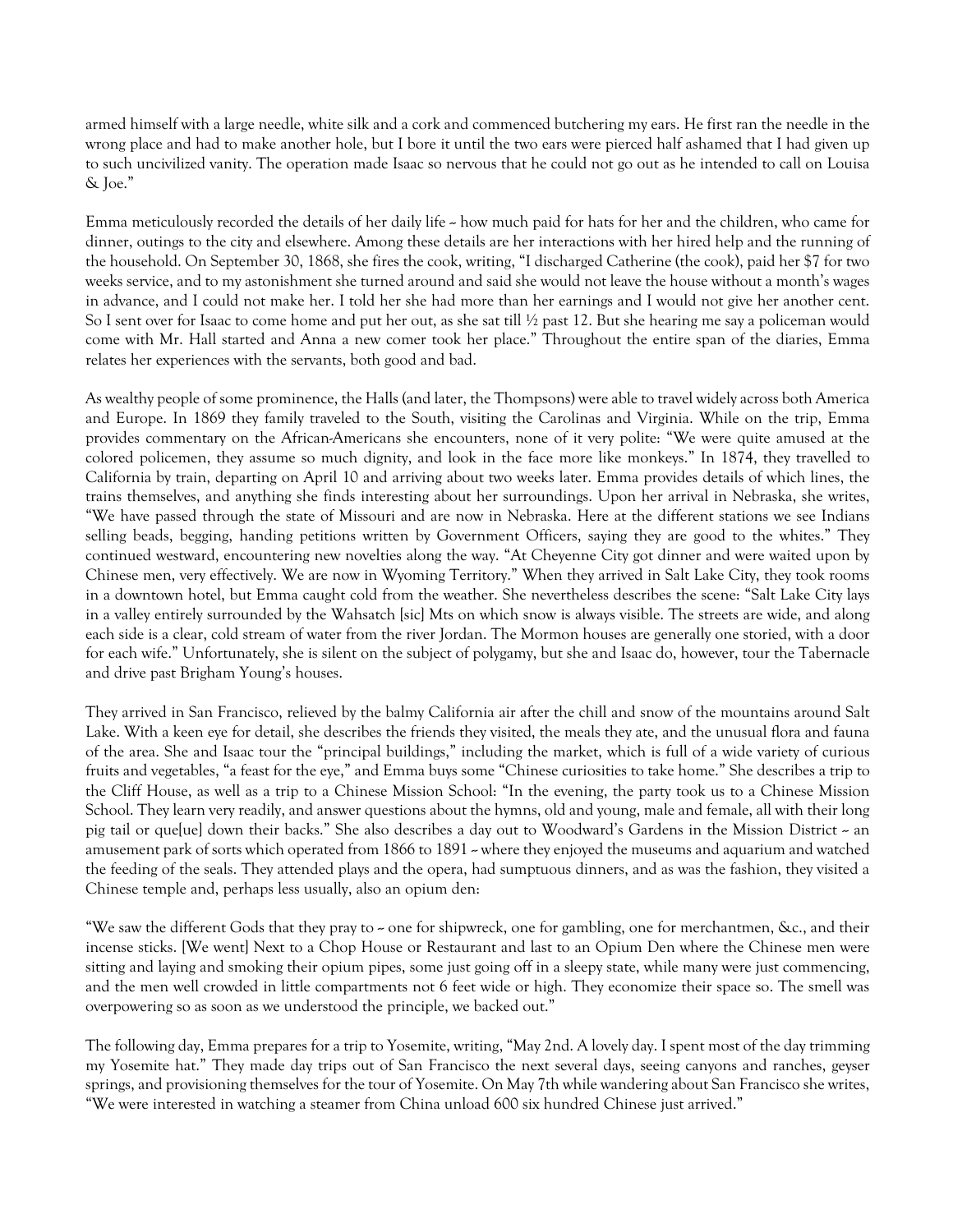They then journeyed to Cloverdale and Calistoga in order to visit the geysers, sulphur springs, and the petrified forests, sometimes travelling on unsafe roads:

"The road was almost 16 miles long and frightfully dangerous, right through rivers and along the edge of mountains hundreds of feet high and in many places 2 to 3 thousand feet of descent - we just on the ledge with only a foot distance from destruction. Isaac was sick and dizzy, he could not look down, but would hold me in and look up at the tops of the Mts."

They pushed on to Yosemite on May 13th, and Emma writes:

"We rode all day at Mariposa. I had a glass of peach ale here...there is an Indian village and a rich mining country. The whole open country is ditched and dyked in search of gold. We pass some very rich claims. At 7 o'clock we arrive at the Skeltons having ridden 54 miles. Here we are at a little rough country house built of unpainted boards and such a big party they could not accommodate us all under the roof covers. So we  $\sim$  Isaac and Wm, Jeune and I, all slept in a Bar Room outside. They put up beds, then took a clothesline and suspended our travelling shawls, and here we slept."

# She continues the following day:

"They never drive here but start from Skelton's horseback. About 10 o'clock we all mounted our horses. … It was a very pretty sight the whole party all mounted and in single file winding around the mountains, and of all dangerous roads I ever was over this exceeded my wildest dreams. …along a narrow ledge just wide enough for the horse to step upon. Mountains and ledges of rocks towering thousands of feet above us, and ravines and precipices on the other side hundreds of feet below. So we moved along each one for himself, dreading every moment we would be hurled down to destruction, and at one of the most dangerous points on the road, a square turn, just as a turned and was leading the party...my horse bawlked [sic], turned twice around and stood with his feet over the precipice. Isaac was so frightened he hollered out jump off, so I sprang off, but the horse would not budge. Then Isaac got off and took his bridle, gave him a kick, and led his own horse ahead. This started my horse so we all moved on."

Emma travelled to Europe in the mid-1880s, after Isaac's death in 1883, and continued to keep up her diaries throughout her years as a widow just as diligently. In 1891 she remarried and relocated, finding a new mate in wealthy Philadelphia businessman Samuel S. Thompson. The two travelled west in 1896, visiting South Dakota and the Black Hills. A newspaper clipping pasted into her diary in April 1896 reads, "Mr. and Mrs. S.S. Thompson of Philadelphia are about to visit Edgemont, South Dakota, in company with a party of prominent capitalists." They take the train via Pittsburgh and Chicago to Omaha, riding in the company of the former Governor of Pennsylvania and his wife. Another longer clipping from the Omaha papers details the party and its destinations. On April 16 they arrive in Edgemont, a small town in the southwest corner of South Dakota, about eighty miles due south of Deadwood. In 1900, the population of Edgemont was about 475 souls (today it is around 750). Emma writes:

"All the four seated conveyances Mr. Grable could procure - among them an original Deadwood stage driven by four horses which used to carry the mail across country  $\sim$  were drawn up alongside our car, and we were driven 15 miles out through gulches, canyons and along mountain sides to a spot where they are making a small reservoir for use along and to Edgemont. In the afternoon we returned around 4 oclock...and about 5 oclock a delicious dinner was served, then we walked over to a little hotel where all our trunks had been deposited and we ladies dressed for a reception given for us by the people of Edgemont at the Club house. We paraded in headed by Governor Pattison, and were warmly welcomed by the Mayor of the town and his officials and their wives and sweethearts. We met there an old outlaw who had been in prison for 10 years; one of Buffalo Bill's bareback riders, by name D. Middleton, who is living peacefully at Edgemont. We shook hands with him."

The following day they made a trip to a grindstone mill and then set out for Deadwood, arriving around 7pm. They attend the theatre, "...and they did very credibly for a small house. We were crowded like sheep in a pen, and wriggled considerably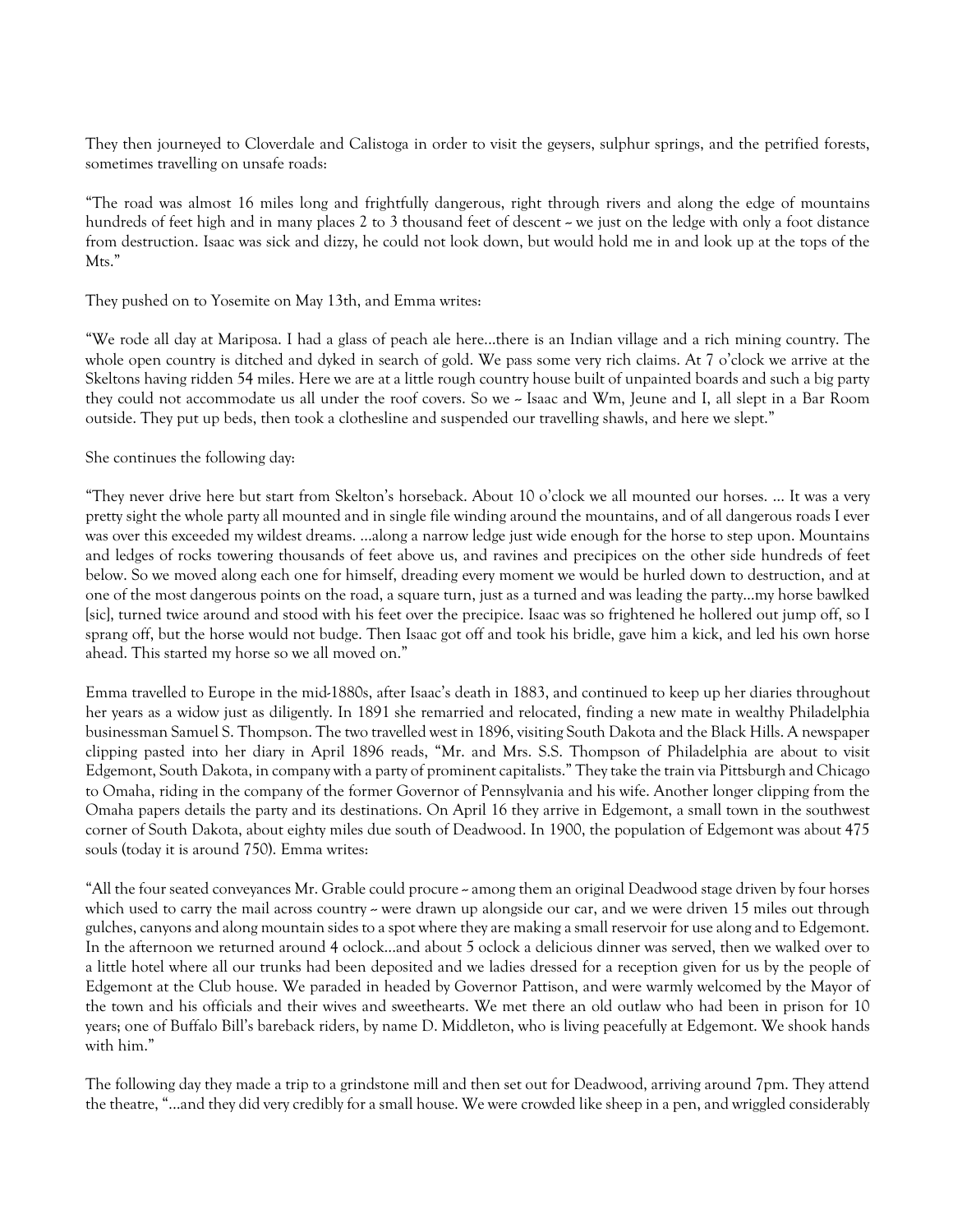through the evening." The next day they set off in carriages for a visit to a mine: "We drive along five miles through gulches and canyons, along roads only used by four horse teams to draw ore, some places so narrow and precipitous we were frightened, but they make turn outs and wait for coming carriages." Afterward they picnicked beneath cottonwoods, and Emma describes their luncheon and meeting an old miner, "by name Fagin who has lived in a log cabin here 18 years." They visited one of George Hearst's mines, then headed to Custer and enjoyed the mineral springs nearby. She mentions "a troop of colored soldiers are stationed to guard against Indian raids" at Fort Robinson, and they eventually arrive back at Edgemont. Thence they departed for Denver, arriving on April 30th. Emma notes that on the train, "George and Charles are the colored waiters who serve us well," and near the end of the journey "each gentleman presented our colored men with \$5.00 apiece."

As many people across the nation did, Emma travels to Chicago for the World's Columbian Exposition in 1894. In 1899, Emma and Samuel tour Europe, visiting Italy, followed by Vienna, Paris, London, before embarking for Norway, Denmark, Sweden, and a trip through the Arctic Circle. She writes on December 28, 1908: "I was made Life Member of the Woman Suffrage Society of Phila." In 1912, she writes about the tragic sinking of the Titanic, and she laments the outbreak of the Great War in 1914. Throughout her diaries, she keeps meticulous records of her social life, from menus to Christmas gifts to interactions with people in her everyday life, as well as the celebrities of the day. She notes each lecture she attends, each charitable meeting, and numerous details about her children. It is impossible to elaborate on all of the material present, due to its depth and scope, but Emma's diaries are a wonderful resource for research as a comprehensive document of one upper class woman's rich and varied experience of American life in the second half of the 19th century and the first two decades of the 20th century, spanning nearly her entire adult life. *(McBRB783)* \$14,500

# DOCUMENTING SLAVERY FROM AFRICA TO CUBA, INCLUDING SLAVES AS YOUNG AS TWO YEARS OLD

**119. [Trans-Atlantic Slave Trade]. [Cuba].** *[Group of Seven Spanish Documents Relating to the Atlantic Slave Trade to Cuba in the 19th Century].* [Various places, including Havana: 1804-1865]. Seven manuscript, printed, or partially-printed documents completed in manuscript, totaling twenty pages. Condition details of each item in individual listing below. Good.

A collection of primary sources and locally-printed works documenting various aspects of the Atlantic Slave Trade conducted by Spain to Cuba in the early and mid-19th century. These sources discuss methods of transport for African slaves on Spanish vessels, document slave auctions and slave sales (including the different types of talents exhibited by each slave, which made them easier to sell), record the locations and movements of African slaves within Cuba, and include a discussion of an 1848 sailing expedition to the coast of Africa in order to purchase slaves. Some of the documents list slaves by name, often including their ages, tribal affiliations, or from which African country or territory each came to Cuba. The documents should provide great information to researchers of the Trans-Atlantic Slave Trade, especially since they help document the fact that Spanish and Cuban authorities continued to travel to Africa to purchase slaves even after the slave trade was outlawed in both Spain and its colonies by treaty with the British in 1817. Cuba was a curious exception to tightfisted Spanish colonial enforcement of such treaties, evidenced by the creation of a private slave-trading company in Cuba, which Spain allowed and which helps to explain how the Trans-Atlantic Slave Trade continued to bring slaves to the island colony even after the 1850s. The official end of Cuban slavery would not come until much later, by Spanish royal decree in 1886. The present collection includes the following documents, in chronological order:

1) Manuscript document, signed. [N.p., 1804]. [2]pp. In Spanish. Single folded sheet. Heavy chipping and some worming to top portion, costing a few words from two lines of text. The author discusses "negros bozales," the practice of muzzling and hog-tying African slaves for transport to Spanish-held territories, in this case Havana, Cuba. The Spanish King intends to expand the trade in muzzled African slaves, per the text here, which reads "le digna el rey mandar ampliar el comercio de negros bozales."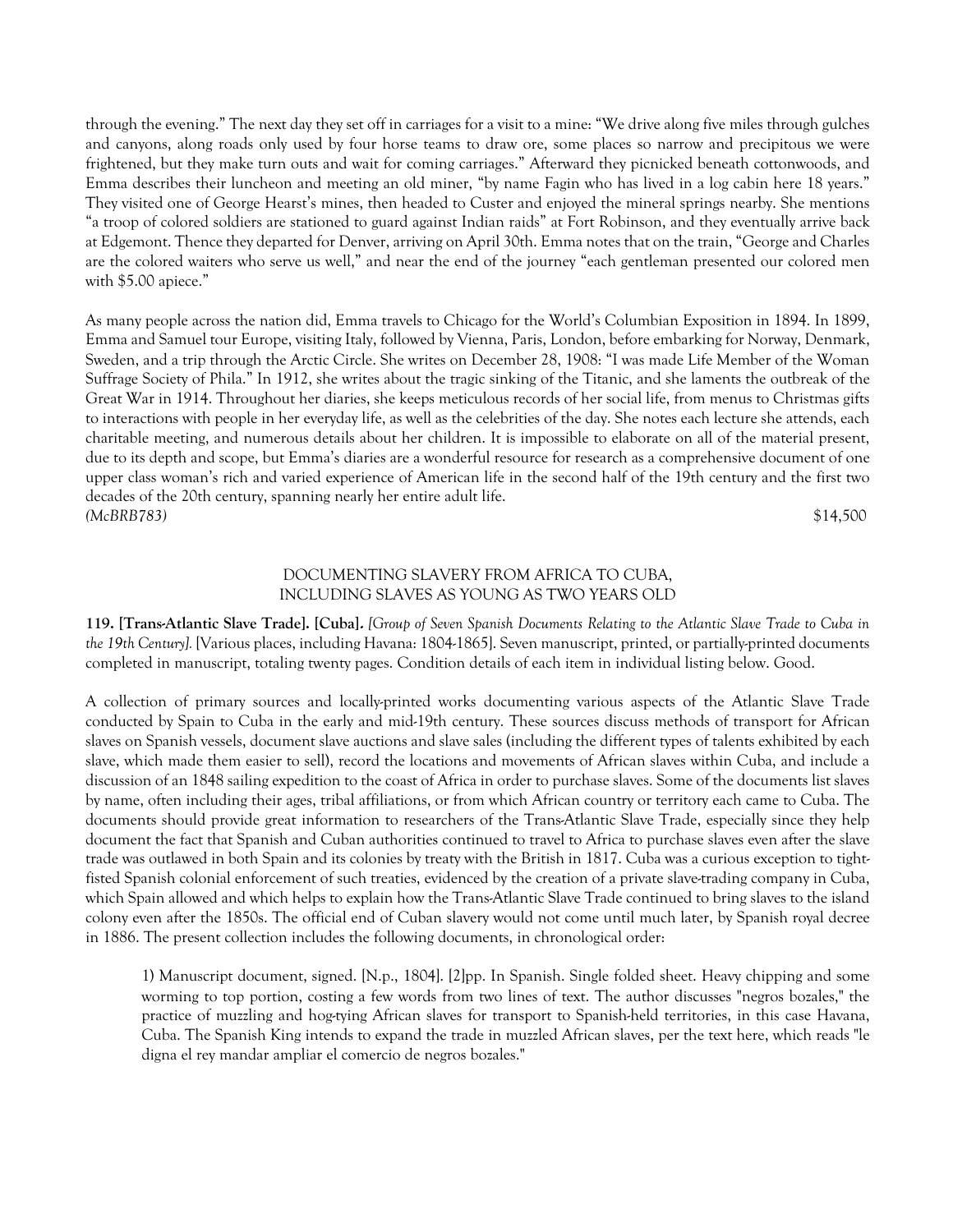2) *Diario del Gobierno Constitucional de la Habana. Del viernes 1o. setiembre de 1820.* [Havana]: September 1, 1820. 4pp. on a single folded folio sheet. Minor and mostly marginal worming, affecting just a handful of letters. An issue of this exceedingly-rare periodical printed in Havana in order to inform the local community of the news of the Spanish empire and also local events of interest. The last page of this issue includes a long accounting of a "remate" (auction) in which various products are being sold. The items for sale include "8 negros" alongside oxen and horses; a slave named Martin ("al negro Martin, criollo"); a hacienda being sold with its slaves; and more.

3) *Diario del Gobierno Constitucional de la Habana. Lunes 30 de julio de 1821*. [Havana]: July 30, 1821. 4pp. on a single folded folio sheet. Long split along spine fold, otherwise minor wear. This issue includes a detailed listing of slaves for sale from a hacienda, again juxtaposed near a listing of animals for sale. The slave section is headed "De Esclavo" and includes the following slaves for sale: "Una negra criolla, regular costurera y buena sirviente a la mano...," "Otra criolla, de 35 anos, buena cocinera [a good cook], sana y sin tachas, coartada en 250 pesos...," "Un negro de 10 a 12 anos, propio para page y muy agil para el servicio de casa...," "Otra mina (Africa) de 9 anos...," "Otro criollo de 20 anos de edad, sano y sin tachos, buen carpintero y hormero...," "Otro como de 15 anos, con principios de tabaquero...," "Otra de 30 anos, escelente aserrador y escuadrador, calesero y cocinero de un ordinario, propio para servir a la mano, sano y sin tachas...," and "Otro joven, carabali (African), escelente tabaquero...."

4) *Real Junta de Fomento. Admon. del Depte. Judl. de esclavos*. [Havana]: July 3, 1844. [2]pp. on a single sheet. Tanned and a bit brittle, with minor chipping to edges and along a few tears, costing portions of a few words. A judicial slave depository, being a partially-printed form completed in manuscript, listing the numbers, names, and tribal or territorial affiliation of seven slaves. These include "1426. Abraham Mandingo," "1427. Narario Lucumi," "1428. Limon Congo," and "1429. Narciso Congo." All four of these slaves are registered next to the name "D. Fernando Beato," likely indicating him as the slaves' owner. The others seem to be accompanied by their owners' names, as well, such as "Domingo Herrera de D Pedro Herrera" (also an indication of paternity?) and "Maria de la Lur Criolla D. Domingo Desna." The verso also lists the quantities of slaves rented out, in hospital, transferred, and more.

5) *Real Junta de Fomento. Admon. del Depte. Judl. de esclavos*. [Havana]: July 6, 1841. [2]pp. on a single sheet. Tanned and a bit brittle, with minor chipping to edges, and one chip within the text costing a few letters on verso. Similar to the previous item, this is a partially-printed judicial slave depository form completed in manuscript, listing the numbers, names, and tribal or territorial affiliation of two slaves, "Luis Criollo" and Demetrio Criollo," each with their owner's name after their own. The verso also lists the quantities of slaves rented out, in hospital, transferred, and more, with the names of two slaves, "Luis Criollo" and "Alfonso Pardo" listed under a printed heading reading, "Bajas."

6) [Two Sheets of Manuscript Discussing a Sailing Expedition to the African Coast to Purchase Slaves]. [N.p., n.d., but 1848 revenue stamp at top of each sheet]. [4]pp., numbered on rectos 724 and 725. Minor marginal worming, mild toning. Two sheets, likely removed from a larger bound manuscript, commenting on a slave-hunting journey to the African coast. The author of the narrative reports that officials "utor legales y concierta con el una expedicion al Africa para la compra de negros" ["arranged with the legal authorities an expedition to Africa to buy Blacks"]. Later, the author writes that the ship "partio el buque a su expedicion llego a la contrar de africa, livio la compra de negros y se dispreso ab reguero sin novedad algu na" "The ship departed for its expedition, arrived at the opposite end of Africa, relieved the purchase of blacks, and was dispatched in a rush without any incident"]. The document mentions several names which should assist researchers in placing the expedition in a larger context; these names include Alejandro de Plainville, who was evidently an official with the Bank of France; Don Vicente Dallert; and Guillermo Lefee.

7) *Estado que demuestra el numero de esclavos que han entrado en esta jurisdiccion desde* el dia 15 de Enero al 31 inclusive [partially-printed title, completed in manuscript, and translating roughly to *Statement showing the number of slaves who have entered this jurisdiction between* January 15 and 31, inclusive]. Colón: January 31, 1865. [2]pp., on a single folio sheet. Old folds, short split along spine fold, old paper tape repair to small section of spine fold near top edge. An extraordinary document, akin to the modern spreadsheet, detailing the movements of thirty-one African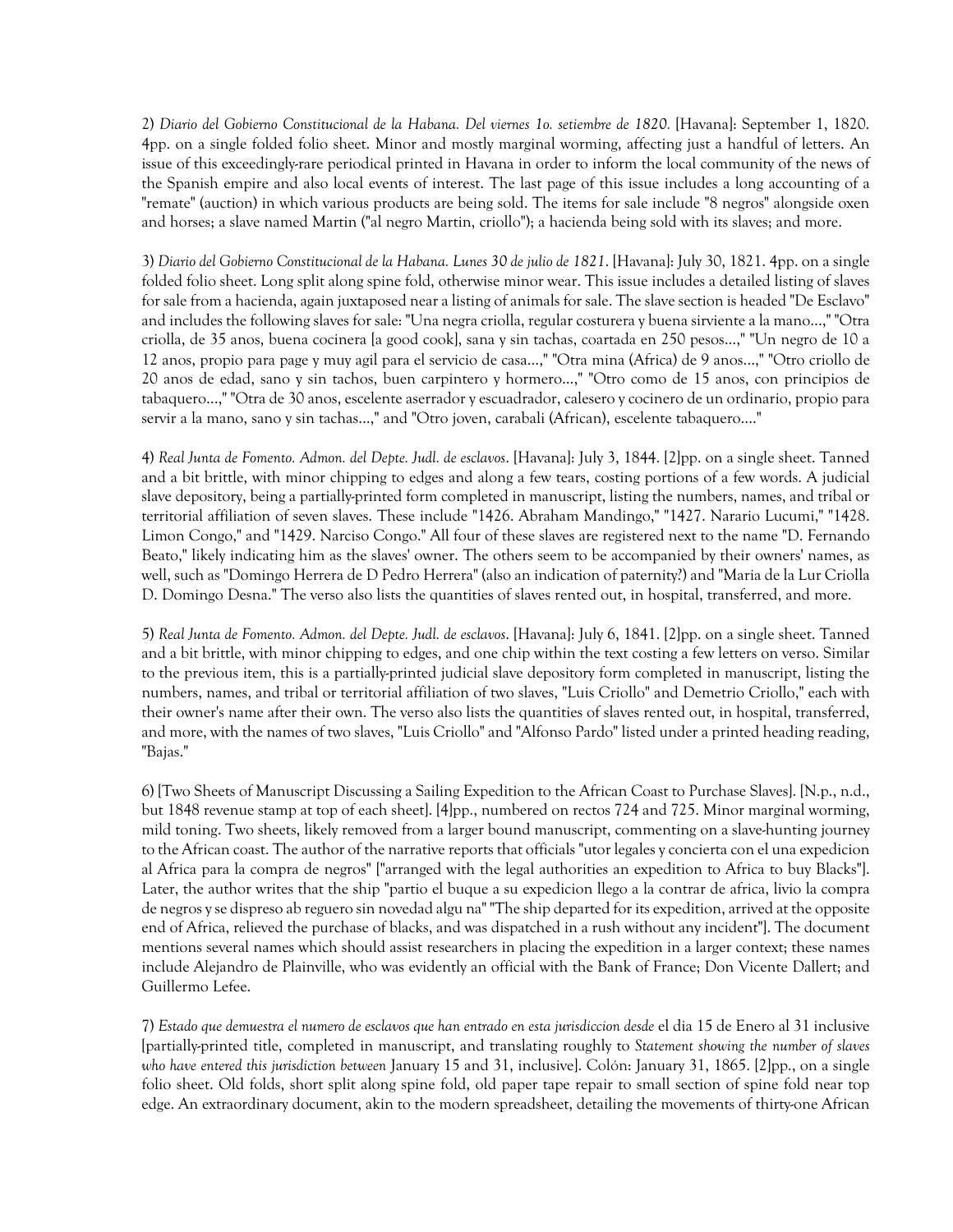slaves to various Cuban locations during the last half of January in 1865. Each slave's age is recorded (ranging from 2 to 80), as well as their tribal or territorial affiliations, namely "Congo," "Lucumi," "Ganga," and also "Criolla" and "Criollo" for the female and male creoles. Each slave is also listed with his or her slave owners, and the other columns record the region from which the slaves are being moved, to where the slaves are moving, and under whose authority the transfer is made.

A fascinating collection of original sources on the slave trade to and within Cuba, ripe for deeper academic research and contextual analysis. *(McBRB3033)* \$10,000

## THE GREAT U.S.-VENEZUELA GUANO FIGHT OF 1858

**120. [Venezuela]. Briceño, Mariano de.** *Memoir Justificatory of the Conduct of the Government of Venezuela on the Isla de Aves Question...* Washington DC: F.H. Sage, 1858. 22pp. Original yellow printed wrappers. Spine chipped, stabbed in gutter margin. Lightly toned. Light vertical crease. About very good.

Work written in justification for Venezuela's action in the dispute over the Isla de Aves, written by the minister plenipotentiary from Venezuela to the United States. The island -- claimed by both Venezuela and the United States -- lies to the west of the Windward Islands in the Caribbean. Venezuela claimed sovereignty and thereby the exclusive right to export the substantial amount of guano found there. The dispute was eventually settled in favor of Venezuela with the Guano Islands Act of 1856. Not in Palau. Fewer than ten copies in OCLC. *(McBRB2749)* \$500

PSEUDORELIGIOUS NUEVA YORK IMPRINT

**121. Verea, Ramon.** *La Religion Universal. Articulos, Criticas y Polemicas Publicados en "El Progreso" en 1886-87.* Nueva York: Imprenta "El Poligloto", 1891. 296,[4]pp., plus engraved portrait. Contemporary quarter morocco and marbled boards. Spine somewhat dampstained, corners worn, boards scuffed. Title page loosening. Even toning, occasional dust soiling internally. Good plus.

A scarce collection of articles on the tenets of "Universal Religion" by its creator, newspaper editor Ramon Verea. The author was the proprietor of the New York Spanish-language newspaper El Progreso, founded in 1885, and he parlayed his ownership of the endeavor into publication of his rather byzantine religious theories. The present work contains over eighty articles originally published in 1886 and 1887 that expound on religious philosophy, describe the tenets of the Universal Religion, and rail against the beliefs of the more established faiths. An engraved portrait of Verea following the title page reveals that he appears much as one might suspect from reading his articles. The work is a poor survivor that was printed on a newspaper press using paper of a grade only slightly higher than newsprint and a rare Spanish-language New York imprint; we locate copies at only five institutions. *(McBRB2842)* \$1,250

## UNIONIST SHADOW GOVERNMENT OF VIRGINIA ADOPTS THE 13th AMENDMENT

**122. [Virginia]. [Abolition].** *Journal of the House of Delegates, of the State of Virginia. For the Session of 1864-5.* Alexandria: D. Turner, 1865. 83pp. Original tan printed wrappers; lacks rear cover. Spine chipped, minor wear and soiling; small ink duplicate stamp on front cover. Text lightly toned, minor foxing. About very good.

Rare session printing of the Journal of the House of Delegates of the Restored Government of Virginia, that is to say, the Unionist Government of Virginia led by F.H. Pierpont, which met in opposition to the Confederate state government in Richmond. The Unionist legislature was initially formed in Wheeling at the outset of the war, and moved to Alexandria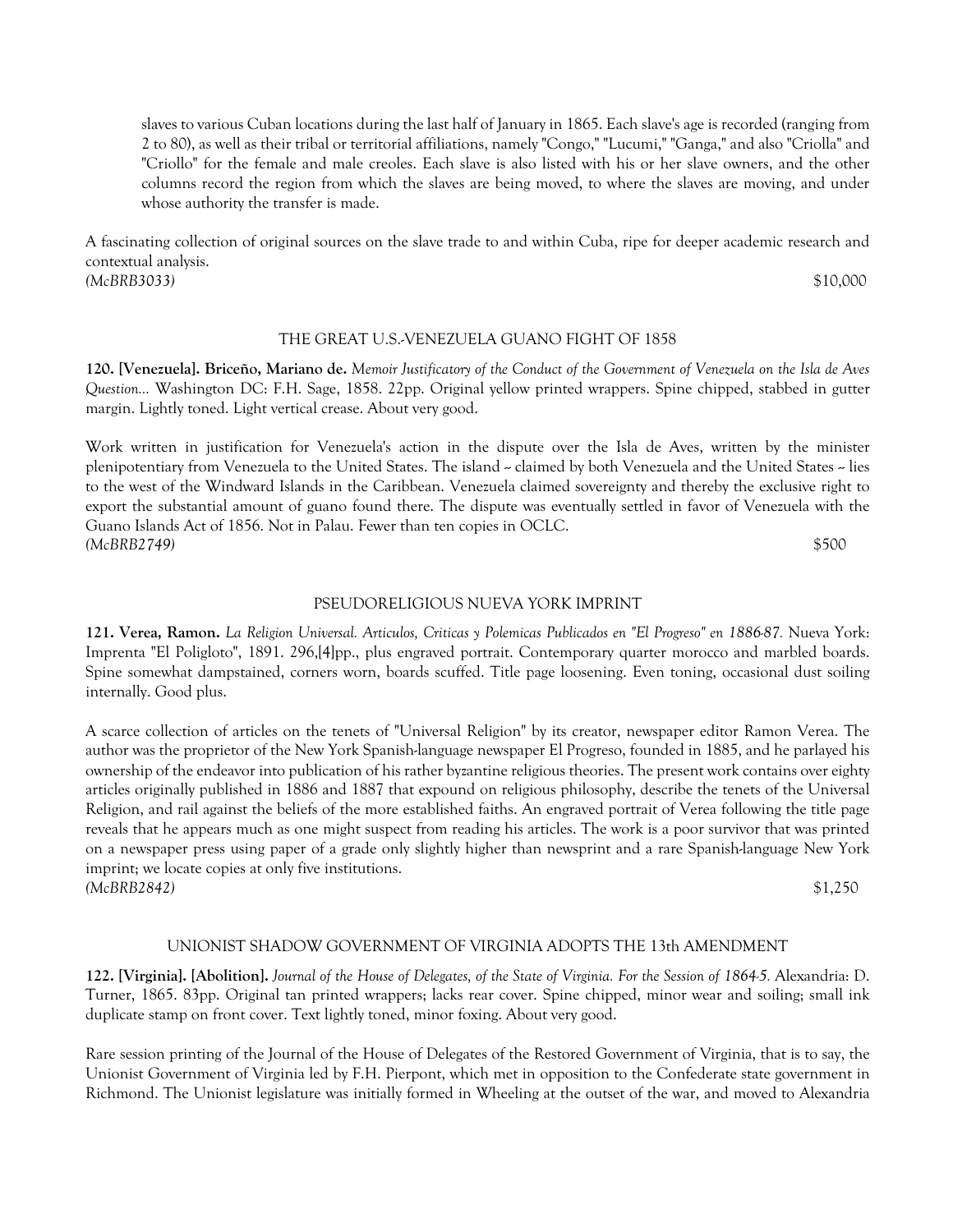after the formation of West Virginia in 1863. Most notably, during this session of the shadow government, the House of Delegates passed the bill that formally adopted the Thirteenth Amendment to the United States Constitution abolishing slavery, and a record of that vote is contained herein. Several other bills and debates, as well as the opening message of Governor Pierpont, touch on imminent changes to the rights and legal status of African-Americans following the end of slavery. Very scarce. *(McBRB2220)* \$2,000

# VIRGINIA PLANTATION LEDGER, WITH BIRTH DETAILS FOR HUNDREDS OF ENSLAVED PEOPLE

**123. [Virginia]. [Slavery].** *[Manuscript Ledger from Various Plantations in Albermarle County, Virginia, Listing the Names, Ages, and Occasional Births and Deaths of Almost a Thousand Slaves].* [Virginia: 1836-1850, but mainly 1840]. [37]pp. Contemporary calf, front cover and spine lacking, sheets held together with a later piece of white twine. Text foxed and a bit chipped around the edges, last leaf detached. A well-thumbed manuscript ledger, possibly a partial portion of a larger ledger. Good.

An extraordinarily important ledger recording the names, ages, locations, and sometimes deaths of approximately 970 slaves on various Albermarle County, Virginia plantations in the mid-19th century. The compiler, though unknown, was clearly intimately familiar with the slaves working on the plantations listed here, which include Bunker Hill, Blue House, Plumfield, Barn, Bunker, Millwood, Union Factory, and Marlboro Factory. Most of the entries record individual slaves on various plantations in May 1840. As such, the ledger is a vital and critical snapshot of African American history and genealogy in the American South.

A representative page of entries reads, "List of Negroes at Bunker Hill May 22nd, 1840" and is followed by the names (first names only), ages, and sometimes births or deaths of the slaves. The names of slaves are typical for the period, ranging from "Anarchy" and "Nero" to "Sally" and "Jack." In a few cases, the compiler of the ledger includes a word or two to characterize a particular slave. For instance, next to "Stephen" of the Bunker Hill plantation, the compiler writes "pleasant" and beside "Sylvia" is written the word "Smart." There is also a page titled, "Bought in 1842 the negroes whose names are below." The page lists twenty-three names such as Cooper, Martha, Bingham, and Sylvia.

The ages of the slaves range from one to seventy years. Numerous births of slave children are recorded in the column just beside the age listing, and most likely next to the listings of their mother. In a few cases, the name of the child is accompanied by the year in which he or she was born. In numerous cases, the deaths of slaves are recorded. For example, "Dick" of Bunker Hill is noted as "killed in the gin 1840." "Sally" of the same plantation "died of hooping [i.e., whooping] cough 1840." "Sam H" of the Barn plantation "drowned 1840." And Harriet of the Marlboro Factory "burned to death 1840." The names of the slaves are also occasionally crossed out without comment, likely indicating their deaths or perhaps transfers to other plantations. One such instance records a slave who was "removed to Plumfield."

The ledger also records various other products bought for the various plantations, including "list of fruits bought in 1841 from M. Ligan and planted at Oaky Hollow," a list of general items bought in 1836, "Peach Trees bought in Baltimore in Oct 1842," "Grape Vines" bought in Philadelphia in 1847 and the locations where they were planted, and a separate page listing the types and quantities of trees planted at Oaky Hollow in 1847, plus one page containing a recipe for "potable manure." *(McBRB2391)* \$35,000